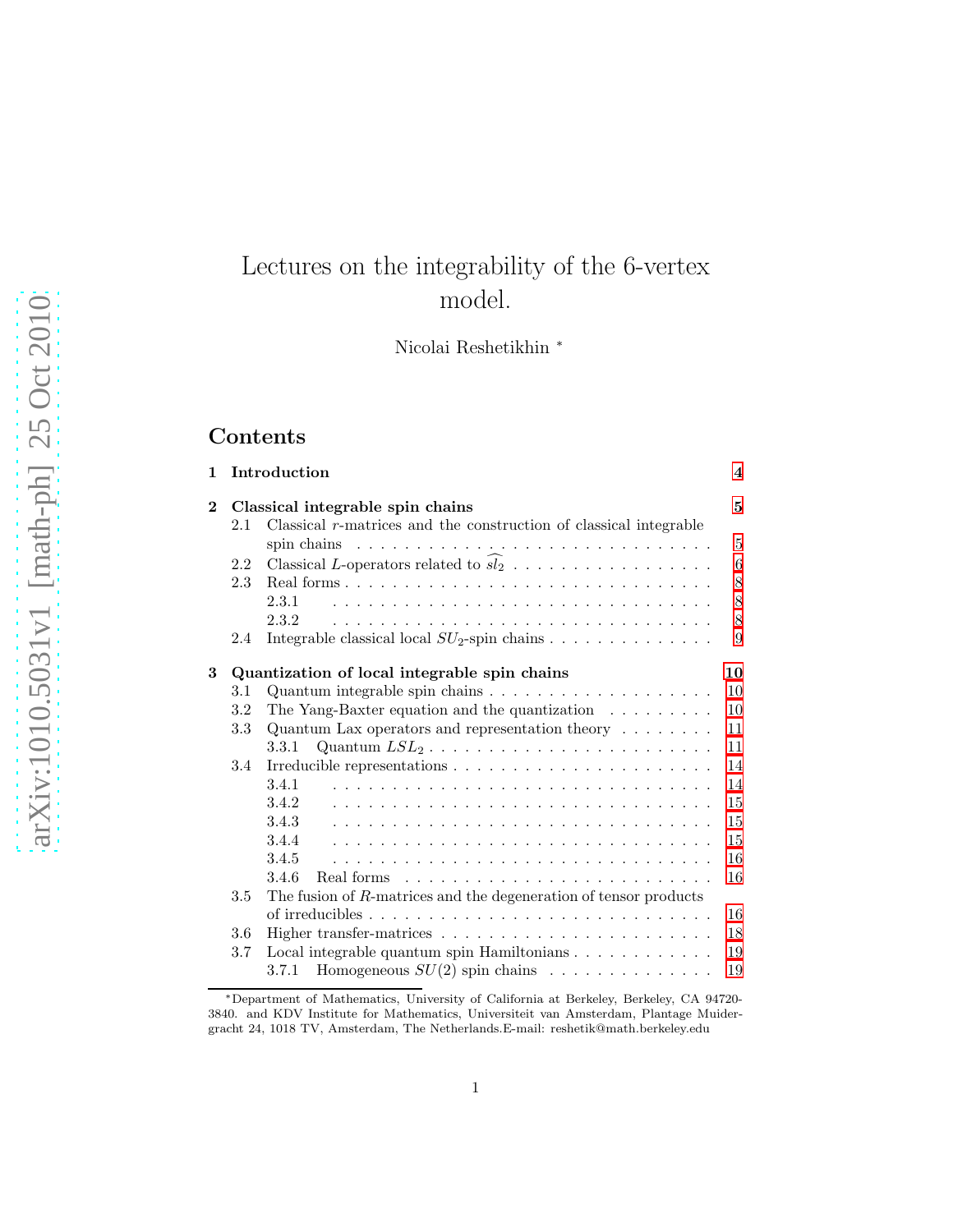|   |                                         | Inhomogeneous $SU(2)$ spin chains $\ldots \ldots \ldots \ldots$<br>3.7.2        | 20 |  |  |
|---|-----------------------------------------|---------------------------------------------------------------------------------|----|--|--|
| 4 | The spectrum of transfer-matrices<br>21 |                                                                                 |    |  |  |
|   | 4.1                                     | Diagonalizability of transfer-matrices                                          | 21 |  |  |
|   | 4.2                                     |                                                                                 | 21 |  |  |
|   | 4.3                                     | The completeness of Bethe vectors                                               | 23 |  |  |
|   |                                         | 4.3.1                                                                           | 23 |  |  |
|   |                                         | 4.3.2                                                                           | 24 |  |  |
|   |                                         | 4.3.3                                                                           | 25 |  |  |
| 5 |                                         | The thermodynamical limit                                                       | 25 |  |  |
| 6 |                                         | The 6-vertex model                                                              | 26 |  |  |
|   | 6.1                                     | The 6-vertex configurations and boundary conditions                             | 26 |  |  |
|   | 6.2                                     |                                                                                 | 27 |  |  |
|   | 6.3                                     | The partition function and local correlation functions $\ldots \ldots$          | 28 |  |  |
|   | 6.4                                     |                                                                                 | 31 |  |  |
|   | 6.5                                     | The commutativity of transfer-matrices and positivity of weights                | 32 |  |  |
|   |                                         | Commutativity of transfer-matrices<br>6.5.1                                     | 32 |  |  |
|   |                                         | 6.5.2<br>The parametrization $\ldots \ldots \ldots \ldots \ldots \ldots \ldots$ | 33 |  |  |
|   |                                         | 6.5.3<br>Topological nature of the partition function of the 6-vertex           | 34 |  |  |
|   |                                         | Inhomogeneous models with commuting transfer-matrices<br>6.5.4                  | 34 |  |  |
|   |                                         | 6.5.5                                                                           | 35 |  |  |
|   |                                         | 6.5.6                                                                           | 35 |  |  |
| 7 |                                         | The 6-vertex model on a torus in the thermodynamic limit                        | 36 |  |  |
|   | 7.1                                     | The thermodynamic limit of the 6-vertex model for the periodic                  |    |  |  |
|   |                                         |                                                                                 | 36 |  |  |
|   | 7.2                                     | The large $N$ limit of the eigenvalues of the transfer-matrix $\ldots$ .        | 36 |  |  |
|   | 7.3                                     |                                                                                 | 37 |  |  |
|   |                                         | 7.3.1                                                                           | 37 |  |  |
|   |                                         | 7.3.2                                                                           | 38 |  |  |
| 8 |                                         | The 6-vertex model at the free fermionic point                                  | 38 |  |  |
|   | 8.1                                     |                                                                                 | 38 |  |  |
|   |                                         | 8.1.1                                                                           | 38 |  |  |
|   |                                         | 8.1.2                                                                           | 39 |  |  |
|   | 8.2                                     |                                                                                 | 40 |  |  |
|   | 8.3                                     | Vertically non-homogeneous case $\dots \dots \dots \dots \dots \dots$           | 42 |  |  |
|   |                                         | 8.3.1                                                                           | 42 |  |  |
|   |                                         |                                                                                 |    |  |  |
|   |                                         | 8.3.2                                                                           | 43 |  |  |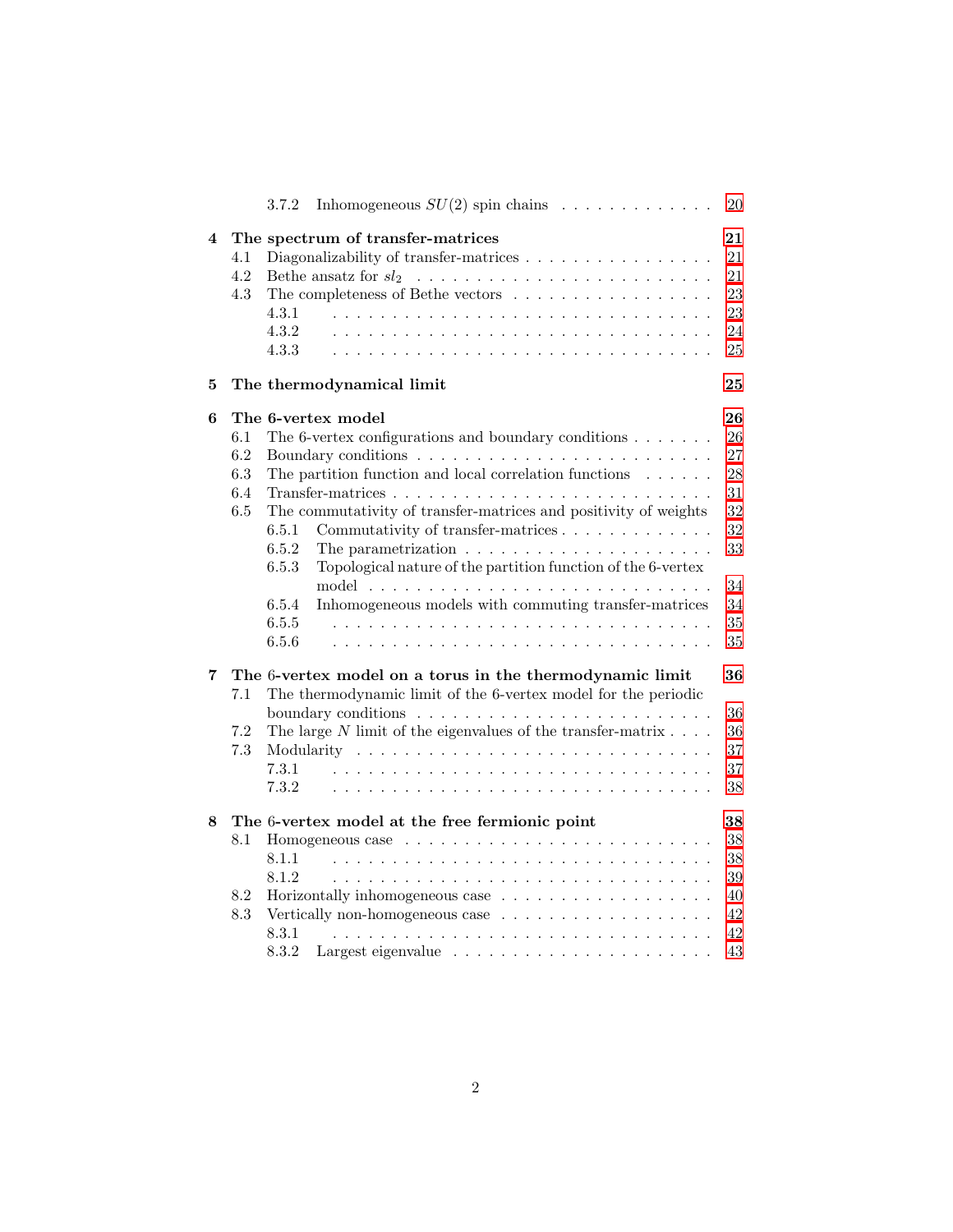| 9   | The free energy of the 6-vertex model                                                      | 45     |
|-----|--------------------------------------------------------------------------------------------|--------|
| 9.1 |                                                                                            | 45     |
|     | 9.1.1                                                                                      | 45     |
|     | 9.1.2                                                                                      | 45     |
|     | 9.1.3                                                                                      | 45     |
| 9.2 |                                                                                            | 49     |
| 9.3 |                                                                                            | 50     |
|     | The phase diagram $\ldots \ldots \ldots \ldots \ldots \ldots \ldots$<br>9.3.1              | $50\,$ |
|     | The antiferromagnetic region $\ldots \ldots \ldots \ldots \ldots$<br>9.3.2                 | 51     |
|     |                                                                                            |        |
|     | 10 Some asymptotics of the free energy                                                     | 53     |
|     | 10.1 The scaling near the boundary of the D-region $\dots \dots \dots$                     | 53     |
|     | 10.2 The scaling in the tentacle $\ldots \ldots \ldots \ldots \ldots \ldots \ldots \ldots$ | 54     |
|     |                                                                                            | 55     |
|     | 10.4 The asymptotic of the free energy near the tricritical point in the                   |        |
|     |                                                                                            | 56     |
|     | 10.5 The limit $\Delta \to -1^-$                                                           | 57     |
|     |                                                                                            |        |
|     | 10.6 The convexity of the free energy $\dots \dots \dots \dots \dots \dots$                | 57     |
|     | 11 The Legendre Transform of the Free Energy                                               | 58     |
|     |                                                                                            | 58     |
|     |                                                                                            | 59     |
|     |                                                                                            |        |
|     | 12 The limit shape phenomenon                                                              | 60     |
|     | 12.1 The Height Function for the 6-vertex model                                            | 60     |
|     | 12.2 Stabilizing Fixed Boundary Conditions                                                 | 62     |
|     |                                                                                            | 63     |
|     | 12.3.1                                                                                     | 63     |
|     |                                                                                            | 64     |
|     | 12.3.3                                                                                     | 64     |
|     |                                                                                            |        |
|     | 12.4 Limit shapes for inhomogeneous models                                                 | 65     |
|     |                                                                                            | 65     |
|     | 13 Semiclassical limits                                                                    | 66     |
|     | 13.1 The semiclassical limits in Bethe states                                              | 66     |
|     | 13.2 The semiclassical limits in the higher spin 6-vertex model                            | 66     |
|     |                                                                                            | 67     |
|     | 13.3 The large $N$ limit in spin- $1/2$ spin chain as a semiclassical limit.               |        |
|     | 13.3.1                                                                                     | 67     |
|     | 13.3.2                                                                                     | 68     |
|     | 13.3.3                                                                                     | 69     |
|     | 14 The free fermionic point and dimer models                                               | 69     |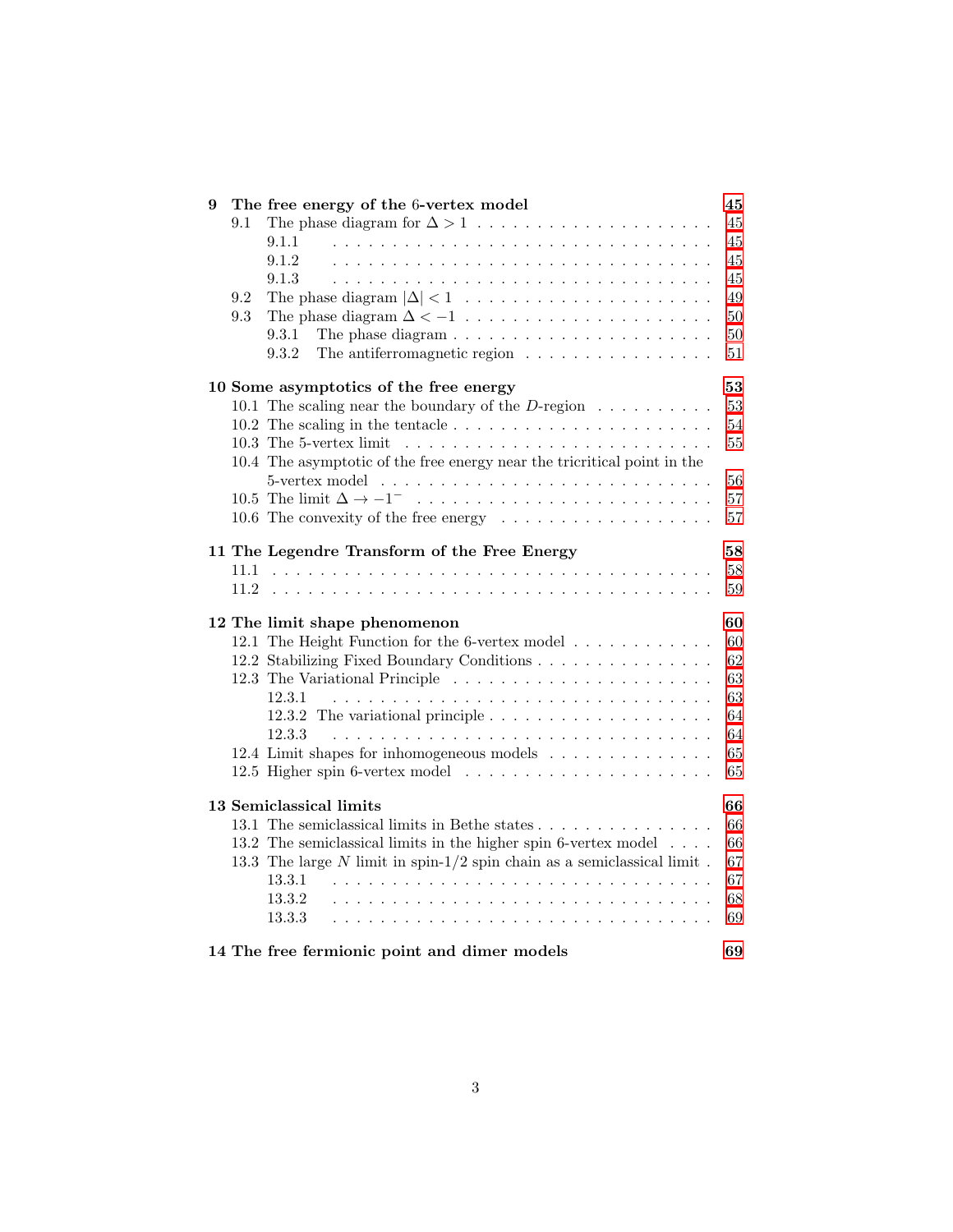|   |           | A Symplectic and Poisson manifolds                                       | 74 |
|---|-----------|--------------------------------------------------------------------------|----|
|   | A.1       |                                                                          | 74 |
|   | A.2       |                                                                          | 74 |
|   | A.3       |                                                                          | 75 |
|   |           | B Classical integrable systems and their quantization                    | 75 |
|   |           | B.1 Integrable systems in Hamiltonian mechanics                          | 75 |
| C |           | Poisson Lie groups                                                       | 76 |
|   | $\rm C.1$ |                                                                          | 76 |
|   | C.2       | Factorizable Poisson Lie groups and classical $r$ -matrices $\dots$ .    | 77 |
|   | C.3       |                                                                          | 77 |
|   | C.4       |                                                                          | 78 |
| D |           | Quantization                                                             | 79 |
|   | 12.1      |                                                                          | 79 |
|   |           | D.1.1 Quantized algebra of observables                                   | 79 |
|   |           |                                                                          | 80 |
|   |           | D.2.1                                                                    | 80 |
|   |           | D.2.2                                                                    | 80 |
|   | 12.3      | Quantization of integrable systems $\dots \dots \dots \dots \dots \dots$ | 81 |

# <span id="page-3-0"></span>1 Introduction

The goal of these notes is to outline the relation between solvable models in statistical mechanics, and classical and quantum integrable spin chains. The main examples are the 6-vertex model in statistical mechanics, and spin chains related to the loop algebra  $Lsl_2$ .

The 6-vertex model emerged as a version of the Pauling's ice model, more generally, as a two-dimensional model of ferroelectricity. The free energy per site was computed exactly in the thermodynamical limit by E. Lieb [\[23\]](#page-72-0). The free energy as a function of electric fields was computed by Sutherland and Yang [\[37\]](#page-73-3). For details and more references on earlier works on the 6-vertex model see [\[24\]](#page-72-1). The structure of the free energy as a function of electric fields was also studied in [\[27\]](#page-72-2)[\[6\]](#page-71-0).

Baxter descovered that Boltzman weights of the 6-vertex model can be arranged into a matrix which staisfies what is now known as the Yang-Baxter equation. For more references on the 6-vertex model and on the consequences of the Yang-Baxter equation for the weights of the 6-vertex model see [\[3\]](#page-70-0).

The 6-vertex model and similar 'integrable' models in statistical mechanics became the subject of renewed research activity after the discovery of Sklyanin of the relation between the Yang-Baxter relation in the 6-vertex model and the quantization of classical integrable systems [\[34\]](#page-72-3). It lead to the discovery of many 'hidden' algebraic structures of the 6-vertex model and to the construction of quantizations of a number of important classical field theories [\[13\]](#page-71-1)[\[14\]](#page-71-2). For more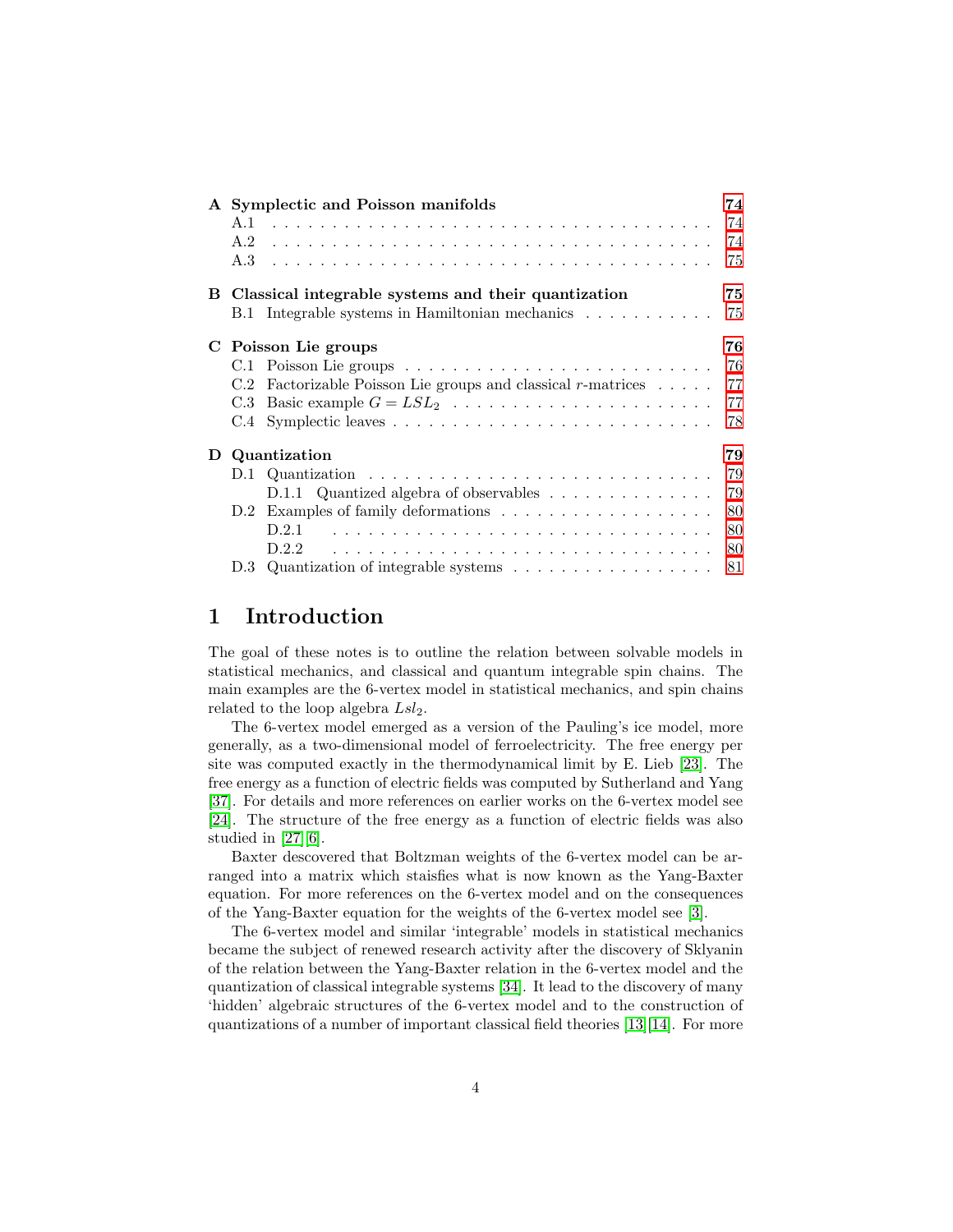references see, for example [\[19\]](#page-71-3). Further development of this subject resulted in the development of quantum groups [\[11\]](#page-71-4) and further understanding of algebraic nature of integrability.

Classical spin chains related to the Lie group  $SL_2$  is an important family of classical integrable systems related to the 6-vertex model. The continuum version of this model is known as Landau-Lifshitz model. One of its quantum counterparts, the Heisenberg spin chain has a long history. Eigenvectors of its Hamiltonian of the Heisenberg model were constructed by Bethe in 1931 using the substitution which is known now as the Bethe ansatz. He expressed the eigenvalues of the Hamiltonian in terms of solutions to a system of algebraic equations known now as Bethe equations. An algebraic version of this substitution was found in [\[14\]](#page-71-2).

These lectures consist of three major parts. First part is a survey of some basic facts about classical integrable spin chains. The second part is a survey of the corresponding quantum spin chains. The third part is focus on the 6-vertex model and on the limit shape phenomenon. The Appendix has a number of random useful facts.

The author is happy to thank A. Okounkov, K. Palamarchuk, E. Sklyanin, and F. Smirnov for discussions, B. Sturmfels for an important remark about the solutions to Bethe equations, and the organizers of the school for the opportunity to give these lectures.

This work was supported by the Danish National Research Foundation through the Niels Bohr initiative, the author is grateful to the Aarhus University for the hospitality. It was also supported by the NSF grant DMS-0601912.

# <span id="page-4-0"></span>2 Classical integrable spin chains

The notion of a Poisson Lie group developed from the study of integrable systems and their relation to solvable models in statistical mechanics.

It is a geometrical structure behind Poisson structures on Lax operators, which emerged in the analysis of Hamiltonian structures in integrable partial differential equations. First examples of these structures are related to taking semiclassical limit of Baxter's R-matrix for the 8-vertex model. The notion of Poisson Lie groups and Lie bialgebras places these examples into the context of Lie theory and provides a natural versions of such systems related to other simple Lie algebras.

# <span id="page-4-1"></span>2.1 Classical r-matrices and the construction of classical integrable spin chains

Here we will recall the construction of classical integrable systems based on classical r-matrices.

A classical r-matrix with (an additive) spectral parameter is a holomorphic function on  $\mathbb C$  with values in  $End(V)^{\otimes 2}$  which satisfies the classical Yang-Baxter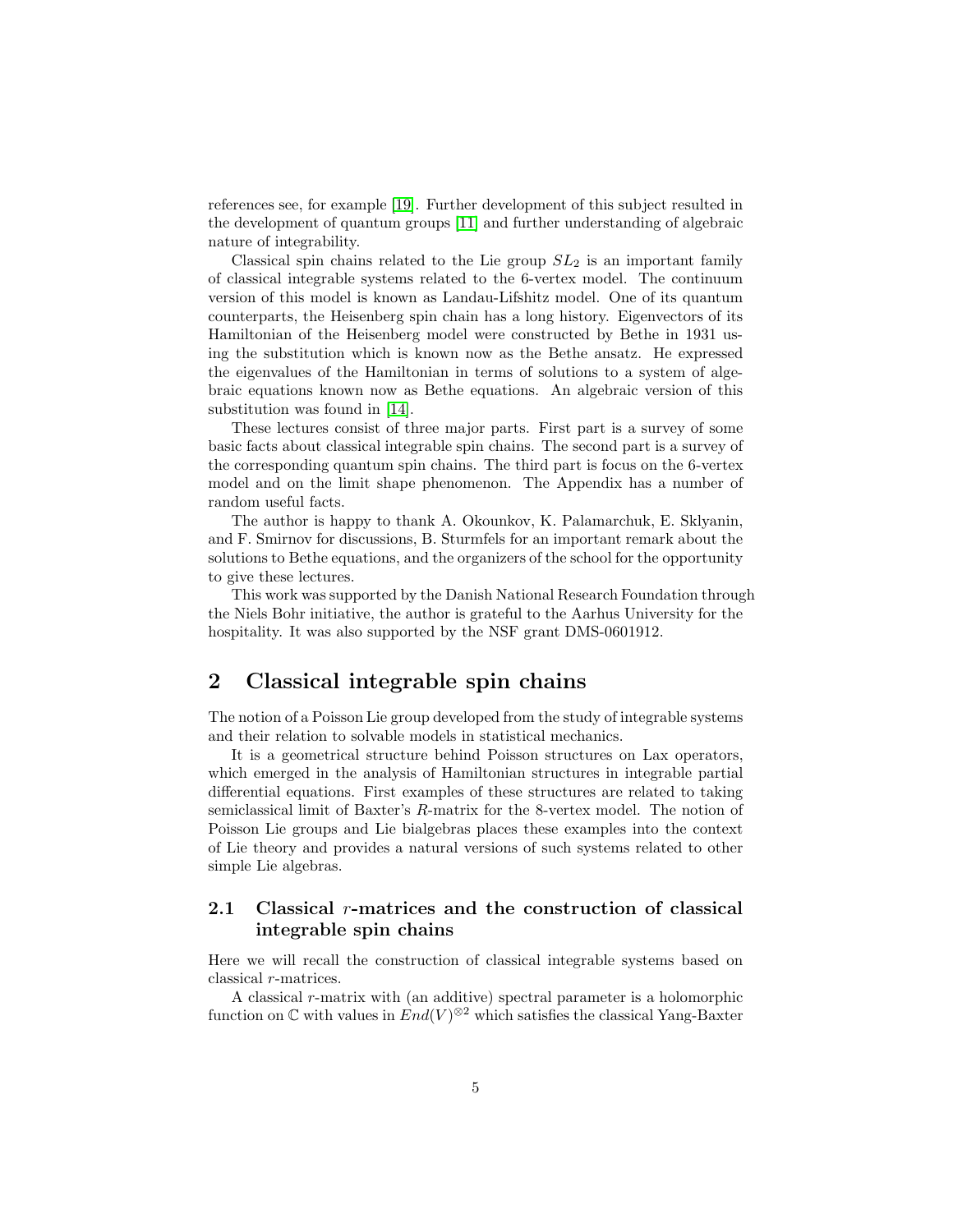equation:

<span id="page-5-1"></span>
$$
[r_{12}(u), r_{13}(u+v)] + [r_{12}(u), r_{23}(v)] + [r_{13}(u+v), r_{23}(v)] = 0 \qquad (1)
$$

where  $r_{ij}(u)$  act in  $V^{\otimes 3}$ , such that  $r_{12}(u) = r(u) \otimes 1$ ,  $r_{23}(u) = 1 \otimes r(u)$ , etc.

Let  $L(u)$  be a holomorphic function on  $\mathbb C$  of certain type (for example a polynomial). Matrix elements of coefficients of this function satisfy quadratic r-matrix Poisson brackets if Their generating function  $L(u)$  has the Poisson brackets

<span id="page-5-2"></span>
$$
\{L_1(u), L_2(v)\} = [r(u), L_1(u)L_2(v)]
$$
\n(2)

where  $L_1(u) = L(u) \otimes 1, L_2(u) = 1 \otimes L(u)$ . The expression on the left is the collection of Poisson brackets  $\{L_{ij}(u), L_{kl}(v)\}.$ 

Consider the product

$$
T(u) = L^{(N)}(u - a_N) \dots L_1^{(1)}(u - a_1)
$$

Matrix elements of  $T(u)$  are functions on  $P_N \times \cdots \times P_1$ . The factor  $L^{(i)}$  is the function on  $P_i$ . The Poisson structure on  $P_i$  is as above.

The *r*-matrix Poisson brackets for  $L^{(i)}(u)$  imply similar Poisson brackets for  $T_{ij}(u)$ :

$$
\{T_1(u), T_2(v)\} = [r(u-v), T_1(u)T_2(v)]
$$

Taking the trace in this formula we se that

$$
\{t(u),t(v)\}=0
$$

Fix symplectic leaves  $S_i \subset P_i$  for each *i*. The restriction of the generating function  $t(u)$  to the product of symplectic leaves  $S = S_N \times \cdots \times S_1 \subset P_N \times$  $\cdots$   $\times$   $P_1$  gives the generating function for commuting functions on this symplectic manifold.

Under the right circumstances the generating function  $t(u)$  will produce the necessary number of independent functions to produce a completely integrable system, i.e.  $dim(S)/2$ .

One of the main conceptual questions in this construction is: Why classical r-matrices exist? Indeed, if  $n = dim(V)$ , the equation [\(1\)](#page-5-1) is a system of  $n<sup>6</sup>$ functional equations for  $n<sup>4</sup>$  functions. The construction of the Drinfeld double of a Lie bialgebra provides an answer to this question [\[11\]](#page-71-4).

# <span id="page-5-0"></span>2.2 Classical L-operators related to  $\widehat{sl_2}$

In this section we will focus on classical  $L$ -operators for the classical  $r$ -matrix corresponding to the standard Lie bialgebra structure on  $s\overline{l_2}$ .

Such L-operators describe finite dimensional Poisson submanifolds in the infinite dimensional Poisson Lie group  $LSL<sub>2</sub>$ . For some basic facts and references see Appendix [A.](#page-73-0) Up to a scalar multiple they are polynomials in the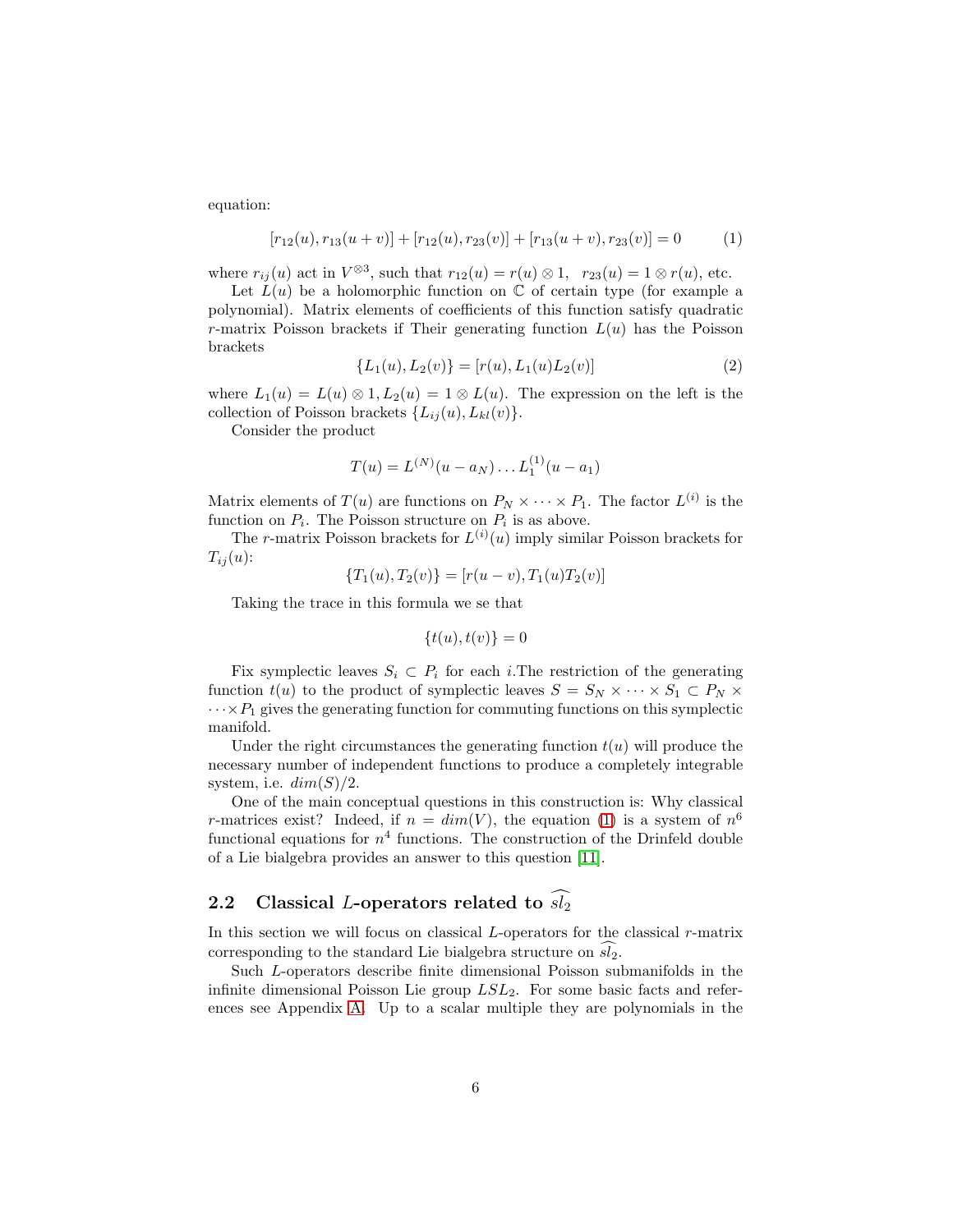spectral variable z. One of such simplest Poisson submanifolds correspond to polynomials of first degree of the following form:

$$
L(u) = \begin{pmatrix} a + a'z^2 & b' \\ z^2b & c + c'z^2 \end{pmatrix}
$$
 (3)

where  $z = \exp(u)$ . The r-matrix Poisson brackets on  $L(u)$  with the r-matrix given by [\(98\)](#page-76-2) induce a Poisson algebra structure on the algebra of polynomials in  $a, b, \ldots$  This Poisson algebra can be specialized further (by quotienting with respect to corresponding Poisson ideal). As a result we arrive to the following L-operator:

$$
L(u) = \begin{pmatrix} zk - z^{-1}k^{-1} & z^{-1}f \\ zf & zk^{-1} - z^{-1}k \end{pmatrix}
$$
 (4)

which satisfies the r-matrix Poisson brackets [\(2\)](#page-5-2) with the following brackets on  $k, e, f$ :

<span id="page-6-4"></span>
$$
\{k, e\} = \epsilon k e, \quad \{k, f\} = -\epsilon k f \tag{5}
$$

<span id="page-6-5"></span>
$$
\{e, f\} = 2\epsilon (k^2 - k^{-2}),\tag{6}
$$

The function

<span id="page-6-0"></span>
$$
c = ef + k^2 + k^{-2},
$$
\n(7)

Poisson commute with all other elements of this Poisson algebra, i.e. it is the Casimir function. It is easy to show that this is the only Casimir function on this Poisson manifold.

It is easy to check that

<span id="page-6-3"></span>
$$
L(-u)^t = -D_z \sigma_2^y L(u) \sigma_2^y D_z^{-1}
$$
\n
$$
(8)
$$

On the level surface of c parameterized as  $c = t^2 + t^{-2}$  this matrix satisfies the extra identity

$$
L(u)\theta(L(-u))^t = (zt - z^{-1}t^{-1})(tz^{-1} - t^{-1}z)I
$$

where  $I$  is the identity matrix and

$$
\theta(e) = f, \ \theta(f) = e, \ \theta(k) = k
$$

is the anti-Poisson involution:  $\{\theta(a)\theta(b)\} = -\theta(\{a, b\}), \theta^2 = id.$ Its easy to find the determinant of  $L(u)$ :

$$
\det(L(u))=(zt-z^{-1}t^{-1})(t^{-1}z-tz^{-1})
$$

When  $z = t, t^{-1}$  the matrix L degenerates to one dimensional projectors.

<span id="page-6-1"></span>
$$
L(t) = \begin{pmatrix} \frac{tk - t^{-1}k^{-1}}{t^{-1}e} \\ 1 \end{pmatrix} \otimes \left(t^{-1}e, tk^{-1} - t^{-1}k\right) \tag{9}
$$

<span id="page-6-2"></span>
$$
L(t^{-1}) = \begin{pmatrix} \frac{t^{-1}k - tk^{-1}}{te} \\ 1 \end{pmatrix} \otimes \left( te, t^{-1}k^{-1} - tk \right) \tag{10}
$$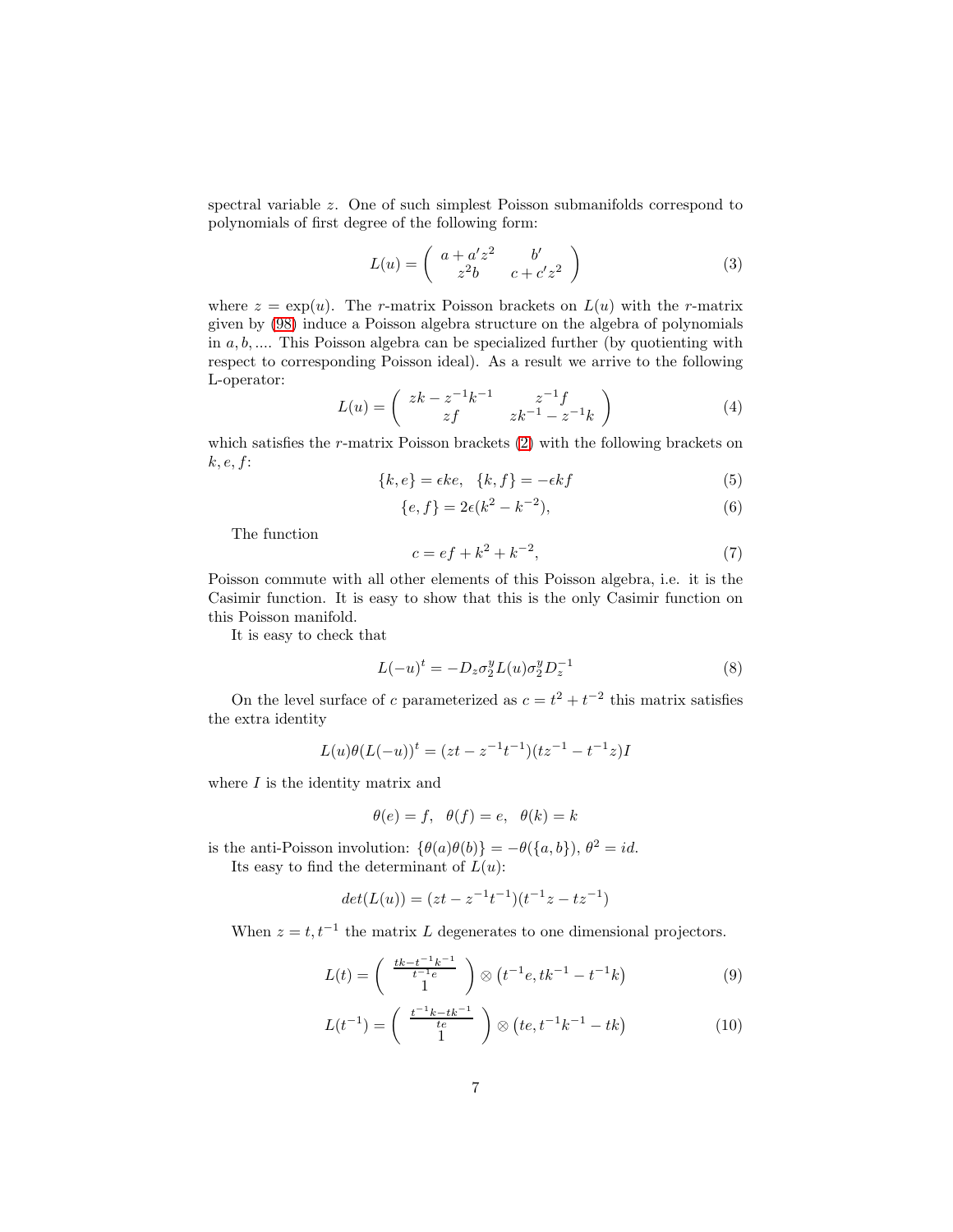### <span id="page-7-1"></span><span id="page-7-0"></span>2.3 Real forms

### 2.3.1

Here we will describe the Poisson manifold  $su_2^*$ . Let  $S_1, S_2, S_3$  be the coordinates  $su_2^*$  corresponding to the usual orthonormal basis in  $su_2$ . The Poisson brackets between these coordinate functions are

 ${S_1, S_2} = 2S_3, \quad {S_2, S_3} = 2S_1, \quad {S_3, S_1} = 2S_2,$ 

These coordinates are also known as classical spin coordinates. The center of this Poisson algebra is generated by  $C = S_1^2 + S_2^2 + S_3^2$ .

It is convenient to introduce  $S^+ = (S_1 + iS^2)/2$ ,  $S^- = (S_1 - iS^2)/2$ . Since  $S_i$  are real,  $\overline{S^+} = S^-$ .

The Poisson brackets between these coordinates are:

$$
\{S^+, S^-\} = -iS_3, \ \{S_3, S^{\pm}\} = \mp 2iS^{\pm}
$$

Level surfaces of C are spheres. On the level surface with  $C = l^2$  with two point  $S_3 = \pm l$  being removed we have the following Darboux coordinates:

$$
S^{+} = e^{i\phi} \sqrt{pl - p^{2}}, \quad S^{-} = e^{-i\phi} \sqrt{pl - p^{2}}, \quad S_{3} = l - 2p
$$

where  $0 < p < l$  and  $0 < \phi \leq 2\pi$  and  $\{p, \phi\} = 1$ .

### <span id="page-7-2"></span>2.3.2

The Poisson algebra

$$
\{k, e\} = \epsilon k e, \quad \{k, f\} = -2\epsilon k f,
$$

$$
\{e, f\} = 2\epsilon (k^2 - k^{-2})
$$

has the two real forms which are important for spin chains with compact phase spaces:

- The real form with  $\epsilon = 1$ ,  $|k| = 1$ ,  $e = \overline{f}$ .
- And the real form where  $\epsilon = i$ ,  $e = \overline{f}$ , and  $\overline{k} = k$ .

In the first case the level surface of [\(7\)](#page-6-0) with  $c = 2 \cos 2R$  without two points  $e = f = 0$  has the following Darboux coordinates:

$$
e = 2e^{i\phi}\sqrt{\sin(p)\sin(2R - p)}, \quad f = 2e^{-i\phi}\sqrt{\sin(p)\sin(2R - p)}, \quad k = e^{i(R - p)}
$$

with  $\{p, \phi\} = 1$ , and  $0 < p < l$  and  $0 < \phi \leq 2\pi$ .

Similarly, in the second case the level surface  $c = 2 \cosh R$  without two points  $e = f = 0$  have Darboux coordinates

$$
e = 2e^{i\phi}\sqrt{\sinh(p)\sinh(2R - p)}, \quad f = 2e^{-i\phi}\sqrt{\sinh(p)\sinh(2R - p)}, \quad k = e^{R - p}
$$

where  $\phi \in \mathbb{R}$ ,  $0 < p < R$ , and  $\{p, \phi\} = 1$ .

We will denote these level surfaces by  $S^{(R)}$ . In the compact case  $S^{(R)}$  is diffeomorphic to a sphere. It can be realized as the unit sphere with the symplectic form dependent on R.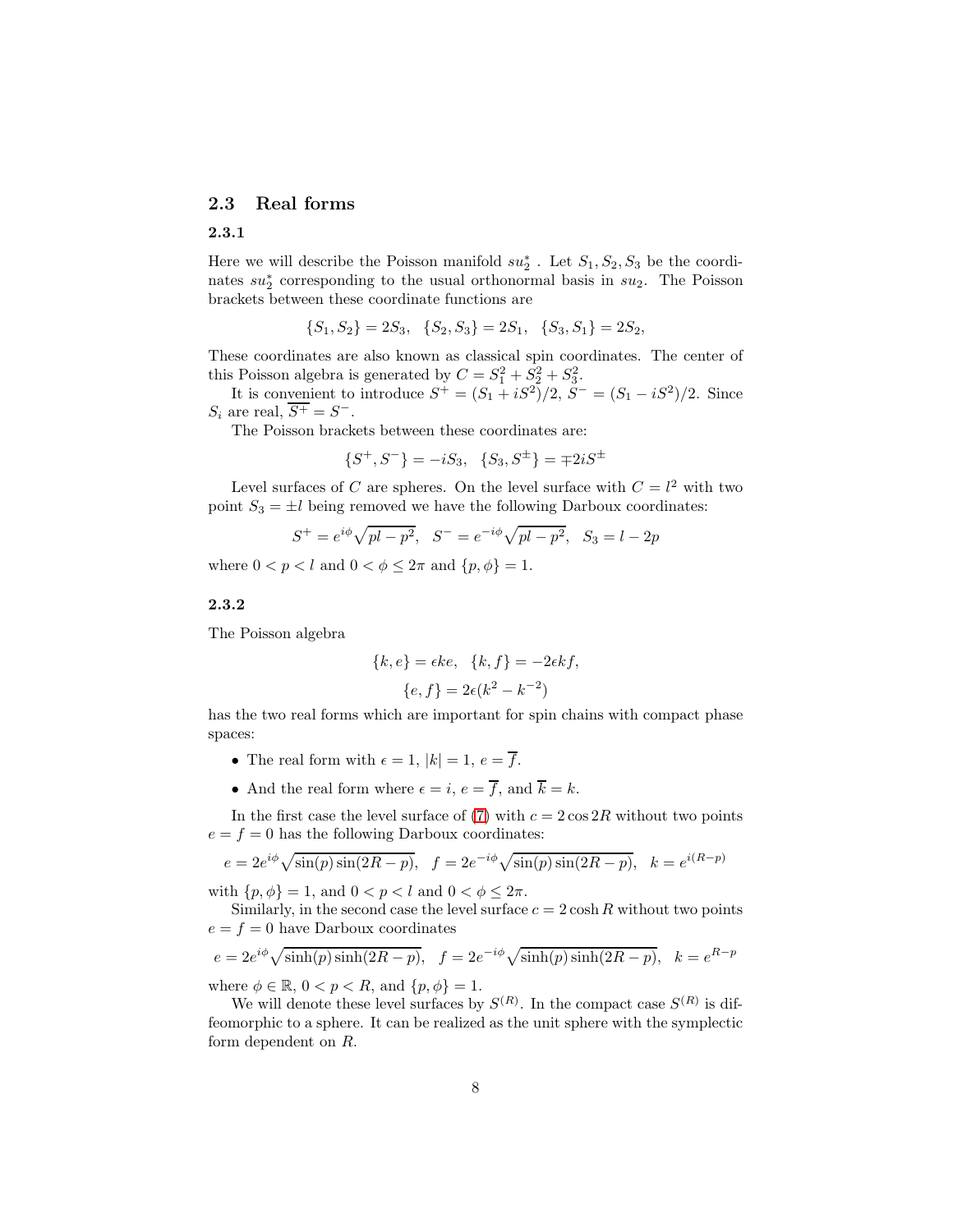# <span id="page-8-0"></span>2.4 Integrable classical local  $SU<sub>2</sub>$ -spin chains

Because the  $S^{(R)}$  is a symplectic leaf of the Poisson Lie group  $LGL_2$ , the Cartesian product

$$
\mathcal{M}^{R_1,\ldots,R_N}=S^{(R_1)}\times\cdots\times S^{(R_N)}
$$

is a Poisson submanifold in  $LGL_2$ , which means matrix elements of the monodromy matrix

$$
T(z) = L^{(R_1)}(z a_1) L^{(R_2)}(z a_2) \dots L^{(R_N)}(z a_N)
$$
\n(11)

satisfy the r-matrix Poisson brackets.

In order to obtain local Hamiltonians in the homogeneous classical spin chain  $a_1 = \cdots = a_N = 1, R_1 = \cdots = R_N = R$  one can use the degenerations [\(9\)](#page-6-1), [\(10\)](#page-6-2). Combining these formulae  $(9)$ ,  $(10)$ , and  $(8)$  we obtain the following identities:

$$
L(t) = \alpha \otimes \beta^{t}, \quad L(t^{-1}) = -\sigma^{y} D\beta \otimes \alpha^{t} D^{-1} \sigma^{y}
$$

where column vector  $\alpha$  and row vector  $\beta^t$  are given in [\(9\)](#page-6-1). These identities imply

$$
tr(T(t)) = \prod_{n=1}^{N} (\beta_n, \alpha_{n+1}), \quad tr(T(t^{-1})) = (-1)^{N} \prod_{n=1}^{N} (\alpha_n, \beta_{n+1})
$$

Here we assume the periodicity  $\alpha_{N+1} = \alpha_1$  and  $\beta_{N+1} = \beta_1$ . Now notice that

$$
tr(L_n(t)L_{n+1}(t)) = (\alpha_n, \beta_{n+1})(\beta_n, \alpha_{n+1})
$$

One the other hand this trace can be computed explicitly:

$$
tr(L_n(t)L_{n+1}(t)) = e_n f_{n+1} + f_n e_{n+1} + (tk_n - t^{-1}k_n^{-1})(tk_{n+1} - t^{-1}k_{n+1}^{-1}) +
$$

$$
(tk_n^{-1} - t^{-1}k_n)(tk_{n+1}^{-1} - t^{-1}k_{n+1}) \quad (12)
$$

This gives the first local Hamiltonian

$$
H = \log(tr(T(t))tr(T(t^{-1}))) = \sum_{n=1}^{N} \log(e_n f_{n+1} + f_n e_{n+1} + (tk_n - t^{-1}k_n^{-1})(tk_{n+1} - t^{-1}k_{n+1}) + (tk_n^{-1} - t^{-1}k_n)(tk_{n+1}^{-1} - t^{-1}k_{n+1}))
$$
(13)

Other local spin Hamiltonians can be chosen as logarithmic derivatives of  $tr(T(z))$  at when  $z = t^{\pm 1}$ , for details see [\[14\]](#page-71-2) and references therein.

When N is even and inhomogeneities are alternating  $a_1 = a, a_2 = a^{-1}, a_3 = a$  $a, \ldots, a_N = a^{-1}$  there is a similar construction of local Hamiltinians also based on degenerations [\(9\)](#page-6-1), [\(10\)](#page-6-2). Again, all logarithmic derivatives of  $T(z)$  at points  $z = at^{\pm 1}, a^{-1}t^{\pm 1}$  are local spin Hamiltonians.

In the continuum limit the Hamiltian dynamics generated by these Hamiltians converges to the Landau-Lifshitz equation, see [\[14\]](#page-71-2) and references therein.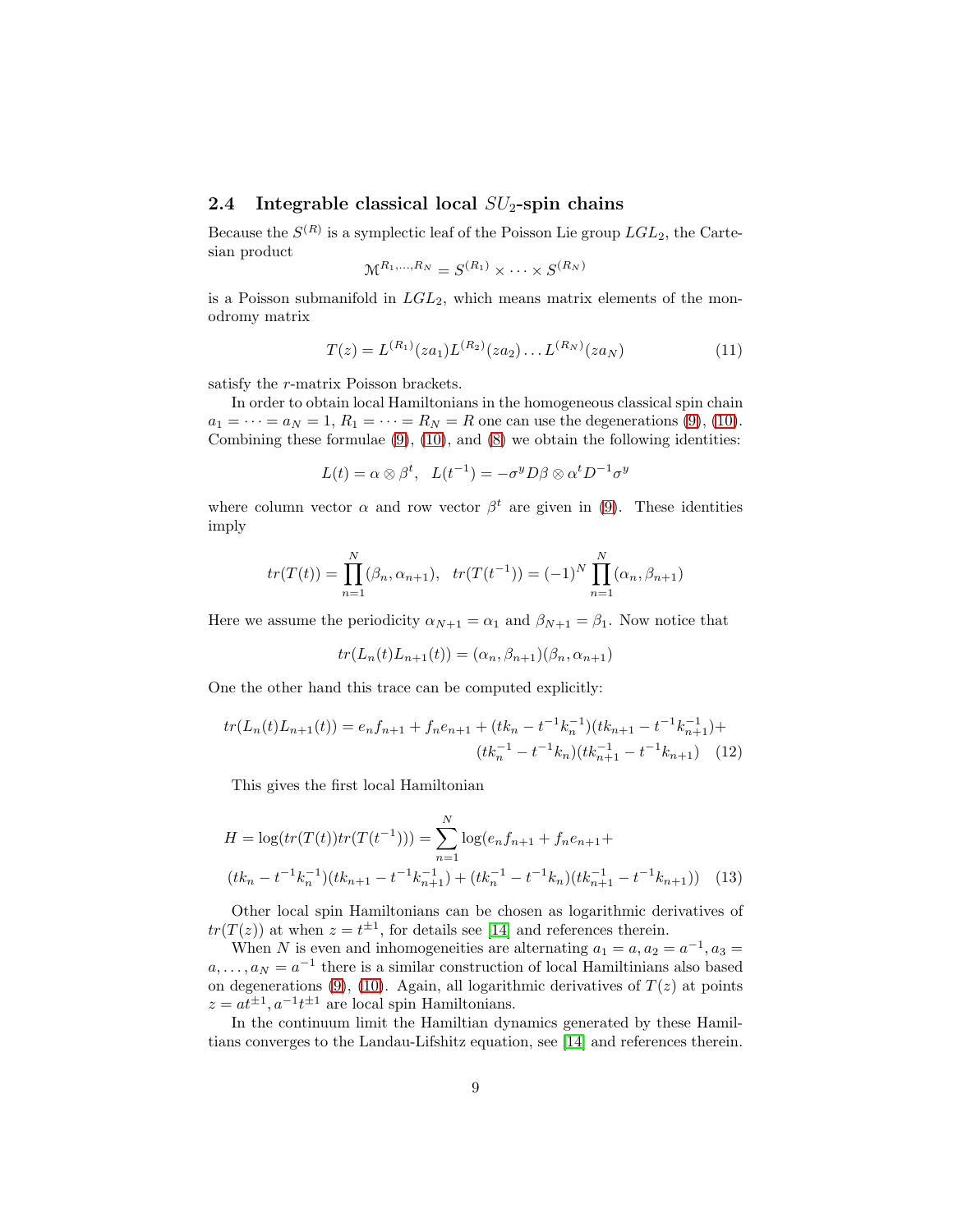# <span id="page-9-0"></span>3 Quantization of local integrable spin chains

### <span id="page-9-1"></span>3.1 Quantum integrable spin chains

In the appendix ?? there is a short discussion of integrable quantization of classical integrable system.

A quantization of a local classical integrable spin chin is an integrable quantization of a classical local integrable spin chain such that quantized Hamiltonians remain local. That is the collection of the following data:

- A choice of the quantization of the algebra of observables of the classical system (in a sense of the section Appendix ??), i.e a family of associative algebras with a ∗-involution which deform the classical Poisson algebra of observables.
- A choice of a maximal commutative subalgebra in the algebra which is a quantization of Poisson commuting algebra of classical integrals.
- In addition,locality of the quantization means that the quantized algebra of observables is the tensor product of local algebras (one for each site of our one-dimensional lattice):  $A_h = \otimes_{n=1}^N B_h^{(n)}$  $h^{(n)}$ , and that the quantum Hamiltonian has the same local structure as the classical Hamiltonian (??):

$$
H = \sum_n H_n
$$

where  $H_n = 1 \otimes \cdots \otimes H^{(k)} \otimes \cdots \otimes 1$  and  $H^{(k)} \in B_h^{(n)} \otimes B_h^{(n+1)} \otimes \cdots \otimes B_h^{(n+k)}$  $h^{(n+\kappa)}$ .

• A ∗-representation of the algebra of observables (the space of pure states of the system).

### <span id="page-9-2"></span>3.2 The Yang-Baxter equation and the quantization

Here we will describe the approach to the quantization of classical spin chains with r-matrix Poisson bracket for polynomial Lax matrices based on construction of corresponding quantum R-matrices and quantum Lax matrices.

In modern language the construction of quantum R-matrix means the construction of the corresponding quantum group, and the construction of the quantum L-matrix means the construction of the corresponding representation of the quantum group.

Suppose we have a classical integrable system with commuting integrals obtained as coefficients of the generating function  $\tau(u)$  described in section [2.1.](#page-4-1)

The R-matrix quantization means the following:

• Find a family  $R(u, h)$  of invertible linear operators acting in  $V \otimes V$  such that for each  $h$  they satisfy the quantum Yang-Baxter equation

$$
R_{12}(u, h)R_{13}(u+v, h)R_{23}(v, h) = R_{23}(v, h)R_{13}(u+v, h)R_{12}(u, h)
$$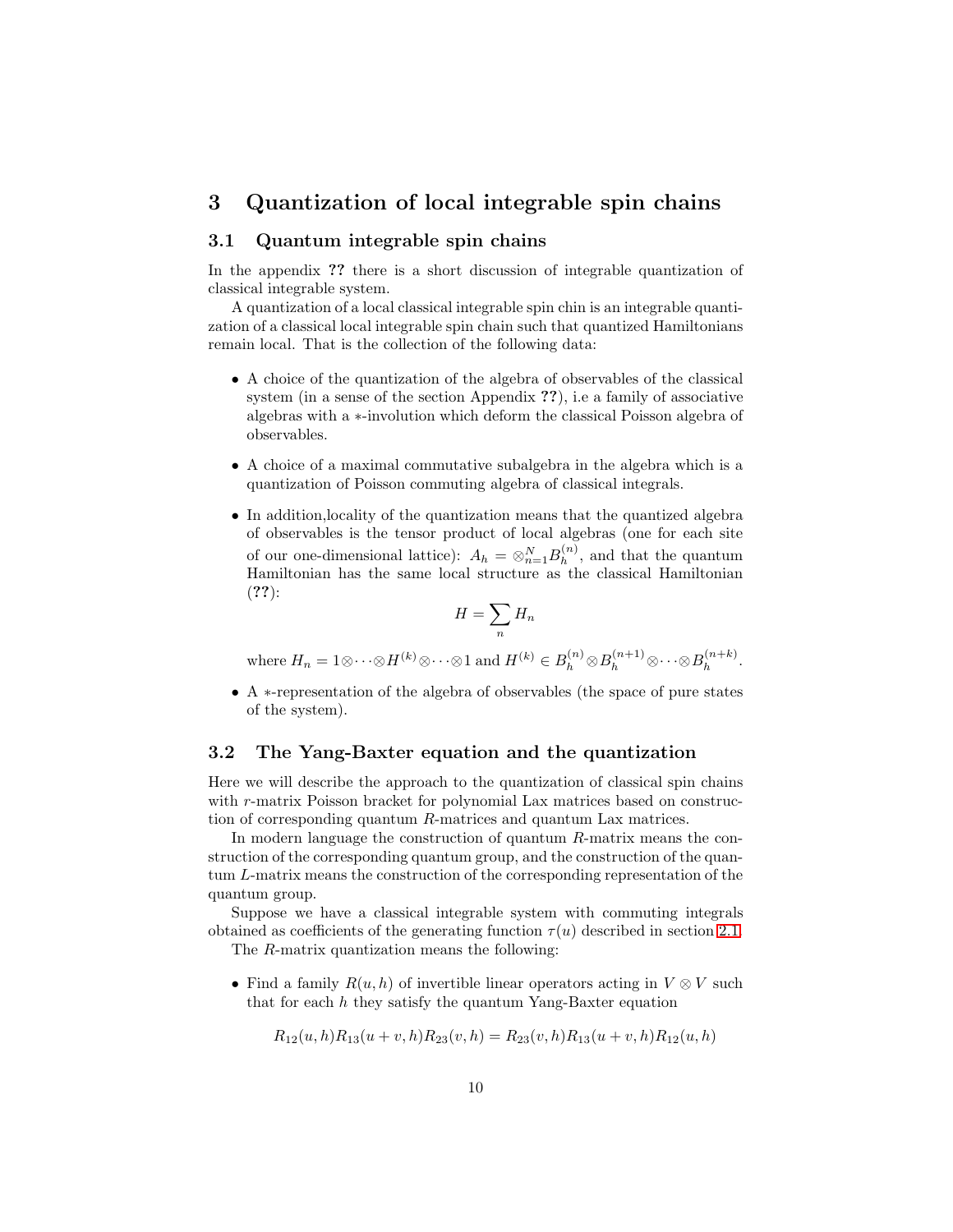and when  $h \to 0$ 

$$
R(u, h) = 1 + hr(u) + O(h^2)
$$

where  $r(u)$  is the classical r-matrix.

• Let the classical Lax matrix  $L(u)$  be a matrix valued function of u of certain type (for example a polynomial of fixed degree), with matrix elements generating a Poisson algebra with Poisson brackets  $(2)$ . For given  $R(u, h)$ define the quantization of this Poisson algebra as the associative algebra generated by matrix elements of the matrix  $\mathcal{L}(u)$  of the same type as  $L(u)$ (for example a polynomial of the same degree) with defining relations

<span id="page-10-2"></span>
$$
R(u,h)\mathcal{L}(u+v)\otimes \mathcal{L}(v)=(1\otimes \mathcal{L}(v))(\mathcal{L}(u+v)\otimes 1)R(u,h),\qquad(14)
$$

Denote such algebra by  $B_h$ .

• Consider the generating function

$$
T(u) = \mathcal{L}_1(u - w_1) \otimes \dots \mathcal{L}_N(u - w_N)
$$
\n(15)

acting in  $End(V) \otimes B_h^{(1)} \otimes \cdots \otimes B_h^{(N)}$  $h^{(N)}$ . It is easy to see that the commutation relations [\(14\)](#page-10-2) imply

<span id="page-10-3"></span>
$$
R(u,h)T(u+v)\otimes T(v)=(1\otimes T(v))(T(u+v)\otimes 1)R(u,h),\qquad(16)
$$

The invertibility of  $R(u, h)$  together with the relations [\(16\)](#page-10-3) imply that  $t(u) = tr_V(T(u)) \in B_h^{(N)} \otimes \cdots \otimes B_h^{(1)}$  $h^{(1)}$  is a generating function for a commutative subalgebra in  $B_h^{(1)} \otimes \cdots \otimes B_h^{(N)}$  $h^{(IV)}$ :

$$
[t(u), t(v)] = 0
$$

Under the right circumstances this commutative subalgebra is maximal and defines an integrable quantization of the corresponding classical integrable spin chain.

The R-matrix was found by Baxter. Sklyanin discovered that when  $h \rightarrow$ 0 the classical R-matrix defines a Possion structure on  $LGL_2$  defined by the formula [\(100\)](#page-77-1) and that it implies the Poisson commutativity of traces.

There is an algebraic way to derive the Baxter's R-matrix from the universal R-matrix for  $U_q(\tilde{gl}_2)$ . It is outlined in the appendix.

### <span id="page-10-1"></span><span id="page-10-0"></span>3.3 Quantum Lax operators and representation theory

#### 3.3.1 Quantum  $LSL_2$

Here is the formal definition of  $C_q(\widehat{SL}_2)$  in terms of generators and relations. Let q be a nonzero complex number. The algebra  $C_q(\widehat{SL}_2)$  is a complex algebra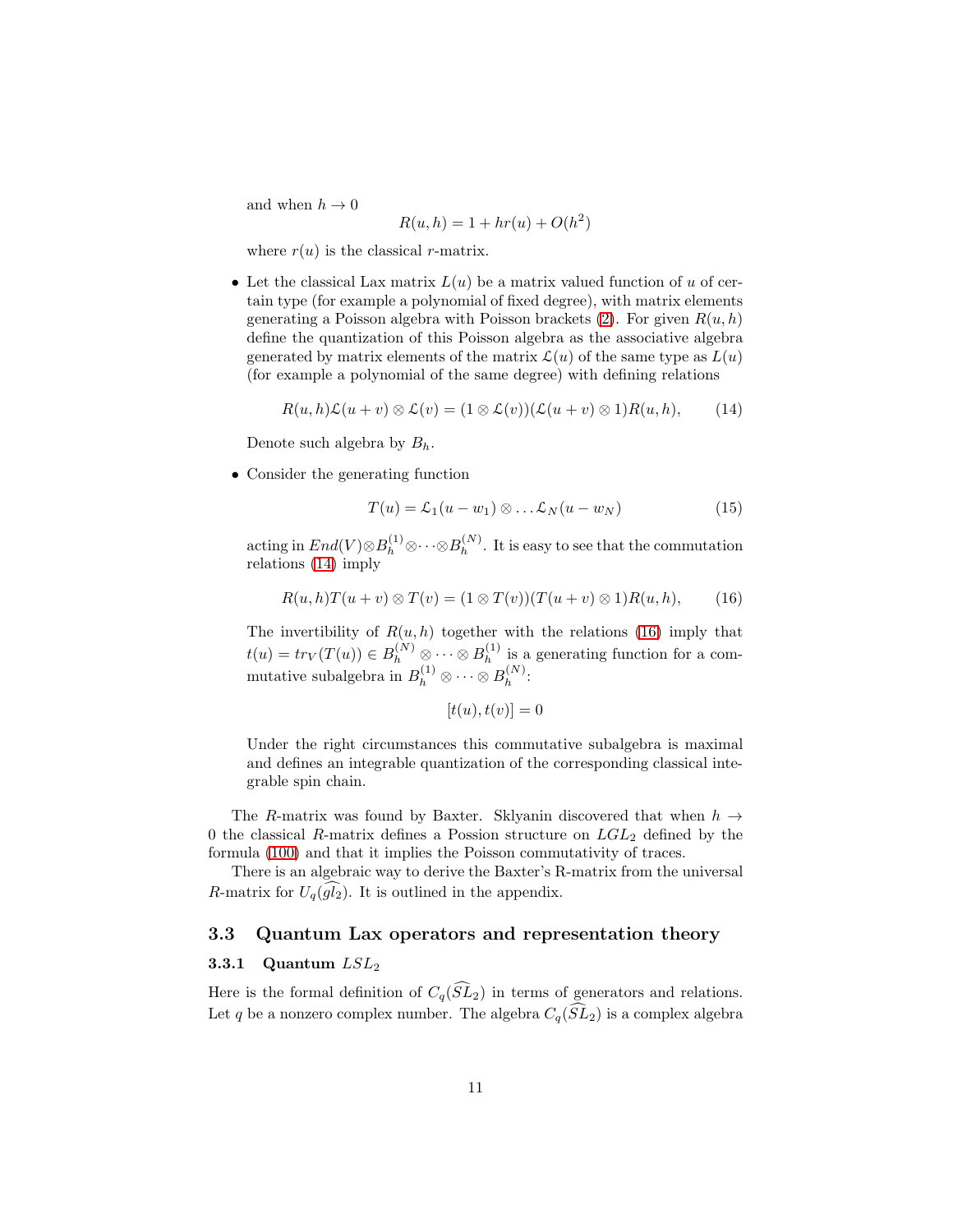generated by elements the  $T_{ij}^{(k)}$ , where  $i, j = 1, 2$  and  $k \in \mathbb{Z}$ . Consider the matrix  $\mathfrak{T}(z)$  which is the generating function for the elements  $T_{ij}^{(k)}$ 

<span id="page-11-2"></span>
$$
\mathcal{T}(z) = \sum_{k=1}^{\infty} T^{(k)} z^{2k} + \begin{pmatrix} T_{11}^{(0)} & T_{12}^{(0)} \\ 0 & T_{22}^{(0)} \end{pmatrix}.
$$
 (17)

The determining relations in  $C_q(\widehat{SL}_2)$  can be written as the following matrix identity with entries in  $C_q(\widehat{SL}_2)$ :

<span id="page-11-0"></span>
$$
R(z)\mathfrak{T}(zw) \otimes \mathfrak{T}(w) = (1 \otimes \mathfrak{T}(w))(\mathfrak{T}(zw) \otimes 1)R(z),
$$
  
\n
$$
\mathfrak{T}(qz)_{11}\mathfrak{T}(z)_{22} - \mathfrak{T}(qz)_{12}\mathfrak{T}(z)_{21} = 1,
$$
\n(18)

where the tensor product is the tensor product of matrices. Matrix elements in this formula are multiplied as elements of  $C_q(\widehat{GL}_2)$  in the order in which they appear.

The matrix  $R(z)$  acts in  $\mathbb{C}^2 \otimes \mathbb{C}^2$  and has the following structure in the tensor product basis:

<span id="page-11-1"></span>
$$
R(z) = \begin{pmatrix} 1 & 0 & 0 & 0 \\ 0 & f(z) & z^{-1}g(z) & 0 \\ 0 & zg(z) & f(z) & 0 \\ 0 & 0 & 0 & 1 \end{pmatrix}.
$$
 (19)

where

$$
f(z) = \frac{z - z^{-1}}{zq - z^{-1}q^{-1}}, \ \ g(z) = \frac{(q - q^{-1})}{zq - z^{-1}q^{-1}}
$$

It satisfies the Yang-Baxter equation.

**Remark 1.** There is important function  $s(z)$ :

$$
s(z) = q^{-1/2} \frac{(z^2 q^2; q^4)_{\infty}^2}{(z^2; q^4)_{\infty} (z^2 q^4; q^4)_{\infty}},
$$

where

$$
(x;p)_{\infty} = \prod_{k=1}^{\infty} (1 - xp^n).
$$

the matrix

$$
\mathcal{R}(z) = s(z)R(z)
$$

satisfies what is known in physics unitarity and the crossing symmetry:

$$
\mathcal{R}(z)\mathcal{R}(z^{-1})^t = 1
$$
,  $\mathcal{R}(z^{-1})^{t_2} = C_2\mathcal{R}(zq^{-1})C_2$ 

where t is the transposition with respect to the standard scalar product in  $\mathbb{C}^{2\otimes}$ ,  $t_2$  is the transposition with respect to second factor in the tensor product, and  $C_2 = 1 \otimes C$  where

$$
C = \left(\begin{array}{cc} 0 & -i \\ i & 0 \end{array}\right)
$$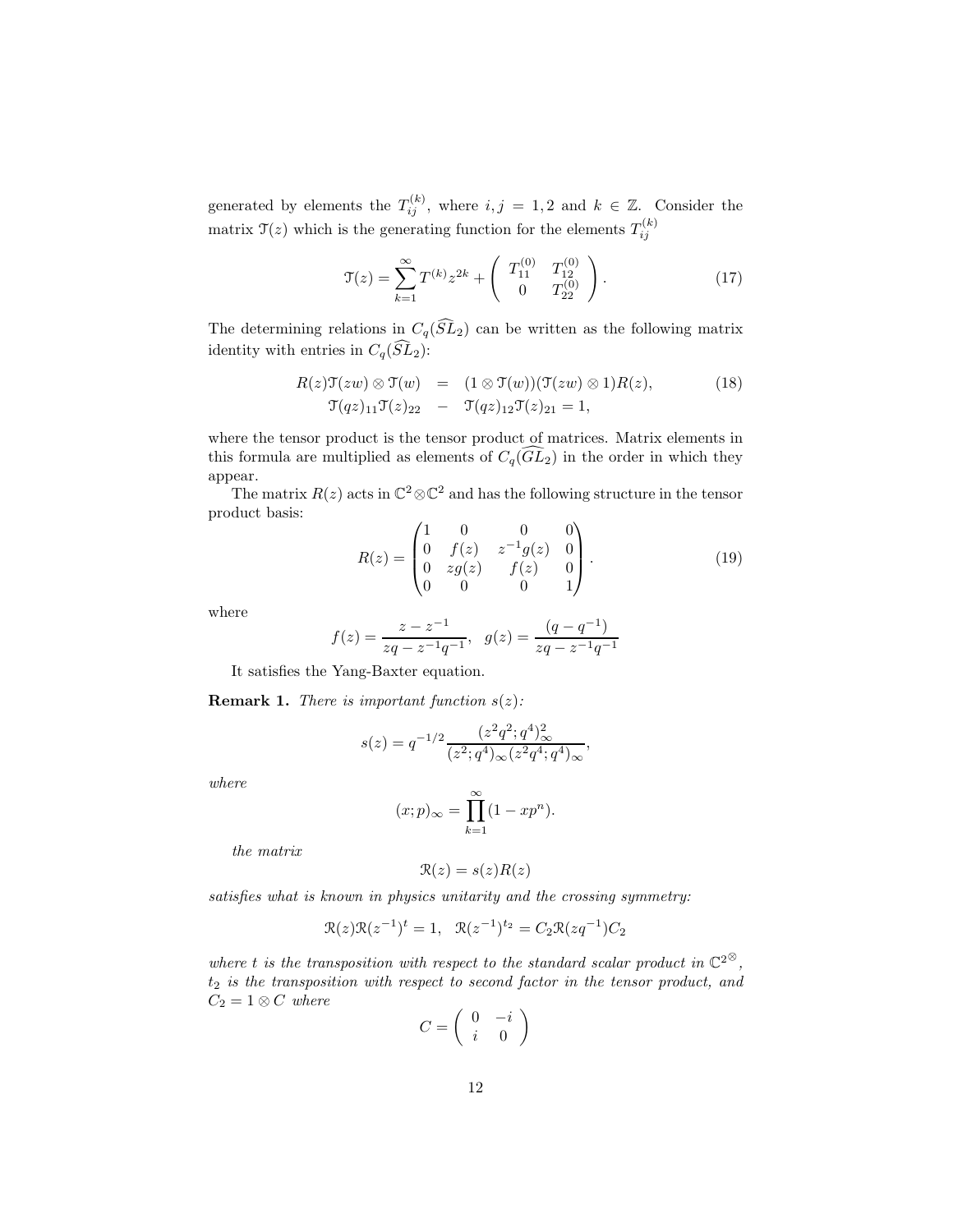The Hopf algebra structure on  $C_q(\widehat{SL}_2)$  is determined by the following action of the antipode on the generators:

$$
\Delta(\mathfrak{T}_{ij}(z)) = \sum_{k=1,2} \mathfrak{T}_{ik}(z) \otimes \mathfrak{T}_{kj}(z). \tag{20}
$$

The right side here, as well as in the second relation in [\(18\)](#page-11-0), is understood as a product of Laurent power series. The antipode is determined by the relation

$$
\mathfrak{T}(z)(S\otimes id\mathfrak{T}(z))=1.
$$

Let  $d$  be a nonzero complex number. The identity  $(18)$  implies that the power series

$$
\tau_1(z; d) = d\mathcal{T}_{11}(z) + d^{-1}\mathcal{T}_{22}(z)
$$
\n(21)

generates a commutative subalgebra in  $C_q(\widehat{SL}_2)$ .

Chose a linear basis (for example ordered monomials in  $T_{ij}^{(k)}$  ). The relations between generators will give the multiplication rule for monomials which will depend on q. This multiplication turns into the commutative multiplication of coordinate functions when  $q = 1$ . The commutator of two monomials, divided by  $q-1$ , at  $q=1$  becomes the Poisson bracket. It is easy to check that this Poisson brackets is exactly the one defined by the classical r-matrix [\(98\)](#page-76-2).

**Remark 2.** Let D be a diagonal matrix. It is easy to see that  $[D \otimes 1 + 1 \otimes$  $[D, R(x)] = 0$ . It is easy to show that if

$$
R(z)\mathfrak{T}_1(zw)\mathfrak{T}_2(w) = \mathfrak{T}_2(w)\mathfrak{T}_1(zw)R(z)
$$

then

$$
\tilde{R}(z) = (z^D \otimes 1)R(z)(z^{-D} \otimes 1), \quad \tilde{\mathfrak{T}}(z) = z^D \mathfrak{T}(z) z^{-D}
$$

satisfy the same relation

$$
\tilde{R}(z)\tilde{\mathfrak{T}}_1(zw)\tilde{\mathfrak{T}}_2(w)=\tilde{\mathfrak{T}}_2(w)\tilde{\mathfrak{T}}_1(zw)\tilde{R}(z)
$$

In particular  $\tilde{R}(z)$  satisfies the Yang-Baxter equation. Choosing  $D = diag(-1/2, 1/2)$ gives the R-matrix [\(19\)](#page-11-1) but with no factors  $z^{\pm 1}$  off-diagonal. This symmetric version of the R-matrix is the matrix of Boltzmann weights in the 6-vertex model.

**Remark 3.** If A is an invertible diagonal matrix such that  $(A \otimes A)R(z) =$  $R(z)(A \otimes A)$  and  $\mathfrak{T}(z)$  is as above then

$$
\mathfrak{T}^A(z) = A \mathfrak{T}(z) A^{-1}
$$

also satisfies the relations [\(18\)](#page-11-0).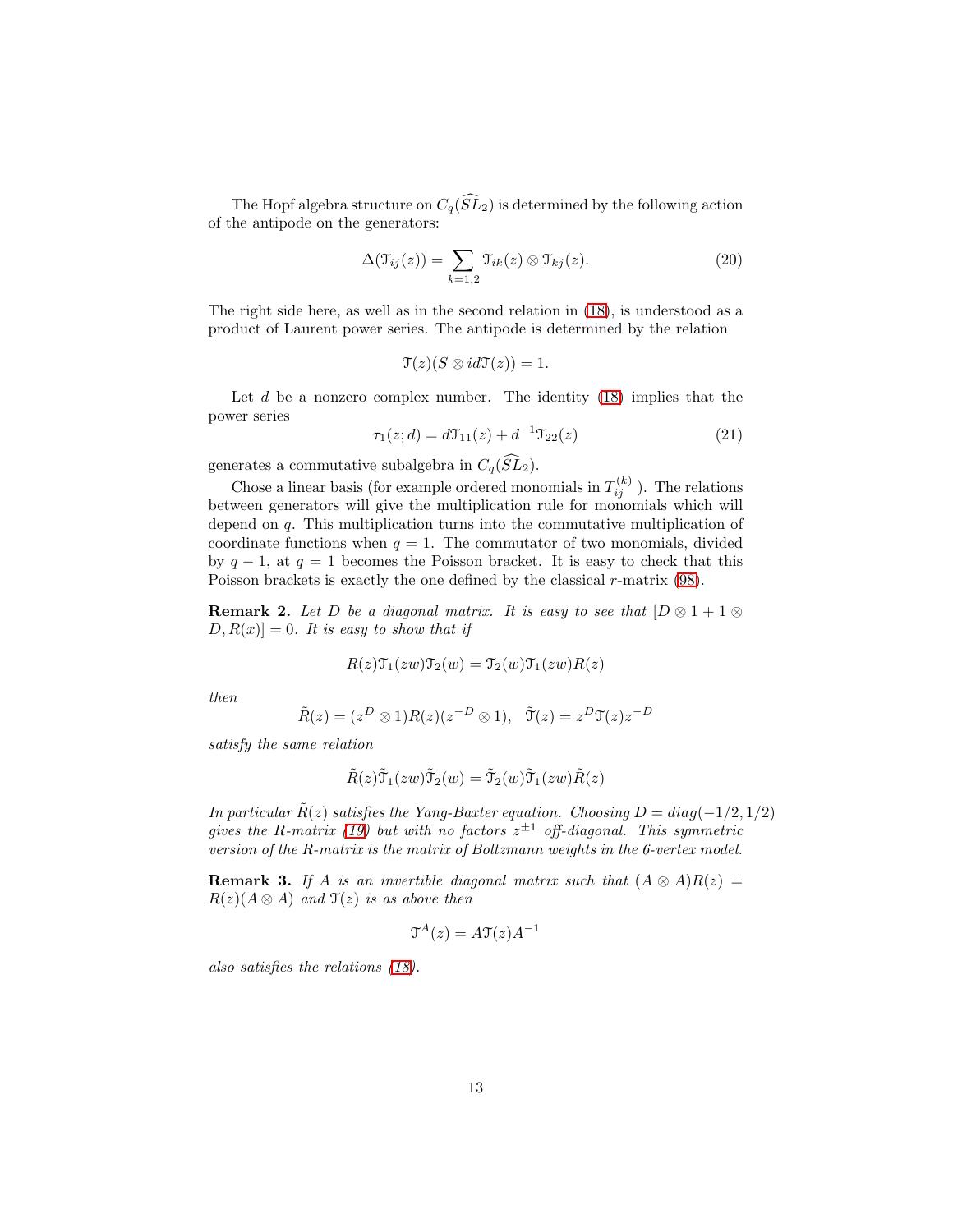### <span id="page-13-1"></span><span id="page-13-0"></span>3.4 Irreducible representations

### 3.4.1

It is easy to check that the following matrix satisfies the R-matrix commutation relations [\(18\)](#page-11-0)

<span id="page-13-2"></span>
$$
\mathcal{L}(z) = \begin{pmatrix} zkq^{\frac{1}{2}} - z^{-1}k^{-1}q^{-\frac{1}{2}} & z^{-1}q^{-\frac{1}{2}}f \\ zq^{\frac{1}{2}}e & zk^{-1}q^{\frac{1}{2}} - z^{-1}kq^{-\frac{1}{2}} \end{pmatrix}
$$
(22)

if  $e, f, k$  commute as

$$
ke = qek, \quad kf = q^{-1}fk, \\
ef - fe = (q - q^{-1})(k^2 - k^{-2}).
$$

Denote this algebra  $C_q$ .

The element

$$
c = fe + k^2 q + k^{-2} q^{-1}
$$
\n(23)

generates the center of this algebra.

It is clear that this algebra quantizes the Poisson algebra  $(5)(6)$  $(5)(6)$ . Indeed, the algebra  $C_1$  is the commutative algebra generated by  $e, f, k^{\pm 1}$ . Consider the monomial basis  $e^n k^m f^l$  in  $C_q$ . Fix the isomorphism between  $C_q$  and  $C_1$ identifying these bases. The associative multiplication in  $C_q$  is given in this basis the function of  $q$ :

$$
e_ie_j=\sum_k m_{ij}^k(q)e_k
$$

it is clear that when  $q = 1$  this multiplication is the usual multiplication in the commutative algebra generated by  $e, f, k, k^{-1}$ . The skew symmetric part of the derivative of  $m(q)$  at  $q = 1$  is the Poisson structure.

The algebra  $C_q$  is a Hopf algebra with the comultiplication acting on generators as

$$
\Delta k = k \otimes k, \quad \Delta e = e \otimes k + k^{-1} \otimes e, \Delta f = f \otimes k + k^{-1} \otimes f
$$

The algebra  $C_q$  is closely related to the quantized universal enveloping algebra for  $sl_2$ . Indeed, elements  $E = ek/(q - q^{-1}), F = k^{-1}f/(q - q^{-1}), K = k^2$ are generators for  $U_q(sl_2)$ :

$$
KE = q^2 EK, \quad KF = q^{-2}FK, \quad EF - FE = \frac{K - K^{-1}}{q - q^{-1}}
$$

with

$$
\Delta K = K \otimes K, \quad \Delta E = E \otimes K + 1 \otimes E, \Delta F = F \otimes 1 + K^{-1} \otimes F
$$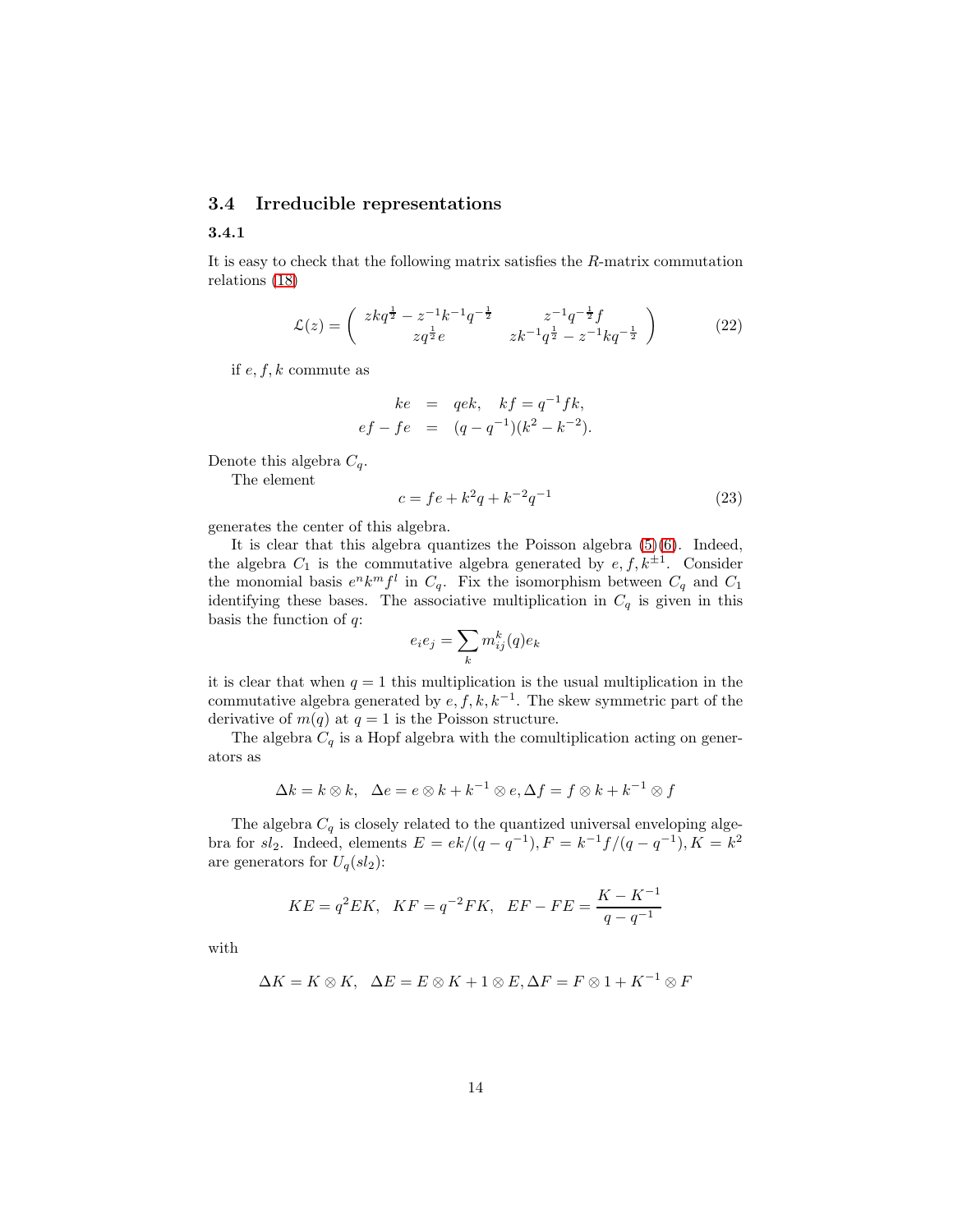### <span id="page-14-0"></span>3.4.2

Assume that q is generic. Denote by  $V^{(m)}$  the irreducible  $m + 1$ -dimensional representation of  $C_q$ , and by  $v_0^{(m)}$  the highest weight vector in this representation:

$$
kv_0^{(m)} = q^{\frac{m}{2}}v_0^{(m)}, \ ev_0^{(m)} = 0
$$

The weight basis in this representation can be obtained by acting  $f$  on the highest weight vector. Properly normalized the action of  $C_q$  on the weight basis is:

$$
kv_n^{(m)} = q^{\frac{m}{2} - n} v_n^{(m)}, \quad fv_n^{(m)} = (q^{m-n} - q^{-m+n})v_{n+1}^{(m)}, \quad ev_n^{(m)} = (q^n - q^{-n})v_{n-1}^{(m)}.
$$

The Casimir element c acts on  $V(m)$  by the multiplication on  $q^{m+1}+q^{-m-1}$ .

Because the algebra  $C_q$  is a Hopf algebra, it acts naturally on the tensor product of representations.

#### <span id="page-14-1"></span>3.4.3

Denote the matrix [\(22\)](#page-13-2) evaluated in the irreducible representation  $V^{(m)}$  by  $\mathcal{L}^{(m)}(z)$ . It is easy to check that it satisfies the following identities:

$$
\mathcal{L}^{(m)}(z^{-1})^t = -D_z C \mathcal{L}^{(m)}(zq) C^{-1} D_z^{-1}
$$

$$
\mathcal{L}^{(m)}(z)^T \mathcal{L}^{(m)}(z^{-1}) = (zq^{\frac{m+1}{2}} - z^{-1}q^{-\frac{m+1}{2}})(z^{-1}q^{\frac{m+1}{2}} - zq^{-\frac{m+1}{2}})I
$$

where  $D_z$  is a diagonal matrix.

Here  $t$  is the transposition with respect to the standard scalar product in  $\mathbb{C}^2$  and T is the transposition t combined with the transposition in  $V^{(m)}$  with respect to the scalar product  $(v_n^{(m)}, v_{n'}^{(m)}) = \delta_{n,n'}$ .

#### <span id="page-14-2"></span>3.4.4

The matrix [\(22\)](#page-13-2) defines a family of 2-dimensional representations of  $C_q(SL_2)$ . If  $a$  is a non-zero complex number such representation is

$$
\mathfrak{T}(z) \mapsto g_m(z) \mathcal{L}^{(m)}(za)
$$

where the factor  $g_m(z)$  is important only if we want to satisfy the second relations which play the role of quantum counter-parts of the the unimodularity (i.e.  $det = 1$ ) of  $\mathcal{T}(z)$ .

$$
g_m(z) = -z \frac{(t^{-1}q^3z^2;q^4)_{\infty}(tq^5z^2;q^4)_{\infty}}{(t^{-1}qz^2;q^4)_{\infty}(tq^3z^2;q^4)_{\infty}}
$$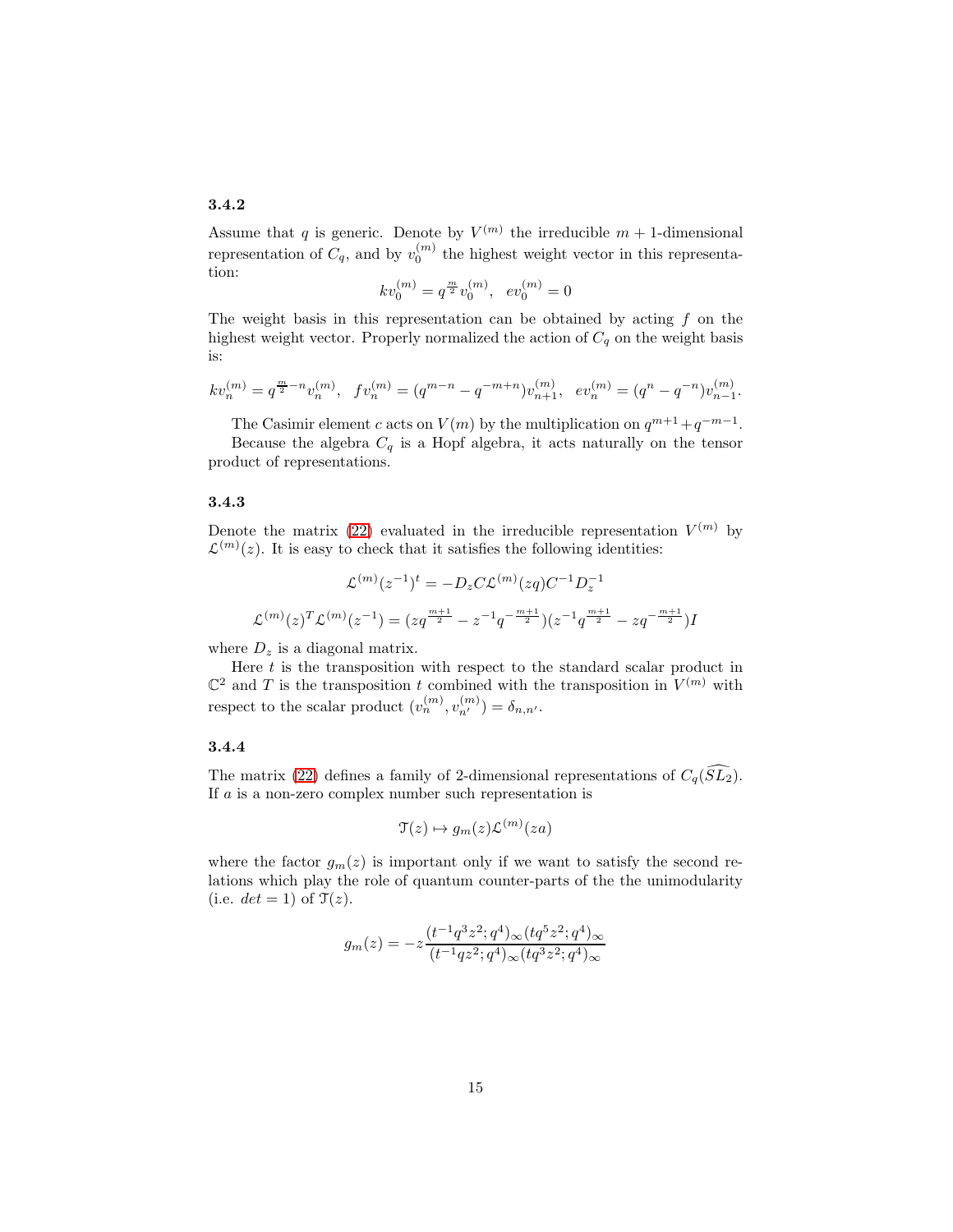### <span id="page-15-0"></span>3.4.5

The comultiplication defines the tensor product of irreducible representations described above

$$
\mathcal{T}(z) \mapsto \prod_{i=1}^{N} g_{m_i}(z/a_i) T^{(m_1, \dots, m_N)}(z|a_1, \dots, a_N)
$$
 (24)

where

<span id="page-15-3"></span>
$$
T^{(m_1,...,m_N)}(z|a_1,...,a_N) = \mathcal{L}_1(z/a_1)... \mathcal{L}_N(z/a_N),
$$
 (25)

where we have taken the matrix product of the matrices  $\mathcal{L}(z)$  as  $2 \times 2$  matrices. The *n*-th factor in [\(25\)](#page-15-3) acts on the *n*-th factor of  $V^{(m_1)} \otimes \cdots \otimes V^{(m_N)}$ .

Notice that this is also a tensor product of representations of  $C_q$ .

#### <span id="page-15-1"></span>3.4.6 Real forms

As in the classical case there are two real form of the algebra  $C_q$  which are important for finite dimensional spin chains.

Recall that a ∗-involution of a complex associative algebra is an ani-involution of the algebra, i.e.  $(ab)^* = b^*a^*$  which is complex anti-linear:  $(\lambda a)^* = \overline{\lambda}a^*$ . A real form of a complex A corresponding to this involutions is real algebra which is the real subspace in A spanned by the ∗-invariant elements.

When  $|q| = 1$ , we will write  $q = \exp(i\gamma)$ , the relevant real form of  $C_q$ , is characterized by the ∗-involution which acts on generators as

$$
e^* = f, \ \ k^* = k^{-1}
$$

When q is real positive we will write  $q = \exp(\eta)$ . In this case the relevant real form is characterized by the ∗ involution acting on generators as:

$$
e^* = f, \quad f^* = e, \quad k^* = k
$$

As  $\gamma \to 0$  or  $\eta \to 0$  these real forms become real forms of the corresponding Poisson algebras described in section [2.3](#page-7-0) with  $\epsilon = i$  and  $\epsilon = 1$  respectively.

# <span id="page-15-2"></span>3.5 The fusion of R-matrices and the degeneration of tensor products of irreducibles

This section is the analog of the construction of quantum L-operators by taking the tensor product of 2-dimensional representations.

Consider the product of R-matrices acting in the tensor product of  $n + m$ copies of  $\mathbb{C}^2$ :

$$
R_{1'2'...m',12...n}(z) = R_{1'1}(z) \t R_{1'2}(zq) \t ... R_{1'n}(zq^{n-1})
$$
  
\n
$$
R_{2'1}(zq) \t R_{2'2}(zq^2) \t ... \t R_{2'n}(zq^n)
$$
  
\n...  
\n
$$
R_{m'1}(zq^{m-1}) \t R_{m'2}(zq^m) \t ... R_{m'n}(zq^{n+m-2})
$$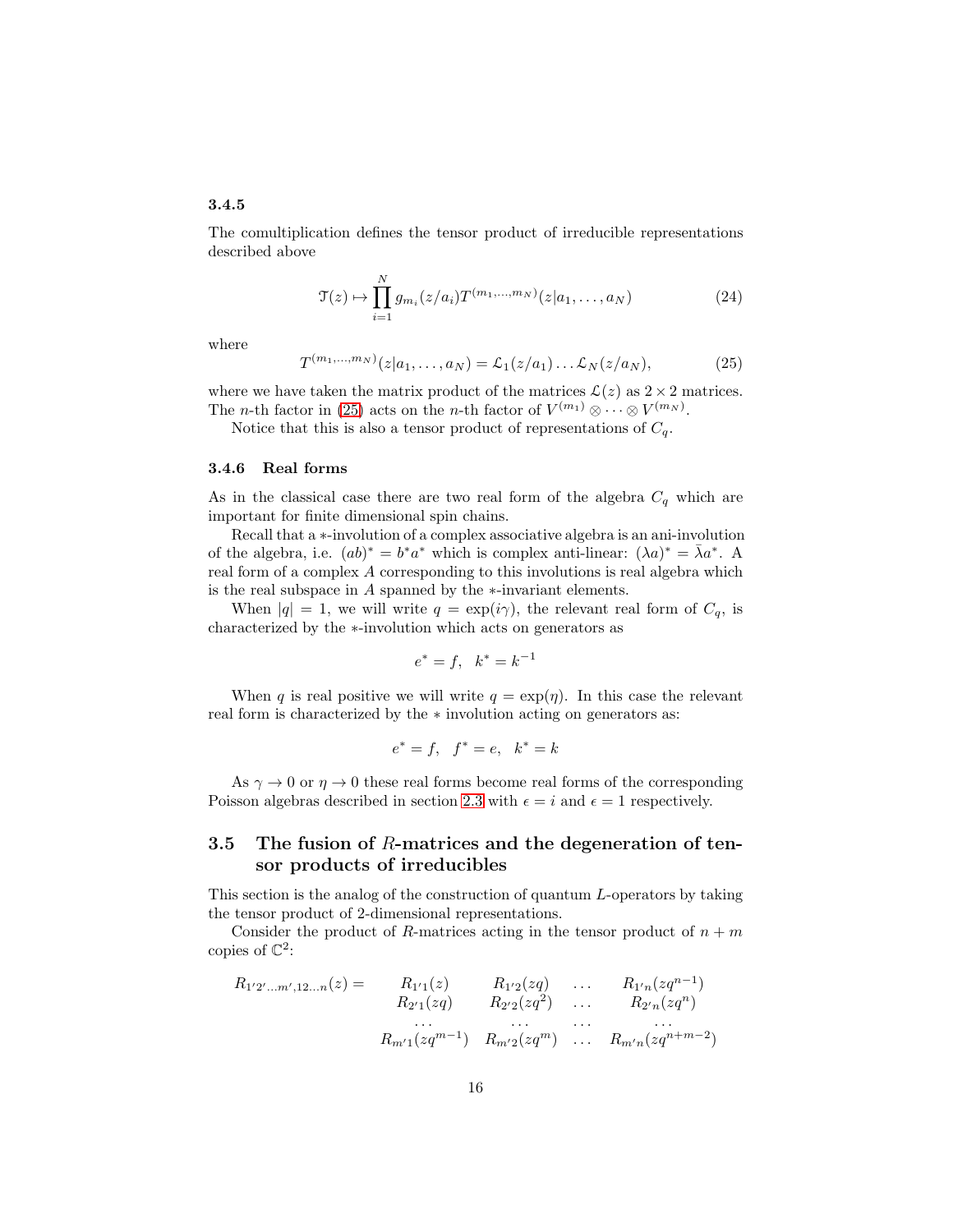The operator  $R(z)$  satisfies the identities

$$
R(z)Rt(z-1) = (zq - z-1q-1)(z-1q - zq-1)
$$

$$
PR(z)P = Rt(z)
$$

where  $t$  is the transpiration operation (with respect to the tensor product of the standard basis in  $\mathbb{C}^2$ , and

$$
det(R(z)) = (zq - z^{-1}q^{-1})^3(z^{-1}q - zq^{-1})
$$

From here we conclude that the matrix  $PR(z)$  degenerates at  $z = q$  and  $z = q^{-1}$ to the matrices of rank 3 and 1 respectively.

Define

<span id="page-16-0"></span>
$$
P_{12...n}^{+} = \tilde{R}_{12}(q) \tilde{R}_{23}(q^{2}) \dots \tilde{R}_{1n}(q^{n-1})
$$
  

$$
\tilde{R}_{23}(q) \dots \tilde{R}_{2n}(q^{n-2})
$$
  

$$
\dots \tilde{R}_{n-1n}(q)
$$
 (26)

where  $\tilde{R}(z) = PR(z)$  and P is the permutation matrix,  $P(x \otimes y) = y \otimes x$ .

Consider  $(\mathbb{C}^2)^{\otimes n}$  as a representation of  $C_q$ . Because all finite dimensional representations of this algebra are completely reducible, it decomposes into the direct sum of irreducible components. The irreducible representation  $V^{(n)}$  appears in this decomposition with multiplicity 1. One can show that the operator [\(26\)](#page-16-0) is the orthogonal projector to  $V^{(n)}$ . The proof can be found in [\[22\]](#page-72-4).

Also, it is not difficult to show that

$$
P_{12...n}^{+} R_{1',12...n} (zq^{-\frac{n-1}{2}}) P_{12...n}^{+} =
$$
  

$$
(zq^{-\frac{n-3}{2}} - z^{-1}q^{\frac{n-3}{2}}) \dots (zq^{\frac{n-1}{2}} - z^{-1}q^{-\frac{n-1}{2}}) R_{1',[12...n]}^{(1,n)}(z)
$$
 (27)

where the linear operator  $R^{1,n}(z)$  acts in  $\mathbb{C}^2 \otimes V^{(n)}$  and the second factor appears as the q-symmetrized part of the tensor product  $\mathbb{C}^{2^{\otimes N}}$ . Moreover, it is easy to show that this operators is conjugate by a diagonal matrix to  $\mathcal{L}(z)$ :

$$
R^{(1,n)}(z) \simeq \begin{pmatrix} zkq^{\frac{1}{2}} - z^{-1}k^{-1}q^{-\frac{1}{2}} & z^{-1}q^{-\frac{1}{2}}f \\ zq^{\frac{1}{2}}e & zk^{-1}q^{\frac{1}{2}} - z^{-1}kq^{-\frac{1}{2}} \end{pmatrix}
$$

where  $e, f, k$  act in the  $n + 1$  dimensional irreducible representation as it is described in section [3.4.](#page-13-0) In this realization of the irreducible representation weight vectors appear as  $v_k^{(n)} = P_{1...n}^+ e_1 \otimes e_1 \otimes e_2 \otimes e_2$  where we have  $n - k$ copies of  $e_1$  and  $k$  copies of  $e_2$  in this tensor product.

Similarly

$$
P_{1'2'\dots m'}^+ P_{12\dots n}^+ R_{1'1}(zq^{-\frac{n+m-2}{2}}) \qquad \dots \qquad R_{1'n}(zq^{\frac{n-m}{2}}) \nR_{2'1}(zq^{-\frac{n+m-4}{2}}) \qquad \dots \qquad R_{2'n}(zq^{\frac{n-m+2}{2}}) \n\vdots \qquad \dots \nP_{1'2'\dots m'}^+ P_{12\dots n}^+ =
$$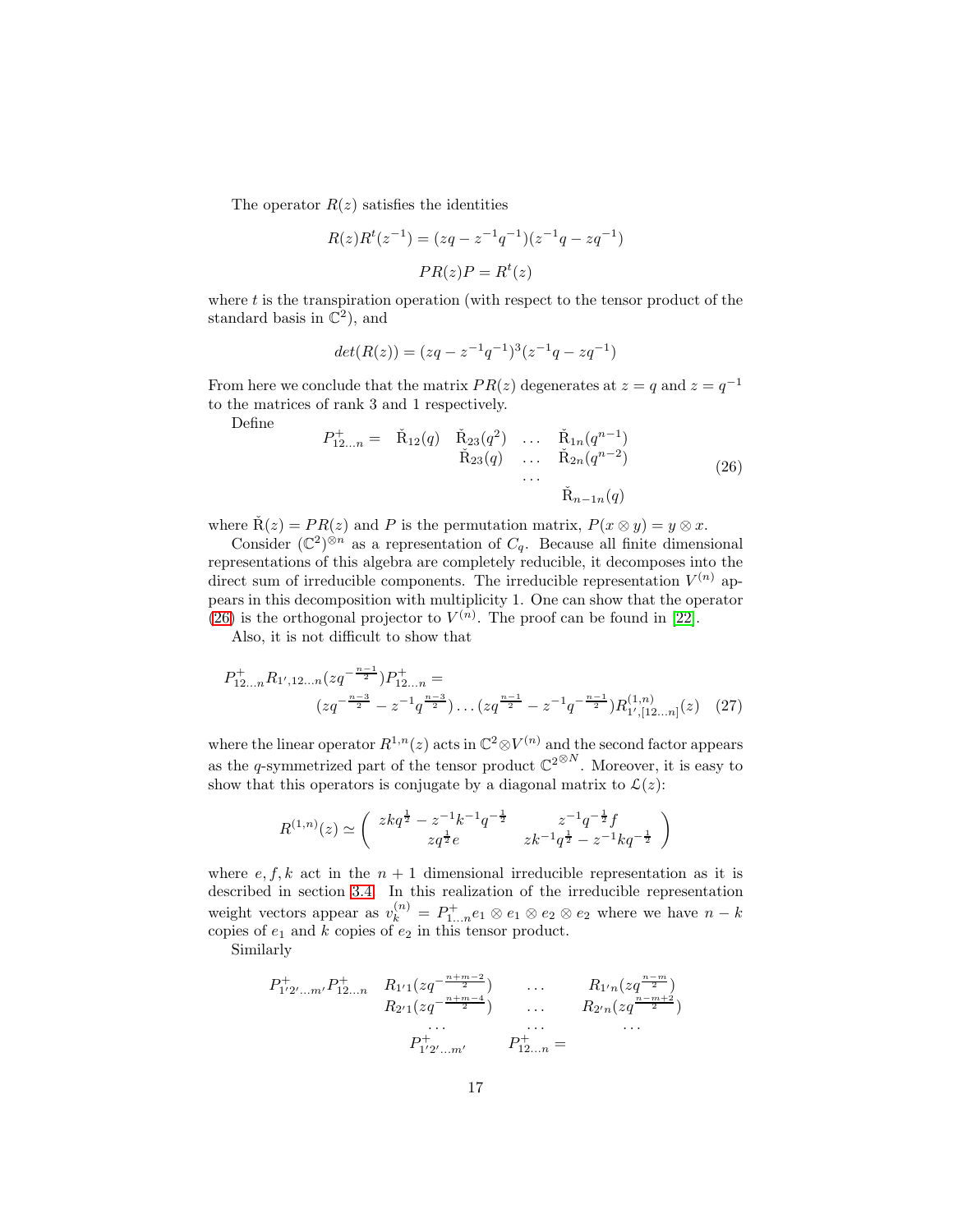$$
\frac{(zq^{-\frac{n+m-4}{2}} - z^{-1}q^{\frac{n+m-4}{2}}) \cdots (zq^{-\frac{n-m}{2}} - z^{-1}q^{-\frac{n-m}{2}})}{(zq^{-\frac{n-m-2}{2}} - z^{-1}q^{-\frac{n-m-2}{2}}) \cdots (zq^{\frac{n+m-2}{2}} - z^{-1}q^{-\frac{n+m-2}{2}})}
$$
\n
$$
\dots \qquad \dots \qquad \dots
$$
\n
$$
R^{(m,n)}(z)
$$

Here we assume that  $m < n$ . The matrix elements of  $R^{(m,n)}(z)$  are Laurent polynomials of the form  $z^{-m}P(z^2)$  where  $P(t)$  is a polynomial of degree m.

The matrix  $R^{(n,m)}$  also can be expressed in terms  $e, f, k^{\pm 1}$ .

The matrices 
$$
R^{(k,l)}
$$
 satisfy the the Yang-Baster equation

$$
R_{12}^{(l,m)}(z)R_{13}^{(l,n)}(zw)R_{23}^{(m,n)}(w) = R_{23}^{(m,n)}(w)R_{13}^{(l,n)}(zw)R_{12}^{(l,m)}(z)
$$

In addition to this they satisfy identities

$$
R^{(l,m)}(z)R^{(m,l)}(z^{-1})^T = s_{ml}(z)s_{ml}(z^{-1})
$$

and

$$
R_{12}^{(l,m)}(z)^{t_1} = (-1)^l (D_z C^{(m)} \otimes 1) R_{12}^{(l,m)}(zq) (D_z^{-1} C^{(m)}^{-1} \otimes 1)
$$

where  $s_{ml}(z)$  is a Laurent polynomial in z which is easy to compute,  $C^{(m)}$  =  $P_{12...n}^+ \otimes CP_{12...n}^+$ , and we assume that  $l \leq m$ .

# <span id="page-17-0"></span>3.6 Higher transfer-matrices

Define  $C_q(\widehat{SL}_2)$ -valued matrices

$$
\mathfrak{I}^{(m)}(z) = P_{12...n}^+ \mathfrak{I}_1(zq^{\frac{m-1}{2}}) \dots \mathfrak{I}_m(zq^{-\frac{m-1}{2}}) P_{12...n}^+
$$

where  $P_{12...n}^{+}$  is defined above and  $\mathcal{T}$  is the matrix [\(17\)](#page-11-2).

They satisfy the relations

$$
R^{(l,m)}(z)_{12} \mathcal{T}_1^{(l)}(zw) \mathcal{T}_2^{(m)}(w) = \mathcal{T}_2^{(m)}(w) \mathcal{T}_1^{(l)}(zw) R^{(l,m)}(z)_{12}
$$

For non-zero d define the following elements of  $C_q(\widehat{SL}_2)$ 

$$
\tau_{\ell}(z) = (\mathrm{id} \otimes tr_{V^{(\ell)}})(\mathfrak{I}^{(\ell)}(z)d^{(l)}) .
$$

where  $d^{(l)} = diag(d^l, d^{l-2}, \dots, d^{-l})$  and  $d \neq 0$ .

The fusion relations for  $\mathcal{T}(z)$  imply the following recursive relations for  $\tau_{\ell}(z)$ :

$$
\tau_1(z)\tau_\ell(zq)=\tau_{\ell+1}(z)+\tau_{\ell-1}(zq^2)
$$

which can be solved in terms of determinants [\[5\]](#page-70-1):

$$
\tau_{\ell}(z) = \det \left( \begin{array}{cccc} \tau_1(z) & 1 & & 0 \\ & 1 & \tau_1(zq) & \ddots & \\ & & \ddots & \ddots & 1 \\ & & & 1 & \tau_1(zq^{\ell-1}) \end{array} \right)
$$

The remarkable fact is that elements  $\{\tau_{\ell}(z)\}\$ also satisfy another set of relations which also follow from the fusion relations:

$$
\tau_{\ell}(zq^{\frac{1}{2}})\tau_{\ell}(zq^{-\frac{1}{2}}) = \tau_{\ell+1}(z)\tau_{\ell-1}(z) + 1.
$$
 (28)

.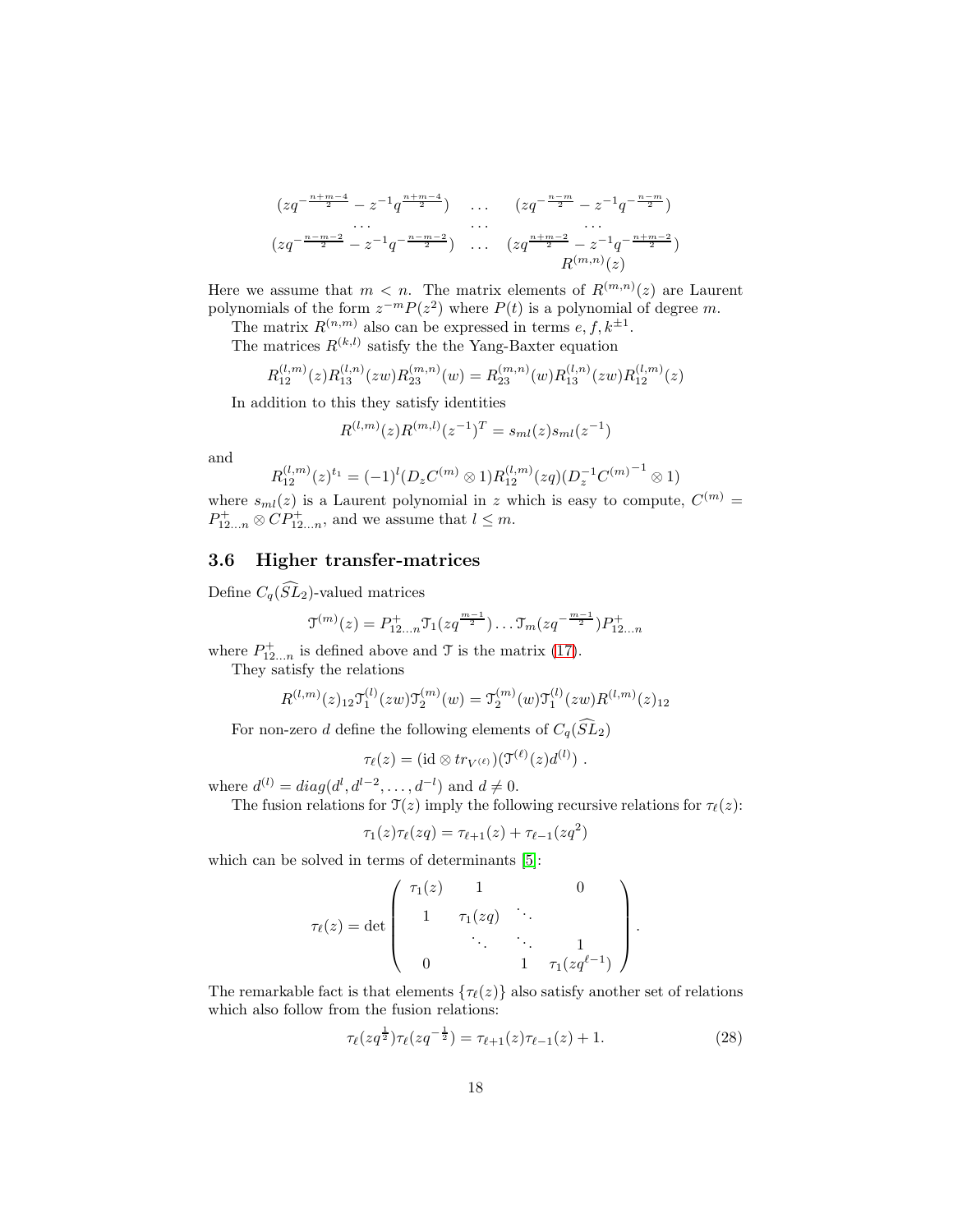# <span id="page-18-0"></span>3.7 Local integrable quantum spin Hamiltonians

Transfer-matrices

$$
t_m(u) = tr_a(R_{a1}^{m,m_1}(z/a_1)\dots R_{a1}^{m,m_1}(z/a_1)d_a^{(l)})
$$

form a commuting family of operators in  $V^{(m_1)} \otimes \cdots \otimes V^{(m_N)}$ . They quantize the generating functions for classical spin chains and can be used to construct local quantum spin chains. Below we outline two common constructions of local Hamiltonians from such transfer-matrices.

### <span id="page-18-1"></span>3.7.1 Homogeneous  $SU(2)$  spin chains

The homogeneous Heisenberg model of spin S corresponds to the choice  $m_1 =$  $\cdots = m_N = l$  and  $a_N = \cdots = a_1 = 1$ . We will denote corresponding transfer matrices as  $\tau_m^{(l)}(u)$ 

In the case  $m = 1$ , the transfer matrix  $t_1^{(1)}(z)$  is

<span id="page-18-2"></span>
$$
t_1^{(1)}(z) = tr_0(R_{0N}(z) \dots R_{01}(z))
$$
\n(29)

where  $R(z)$  is the matrix [\(19\)](#page-11-1).

The linear operator [\(29\)](#page-18-2) is the transfer matrix of the 6-vertex model [\[23\]](#page-72-0) [\[3\]](#page-70-0). It is also a generating function for local spin Hamiltonians:

$$
H_1 = \frac{d}{du} \log(t_1^{(1)}(u))|_{u=0} = \sum_{n=1}^N (\sigma_n^x \sigma_{n+1}^y + \sigma_n^y \sigma_{n+1}^y + \Delta \sigma_n^z \sigma_{n+1}^z), \qquad (30)
$$

$$
H_k = \left(\frac{d}{du}\right)^k \log t_1^{(1)}(u)|_{u=0} = \sum_{n=1}^N H^{(k)}(\sigma_n, \dots, \sigma_{n+k}).\tag{31}
$$

Here  $\sigma^x, \sigma^y, \sigma^z$  are Pauli matrices and  $\sigma_n$  is the collection of Pauli matrices acting nontrivially in the n-th factor of the tensor product.

$$
\sigma^x = \begin{pmatrix} 0 & 1 \\ 1 & 0 \end{pmatrix} , \qquad \sigma^y = \begin{pmatrix} 0 & i \\ -i & 0 \end{pmatrix} , \qquad \sigma^z = \begin{pmatrix} 1 & 0 \\ 0 & -1 \end{pmatrix} . \tag{32}
$$

If  $l > 1$  similar analysis can be done for the transfer-matrix

$$
t_l^{(l)}(z) = tr_a(R_{a1}^{(l,l)}(z) \dots R_{aN}^{(l,l)}(z))
$$

Since  $R^{(l,l)}(1) = P$ , we have:

$$
t_l^{(l)}(1) = tr_a(P_{a1} \dots P_{aN}) = tr_a(P_{12}P_{13} \dots P_{1N}P_{a1}) = P_{12}P_{13} \dots P_{1N}
$$

Here we used the identities  $P_{a1}A_aP_{a1} = A_1$  and  $tr_a(P_{a1}) = I_1$ .

The operator  $T = t_l^{(l)}$  $\binom{t}{l}(1)$  is the translation matrix:

$$
T(x_1 \otimes x_2 \cdots \otimes x_n) = x_N \otimes x_1 \otimes \ldots x_{N-1}
$$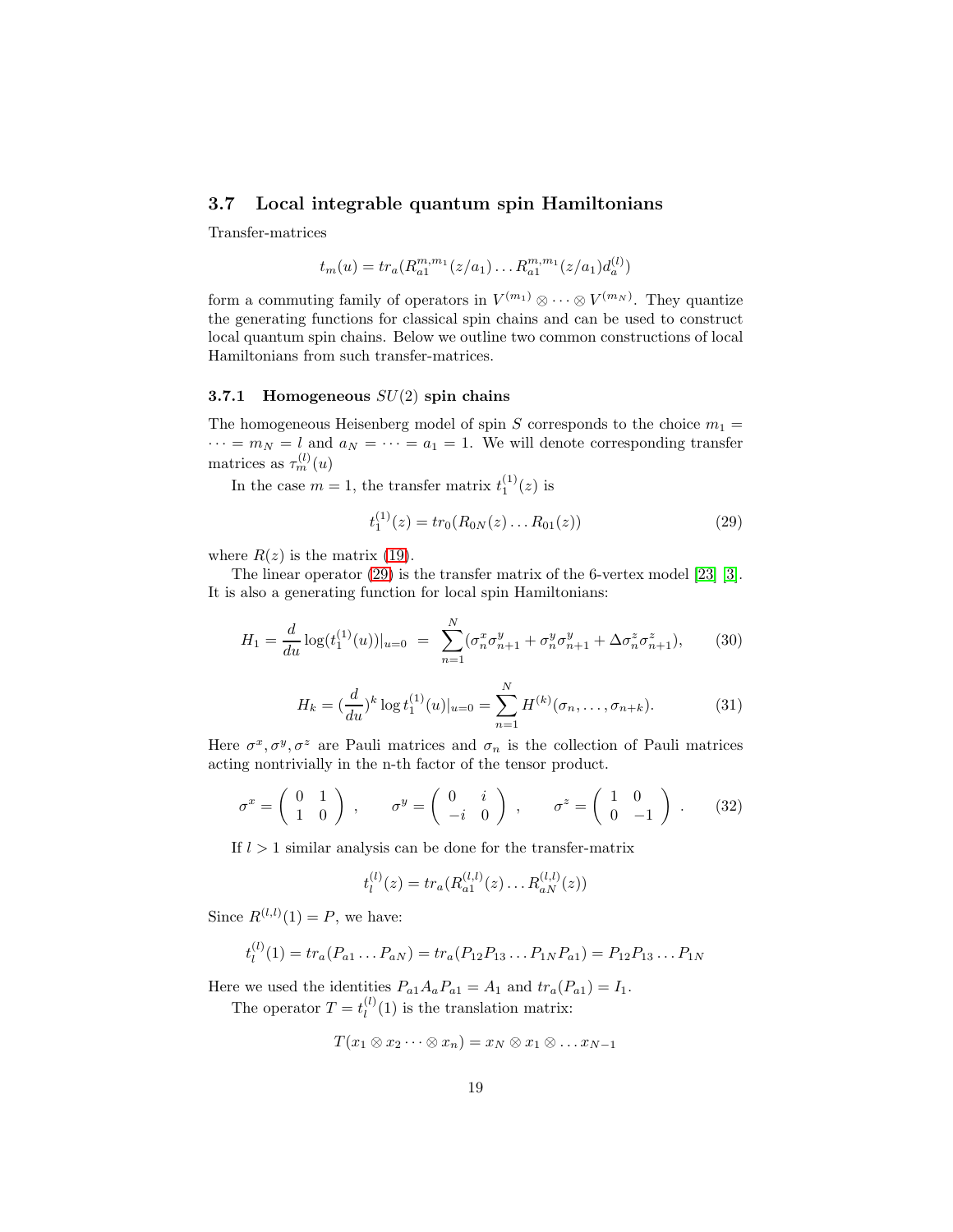Differentiating  $t_l^{(l)}$  $\binom{u}{l}(z)$  at  $z=1$  we have:

$$
t_l^{(l)}(1)' = \sum_{i=1}^N tr_a(P_{a1} \dots P_{ai-1} R_{ai}^{(l,l)}(1)' P_{ai+1} \dots P_{aN}) = T \sum_{i=1}^N H_{ii+1}^{(l)}
$$

Similarly, taking higher logarithmic derivatives of  $t_l^{(l)}$  $\binom{u}{l}(z)$  at  $z=1$  we will have higher local Hamiltonians acting in  $(\mathbb{C}^{l+1})^{\otimes N}$ :

$$
H_k = (z\frac{d}{dz})^k t_l^{(l)}(z)|_{z=1} = \sum_{n=1}^N H_{n,\ldots,n+k}^{(k)}.
$$

Here the matrix  $H^{(k)}$  acts in  $(\mathbb{C}^{l+1})^{\otimes k+1}$ . The subindices show how this matrix acts in  $(\mathbb{C}^{l+1})^{\otimes N}$ .

One can show that these local quantum spin chain Hamiltonians in the limit  $q \rightarrow 1$  and  $l \rightarrow \infty$  become classical Hamiltonians described in section [2.4,](#page-8-0) assuming that  $q^l$  is fixed.

### <span id="page-19-0"></span>3.7.2 Inhomogeneous  $SU(2)$  spin chains

The construction using degeneration points.

The construction of inhomogeneous local operators is easy to illustrate on the spin chain where the inhomogeneities alternate.

$$
t_m(z) = tr_a(R_{a1}^{(m,l_1)}(za^{-1})R_{a2}^{(m,l_2)}(za) \dots R_{a,2N-1}^{(m,l_1)}(za^{-1})R_{a,2N}^{(m,l_2)}(za))
$$

Now we have two sublattices and two translation operators

$$
T_{even} = P_{24}P_{26} \dots P_{2,2N}, \quad T_{odd} = P_{13}P_{15} \dots P_{1,2N-1}
$$

It is easy to find the following special values of the transfer-matrix:

$$
t_{l_1}(a) = T^{even} R_{21}^{(l_2, l_1)}(a^{-2}) \dots R_{2N, 2N-1}^{(l_2, l_1)}(a^{-2})
$$
  

$$
t_{l_2}(a^{-1}) = R_{12}^{(l_1, l_2)}(a^2) \dots R_{2N-1, 2N}^{(l_1, l_2)}(a^2) T^{odd}
$$

These operators commute and

$$
t_{l_1}(a)t_{l_2}(a^{-1}) = T^{even}T^{odd}
$$

$$
t_{l_1}(a)t_{l_2}(a^{-1})^{-1} = T^{even}(T^{odd})^{-1}
$$
  
\n
$$
R_{2,2N-1}^{(l_2,l_1)}(a^{-2})R_{4,1}^{(l_2,l_1)}(a^{-2})\dots R_{2N,2N-3}^{(l_2,l_1)}(a^{-2})R_{2N-1,2N}^{(l_1,l_2)}(a^{-2})\dots R_{1,2}^{(l_1,l_2)}(a^{-2})
$$
\n(33)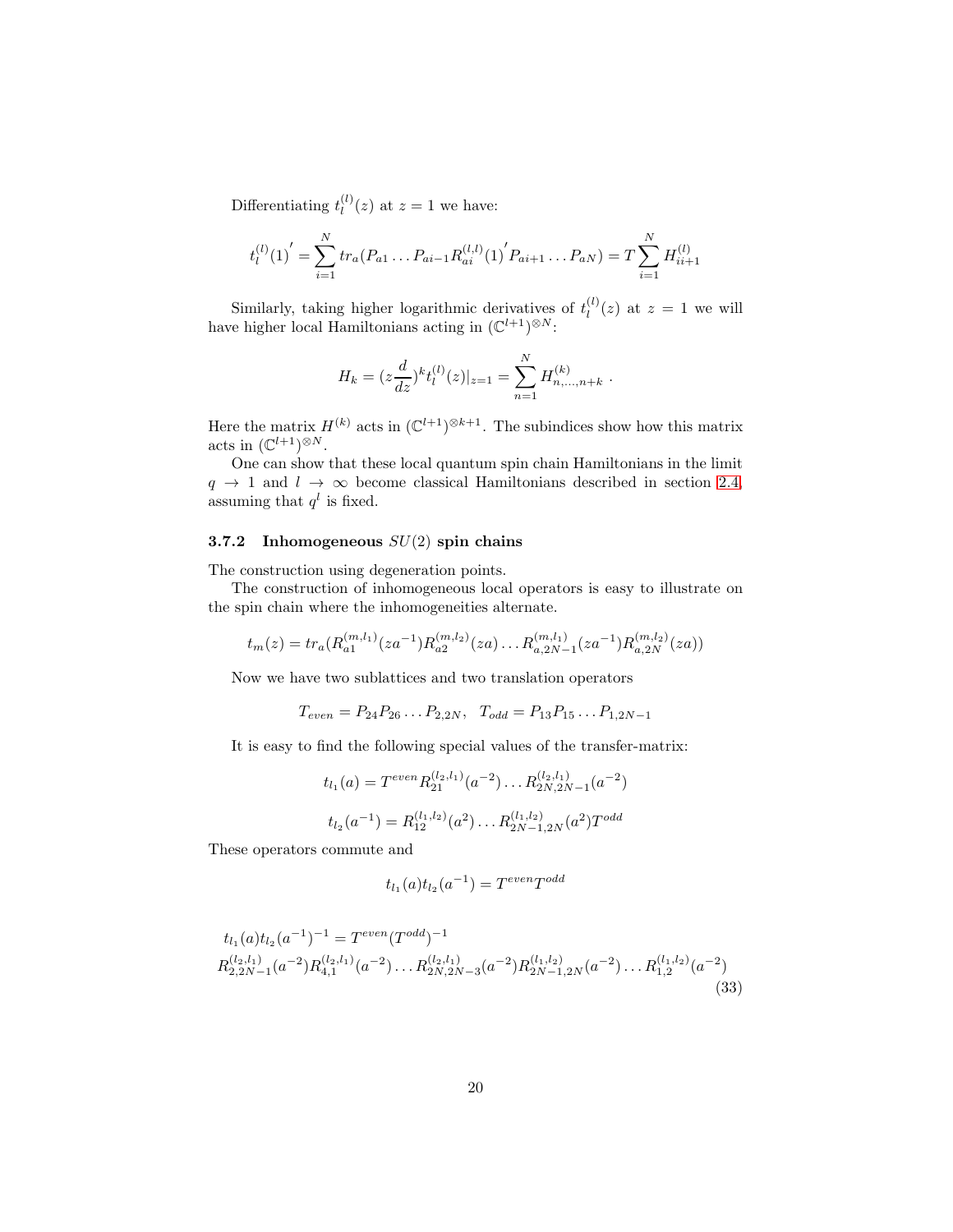Taking logarithmic derivatives of  $t_{l_1}(z)$  at  $z = a$  and of  $t_{l_2}(z)$  at  $z = a^{-1}$  we again will have local operators, for example:

$$
z\frac{d}{dz}\log t_{l_1}(z)|_{z=a} = \sum_{n=1}^{N} R_{2n+1,2n}^{-1}(a^2) R'_{2n+1,2n}(a^2)
$$
  
+ 
$$
\sum_{n=1}^{N} R_{2n+1,2n}^{-1}(a^2) P_{2n+1,2n-1} R'_{2n+1,2n-1}(1) R_{2n+1,2n}(a^2)
$$
 (34)

These Hamiltonians in the semiclassical limit reproduce inhomogeneous classical spin chains described earlier.

# <span id="page-20-0"></span>4 The spectrum of transfer-matrices

### <span id="page-20-1"></span>4.1 Diagonalizability of transfer-matrices

Assume that q is real. Let  $t(u)^*$  be the Hermitian conjugation of  $t(u)$  with respect to the standard Hermitian scalar product on  $(\mathbb{C}^2)^{\otimes N}$ . It is easy to prove, using the identities for  $R(u)$  that

$$
t(z|a_1,\ldots,a_N)^* = (-1)^N t(\overline{z}^{-1}q^{-1}|\overline{a_1}^{-1}\ldots\overline{a_N}^{-1})
$$

where  $\overline{z}$  is the complex conjugate to z.

Because  $t(z)$  is the commutative family of operators, the operators  $t(z)$  is normal when  $\overline{a_i} = a_i^{-1}$ . Therefore for these values of  $a_i$  it is diagonalizable. Since  $t(z)$  is linear (up to a scalar factor) in  $a_i^2$ , this imply that  $t(z)$  is diagonalizable for all generic complex values of  $a_i$ , and for the same reasons for all generic complex values of q.

### <span id="page-20-2"></span>4.2 Bethe ansatz for  $sl_2$

In this section we will recall the algebraic Bethe ansatz for the inhomogeneous finite dimensional spin chain.

The quantum monodromy matrix for such spin chain is:

<span id="page-20-3"></span>
$$
T(z) = \mathcal{L}_1^{(m_1)}(z/a_1) \dots \mathcal{L}_N^{(m_N)}(z/a_N)D
$$
 (35)

where

$$
D = \left(\begin{array}{cc} Z & 0 \\ 0 & Z^{-1} \end{array}\right)
$$

It is convenient to write it as

$$
T(z) = \begin{pmatrix} A(z) & B(z) \\ C(z) & D(z) \end{pmatrix}
$$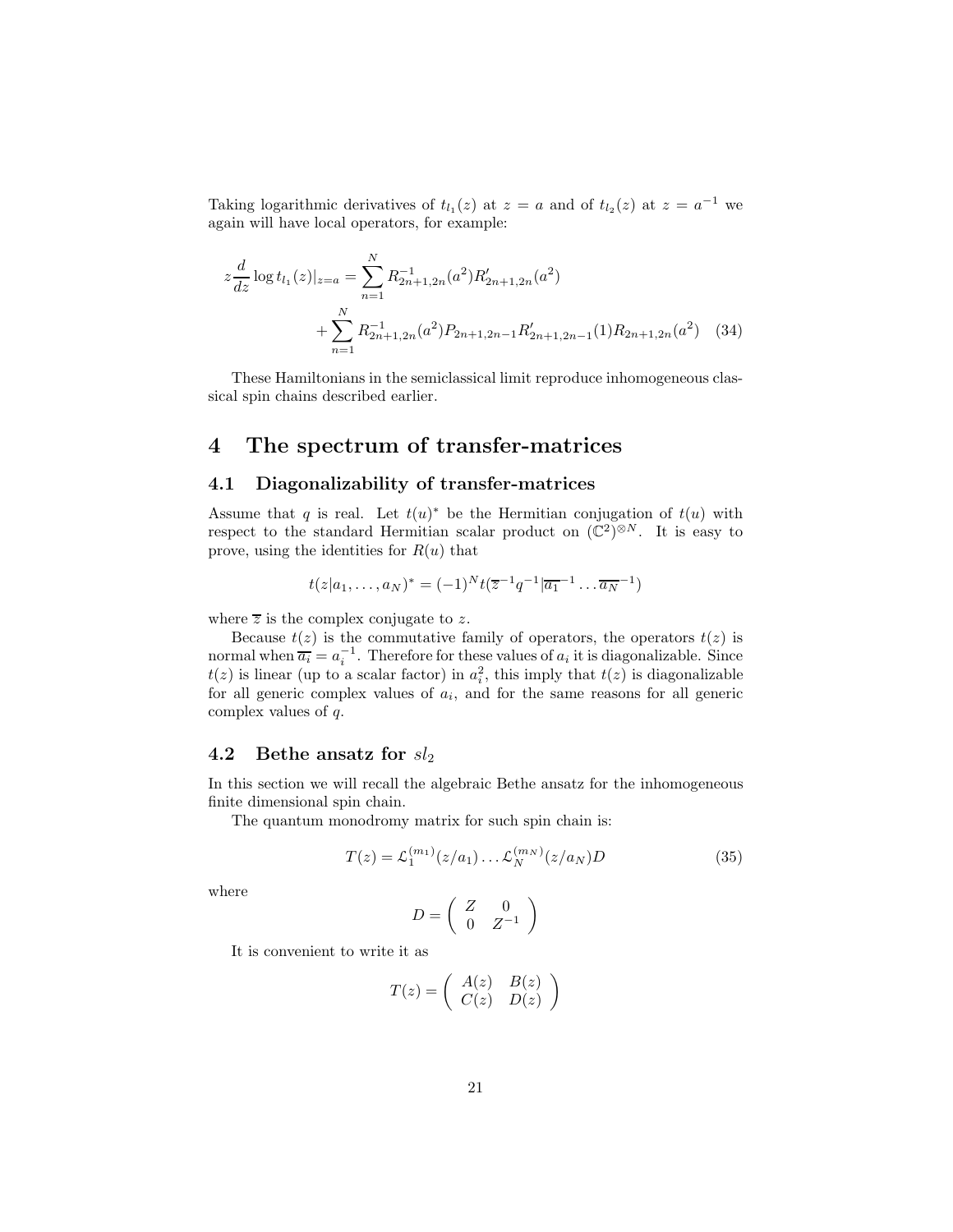In the basis  $e_1 \otimes e_1, e_1 \otimes e_2, e_2 \otimes e_1, e_2 \otimes e_2$  of the tensor product  $\mathbb{C}^2 \otimes \mathbb{C}^2$  we have:

$$
T_1(zw)T_2(w)=\left(\begin{array}{cccc} A(zw)A(w) & A(zw)B(w) & B(zw)A(w) & B(zw)B(w) \\ A(zw)C(w) & A(zw)D(w) & B(zw)C(w) & B(zw)D(w) \\ C(zw)A(w) & C(zw)B(w) & D(zw)A(w) & D(zw)B(w) \\ C(zw)C(w) & C(zw)D(w) & D(zw)C(w) & D(zw)D(w) \end{array}\right)
$$

Writing the  $R$ -matrix in the tensor product basis as in  $(19)$ 

$$
R(z) = \begin{pmatrix} 1 & 0 & 0 & 0 \\ 0 & f(z) & g(z)z^{-1} & 0 \\ 0 & g(z)z & f(z) & 0 \\ 0 & 0 & 0 & 1 \end{pmatrix}
$$

the commutation relations [\(16\)](#page-10-3) produce the following relations between A and B and D and B:

$$
A(z)B(v) = \frac{1}{f(vz^{-1})}B(v)A(z) - \frac{g(vz^{-1})zv^{-1}}{f(vz^{-1})}B(z)A(v)
$$

$$
D(z)B(v) = \frac{1}{f(zv^{-1})}B(v)D(z) - \frac{g(zv^{-1})zv^{-1}}{f(zv^{-1})}B(z)D(v)
$$

where  $f(z) = \frac{z-z^{-1}}{zq-z^{-1}q^{-1}}, g(z) = \frac{q-q^{-1}}{zq-z^{-1}q^{-1}}.$ The L-operators act on the vector

$$
\Omega = v_0^{(m_1)} \otimes v_0^{(m_2)} \otimes \cdots \otimes v_0^{(m_N)}
$$

in a special way:

$$
\mathcal{L}_i(z) \Omega = \left( \begin{array}{cc} (z q^{\frac{m_i+1}{2}} - z^{-1} q^{-\frac{m_i+1}{2}}) \Omega & * \\ 0 & (z q^{-\frac{m_i-1}{2}} - z^{-1} q^{\frac{m_i-1}{2}}) \Omega \end{array} \right)
$$

From here it is clear that  $\Omega$  is an eigenvector for operators A and D and that  ${\cal C}$  annihilates it:

$$
T(z)\Omega = \begin{pmatrix} \alpha(z)\Omega & * \\ 0 & \delta(z)\Omega \end{pmatrix}
$$

where

$$
\alpha(z) = Z \prod_{i=1}^{N} (z a_i^{-1} q^{\frac{m_i+1}{2}} - z^{-1} a_i q^{-\frac{m_i+1}{2}})
$$

$$
\delta(z) = Z^{-1} \prod_{i=1}^{N} (z a_i^{-1} q^{-\frac{m_i-1}{2}} - z^{-1} a_i q^{\frac{m_i-1}{2}})
$$

The details of proof of the following construction of eigenvectors can be found in [\[14\]](#page-71-2).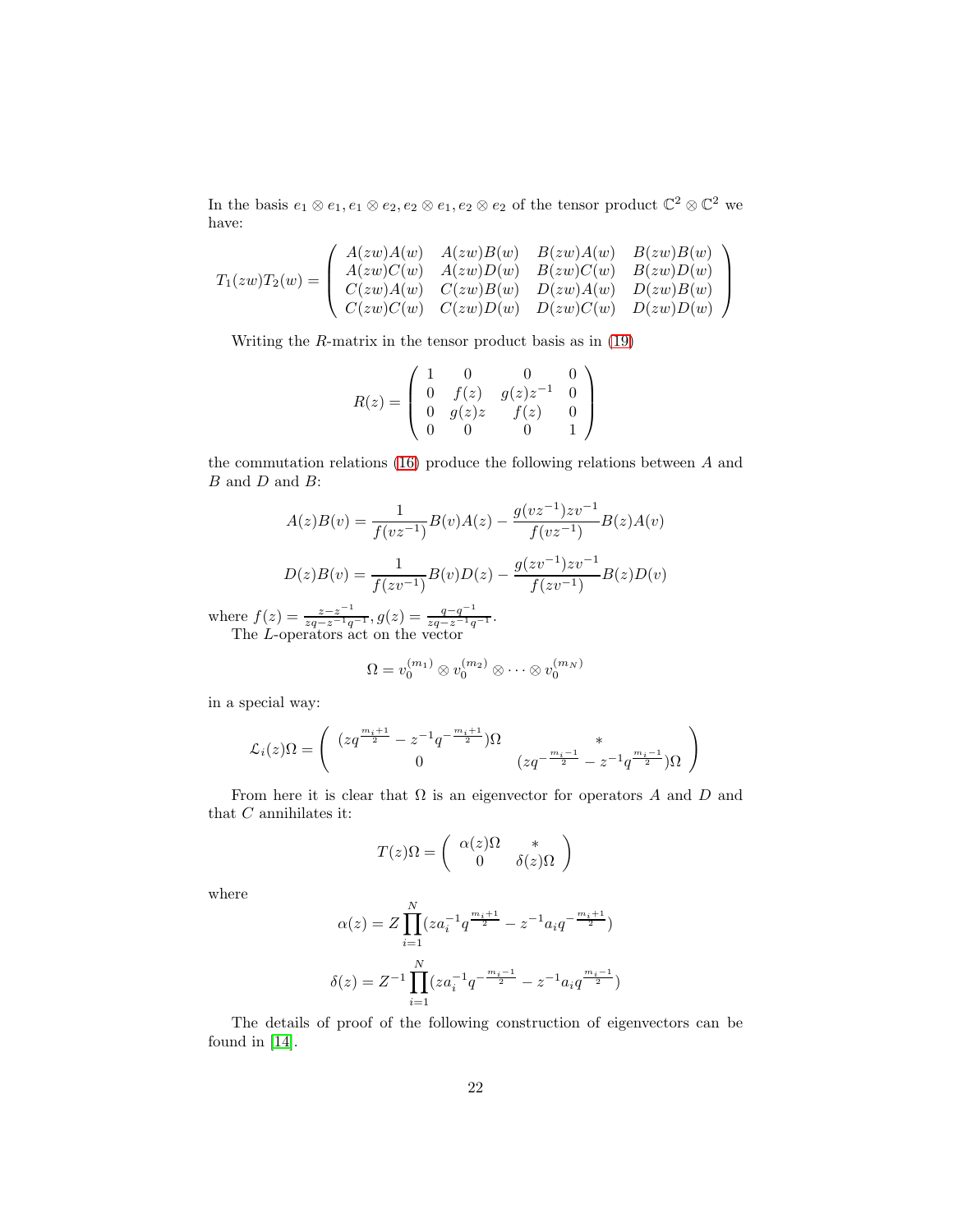Theorem 1. The following identity holds

$$
(A(z) + D(z))B(v_1) \dots B(v_n)\Omega = \Lambda(z|\{v_i\})B(v_1) \dots B(v_n)\Omega
$$

where

<span id="page-22-4"></span>
$$
\Lambda(z|\{v_i\}) = \alpha(z) \prod_{i=1}^n \frac{v_i z^{-1} q - v_i^{-1} z q^{-1}}{v_i z^{-1} - v_i^{-1} z} + \delta(z) \prod_{i=1}^n \frac{v_i^{-1} z q - v_i z^{-1} q^{-1}}{v_i^{-1} z - v_i z^{-1}} \tag{36}
$$

if the numbers  $v_i$  satisfy the Bethe equations:

<span id="page-22-3"></span>
$$
\prod_{\alpha=1}^{N} \frac{v_i a_{\alpha}^{-1} q^{\frac{m_{\alpha}+1}{2}} - z^{-1} a_{\alpha} q^{-\frac{m_{\alpha}+1}{2}}}{v_i a_{\alpha}^{-1} q^{-\frac{m_{\alpha}-1}{2}} - z^{-1} a_{\alpha} q^{\frac{m_{\alpha}-1}{2}}} = -Z^2 \prod_{j=1}^{n} \frac{v_i v_j^{-1} q - v_i^{-1} v_j q^{-1}}{v_i v_j^{-1} q^{-1} - v_i^{-1} v_j q} \tag{37}
$$

Note that the formula for the eigenvalues in terms of solutions to Bethe equations is a rational function. Bethe equations can be regarded as conditions

$$
res_{z=v_j}\Lambda(z|\{v_i\})=0
$$

This agrees with the fact that  $t(z)$  is a commuting family of operators which has no poles at finite z.

### <span id="page-22-0"></span>4.3 The completeness of Bethe vectors

The next step is to establish whether the construction outlined above all eigenvectors. We will focus here on the spin chain of spin 1/2.

Assume that  $q, e^{2H}$ , and inhomogeneities  $a_i$  are generic. Let us demonstrate that the vectors

<span id="page-22-2"></span>
$$
B(v_1)\dots B(v_n)\Omega\tag{38}
$$

where  $v_i$  are solutions to Bethe equations give all  $2^N$  eigenvectors of the transfermatrix.

### <span id="page-22-1"></span>4.3.1

Consider the limit of [\(38\)](#page-22-2) when  $a_N \to \infty$ .

Assume that v is fixed and  $a_N \to \infty$ . From the definition of  $B(v)$  we have:

$$
B(v) = a_N q^{-\frac{1}{2}} v^{-1} (\tilde{A}(v) \otimes f - \tilde{B}(v) \otimes K)(1 + o(1))
$$

where  $\tilde{A}(v)$ ,  $\tilde{B}(v)$  are elements of the quantum monodromy matrix [\(35\)](#page-20-3) with only  $N-1$  first factors.

On the other hand if  $a_N \to \infty$  and  $v \to \infty$  such that  $v = wa_N$  and w is finite the asymptotic is different:

$$
B(v) = w^{-1}q^{-\frac{1}{2}} \prod_{n=1}^{N} (wa_N a_n^{-1} q^{\frac{1}{2}})k \otimes \cdots \otimes k \otimes f(1 + o(1))
$$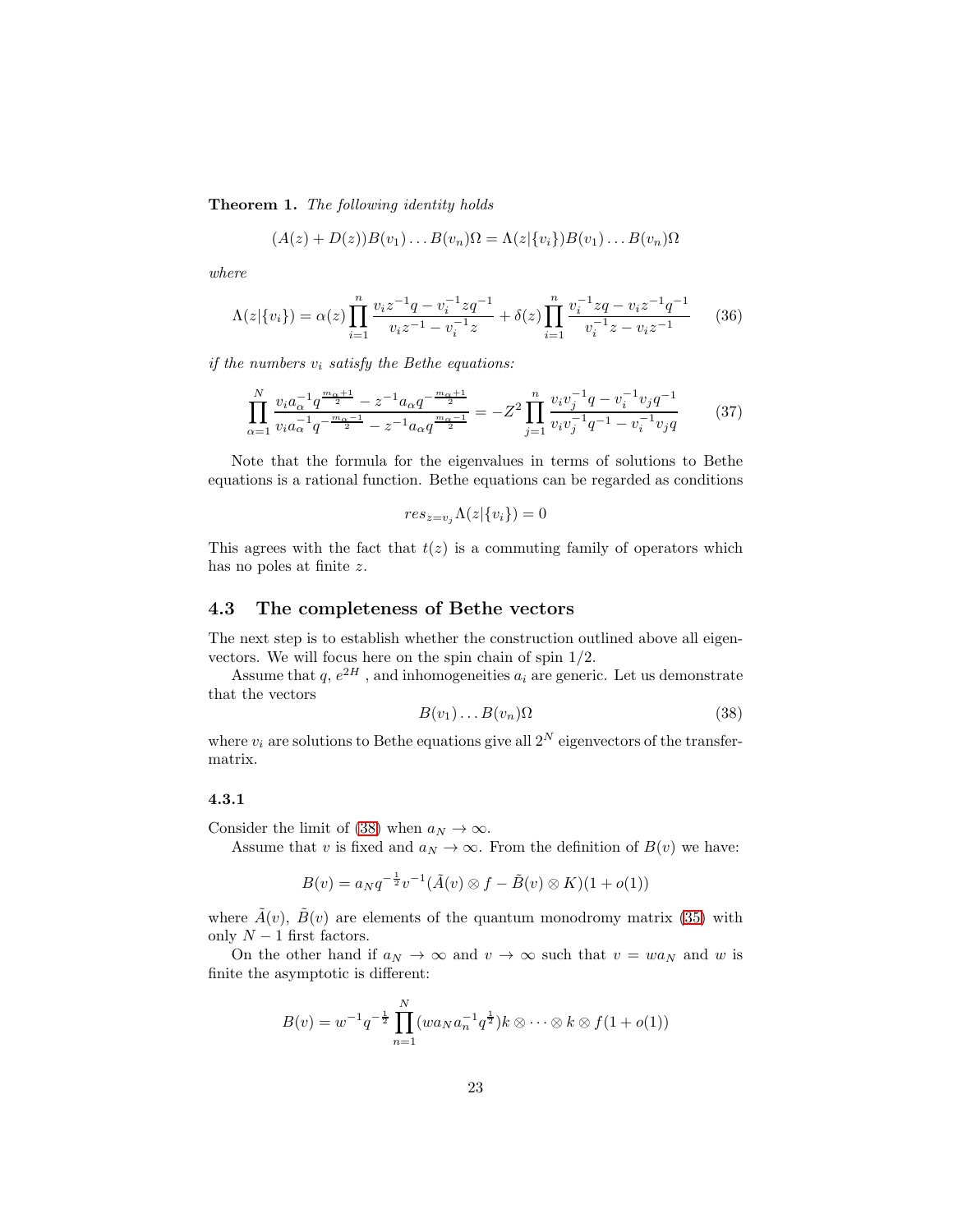From here we obtain the asymptotic of Bethe vectors when all  $v_i$  are fixed and  $a_N\to\infty$ 

$$
B(v_1) \dots B(v_n) \Omega_N \to q^{\frac{m_N+1}{2}n} (-a_N q^{\frac{1}{2}})^n \prod_{i=1}^n v_i^{-1}
$$
  

$$
(\tilde{B}(v_1) \dots \tilde{B}(v_n) \Omega_{N-1} \otimes v_0^{(m_N)} - \sum_{i=1}^n q^{-\frac{m_N+1}{2} - i + 1}
$$
  

$$
\tilde{B}(v_1) \dots \tilde{A}(v_i) \dots \tilde{B}(v_n) \Omega_{N-1} \otimes f v_0^{(m_N)})(1 + o(1)). \quad (39)
$$

Similarly, when  $v_1, \ldots, v_{n-1}$  are fixed and  $a_N \to \infty$  such that  $v_n = wa_N$  we have

$$
B(v_1)\dots B(v_n)\Omega_N \to q^{\frac{m_N+1}{2}(n-1)-n}(-a_Nq^{\frac{1}{2}})^{n-1}\prod_{i=1}^{n-1}v_i^{-1}q^{\frac{m_i}{2}}
$$

$$
\tilde{B}(v_1)\dots\tilde{B}(v_{n-1})\Omega_{N-1}\otimes fv_0^{(m_N)}(1+o(1))\tag{40}
$$

#### <span id="page-23-0"></span>4.3.2

Solutions to [\(37\)](#page-22-3) have the following possible asymptotic when  $a_N \to \infty$ :

1. For all  $j = 1, ..., N$ ,  $\lim_{a_N \to \infty} v_j = v'_j$  where  $\{v'_j\}$  is a solution to the Bethe system for the spin chain of length  $N-1$  with inhomogeneities  $a_1, \ldots, a_{N-1}$  and Z.

2. For one of  $v_j$ 's, say for  $v_n$  we have  $v_n = a_N w + O(1)$  and for others  $\lim_{a_N \to \infty} v_j = v'_j$  where  $\{v'_j\}$  is a solution to the Bethe system for the spin chain of length  $N-1$  with inhomogeneities  $a_1, \ldots, a_{N-1}$  and  $Zq^{-1}$ . From the Bethe equation for  $v_n$  we have

<span id="page-23-2"></span><span id="page-23-1"></span>
$$
w^2 = \frac{1 - Z^2 q^{-N+2n}}{q^2 - Z q^{-N+2n}}
$$

3. More then one of  $v_i$  is proportional to  $a_N$ .

Using induction and the asymptotic of Bethe vectors [\(39\)](#page-23-1) and [\(40\)](#page-23-2) it is easy to show that only first two options describe the spectrum of the spin 1/2 transfer-matrix. Similar arguments were used in [\[18\]](#page-71-5) to prove the completeness of Bethe vectors in an  $SL_n$  spin chain.

This implies immediately that there are  $\begin{pmatrix} N \end{pmatrix}$ n  $\overline{ }$ Bethe vectors for each  $0 \leq$  $n \leq N$ . And that the total number of Bethe vectors is

$$
2^N = \sum_{n=0}^N \binom{N}{n}
$$

Other solutions to Bethe equations describe eigenvectors in infinite dimensional representations of quantized affine algebra with the same weights. They do not correspond to any eigenvectors of the inhomogeneous spin 1/2.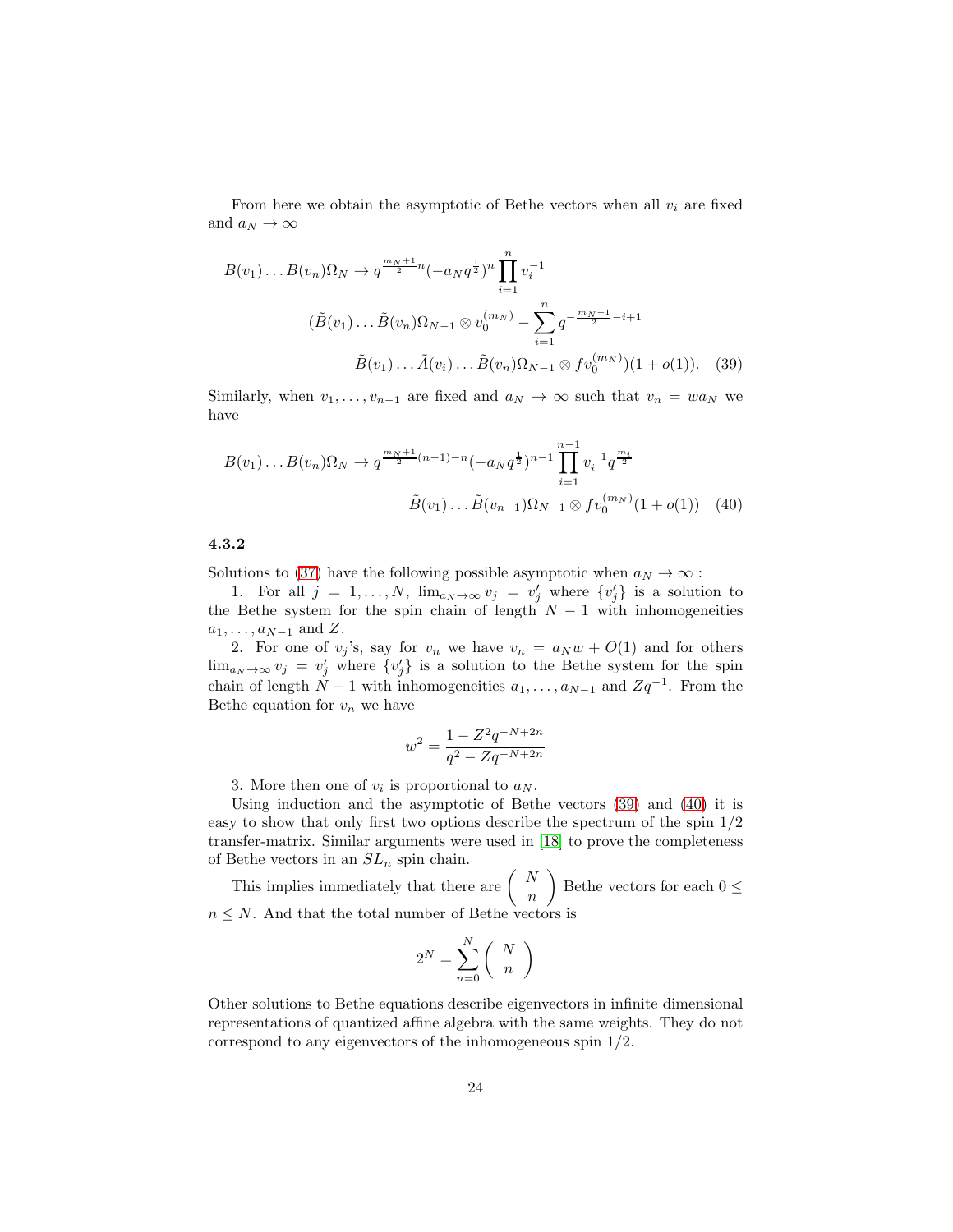### <span id="page-24-0"></span>4.3.3

For special values of  $a_{\alpha}$  the solutions to the Bethe equations may degenerate (a level crossing may occur in the spectrum of  $t(z)$ ). In this case the Bethe ansatz should involve derivatives of vectors [\(38\)](#page-22-2).

# <span id="page-24-1"></span>5 The thermodynamical limit

The procedure of "filling Dirac seas" is a way to construct physical vacua and the eigenvalues of quantum integrals of motion in integrable spin chains solvable by Bethe ansatz.

To be specific, consider the homogenous spin chain of spins  $1/2$ . Let  $H_1, H_2, \ldots$ be quasilocal Hamiltonians described in the section [3.7.1](#page-18-1) with  $q = \exp(\eta)$  for some real  $\eta$ .

Take the linear combination

<span id="page-24-3"></span>
$$
H(\lambda) = \sum_{k} H_{k} \lambda_{k} \tag{41}
$$

This operator is bounded. Let  $\Omega_N(\lambda)$  be its normalized ground state. As  $N \to \infty$ , matrix elements  $(\Omega_N, a\Omega_N)$  converges to the state  $\omega_\lambda$  on the inductive limit of the algebra of observables. The action of local operators on  $\omega_{\lambda}$  generate the Hilbert space H.

Since the eigenvalues of coefficients of  $t(u)$  can be computed in terms of solutions to Bethe equations, the spectrum of these operators in the large  $N$  is determined by the large N asymptotic of solutions to Bethe equations.

The main assumption in the analysis of the Bethe equations in the limit  $N \to \infty$  is that the numbers  $\{v_{\alpha}^{(0)}\}$ <sup>[1](#page-24-2)</sup> are distributed along the real line with some density  $\rho(u)$ . The intervals where  $\rho(u) \neq 0$  are called Dirac seas. For Hermitian Hamiltonian [\(41\)](#page-24-3) there is strong evidence that Dirac seas is a finite colelction of intervals  $(B_1^+, B_1^-), \ldots, (B_n^+, B_n^-)$ . Here numbers  $B_\alpha^{\pm}$  are boundaries of Dirac seas. We assume they are increasing from left to right. The boundaries of Dirac seas are uniquely determined by  $\{\lambda_l\}$ .

A solution to the Bethe equations is said to contain an m-string, when as  $N \to \infty$ , there is a subset of  $\{v_i\}$  of the form

$$
v^{(m)} + i\frac{\eta}{2}m, v^{(m)} + i\frac{\eta}{2}(m-2), \dots, v^{(m)} - i\frac{\eta}{2}(m-2), v^{(m)} - i\frac{\eta}{2}m.
$$

with some real  $v^{(m)}$ .

The excitations over the ground states can be of the following types:

• A hole in the Dirac sea  $(B_k^+, B_k^-)$  correspond to the solution to Bethe equations which has one less number  $v_i$ , and as  $N \to \infty$  the remaining  $v_i$  "fill" the same Dirac seas with the the densities deformed by the fact that one of the numbers  $\{v_{\alpha}^{(0)}\}$  is missing and other are "deformed" by

<span id="page-24-2"></span><sup>&</sup>lt;sup>1</sup> solutions to the Bethe equations corresponding to the minimum eigenvalue of  $H(\lambda)$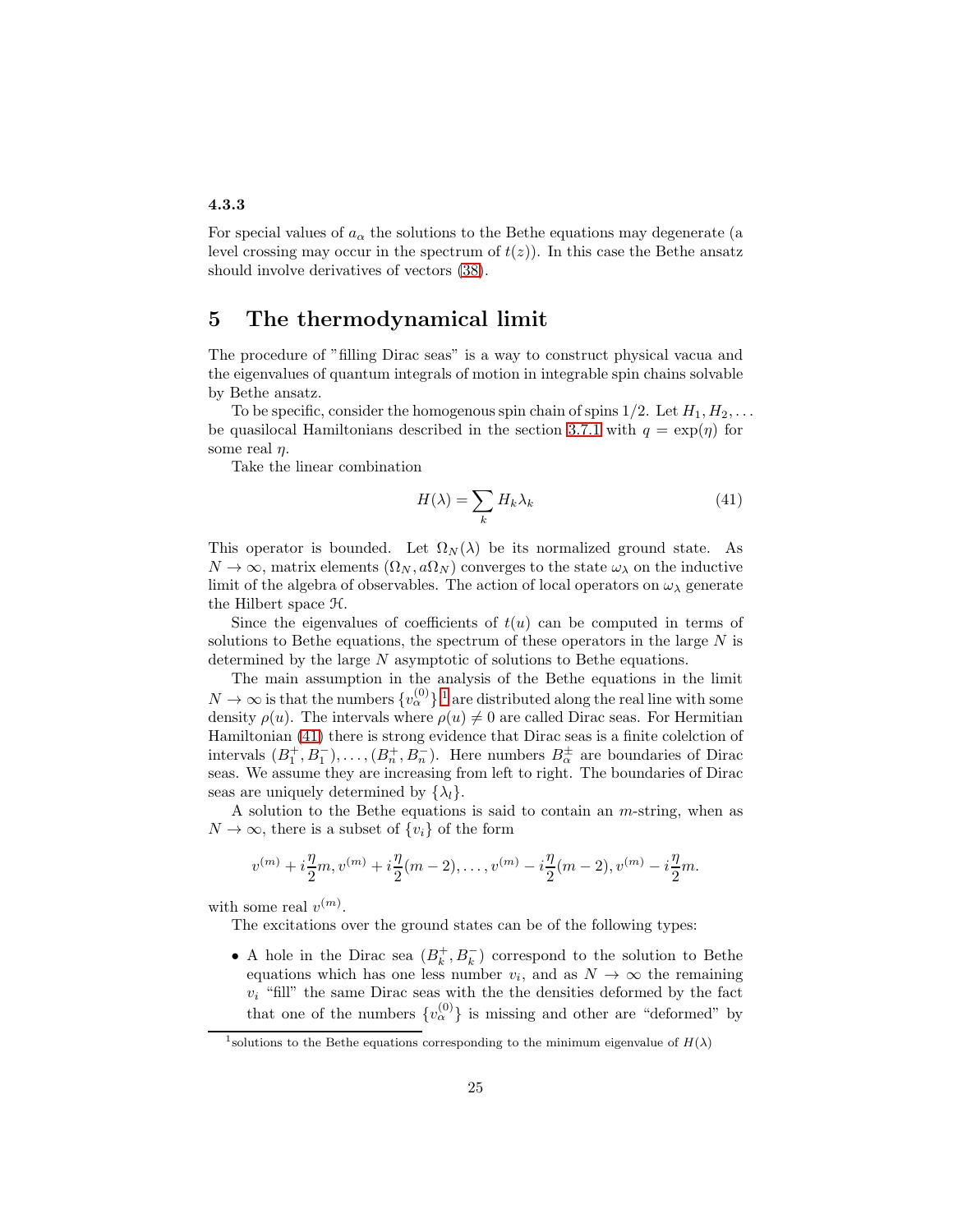the missing one. The number which is "missing" is a state with a hole is the "rapidity"  $v \in (B_k^+, B_k^-)$  of the hole.

- Particles correspond to "adding" one real number to the collection  $\{v_{\alpha}^{(0)}\}$ ).
- m-strings,  $m > 1$  (corresponding to adding one m-string solution to the collection  $\{v_{\alpha}^{(0)}\}\)$ .

There are convincing arguments, that the Fock space of the system with the Hamiltonian [\(41\)](#page-24-3) has the follwoing structure. It has a vacuum state  $\mathcal{O}_{\lambda}$ corresponding to the solution of the Bethe equations with the minimal eigenvaue of  $H(\lambda)$ . Excited states are eigenvectors of the Hamiltonian (and of all other integrals) which corresond to solutions of Bethe euqations with finitely many holes, particles, and *m*-strings. It has the following structure

$$
\mathcal{H}(\lbrace B_i^+, B_i^- \rbrace_{i=1}^k) = \bigoplus_{\substack{N_h \ge 0, N_p \ge 0, N \ge 0 \ n_1 + \dots + n_k = N_h, N_p \\ \vdots \\ \bigotimes_{j=1}^k L_2^{\text{symm}}(I_1^{+\times n_1} \times \dots I_k^{+\times n_k} \times I^{N_p} \times S^{1^N)}
$$

Here we used the notation  $I_l^+ = (B_l^+, B_l^-), I_l^- = (B_{l-1}^+, B_l^-),$  where  $B_0^+ = -\pi$ , and  $B_{k+1}^- = \pi$ ;  $n_k$  is the number of holes in the Dirac sea  $(B_k^+, B_k^-)$ ,  $N_p$  is the number of particles;  $I$  is the complement to the Dirac seas,  $N$  is the number of strings with  $m \geq 2$ . The symbol "symm" means certain symmetrization procedure which we will not discuss here (see, for example, [\[17\]](#page-71-6) for a discussion of the aniferromagnetic ground state).

Varying  $\{\lambda_k\}$ , or equivalently, positions  $\{B_k^{\pm}\}\$  of Dirac seas we obtain a "large" part of the space of states of the spin chain in the limit  $N \to \infty$ :  $(\mathbb{C}^2)^{\otimes N}$  in the limit  $N \to \infty$  into the direct integral of separable Hilbert spaces:

$$
(\mathbb{C}^2)^{\otimes N} \to \bigoplus_{k \ge 0} \int_{[-\pi,\pi]^{\times 2k}}^{\oplus} \mathfrak{H}(\{B_i^+, B_i^-\}_{i=1}^k) \tag{42}
$$

# <span id="page-25-1"></span><span id="page-25-0"></span>6 The 6-vertex model

### 6.1 The 6-vertex configurations and boundary conditions

The 6-vertex model is a model is statistical mechanics where states are configurations of arrows on a square planar grid, see an example on Fig. [5.](#page-29-0) The weights are assigned to vertices of the grid. They depend on the arrows on edges surrounding the vertex non-zero weights correspond to the configurations on Fig. [1,](#page-26-1) to configurations where the number of incoming arrows in equal to the number of outgoing arrows. This is also known as the ice rule [\[24\]](#page-72-1).

Each configuration of arrows on the lattice can be equivalently described as the configuration of "thin" and "thick" edges (or "empty" and "occupied"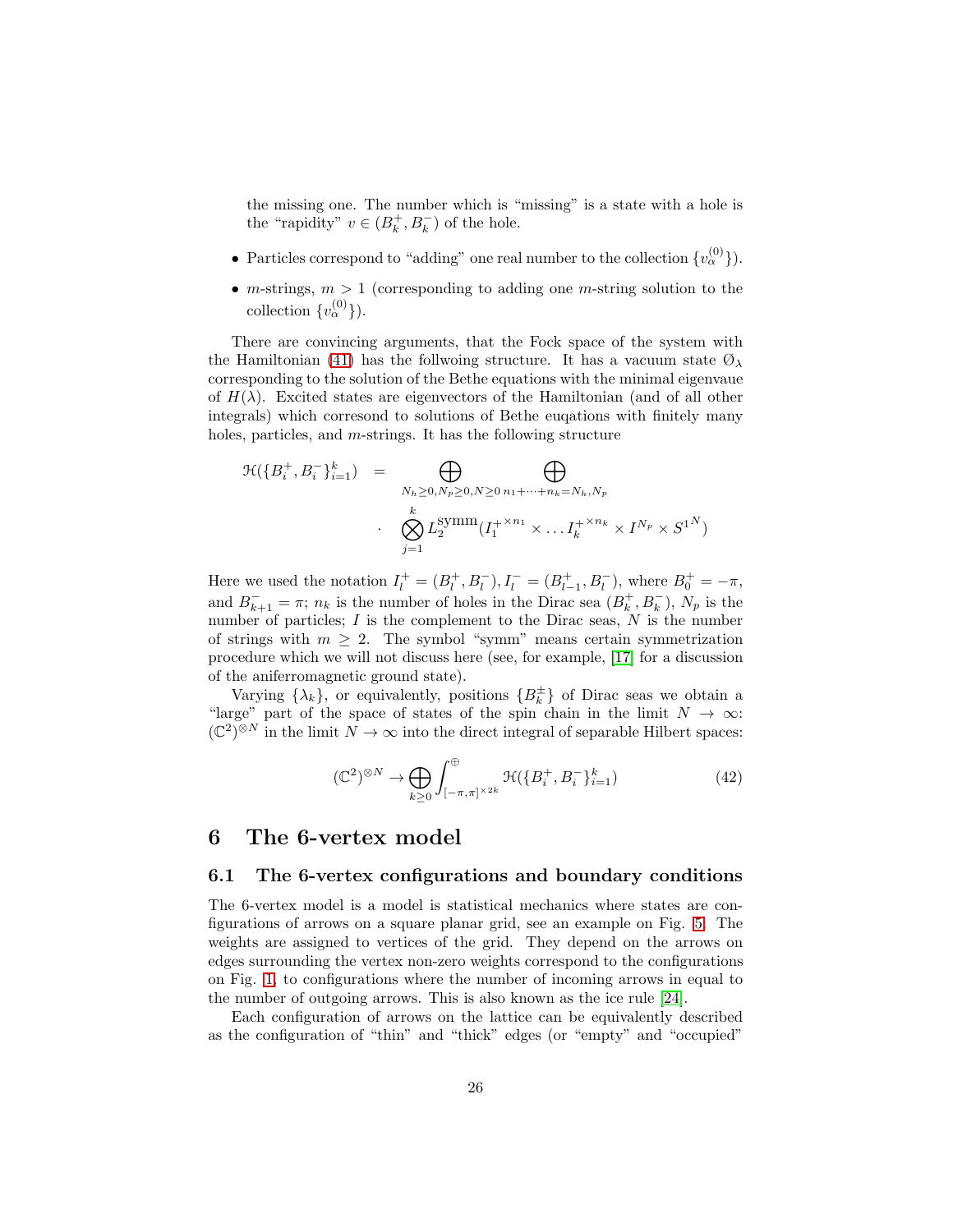

<span id="page-26-1"></span>Figure 1: The 6 types of vertices and the corresponding thin and thick edges configurations.

edges) as it is shown on figure [1.](#page-26-1) There should be an even number of thick edges at each vertex as a consequence of the ice rule.

The thick edges form paths going from NorthWest (NW) to SouthEast (SE). We assume that when there are 4 think edges meeting at a vertex, the corresponding paths meet at this point and then are going apart. So, equivalently, configurations of the 6-vertex model can be regarded as configurations of paths going from NW to SE satisfying the rules from Fig.  $1<sup>1</sup>$  $1<sup>1</sup>$ .

### <span id="page-26-0"></span>6.2 Boundary conditions

It is natural to consider the 6-vertex model on surface grids.

If the surface is a domain on a plane we will say that an edge is outer if it intersects the boundary of a domain. We assume that the boundary is chosen such that it intersects each edge at most once. Outer edges are attached to a 4-valent vertex by one side and to the boundary by the other side.

Fixed boundary conditions means that fixing the 6-vertex configurations on outer edges. An example of fixed boundary conditions known as domain wall (DW) boundary conditions on a square domain is shown on fig. [5.](#page-29-0)

We will be interested in three types of boundary conditions:

- A *domain* (connected simply connected on a plane) with *fixed boundary* conditions, see Fig. [2.](#page-27-1) We will also call this Dirichlet boundary conditions.
- A cylinder with fixed boundary conditions, see Fig. ??. This case can

<span id="page-26-2"></span><sup>&</sup>lt;sup>1</sup>One can consider such configurations on any 4-valent graph. But only for special graphs and special Boltzmann weights one can compute the partition function pe site.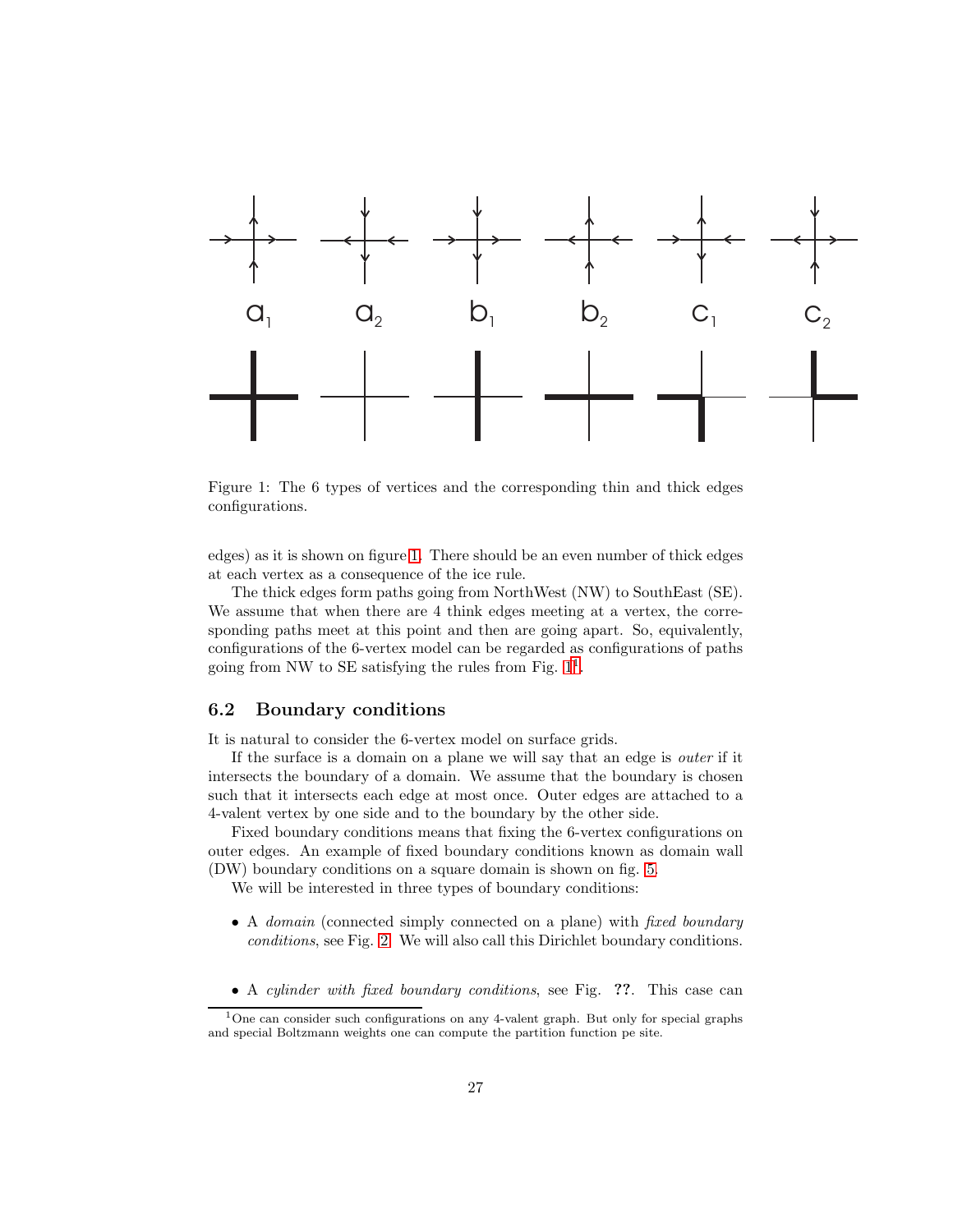

Figure 2: A domain, connected, simply-connected.

<span id="page-27-1"></span>

Figure 3: Cylindric boundary conditions.

be regarded as a domain with states on outer edges of two sides being identified and with fixed boundary conditions on other sides.

• Identification of states on outer edges of opposite sides of a rectangle gives the states for the 6-vertex model on a torus, see Fif. [4.](#page-28-0) It is also known as the 6-vertex model with periodical boundary conditions.

### <span id="page-27-0"></span>6.3 The partition function and local correlation functions

To each configuration  $a_1$ ,  $a_2$ ,  $b_1$ ,  $b_2$ ,  $c_1$ , and  $c_2$  on Fig. [1](#page-26-1) we assign Boltzmann weights which we denote by the same letters. The physical meaning of a Boltzmann weight is  $\exp(-\frac{E}{T})$ , where E is the energy of a state and T is the temperature (in appropriate units), so all numbers  $a_1$ ,  $a_2$ ,  $b_1$ ,  $b_2$ ,  $c_1$ , and  $c_2$ should be positive.

The weight of the configuration is the product of weights corresponding to vertices inside the domain of weights assigned to each vertex by the 6-vertex rules.

The 6-vertex model is called homogeneous if the weight assigned to a vertex depends only on the configuration of arrows on adjacent edges and not on the vertex itself.

When the weights also depend on the vertex the model is called *inhomoge*neous.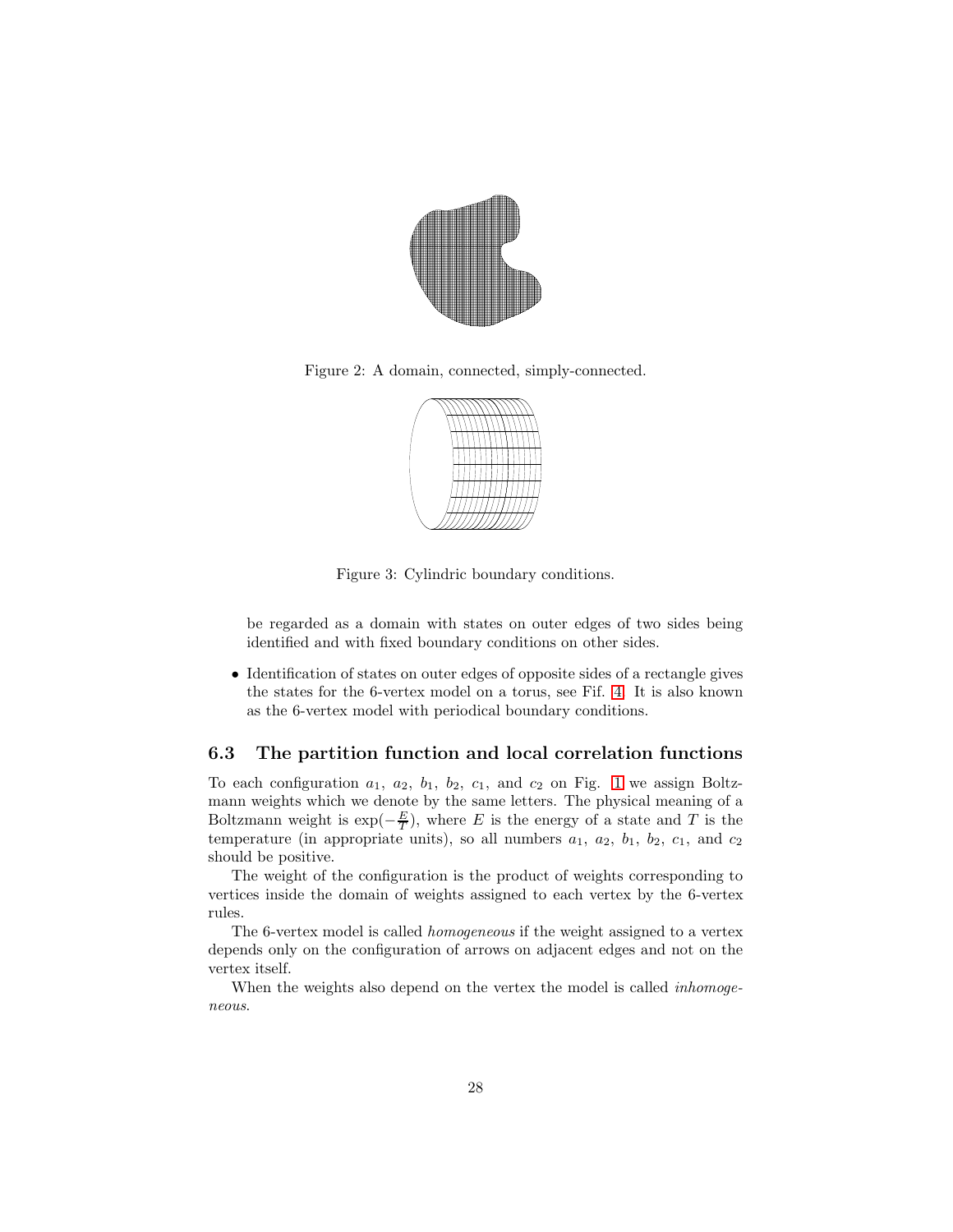

<span id="page-28-0"></span>Figure 4: Toric boundary conditions.

The partition function is the sum of weights of all states of the model

$$
Z = \sum_{\text{states}} \prod_{\text{vertices}} w(\text{vertex}),
$$

where  $w$ (vertex) is the weights of a vertex assigned according to Fig. [1.](#page-26-1)

Weights of states define the probabilistic measure on the set of states of the 6-vertex model. The probability of a state is given by the ratio of the weight of the state to the partition function of the model

<span id="page-28-1"></span>
$$
P(state) = \frac{\prod_{\text{vertices}} w(\text{vertex})}{Z}.
$$
 (43)

Thecharacteristic function of an edge e is the function defined on the set of 6-vertex states

$$
\sigma_e(state) = \begin{cases} 1, & e \text{ is occupied by a path,} \\ 0, & \text{otherwise.} \end{cases}
$$

A local correlation function is the expectation value of the product of such characteristic functions with respect to the measure [\(43\)](#page-28-1):

$$
\langle \sigma_{e_1} \sigma_{e_2} \dots \sigma_{e_n} \rangle = \sum_{states} P(state) \prod_{i=1}^{n} \sigma_{e_i}(state).
$$

It is convenient to write the Boltzmann weights in exponential form

$$
a_1 = ae^{H+V}
$$
,  $a_2 = ae^{-H-V}$ ,  
\n $b_1 = be^{+H-V}$ ,  $b_2 = be^{-H+V}$ ,  
\n $c_1 = ce^{-E}$ ,  $c_2 = ce^{E}$ ,

From now on we will assume that  $E = 0$ . If the weight are homogenous (do not depend on a vertex), local correlation functions for a domain, cylinder or torus do not depend on  $E$ . Also, the parameters  $H$  and  $V$  have a clear physical meaning, they can be regarded as horizontal and vertical electric fields. Indeed,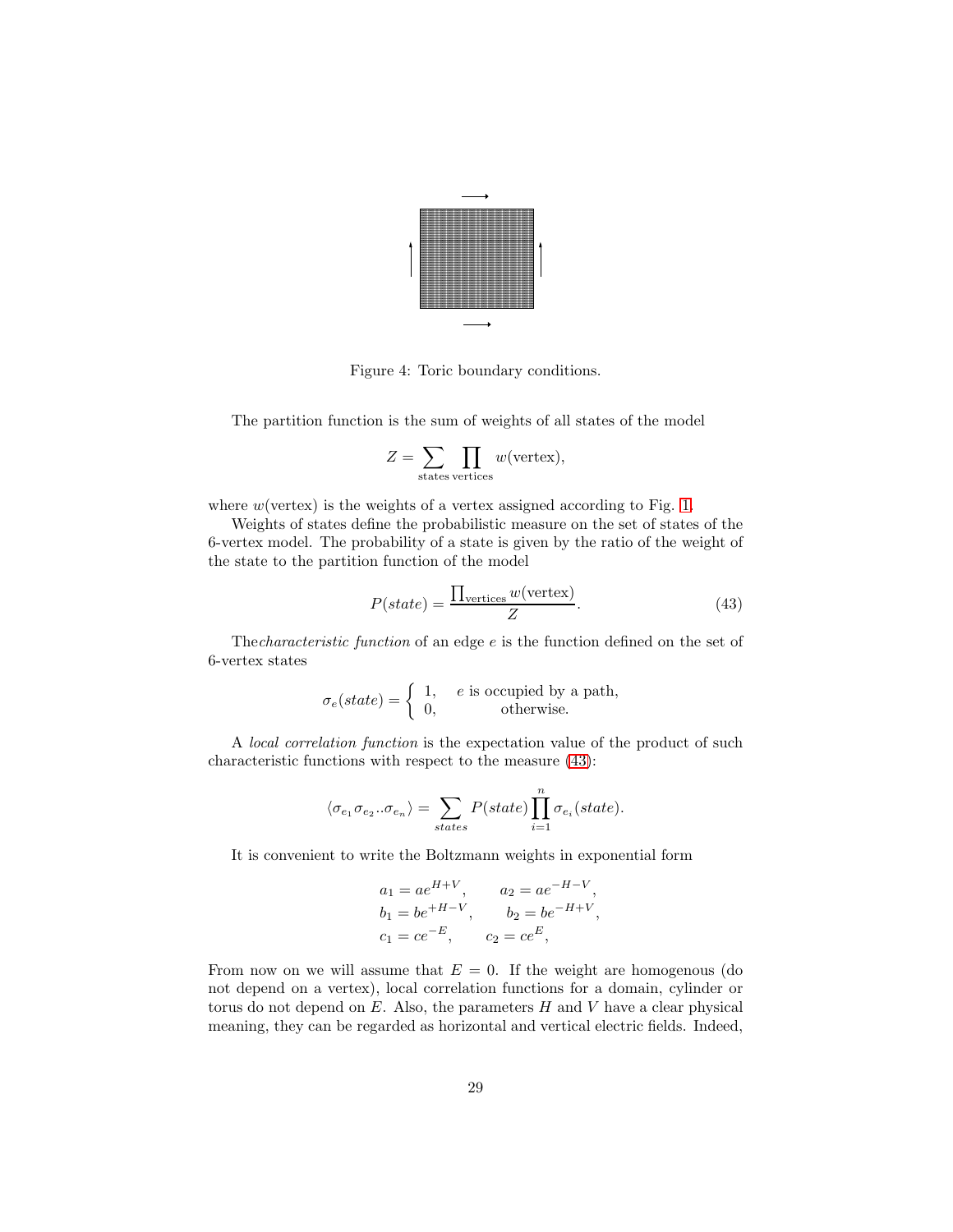

<span id="page-29-0"></span>Figure 5: A possible configuration of paths on a  $5 \times 5$  square grid for the DW boundary conditions.

if  $E = 0$  the weight of the state can be written as

$$
w(S) = \prod_{v \in vertices} w(v|S)
$$
  
exp $(\sum_{e \in E_h} \sigma_e(S)(H(e_+) + H(e_-))/2 + \sum_{e \in E_v} \sigma_e(S)(V(e_+) + V(e_-))/2)$  (44)

Here S is a state of the model,  $E_h$  is a set of horizontal edges and  $E_v$  is the set of vertical edges,  $w(v|S)$  is the weight of the vertex v in the state S where  $a_1 = a_2 = a$  and  $b_1 = b_2 = b$ . The symbol  $\sigma_e(S)$  is the characteristic function of e:  $\sigma_e(S) = 1$  if the arrow pointing up or to the left, and  $\sigma_e(S) = -1$  if the arrow is pointing down or to the right.

For a given domain let us chose its boundary edge and enumerate all other boundary edges counter-clock wise. The partition function for a domain for various fixed boundary conditions can be considered as a vector in  $(\mathbb{C}^2)^{\otimes N}$ where the factors in the tensor product counted from left to right correspond to enumerated boundary vertices.

Similarly, the partition function for a (vertical) cylinder of size  $N \times M$  (horizontal, vertical) can be regarded as a linear operators acting in  $(\mathbb{C}^2)^{\otimes N}$  where the factors in the tensor product correspond to states on boundary edges.

The partition function for the *torus* of size  $N \times M$  is a number and it can be regarded as a the trace of the partition for the vertical cylinder of size  $N\times M$ over the states on its horizontal sides, i.e. over  $(\mathbb{C}^2)^{\otimes N}$ . It can also be regarded as trace of the partition for the horizontal cylinder of size  $M \times N$  over the states on its vertical sides, i.e. over  $(\mathbb{C}^2)^{\otimes M}$ . The result is an identity which we will discuss later.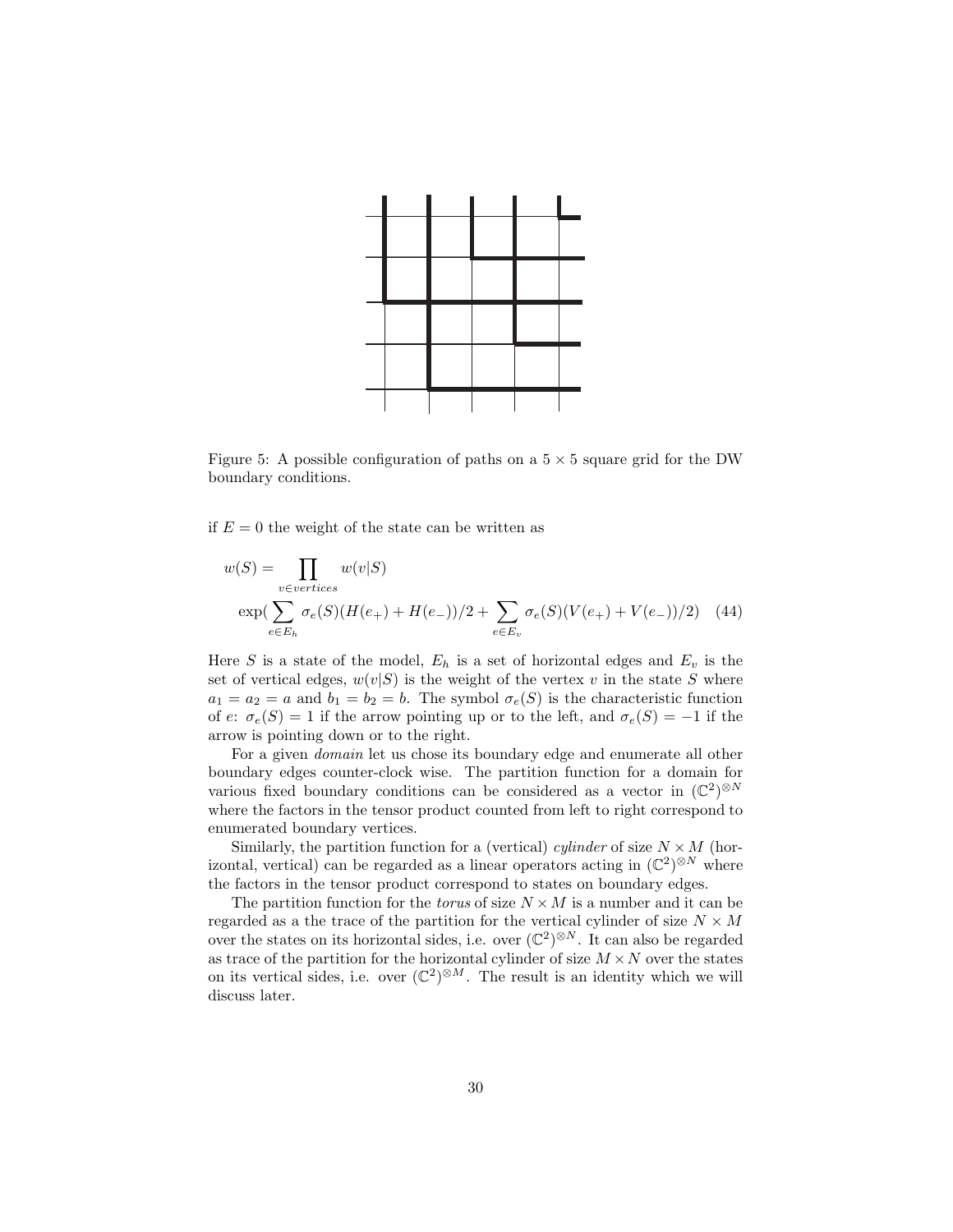### <span id="page-30-0"></span>6.4 Transfer-matrices

Let is write the matrix of Boltzmann weights for a vertex as the  $4 \times 4$  matrix acting in the tensor product of spaces of states on adjacent edges.

Let  $e_1$  be the vector corresponding to the arrow pointing up on a vertical edge, and left on a horizontal edge. Let  $e_2$  be the vector corresponding to the arrow pointing down on a vertical edge and right on a horizontal edge.

The matrix of Boltzmann weights with zero electric fields acts as

$$
Re_1 \otimes e_1 = ae_1 \otimes e_1 \tag{45}
$$

$$
Re_1 \otimes e_2 = be_1 \otimes e_2 + ce_2 \otimes e_1 \tag{46}
$$

 $Re_2 \otimes e_1 = be_2 \otimes e_1 + ce_1 \otimes e_2$  (47)

$$
Re_2 \otimes e_2 = ae_2 \otimes e_2 \tag{48}
$$

In the tensor product basis  $e_1 \otimes e_1, e_1 \otimes e_2, e_2 \otimes e_1, e_2 \otimes e_2$  it is the  $4 \times 4$  matrix

$$
\overline{R} = \begin{pmatrix} a & 0 & 0 & 0 \\ 0 & b & c & 0 \\ 0 & c & b & 0 \\ 0 & 0 & 0 & a \end{pmatrix}
$$
 (49)

The 6-vertex rules imply that the operator  $R$  commutes with the operator representing the total number of thick vertical edges, i.e.

$$
[D^H \otimes D^H, \overline{R}] = 0
$$

where

$$
D^H = \begin{pmatrix} e^{H/2} & 0 \\ 0 & e^{-H/2} \end{pmatrix}.
$$

The row-to-row transfer-matrices with open boundary conditions also known as the (quantum) monodromy matrix is defined as

$$
T_a = D_a^{H(a,1)} R_{a1} D_a^{H(a,1)} \dots D_a^{H(a,1)} R_{aN}
$$

It acts in the tensor product  $\mathbb{C}_a^2 \otimes \mathbb{C}_1^2 \otimes \cdots \otimes \mathbb{C}_N^2$  of spaces corresponding to horizontal edges and vertical edges. Each matrix  $R_{ai}$  is of the form (??), it acts trivially (as the identity matrix) in all factors of the tensor product except a and i. In the inhomogeneous case matrix elements of  $\overline{R}_{ai}$  depend on i.

A matrix element of  $T$  is the partition function of the 6-vertex model on a single row with fixed boundary conditions.

Define operators

$$
D^{(a)} = D^{V(a,1)} \otimes \cdots \otimes D^{V(a,N)}
$$

$$
D_a^H = 1 \otimes \cdots \otimes D^H \otimes \cdots \otimes 1
$$

The row-to-row transfer-matrix corresponding to the cylinder with a single horizontal row a with with electric field  $H(a, i)$  applied to the *i*-th horizontal edge of the a-th horizontal line is the following trace

$$
t_a = tr_a(T_a) = tr(D_a^{H(a,1)}R_{a1} \dots D_a^{H(a,N)}R_{aN})
$$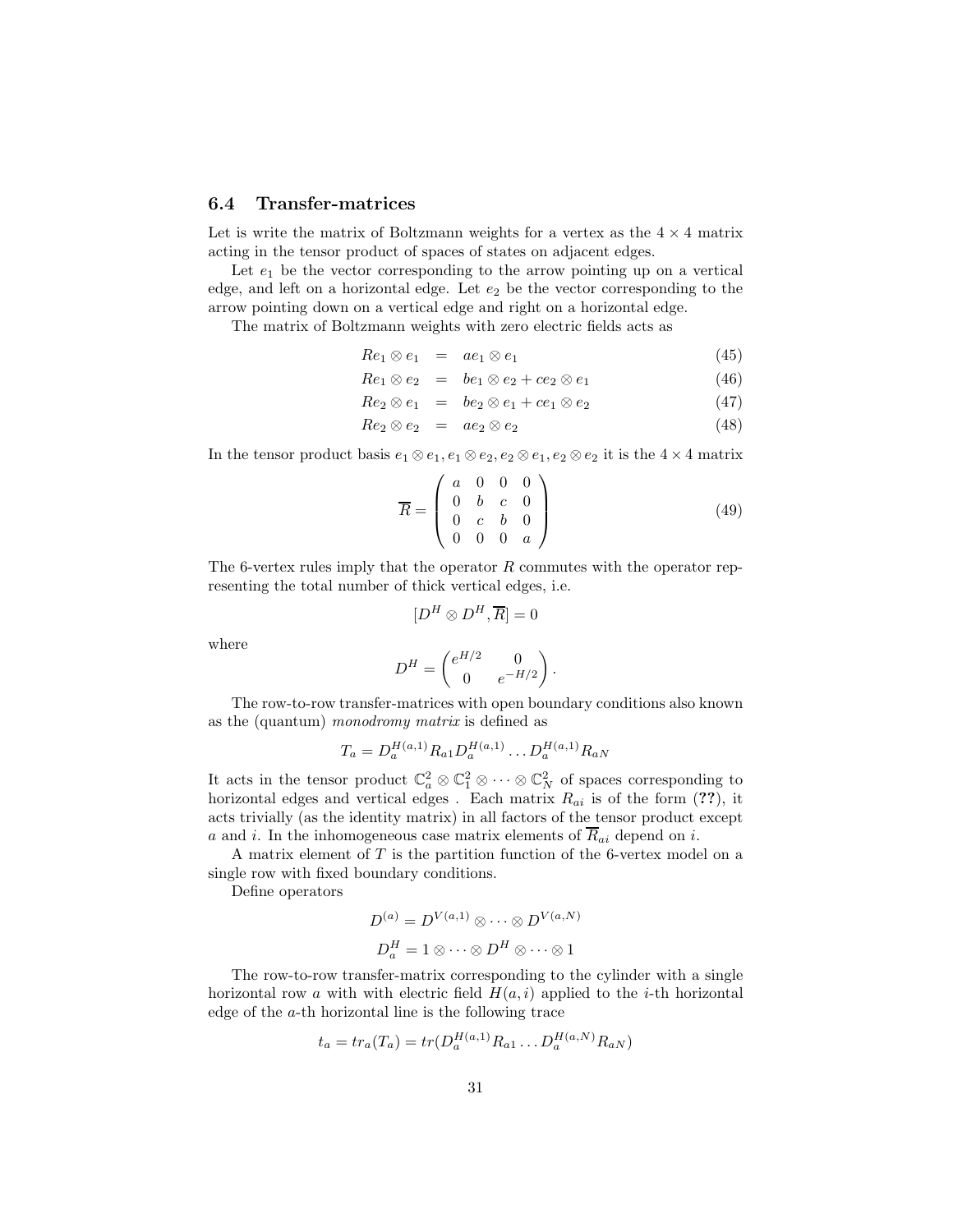It is an operator acting in  $(\mathbb{C}^2)^{\otimes N}$ . Its matrix element is the partition function of the 6-vertex model on the cylinder with a single row with fixed boundary conditions on vertical edges.

The partition function of an inhomogeneous 6-vertex on a cylinder of height M with fixed boundary condition on outgoing vertical edges is a matrix element of the linear operator

$$
Z^{(C)} = D^{(M)} t_M \dots D^{(1)} t_1
$$

where

$$
D^{(a)} = D^{V(a,1)} \otimes \cdots \otimes D^{V(a,N)}
$$

The partition function for the torus with  $N$  columns and  $M$  rows is the trace of the partition function for the cylinder

$$
Z_{N,M}^{(T)} = tr_{(\mathbb{C}^2)^{\otimes N}}(D^{(M)}t_M \dots D^{(1)}t_1)
$$

Using the 6-vertex rules this trace can be transformed to

$$
Z_{N,M}^{(T)} = tr_{(\mathbb{C}^2)^{\otimes N}}(t_M^{(H_M)} \dots t_1^{(H_1)} (D_1^{V_1} \otimes \dots \otimes D_N^{V_N}))
$$
  

$$
= \nabla^N H \text{ and } V = \nabla^M V \text{ and}
$$

where  $H_a = \sum_{i=1}^{N} H_{ai}$  and  $V_i = \sum_{a=1}^{M} V_{ai}$  and

$$
t^{(H)} = tr_a(R_{a1} \dots R_{aN} D_a^H)
$$

The partition function for a generic domain does not have a natural expression in terms of a transfer-matrix. However, it is possible in few exceptional cases, such as domain wall boundary conditions on a square domain, see for example [\[16\]](#page-71-7). and references therein.

# <span id="page-31-0"></span>6.5 The commutativity of transfer-matrices and positivity of weights

### <span id="page-31-1"></span>6.5.1 Commutativity of transfer-matrices

Baxter discovered that matrices of the form (??) acting in the tensor product of two two-dimensional spaces satisfy the equation

<span id="page-31-2"></span>
$$
R_{12}R'_{13}R''_{23} = R''_{23}R'_{13}R_{12}
$$
\n(50)

if

$$
\frac{a^2 + b^2 - c^2}{2ab} = \frac{a'^2 + b'^2 - c'^2}{2a'b'} = \frac{a''^2 + b''^2 - c''^2}{2a''b''}
$$

This parameter is denoted by  $\Delta$ :

$$
\Delta = \frac{a^2 + b^2 - c^2}{2ab}
$$

If each factor in monodromy matrices  $T'_a = R'_{a1} \dots R'_{aN}$  and  $T''_b = R''_{a1} \dots R''_{aN}$ have the same value of  $\Delta$ , the equation [\(50\)](#page-31-2) implies that they these monodromy matrices satisfy the relation

$$
R_{ab}T_a'T_b''=T_b''T_a'R_{ab}
$$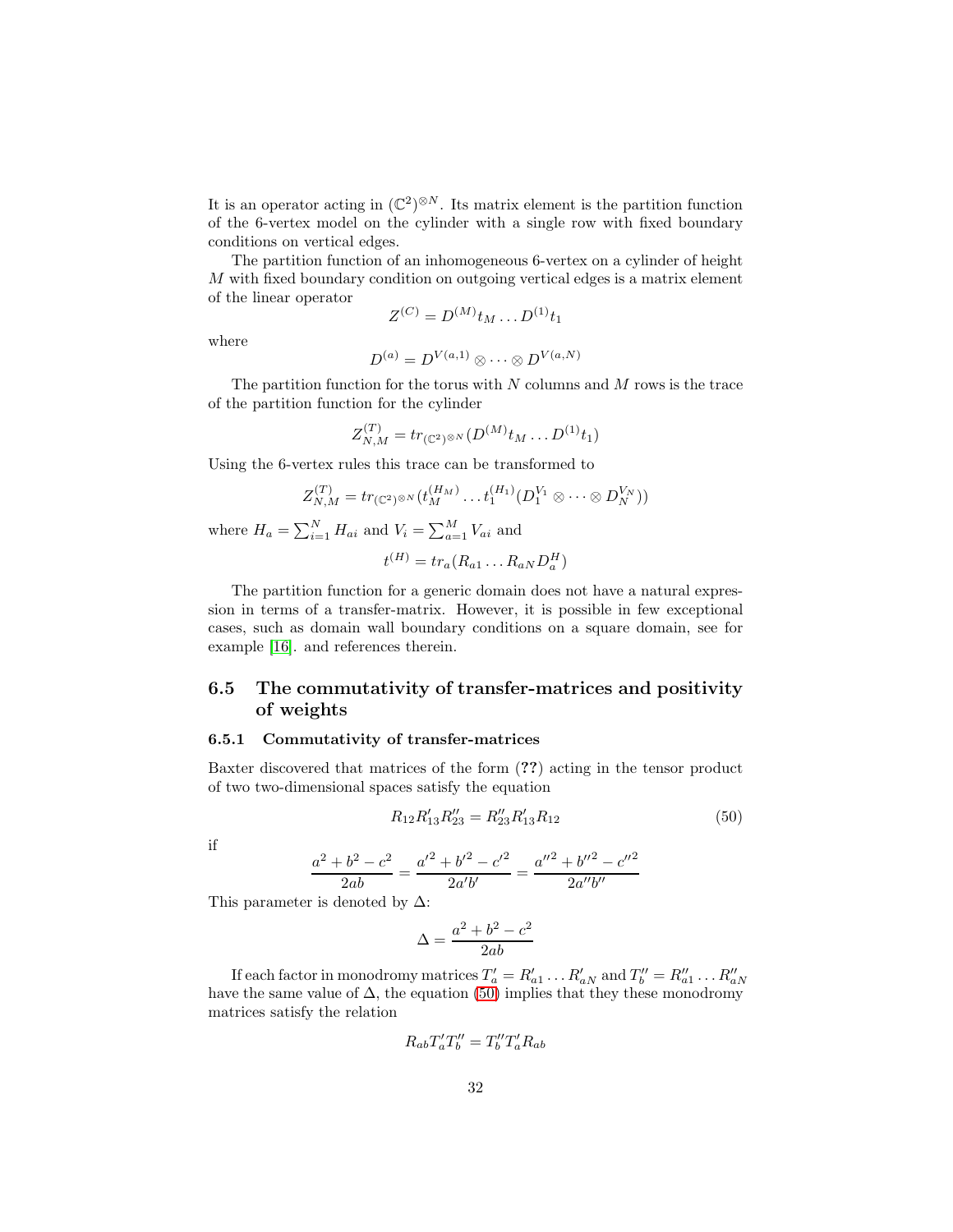in  $V_a \otimes V_b \otimes V_1 \otimes \cdots \otimes V_N$ .

If R is invertible, this relation implies that row-to-row transfer-matrices with periodic boundary conditions commute:

$$
t' = tr_a(T'_a D_a^H), \quad t'' = tr_b(T''_b D_b^H), \quad [t', t''] = 0
$$

It is easy to recognize that  $t$  is exactly the generating function for commuting family of local Hamiltonians for spin chains constructed earlier. Thus, the problem of computing the partition function for periodic and cylindrical boundary conditions for the 6-vertex model is closely related to finding the spectrum of Hamiltonians for integrable spin chains.

#### <span id="page-32-0"></span>6.5.2 The parametrization

The set of positive triples of real numbers  $a:b:c$  (up to a common multiplier) with fixed values of  $\Delta$  has the following parametrization [\[3\]](#page-70-0).

1. When  $\Delta > 1$  there are two cases.

If  $a > b + c$ , the Boltzmann weights a, b, and c can be parameterized as

$$
a = r \sinh(\lambda + \eta), \quad b = r \sinh(\lambda), \quad c = r \sinh(\eta)
$$

with  $\lambda, \eta > 0$ .

If  $b > a + c$ , the Boltzmann weights can be parameterized as

$$
a = r \sinh(\lambda - \eta), \quad b = r \sinh(\lambda), \quad c = r \sinh(\eta)
$$

with  $0 < \eta < \lambda$ . For both of these parameterizations of weights  $\Delta =$  $\cosh(\eta)$ .

2. When  $-1 < \Delta \leq 0$ 

 $a = r \sin(\lambda - \gamma)$ ,  $b = r \sin(\lambda)$ ,  $c = r \sin(\gamma)$ ,

where  $0 < \gamma < \pi/2$ ,  $\gamma < \lambda < \pi/2$ , and  $\Delta = -\cos \gamma$ .

3. When  $0 \leq \Delta < 1$ 

 $a = r \sin(\gamma - \lambda), \quad b = r \sin(\lambda), \quad c = r \sin(\gamma),$ 

where  $0 < \gamma < \pi/2$ ,  $0 < \lambda < \gamma$ , and  $\Delta = \cos \gamma$ .

4. When  $\Delta < -1$  the parametrization is

 $a = r \sinh(\eta - \lambda), \quad b = r \sinh(\lambda), \quad c = r \sinh(\eta),$ 

where  $0 < \lambda < \eta$  and  $\Delta = -\cosh \eta$ .

We will write  $a = a(u)$ ,  $b = b(u)$ ,  $c = c(u)$  assuming this parameterizations.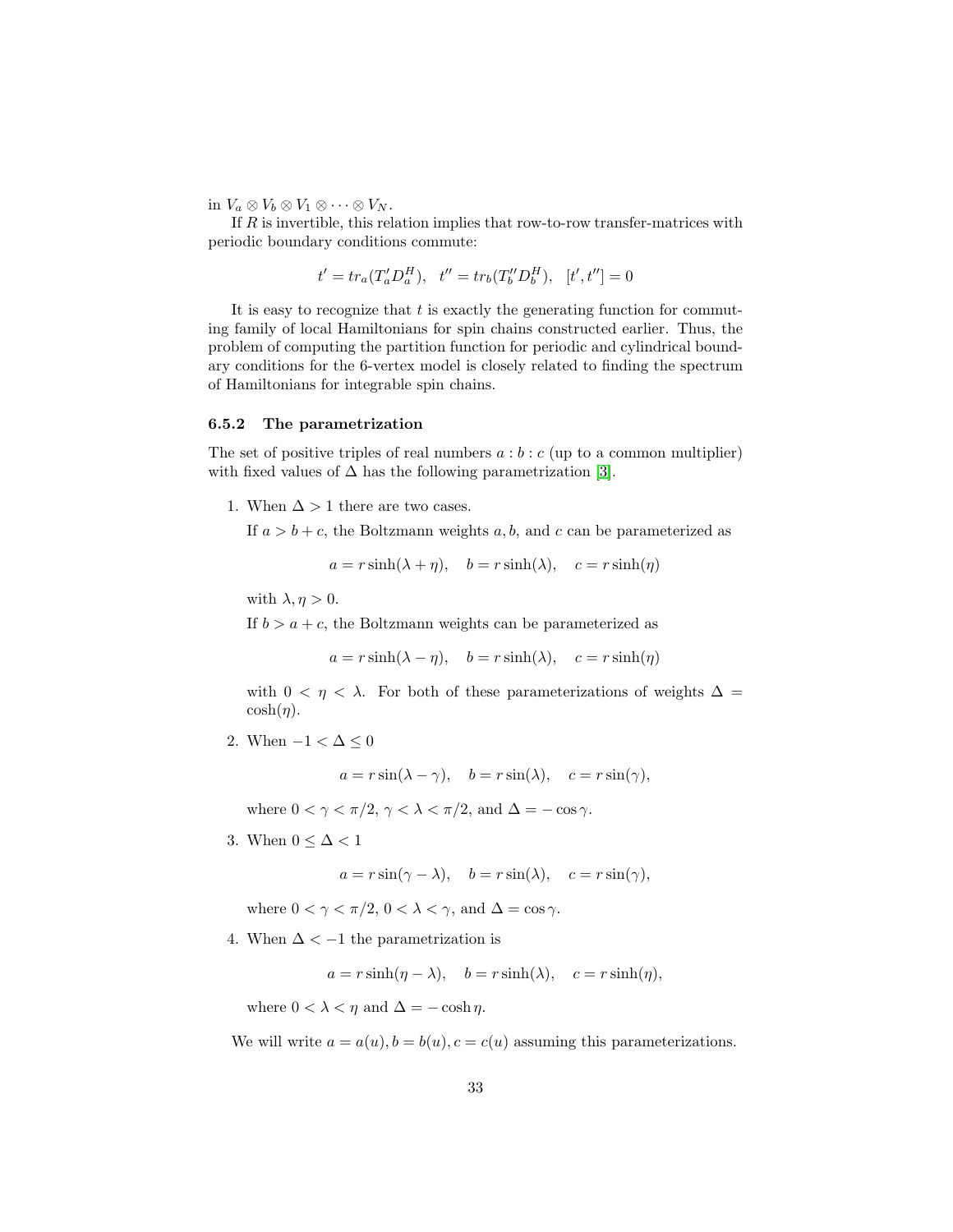

Figure 6: The Yang-Baxter equation.

<span id="page-33-2"></span>

<span id="page-33-3"></span>Figure 7: The 'unitarirty'.

### <span id="page-33-0"></span>6.5.3 Topological nature of the partition function of the 6-vertex model

Fix a domain and a collection of simple non-selfintersecting oriented curves with simple (transversive) intersections. The result is a 4-valent graph embedded into the domain. Fix 6-vertex states (arrows) at the boundary edges of this graph. Such graph connects boundary points, and defines a perfect matching between boundary points.

The 6-vertex rules define the partition function on such graph. The Yang-Baxter relation implies the invariance with respect to the two moves shown of Fig. [6,](#page-33-2) Fig. [7.](#page-33-3) Because of this, the partition function of the 6-vertex model depends only on the connection pattern between boundary points, i.e. it depends only on the perfect matching on boundary points induced by the graph.

The 'unitarity' relation involves the inverse to  $R$ , and therefore does not preserve the positivity of weights. But if it is used "even" number of times it gives the equivalence of partition functions with positive weights. For example it can be used to 'permute' the rows in case of cylindrical boundary conditions.

### <span id="page-33-1"></span>6.5.4 Inhomogeneous models with commuting transfer-matrices

From now on we will focus on the 6-vertex model in constant electric fields. If Boltzmann weights of the 6-vertex model have special inhomogeneity  $a_{ij} =$  $a(u_i-w_j), b_{ij} = b(u_i-w_j), c_{ij} = c(u_i-w_j)$  the partition function of the 6-vertex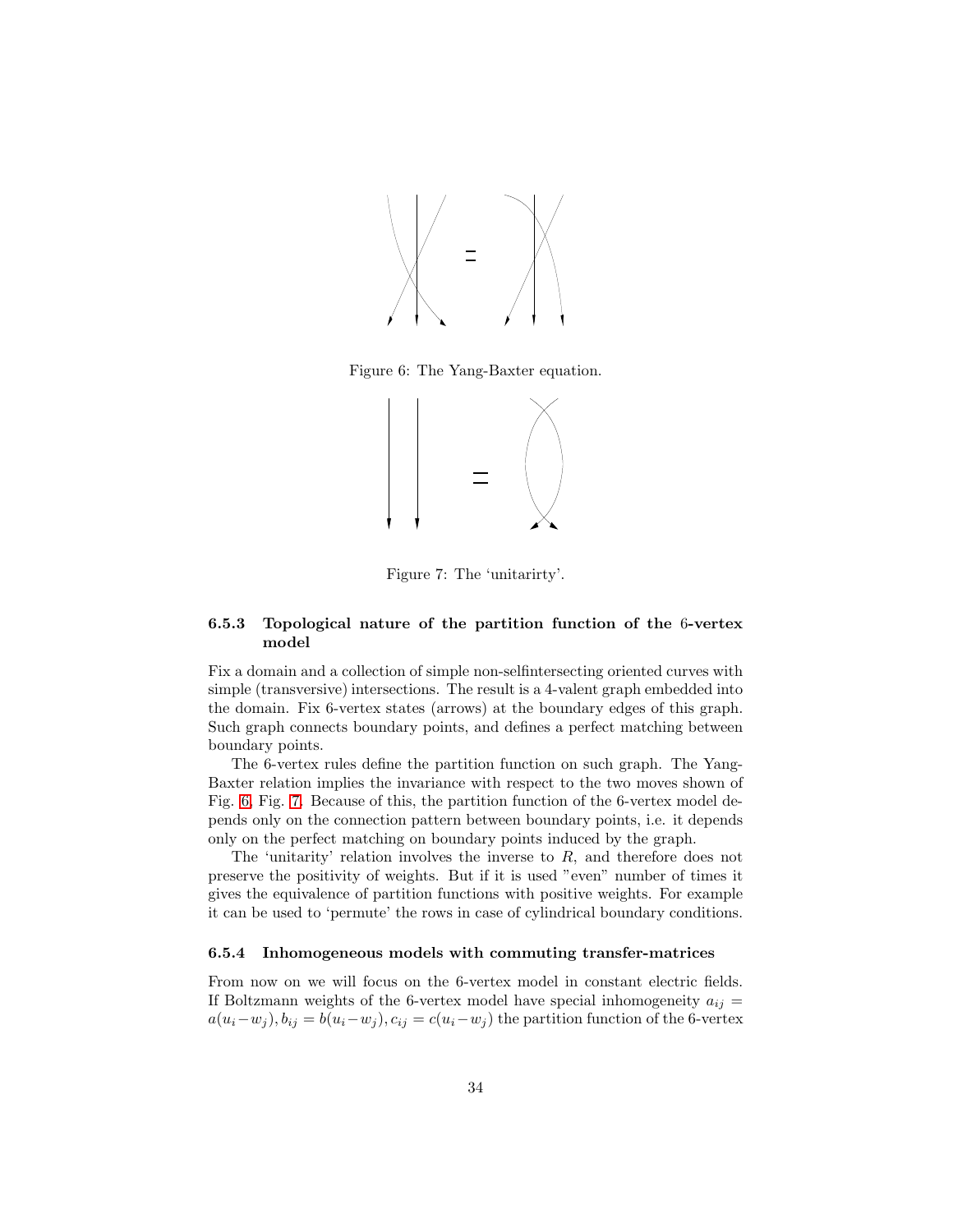model on the torus is

$$
Z_{N,M}^{(T)}(\{u\},\{w\}|H,V) = Tr_{\mathcal{H}_N}(t(u_1)\dots t(u_M)(D^{NV} \otimes \dots \otimes D^{NV})) \tag{51}
$$

where  $\mathcal{H}_N = (\mathbb{C}^2)^{\otimes N}$  and  $t(u) = tr_a(T_a(u))$ 

$$
T_a(u) = R_{a1}(u - w_1) \dots R_{aN}(u - w_N)D^{NH}
$$
\n(52)

Because the R-matrix satisfies the Yang-Baxter equation we have

$$
R_{ab}(u-v)T_a(u)T_b(v) = T_b(v)T_a(u)R_{ab}(u-v)
$$

As a corollary, traces of these matrices commute:

$$
[t(u), t(v)] = 0
$$

and as we have seen the previous sections their spectrum can be described explicitly by the Bethe ansatz.

Notice that positivity of weights restricts possible value of inhomogeneities. For example when  $\Delta > 1$  and  $a > b + c$  we should have  $-u < w_i < u$ .

### <span id="page-34-0"></span>6.5.5

For a diagonal matrix d such that  $[d \otimes 1 + 1 \otimes d, R(u)] = 0$  define

$$
R^d(u) = (e^{ud} \otimes 1)R(u)(e^{-ud} \otimes 1)
$$

It is clear that

$$
tr(R_{a1}^d(u-w_1)\dots R_{aN}^d(u-v_N)D^{NH}) = Utr(R_{a1}(u-w_1)\dots R_{aN}(u-v_N)D^{NH})U^{-1}
$$
  
where  $U = \exp(-\sum_{i=1}^N w_i d_i)$ .

In particular the partition function for a torus with weights given by  $R(u)$ and with weights given by  $R<sup>d</sup>(u)$  are the same.

#### <span id="page-34-1"></span>6.5.6

Let  $u_1, \ldots, u_N$  be parameters of inhomogeneities along horizontal directions, and  $w_1, \ldots, w_M$  be inhomogeneities along vertical directions. The partition function (??) have the following properties:

- $Z_{N,M}^{(T)}(\{u\},\{w\}|H,V)$  is a symmetric function of u and w.
- It has a form  $\prod_{i=1}^{N} e^{-Mu_i} \prod_{i=1}^{M} e^{-Nw_i} P(\lbrace e^{2u} \rbrace, \lbrace e^{2w} \rbrace)$  where P is a polynomial of degree M in each  $e^{u_i}$  and of degree N is each  $e^{w_j}$ .
- It is a function of  $u_i w_j$ .

 $\sim$ 

• It satisfies the identity

$$
Z_{N,M}^{(T)}(\{u\},\{w\}|H,V) = Z_{M,N}^{(T)}(\{w\},\{h-u\}|V,H)
$$
(53)

where  $h = \eta$  or  $\gamma$  depending on the regime. This identity correspond to the "rotation" of the torus by 90 degrees and is known as "crossing-symmetry" or "modular identity".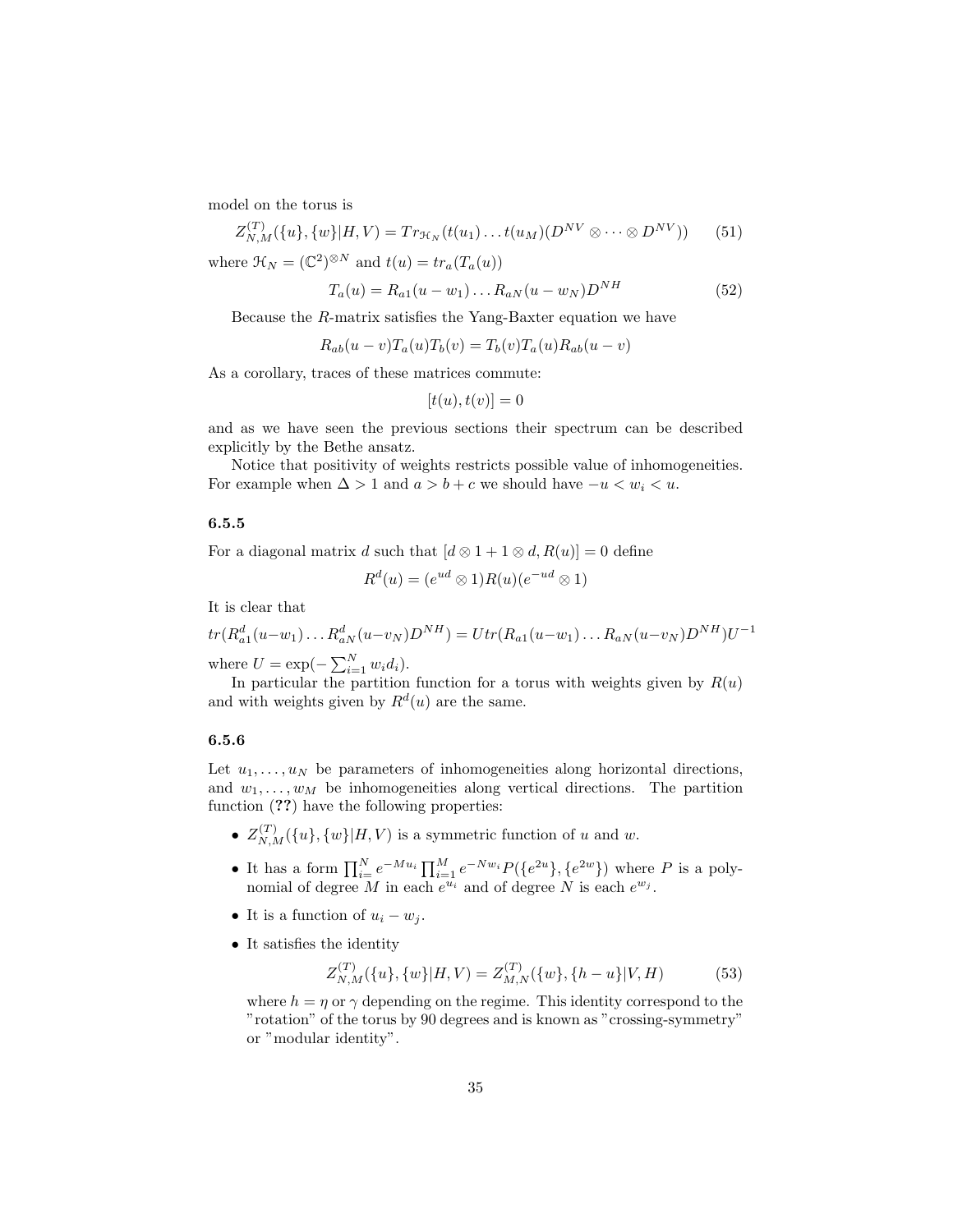# <span id="page-35-0"></span>7 The 6-vertex model on a torus in the thermodynamic limit

# <span id="page-35-1"></span>7.1 The thermodynamic limit of the 6-vertex model for the periodic boundary conditions

By the thermodynamical limit here we will mean here the large volume limit, when  $N, M \to \infty$ .

The free energy per site in this limit is

$$
f = -\lim_{N,M \to \infty} \frac{\log(Z_{N,M})}{NM}
$$

where  $Z_{N,M}$  is the partition function with the periodic boundary conditions on the rectangular grid  $L_{N,M}$ . It is a function of the Boltzmann weights and magnetic fields.

For generic  $H$  and  $V$  the 6-vertex model in the thermodynamic limit has the unique translational invariant Gibbs measure with the slope  $(h, v)$ :

$$
h = -\frac{1}{2}\frac{\partial f}{\partial H} + \frac{1}{2}, \quad v = -\frac{1}{2}\frac{\partial f}{\partial V} + \frac{1}{2}.
$$
 (54)

This Gibbs measure defines local correlation functions in the thermodynamical limit The parameter

$$
\Delta = \frac{a^2 + b^2 - c^2}{2ab}.
$$

defines many characteristics of the 6-vertex model in the thermodynamic limit.

# <span id="page-35-2"></span>7.2 The large N limit of the eigenvalues of the transfermatrix

The row-to-row transfer-matrix for the homogeneous 6-vertex model on a lattice with periodic boundary condition with rows of length  $N$  is

$$
t(u) = tr_a(R_{a1}(u) \dots R_{aN}(u)e^{H\sigma^z}) \exp(V\sum_{a=1}^N \sigma_a^z)
$$

According to [\(36\)](#page-22-4) and [\(37\)](#page-22-3), the eigenvalues of this linear operator are:

$$
\Lambda_{\{v_i\}} = a^N e^{NH} \prod_{i=1}^n \frac{v_i z^{-1} q - v_i^{-1} z q^{-1}}{v_i z^{-1} - v_i^{-1} z} + b^N e^{-NH} \prod_{i=1}^n \frac{v_i^{-1} z q - v_i z^{-1} q^{-1}}{v_i^{-1} z - v_i z^{-1}} \tag{55}
$$

where  $0 \le n \le N$  and  $z, q$  are parameterizing  $a, b, c$  as  $a = r(zq - zq^{-1}, b =$  $r(z-z^{-1}), c = r(q-q^{-1}).$  The numbers  $v_i$  are solutions to the Bethe equations:

$$
\left(\frac{v_i q - v_i^{-1} q^{-1}}{v_i - v_i^{-1}}\right)^N = -e^{-2H} \prod_{j=1}^n \frac{v_i v_j^{-1} q - v_i^{-1} v_j q^{-1}}{v_i v_j^{-1} q^{-1} - v_i^{-1} v_j q}
$$
(56)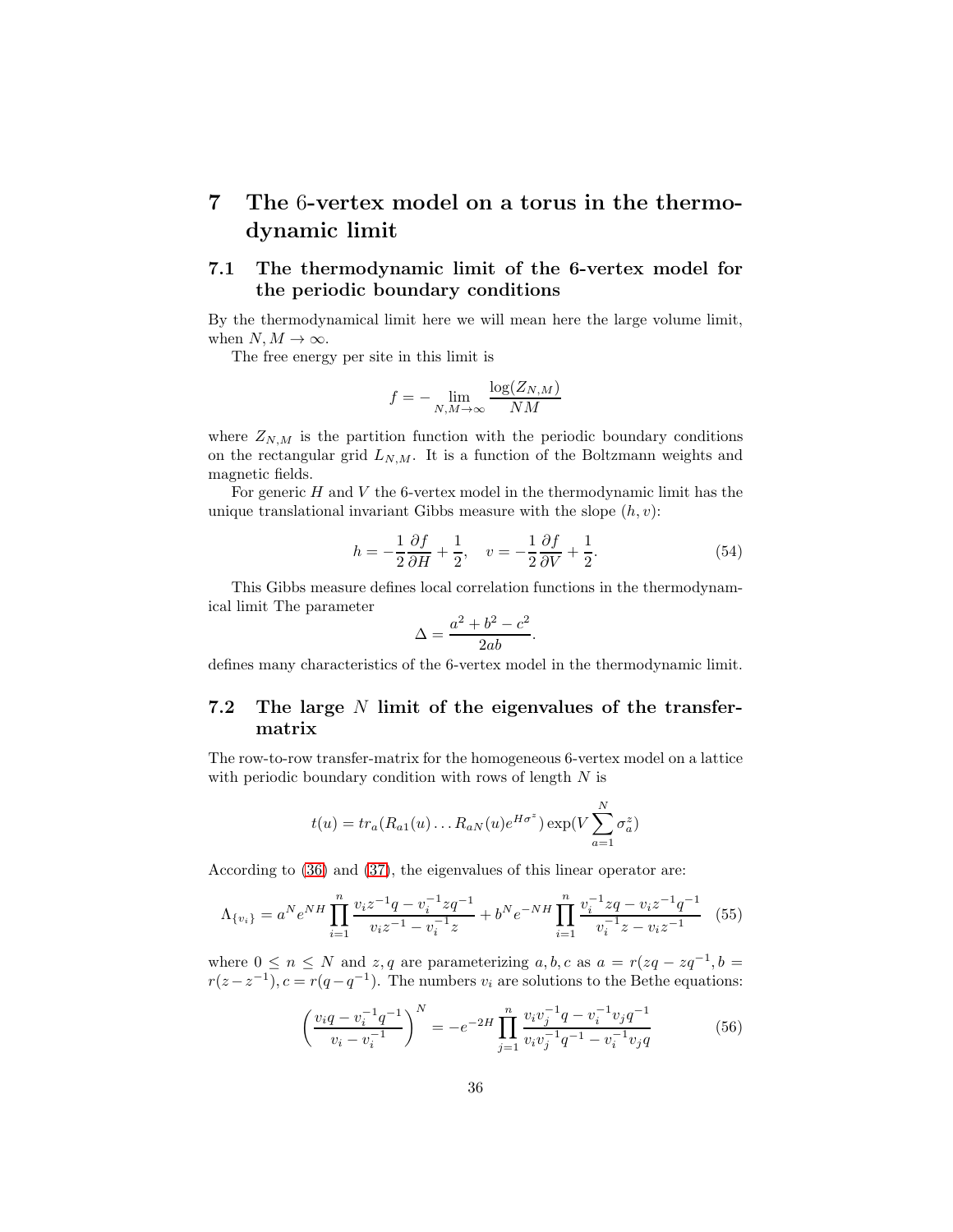As for the corresponding spin chains it is expected that the numbers  $v_i$ corresponding to the largest eigenvalue concentrate, when  $N \to \infty$ , on a contour in a complex plane with the finite density. The Bethe equations provide a linear integral equation for this density. This conjecture is supported by the numerical evidence and it is proven in some special cases, for example when  $\Delta = 0$ .

The partition function for the homogeneous 6-vertex model on an  $N \times M$ lattice with periodic boundary conditions is

<span id="page-36-0"></span>
$$
Z_{N,M} = \sum_{\alpha} \Lambda_{\alpha}^{(N)}{}^{M} \tag{57}
$$

where  $\alpha$  parameterize eigenvalues of  $t(u)$ .

Let  $\omega_N$  be the eigenvector of  $t(u)$  corresponding to the maximal eigenvalue. The sequence of vectors  $\{\Omega_N\}$  as  $N \to \infty$  defines the Hilbert space of pure states for the infinite system. Let  $\Lambda_0$  be the largest eigenvalue of  $t(u)$ . According to the main conjecture about that the largest eigenvalue correspond to numbers  $v_i$  filling a contour in a complex plane as N, the largest eigenvalue has the following asymptotic:

<span id="page-36-1"></span>
$$
\Lambda_0^{(N)} = \exp(-Nf(H, V) + O(1))
$$
\n(58)

The function  $f(H, V)$  as we will see below it is the free energy of the system. It is computed in the next section.

The transfer-matrix in this limit has the asymptotic

$$
t(u) = \exp(-Nf(H, V))\widehat{t}(u)
$$

where the operator  $\hat{t}(u)$  acts in the space  $H_{\infty}$  and its eigenvalues are determined by positions of "particles" and "holes", similarly to the structure of excitations in the large N limit in spin chains.

### 7.3 Modularity

### 7.3.1

It is easy to compute now the asymptotic of the partition function in the thermodynamical limit. As  $M \to \infty$  the leading term in the formula [\(57\)](#page-36-0) is given by the largest eigenvalue:

$$
Z_{N,M} = \Lambda_0^{(N)^M} (1 + O(e^{-\alpha M}))
$$

for some positive  $\alpha$ .

Taking the limit  $N \to \infty$  and taking into account the asymptotic of the largest eigenvalue [\(58\)](#page-36-1) we identify the function  $f(H, V)$  in (58) with the free energy:

$$
Z_{N,M} = e^{NMf(H,V)(1+o(1))}
$$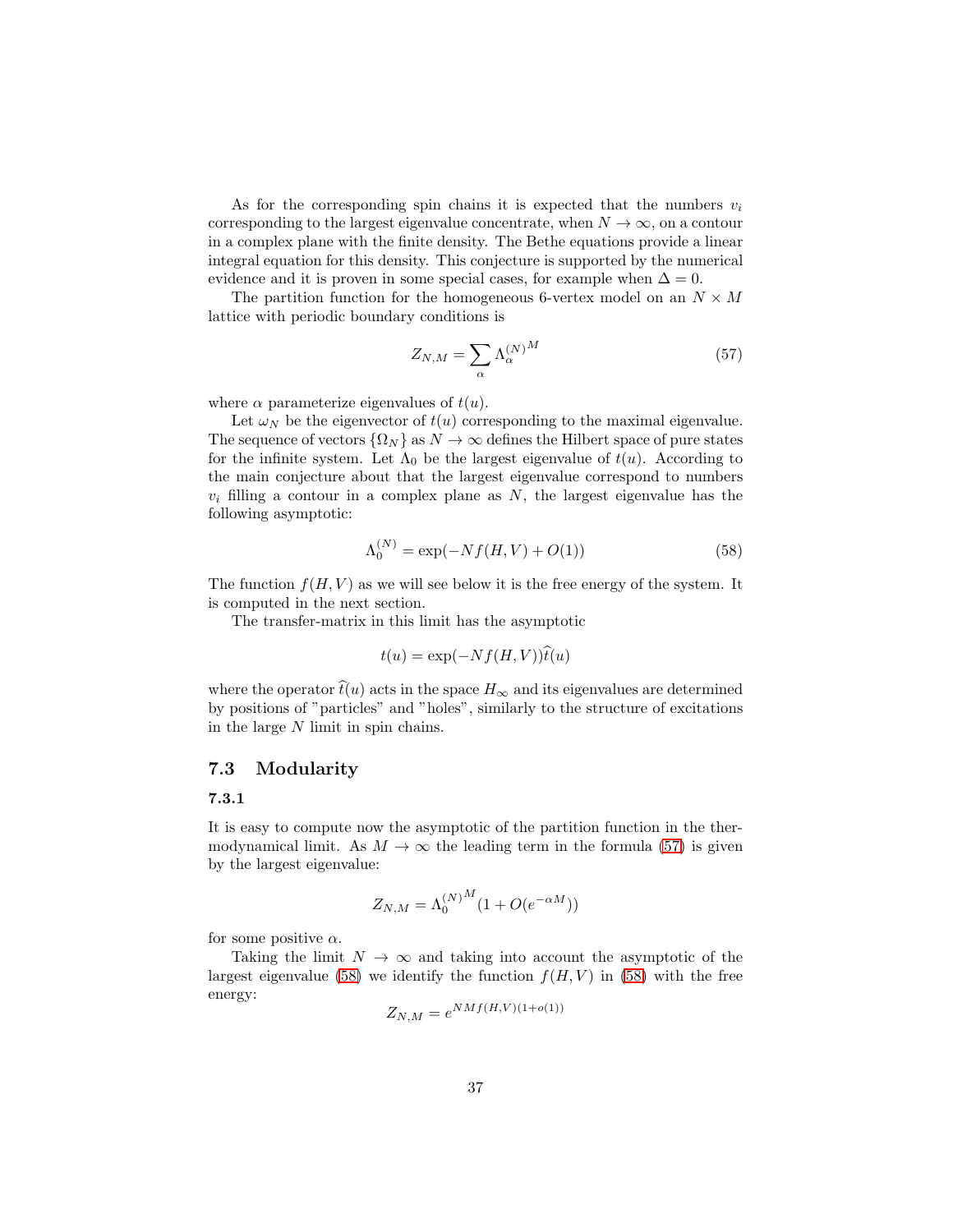# 7.3.2

Notice now that we could have changed the role of  $N$  and  $M$  by first taking the limit  $N \to \infty$  and then  $M \to \infty$ .

In this case we would have to compute first the asymptotic of

$$
Z_{N,M} = tr(t(u)^M)
$$

as  $N \to \infty$  and then take the limit  $M \to \infty$ .

The large  $N$  limit of the trace can be computed by using the finite temperature technique developed by Yang and Yang in [\[39\]](#page-73-0). It was done by de Vega and Destry [\[10\]](#page-71-0). The leading term of the asymptotic can be expressed in terms of the solution to a non-linear integral equation.

This gives an alternative description for the largest eigenvalue. Similar description exists for all eigenvalues. In other integrable quantum field theories it was done by Al. Zamolodchikov [\[40\]](#page-73-1).

# <span id="page-37-1"></span>8 The 6-vertex model at the free fermionic point

When  $\Delta = 0$  the partition function of the 6-vertex model can be expressed in terms of the dimer model on a decorated square lattice. Because the dimer model can be regarded as a theory of free fermions, the 6-vertex model is said to be free fermionic when  $\Delta = 0$ .

At this point the raw-to-raw transfer-matrix on N-sites for a torus can be written in terms of the Clifforrd algebra of  $\mathbb{C}^N$ . The Jordan-Wiegner transform maps local spin operators to the elements of the Clifford algebra.

In Bethe equations [\(37\)](#page-22-0) the variables  $v_i$  disappear in the r.h.d which becomes simply  $(-1)^{n-1}e^{-2NH}$ . After change of variables these equations can be interpreted as the periodic boundary condition for a fermionic wave function.

#### 8.1 Homogeneous case

#### 8.1.1

At the free fermionic point  $\Delta = 0$ , i.e.  $\gamma = \frac{\pi}{2}$  and the weights of the 6-vertex model are parameterized as:

$$
a = \sin(\frac{\pi}{2} - u) = \cos(u), \ \ b = \sin(u), \ \ c = 1
$$

Without loosing generality we may assume that  $0 < u < \frac{\pi}{4}$ .

The eigenvalues of the row-to-row transfer-matrix are given by the Bethe ansatz formulae:

<span id="page-37-0"></span>
$$
\Lambda(u) = ((\cos(u)^N (-1)^n e^{NH} + (\sin(u))^N e^{-NH}) e^{NV} \prod_{i=1}^n (\cot(u - v_i) e^{-2V})
$$
 (59)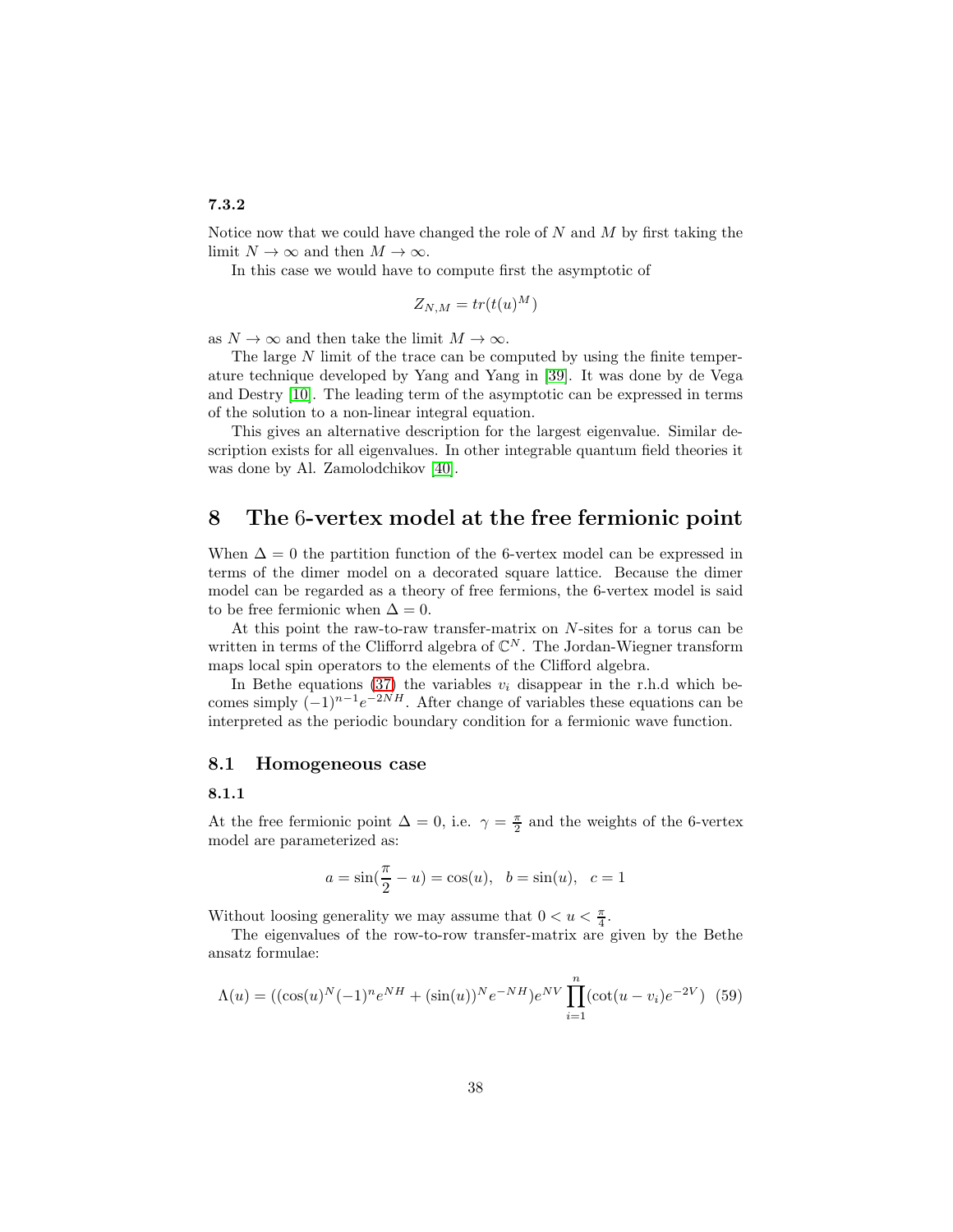Here  $0 \le n \le N$ , and  $v_i$  are distinct solutions to the Bethe equations:

$$
\cot(v)^N = (-1)^{n-1} e^{-2NH}
$$

or:

$$
\cot(v) = \omega e^{-2H}
$$

where  $\omega^N = (-1)^{n-1}$ .

Using the identity:

$$
\cot(u - v) = \frac{\cot u \cot v + 1}{\cot v - \cot u} = \cot u - \frac{1 - \cot^2 u}{\omega e^{-2H} - \cot u}
$$

we can write the eigenvalues as:

<span id="page-38-0"></span>
$$
\Lambda(u) = ((\cos(u)^N (-1)^n e^{NH} + (\sin(u))^{N} e^{-NH}) e^{(N-2n)V}) \prod_{i=1}^n (\cot u - \frac{1 - \cot^2 u}{\omega_i e^{-2H} - \cot u})
$$
\n(60)

# 8.1.2

To find the maximal eigenvalue in the limit  $N \to \infty$  we should analyze factors in the formula [\(59\)](#page-37-0).

1. If

$$
\max_{|\omega|=1} \cot(u-v) < e^{2V}
$$

where  $\cot(v) = \omega e^{-2H}$ , all factor are less then one and the maximal eigenvalue

$$
\Lambda_{ord}(u) = (\cos(u)^N e^{NH} + (\sin(u))^N e^{-NH}) e^{NV}
$$

is achieved when  $n = 0$ .

As  $N \to \infty$  the first term dominates when  $\cot(u) < e^{2H}$ . In this case the Gibbs state describing the 6-vertex model in the thermodynamical limit is the ordered state  $A_1$  from Fig. [11](#page-45-0) When  $\cot(u) > e^{2H}$ , the second term dominates. In this case the Gibbs state the ordered state  $B_2$  shown on Fig. [11.](#page-45-0)

**2.** If  $\min_{|\omega|=1} \cot(u-v) > e^{2V}$  all factors  $\cot(u-v_j)e^{2V}$  are greater then one by absolute value. In this case the maximal eigenvalue is achieved when  $n = N$ . The corresponding ground state is ordered and in  $A_2$  from Fig. [11](#page-45-0) when  $\cot u > e^{-2H}$  and is  $B_1$  when  $\cot(u) < e^{-2H}$ 

3. If

$$
\max_{|\omega|=1} \cot(u-v) < e^{2V}
$$

then there exists  $\omega_0 = e^{iK}$  such that

$$
|\cot(u-b)| = e^{2V}
$$

where  $\cot(b) = e^{\pm iK-2H}$ . It is easy to find K:

$$
\cos(K) = \frac{(Ue^{2H} + U^{-1}e^{-2H})e^{4V} - (Ue^{-2H} + U^{-1}e^{2H})}{2(e^{4V} + 1)}
$$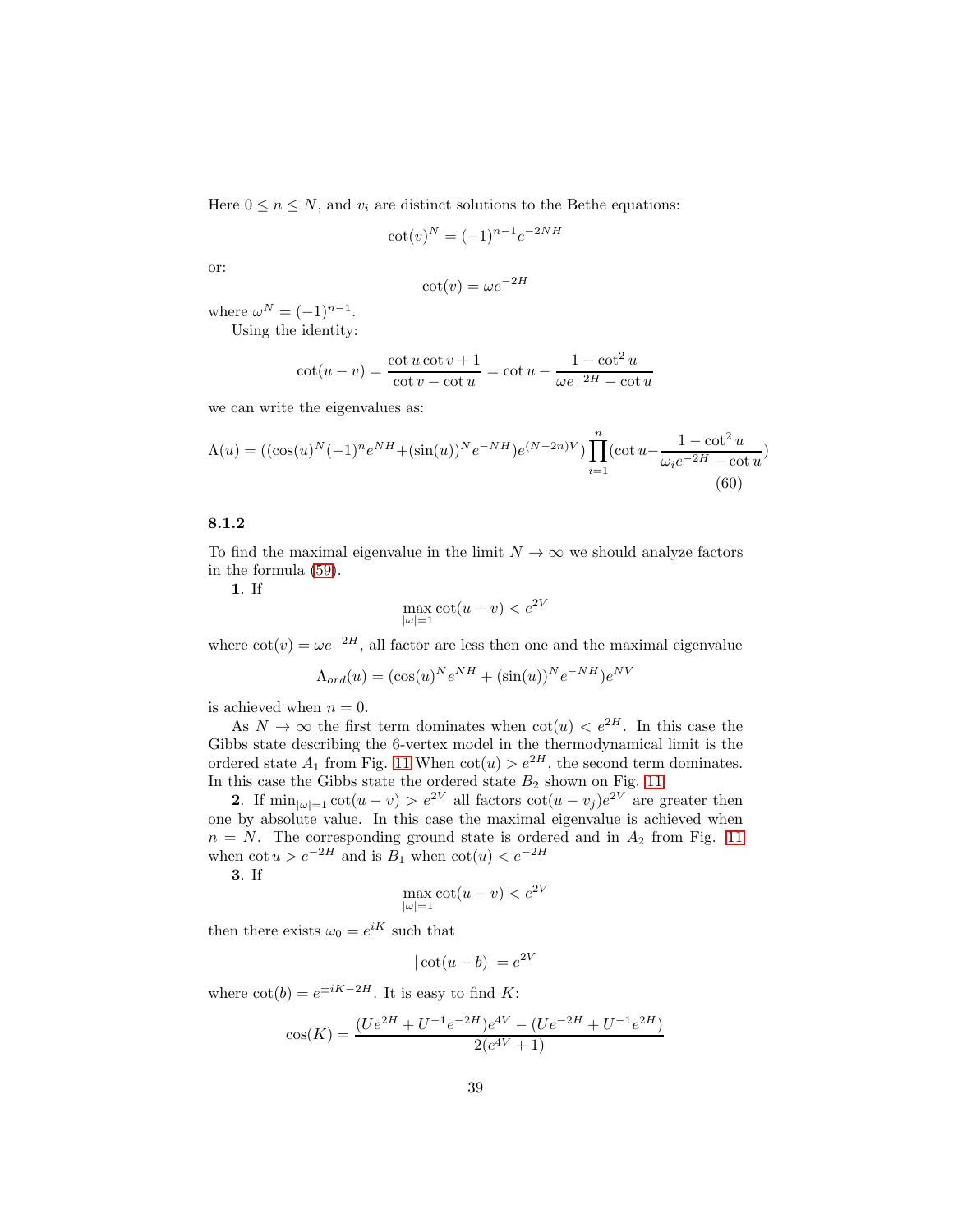In this case

$$
|\cot(u - v)| > e^{2V}
$$

when  $\cot(v) = e^{i\alpha}e^{-2H}$  with  $-K < \alpha < K$  and

$$
|\cot(u - v)| < e^{2V}
$$

when  $-\pi \leq \alpha < -K$  or  $K < \alpha \leq \pi$ .

The maximal eigenvalue is this case corresponds to maximal *n* such that  $\frac{\pi(n-1)}{N} < K$  and  $\omega_j = \exp(i\frac{\pi(n+1-2j)}{N})$ ,  $j = 1, ..., n$  and is given by (59).  $\frac{(n-2j)}{N}$ ,  $j = 1, ..., n$  and is given by [\(59\)](#page-37-0). As  $N \to \infty$  the asymptotic of the largest eigenvalue is given by the integral:

$$
\log(\Lambda_{disord}(u)) = N(\log(\cos(u)e^{H}) + \frac{1}{2\pi i} \int_{-K}^{K} \log\left(\frac{\cot(u)\omega e^{-2H} + 1}{\omega e^{-2H} - \cot(u)}\right) \frac{d\omega}{\omega}) + O(1)
$$

The 6-vertex in this regime is in the disordered phase.

Disordered and ordered phases are separated by the curve

$$
\max_{|\omega|=1} |\cot(u-v)| = e^{-2V}, \quad \min_{|\omega|=1} |\cot(u-v)| = e^{-2V},
$$

or, more explicitly

$$
\left| \frac{Ue^{-2H} \mp 1}{U \pm e^{-2H}} \right| = e^{-2V}
$$

This curve is shown on Fig. [8](#page-40-0)

### 8.2 Horizontally inhomogeneous case

The partition function for the 6-vertex model at the free fermionic point with inhomogeneous rows is

$$
Z_{N,M}(u,a) = \sum_{n=0}^{N} \sum_{\omega_1,\dots,\omega_n} \Lambda(u+a|\omega)^M \Lambda(u-a|\omega)^M
$$

where  $\omega_i \neq \omega_j$  are solutions to

$$
\omega^N=(-1)^{n-1}
$$

and  $\Lambda(u|\omega)$  is given by [\(60\)](#page-38-0).

The boundary between ordered and disordered phases is given by equations

 $\max_{|\omega|=1} |\cot(u+a-v)\cot(u-a-v)| = e^{4V}, \quad \min_{|\omega|=1} |\cot(u+a-v)\cot(u-a-v)| = e^{4V}$ 

or,

<span id="page-39-0"></span>
$$
\left| \frac{U_{+}e^{-2H} \pm 1}{U_{+} \mp e^{-2H}} \right| \left| \frac{U_{-}e^{-2H} \pm 1}{U_{-} \mp e^{-2H}} \right| = e^{4V}
$$
(61)

This curve is shown on Fig. [9.](#page-41-0)

The ordered phases  $A1B_2$  and  $A_2B_1$  are shown on Fig. [10.](#page-42-0)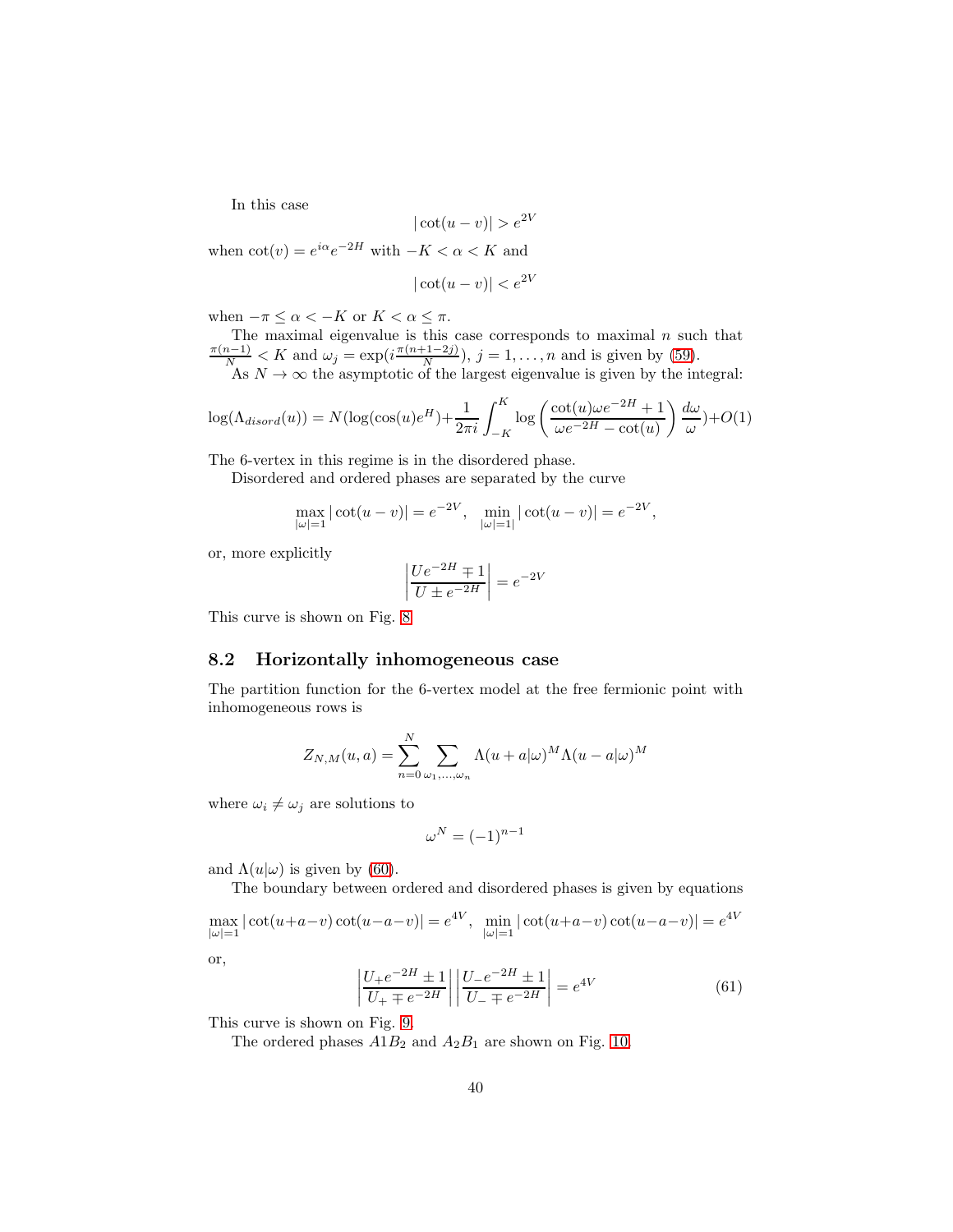

<span id="page-40-0"></span>Figure 8: The boundary ordered and disordered regions in the  $(H, V)$ -plane for the homogeneous 6-vertex model with  $\Delta = 0$  and  $U = \cot(u) = 2$ 

The free energy per site in the disordered region is given by

$$
f(H, V) = \log(\cos(u+a)\cos(u-a)) +
$$
  
\n
$$
\frac{1}{2\pi i} \int_{-K_1}^{K_1} \log\left(\frac{\cot(u+a)\omega e^{-2H} + 1}{\omega e^{-2H} - \cot(u+a)} \frac{\cot(u-a)\omega e^{-2H} + 1}{\omega e^{-2H} - \cot(u-a)}\right) \frac{d\omega}{\omega} +
$$
  
\n
$$
\frac{1}{2\pi i} \int_{-K_2}^{K_2} \log\left(\frac{\cot(u+a)\omega e^{-2H} + 1}{\omega e^{-2H} - \cot(u+a)} \frac{\cot(u-a)\omega e^{-2H} + 1}{\omega e^{-2H} - \cot(u-a)}\right) \frac{d\omega}{\omega} \qquad (62)
$$

where  $K_{1,2}$  are defined by equations

 $|\cot(u + a - b)\cot(u - a - b)| = e^{2V}$ 

with  $\cot(b) = e^{\pm iK}e^{-2H}$ .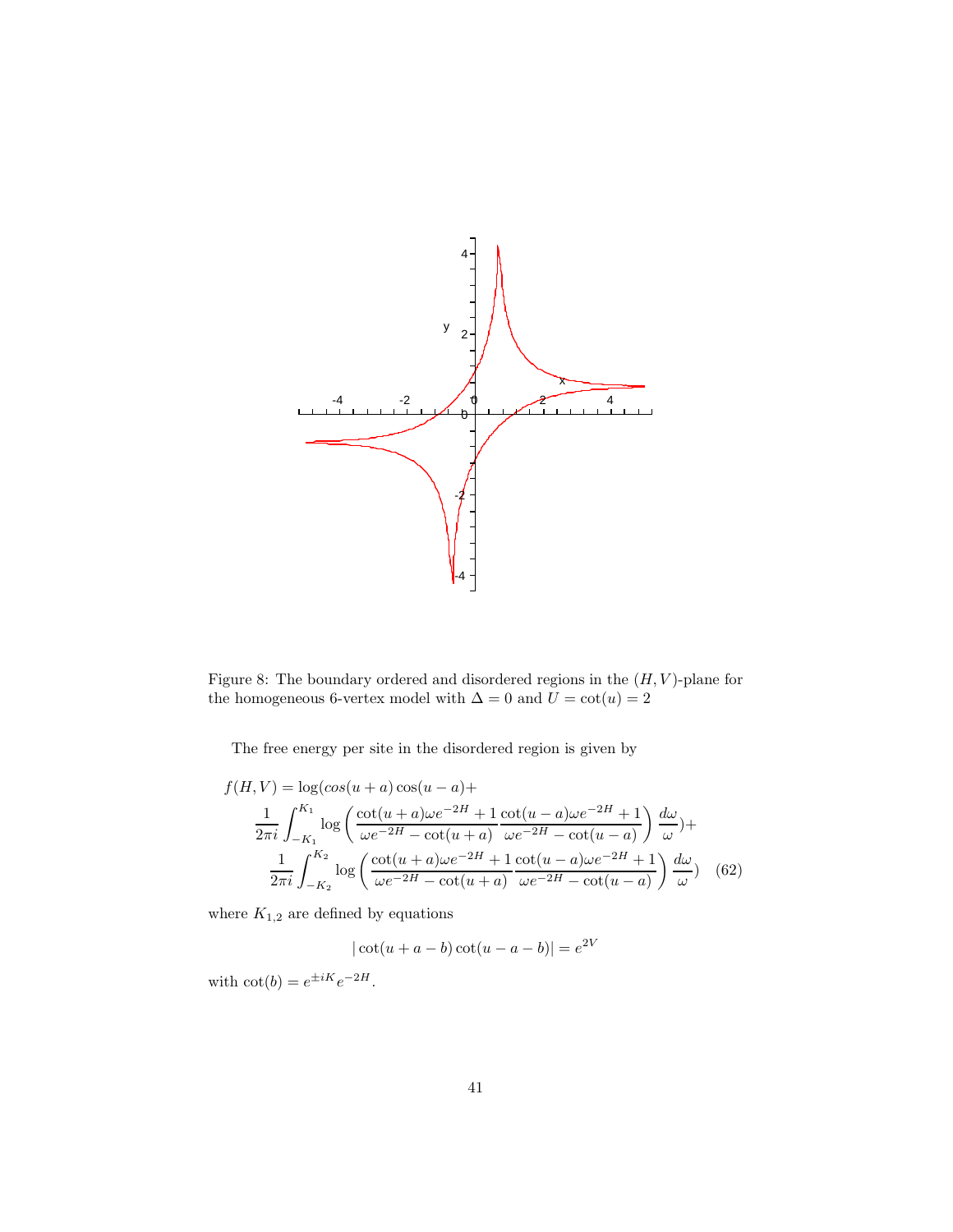

<span id="page-41-0"></span>Figure 9: The boundary between ordered and disordered regions in the  $(H, V)$ plane for the inhomogeneous 6-vertex model with  $\Delta = 0$  and  $U = \cot(u) =$  $3, T = \cot(a) = 1$ 

# 8.3 Vertically non-homogeneous case

# 8.3.1

Assume the weights are homogeneous in the vertical direction and alternate in the horizontal direction with parameters alternating as  $\dots, u+a, u-a, u+a, u-a$ a, .... Positivity of weights in the region  $0 \le u \le \frac{\pi}{4}$  requires  $0 \le a \le u$ .

The eigenvalues of the transfer-matrix are given by the Bethe ansatz:

$$
\Lambda(u) = ((\cos(u+a)\cos(u-a))^N (-1)^n e^{NH} + (\sin(u+a)\sin(u-a))^N e^{-NH})
$$

$$
e^{(N-2n)V} \prod_{i=1}^n \cot(u-v_i) \quad (63)
$$

where  $v_i$  are distinct solutions to

$$
(\cot(v - a)\cot(v + a))^N = (-1)^{n-1}e^{-2NH}
$$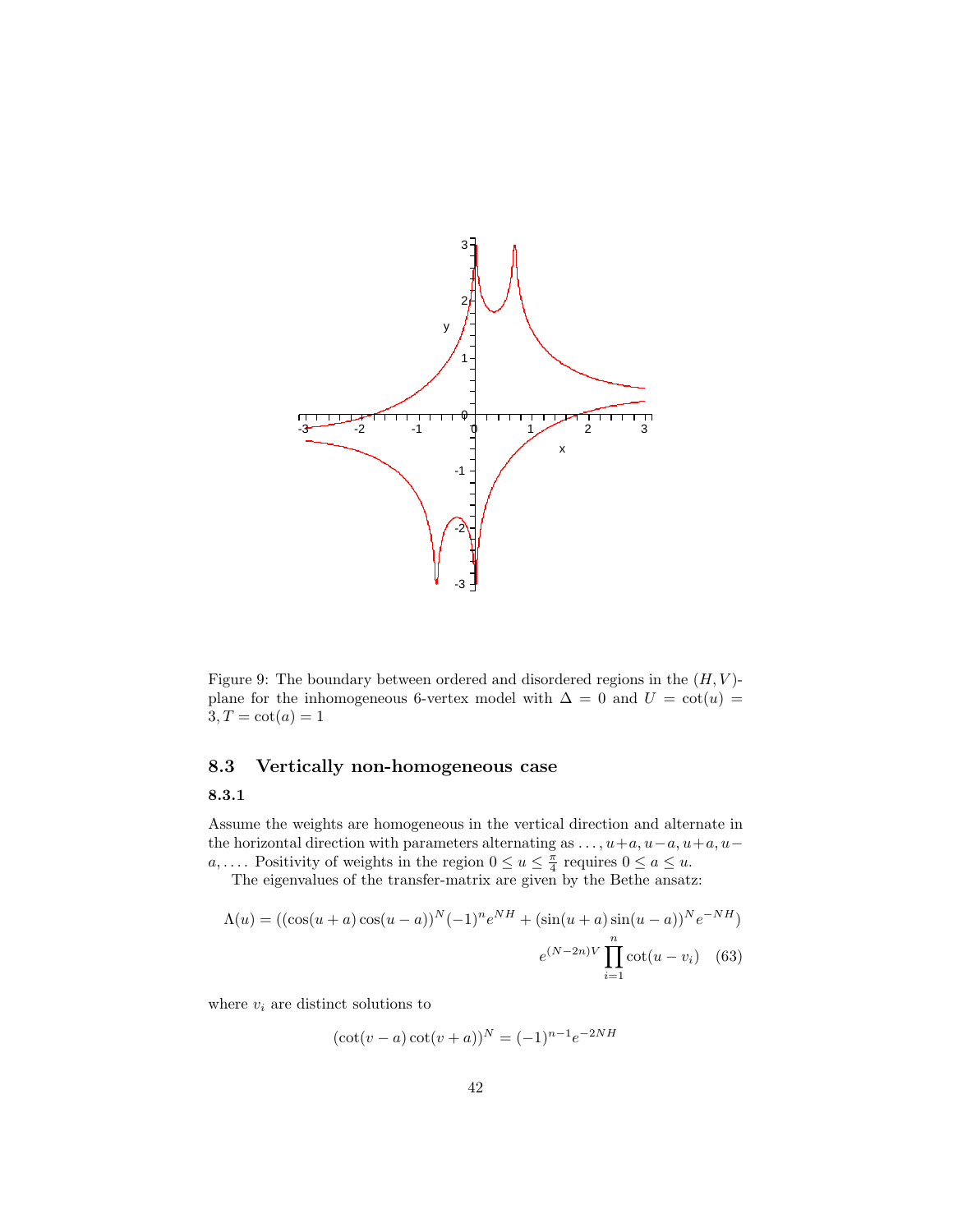

<span id="page-42-0"></span>Figure 10: Horizontally inhomogeneous ordered phases  $A_1B_2$  and  $A_2B_1$  respectively

The left side is the N-th power of

$$
\frac{\cot(v)\cot(a) + 1 - \cot(v)\cot(a) + 1}{\cot(a) - \cot(v)} = \frac{\cot(v)^2 \cot(a)^2 - 1}{\cot(a)^2 - \cot(v)^2}
$$

From here it is easy to find the parametrization of solutions by roots of unity:

<span id="page-42-1"></span>
$$
\cot(v)^2 = \frac{\omega \cot(a)^2 e^{-2H} + 1}{\cot(a)^2 + \omega e^{-2H}}
$$
(64)

where

$$
\omega^N = (-1)^{n-1}
$$

### 8.3.2 Largest eigenvalue

The analysis of the largest eigenvalue of the transfer-matrix in the limit  $N \to \infty$ is similar to the previous cases. When

$$
\max_{|\omega|=1} |\cot(u-v)| \ge e^{2V} \tag{65}
$$

where v and  $\omega$  are related as in [\(64\)](#page-42-1) the absolute value of all factors  $\cot(u (v)|e^{-2V}$  is greater then one by the absolute value and the largest eigenvalue correspond to  $n = 0$ . The rest of the analysis is similar.

Let us notations:

$$
T = \cot(a), \quad x = e^{-H}, \quad U = \cot(u), \quad s = \cot(v)
$$

Positivity of weights imply

$$
T \ge U > 0
$$

Proposition 1. The curve separating ordered phases from the disordered phase is and the  $\mathbf{r}$ 

$$
X = \left| \frac{YU_{+} - 1}{Y + U_{+}} \right| \left| \frac{YU_{-} - 1}{Y + U_{-}} \right|
$$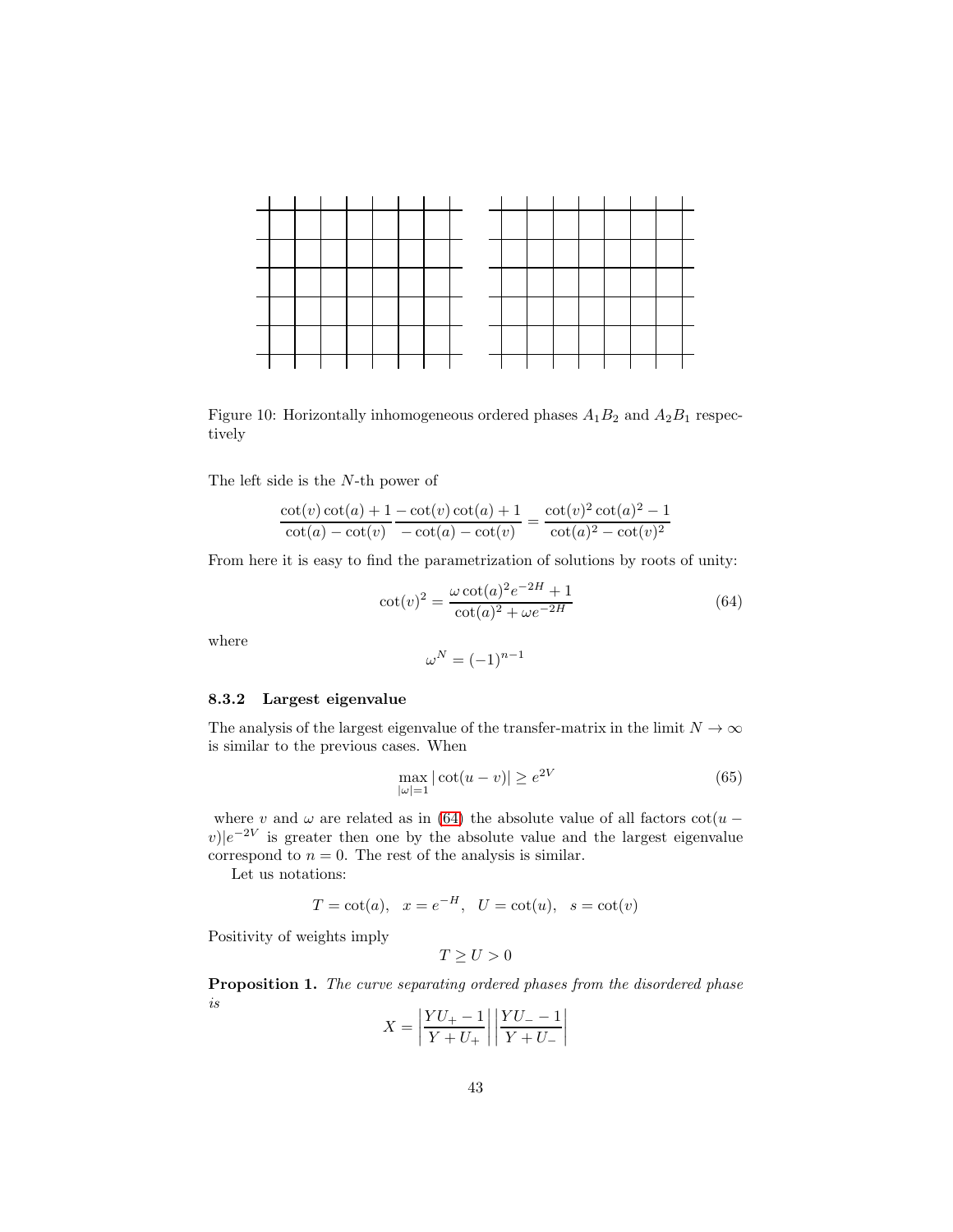Proof. In the notations from above:

$$
|\cot(u - v)|^2 = \left|\frac{\cot(u)\cot(v) + 1}{\cot(v) - \cot(u)}\right|^2 = \frac{Us + 1}{s - U}\frac{U\overline{s} + 1}{\overline{s} - U} = \frac{U^2|s|^2 + 2URe(s) + 1}{U^2 - 2URe(s) + |s|^2}
$$

The equation of the boundary of the disordered region is

$$
\max_{|\omega|=1} |\cot(u-v)| = e^{2V}
$$

The equation defining  $v$  in terms of roots of unity  $\omega$  can be solved explicitly for  $s = \cot v$ :  $\overline{a}$ 

$$
s^2 = \frac{T^2 x^2 \omega + 1}{T^2 + \omega x^2}
$$

Denote  $\omega = e^{i\alpha}$ , then

$$
s^{2} = \frac{(T^{2}x^{2}\cos(\alpha) + 1) + iT^{2}x^{2}\sin(\alpha)}{(T^{2} + x^{2}\cos(\alpha)) + ix^{2}\sin(\alpha)}
$$

$$
Re(s^{2}) = \frac{(T^{2}x^{2}\cos(\alpha) + 1)(T^{2} + x^{2}\cos(\alpha)) + T^{2}x^{2}\sin(\alpha)x^{2}\sin(\alpha)}{(T^{2} + x^{2}\cos(\alpha))^{2} + x^{4}\sin(\alpha)^{2}}
$$

$$
|s|^{4} = \frac{T^{4}x^{4} + 2T^{2}x^{2}\cos(\alpha) + 1}{T^{4} + 2T^{2}x^{2}\cos(\alpha) + x^{4}}
$$

Now, a simple algebra:

$$
Re(s)=\sqrt{\frac{Re(s^2)+|s|^2}{2}}
$$

As we vary  $\omega$  along the unit circle, the function  $\cot(u - v)$  has maximum at  $\omega = 1.$ 

Taking this into account the equation for the boundary curve becomes

$$
\left| \frac{U\sqrt{1+x^2T^2} \pm \sqrt{T^2+x^2}}{U\sqrt{T^2+x^2} \pm \sqrt{1+x^2T^2}} \right| = e^{2V}
$$

Solving this equation for  $X = x^2 = e^{-2H}$  in terms of  $Y = e^{2V}$  we obtain

$$
X=\left|\frac{YU_{+}-1}{Y+U_{+}}\right|\left|\frac{YU_{-}-1}{Y+U_{-}}\right|
$$

which is, after changing coordinates to  $X^{-1}$ ,  $Y^{-1}$  is the same curve as [\(61\)](#page-39-0). This is one of the implications of the modular symmetry.  $\Box$ 

By modularity, i.e. by "rotating" the lattice with periodic boundary conditions by 90 degrees, all characteristics of the model with vertical inhomogeneities can be identifies with the corresponding characteristics of the model with horizontal inhomogeneities.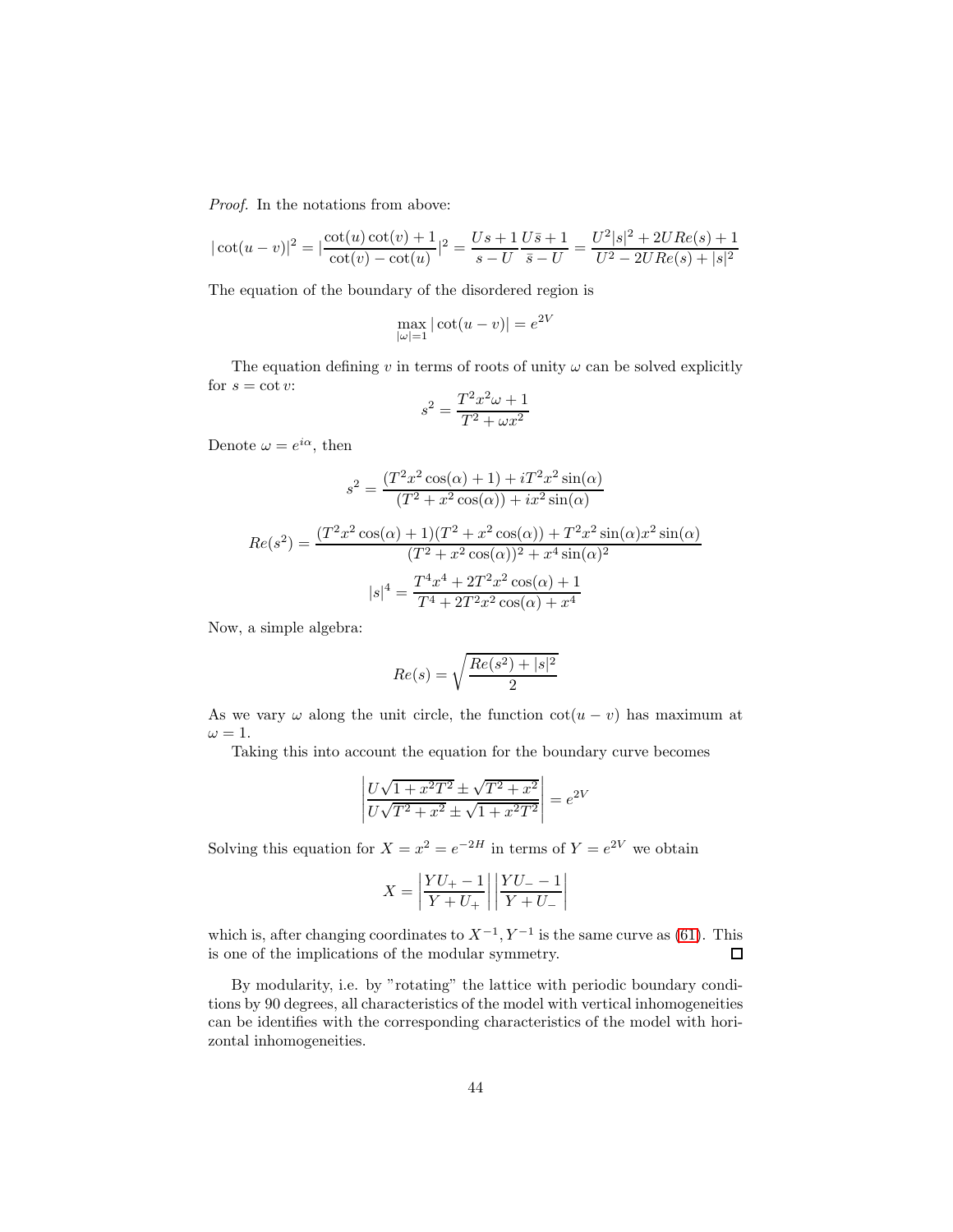# 9 The free energy of the 6-vertex model

The computation of the free energy for the 6-vertex model by taking the large N, M limit of the partition function on a torus was outlines in section [7.1.](#page-35-0) In this section we will describe the free energy as a function of electric fields  $(H, V)$ and its basic properties.

### 9.1 The phase diagram for  $\Delta > 1$

#### 9.1.1

The weights  $a, b$ , and  $c$  in this region satisfy one of the two inequalities, either  $a > b + c$  or  $b > a + c$ .

If  $a > b + c$ , the Boltzmann weights a, b, and c can be parameterized as

<span id="page-44-0"></span>
$$
a = r \sinh(\lambda + \eta), b = r \sinh(\lambda), c = r \sinh(\eta)
$$
\n(66)

with  $\lambda, \eta > 0$ .

If  $a + c < b$ , the Boltzmann weights can be parameterized as

<span id="page-44-1"></span>
$$
a = r \sinh(\lambda - \eta), b = r \sinh(\lambda), c = r \sinh(\eta)
$$
\n(67)

with  $0 < \eta < \lambda$ .

For both of these parametrization of weights  $\Delta = \cosh(\eta)$ .

The phase diagram of the model for  $a > b + c$  (and, therefore,  $a > b$ ) is shown on Fig. [12](#page-46-0) and for  $b > a + c$  (and, therefore,  $a < b$ ) on Fig. [13.](#page-47-0)

### 9.1.2

When magnetic fields  $(H, V)$  are in one of the regions  $A_i, B_i$  of the phase diagram, the system in the thermodynamic limit is described by the translationally invariant Gibbs measure supported on the corresponding frozen (ordered) configurations. There are four frozen configurations  $A_1$ ,  $A_2$ ,  $B_1$ , and  $B_2$ , shown on Fig. [11.](#page-45-0) For a finite but large grid the probability of any other state is of the order at most  $\exp(-\alpha N)$  for some positive  $\alpha$ .

Local correlation functions in a frozen state are products of expectation values of characteristic functions of edges.

$$
\lim_{N \to \infty} \langle \sigma_{e_1} \dots \sigma_{e_n} \rangle_N = \sigma_{e_1}(S) \dots \sigma_{e_n}(S)
$$

where S is the one of the ferromagnetic states  $A_i, B_i$ .

#### 9.1.3

The boundary between ordered phases in the  $(H, V)$ -plane and disordered phases, as in the free fermionic case, is determined by the next to the largest eigenvalue of the row-to-row transfer matrix.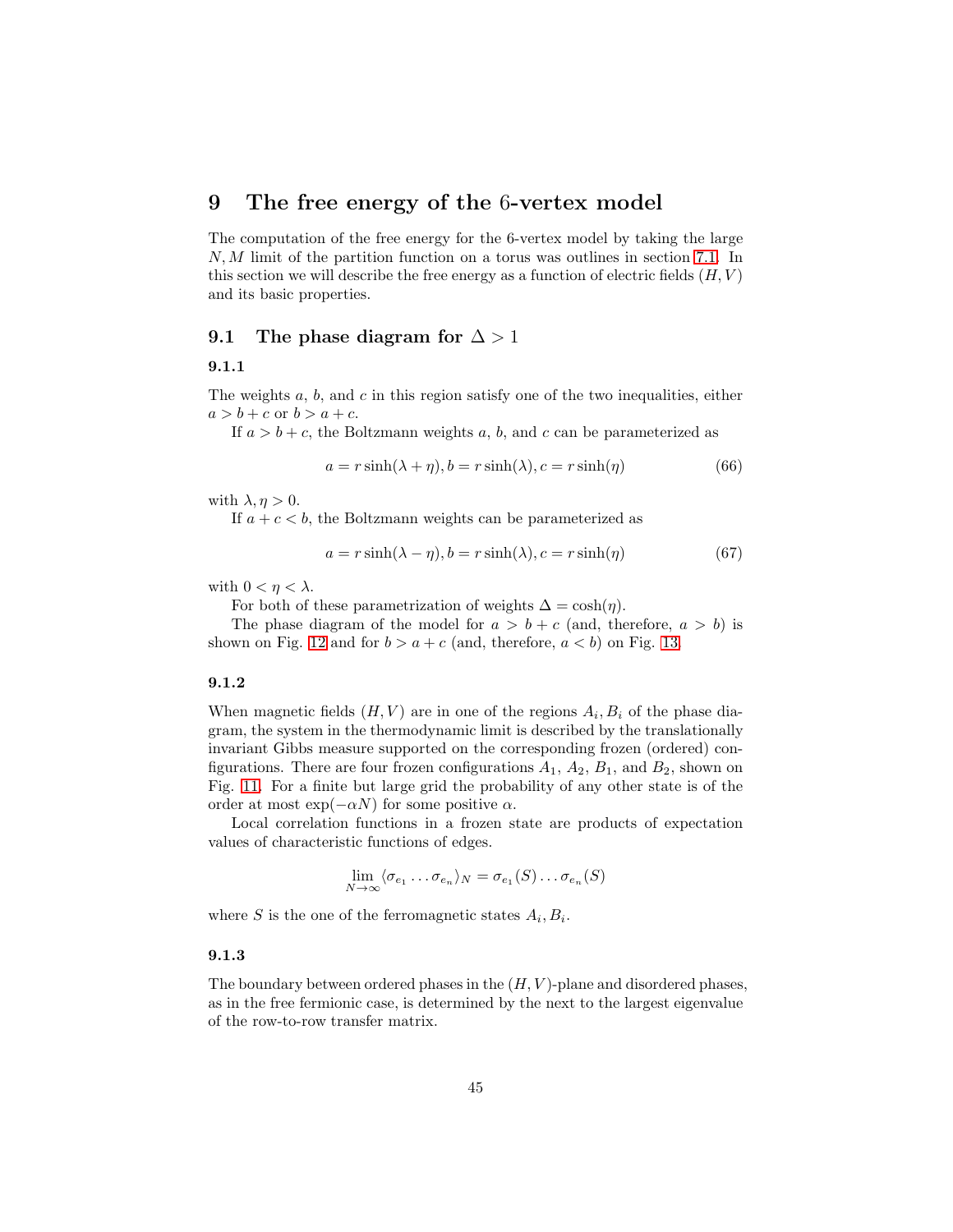Without going into the details of the computations as we did in the free fermionic case we will just give present answers.

•  $a > b + c$ , see Fig. [12,](#page-46-0)

*A*<sub>1</sub>-region: 
$$
V + H \ge 0
$$
,  $\cosh(2H) \le \Delta$ ,  
\n $(e^{2H} - b/a)(e^{2V} - b/a) \ge (c/a)^2$ ,  $e^{2H} > b/a$ ,  $\cosh(2H) > \Delta$ ,  
\n*A*<sub>2</sub>-region:  $V + H \le 0$ ,  $\cosh(2H) \le \Delta$ ,  
\n $(e^{-2H} - b/a)(e^{-2V} - b/a) \ge (c/a)^2$ ,  $e^{-2H} > b/a$ ,  $\cosh(2H) > \Delta$ ,  
\n*B*<sub>1</sub>-region:  $(e^{2H} - a/b)(e^{-2V} - a/b) \ge (c/b)^2$ ,  $e^{2H} > a/b$ ,  
\n*B*<sub>2</sub>-region:  $(e^{-2H} - a/b)(e^{2V} - a/b) \ge (c/b)^2$ ,  $e^{-2H} > a/b$ .

• 
$$
b > a + c
$$
, see Fig. 13,

*A*<sub>1</sub>-region: 
$$
(e^{2H} - b/a)(e^{2V} - b/a) \ge (c/a)^2
$$
,  $e^{2H} > b/a$ ;  
\n*A*<sub>2</sub>-region:  $(e^{-2H} - b/a)(e^{-2V} - b/a) \ge (c/a)^2$ ,  $e^{-2H} > b/a$ ;  
\n*B*<sub>1</sub>-region:  $V - H \ge 0$ ,  $\cosh(2H) \le \Delta$ ,  
\n $(e^{2H} - a/b)(e^{-2V} - a/b) \ge (c/b)^2$ ,  $e^{2H} > a/b$ ,  $\cosh(2H) > \Delta$ ,  
\n*B*<sub>2</sub>-region:  $V - H \le 0$ ,  $\cosh(2H) \le \Delta$ ,  
\n $(e^{-2H} - a/b)(e^{2V} - a/b) \ge (c/b)^2$ ,  $e^{-2H} > a/b$ ,  $\cosh(2H) > \Delta$ .

The free energy is a linear function in  $H$  and  $V$  in the four frozen regions:

<span id="page-45-1"></span>
$$
f = -\ln a - H - V \quad \text{in} \quad A_1, \nf = -\ln b + H - V \quad \text{in} \quad B_2, \nf = -\ln a + H + V \quad \text{in} \quad A_2, \nf = -\ln b - H + V \quad \text{in} \quad B_1.
$$
\n(68)

The regions  $D_1$  and  $D_2$  are disordered phases. If  $(H, V)$  is in one of these regions, local correlation functions are determined by the unique Gibbs measure with the polarization given by the gradient of the free energy. In this phase the system is disordered, which means that local correlation functions decay as a power of the distance  $d(e_i, e_j)$  between  $e_i$  and  $e_j$  when  $d(e_i, e_j) \to \infty$ .



<span id="page-45-0"></span>Figure 11: Four frozen configurations of the ferromagnetic phase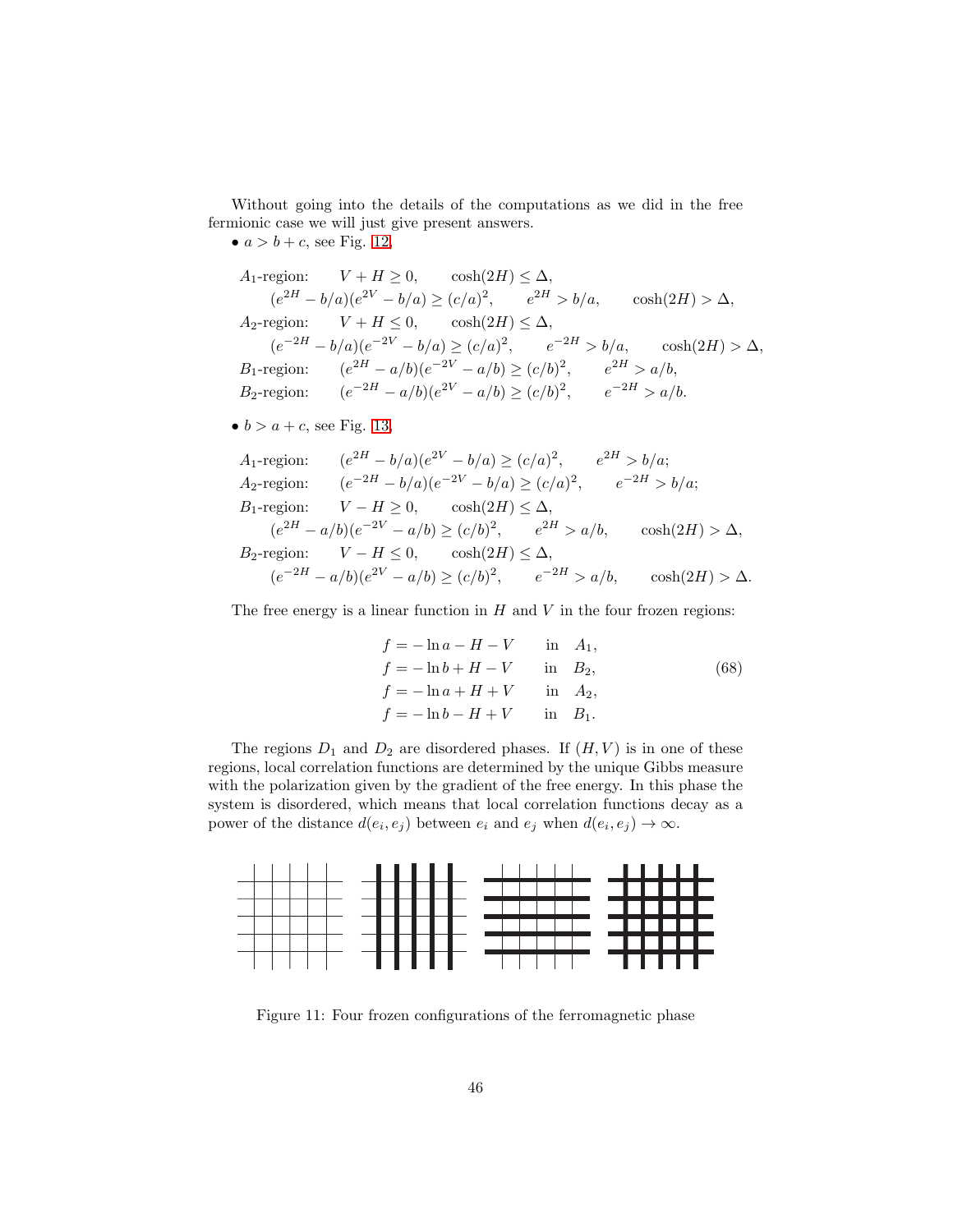

Figure 12: The phase diagram in the  $(H, V)$ -plane for  $a = 2$ ,  $b = 1$ , and  $c = 0.8$ 

<span id="page-46-0"></span>In the regions  $D_1$  and  $D_2$  the free energy is given by [\[37\]](#page-73-2):

$$
f(H, V) = \min(\min_{\alpha} \left( E_1 - H - (1 - 2\alpha)V - \frac{1}{2\pi i} \int_C \ln(\frac{b}{a} - \frac{c^2}{ab - a^2 z})\rho(z)dz \right),
$$
  

$$
\min_{\alpha} \left( E_2 + H - (1 - 2\alpha)V - \frac{1}{2\pi i} \int_C \ln(\frac{a^2 - c^2}{ab} + \frac{c^2}{ab - a^2 z})\rho(z)dz \right), \quad (69)
$$

where  $\rho(z)$  can be found from the integral equation

<span id="page-46-2"></span>
$$
\rho(z) = \frac{1}{z} + \frac{1}{2\pi i} \int_C \frac{\rho(w)}{z - z_2(w)} dw - \frac{1}{2\pi i} \int_C \frac{\rho(w)}{z - z_1(w)} dw, \tag{70}
$$

in which

$$
z_1(w) = \frac{1}{2\Delta - w}, \qquad z_2(w) = -\frac{1}{w} + 2\Delta.
$$

 $\rho(z)$  satisfies the following normalization condition:

<span id="page-46-1"></span>
$$
\alpha = \frac{1}{2\pi i} \int_C \rho(z) dz.
$$

The contour of integration  $C$  (in the complex  $z$ -plane) is symmetric with respect to the conjugation  $z \to \bar{z}$ , is dependent on H and is defined by the condition that the form  $\rho(z)dz$  has purely imaginary values on the vectors tangent to C:

$$
\left. \text{Re}(\rho(z)dz) \right|_{z \in C} = 0.
$$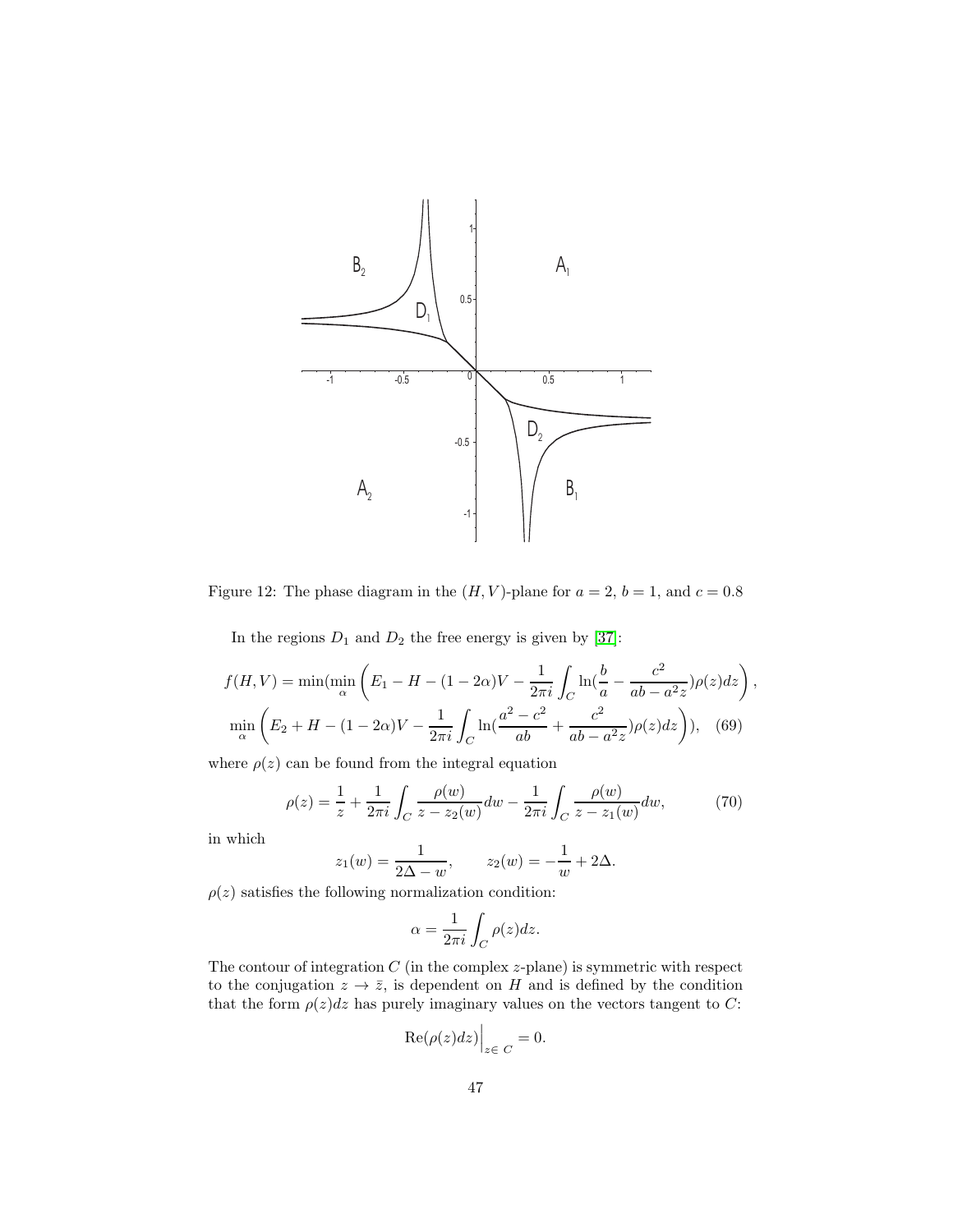

<span id="page-47-0"></span>Figure 13: The phase diagram in the  $(H, V)$ -plane for  $a = 1$ ,  $b = 2$ , and  $c = 0.8$ 

The formula [\(69\)](#page-46-1) for the free energy follows from the Bethe Ansatz diagonalization of the row-to-row transfer-matrix. It relies on a number of conjectures that are supported by numerical and analytical evidence and in physics are taken for granted. However, there is no rigorous proof.

There are two points where three phases coexist (two frozen and one disordered phase). These points are called *tricritical*. The angle  $\theta$  between the boundaries of  $D_1$  (or  $D_2$ ) at a tricritical point is given by

$$
\cos(\theta) = \frac{c^2}{c^2 + 2\min(a, b)^2(\Delta^2 - 1)}.
$$

The existence of such points makes the 6-vertex model (and its degeneration known as the 5-vertex model [\[15\]](#page-71-1)) remarkably different from dimer models [\[20\]](#page-72-0) where generic singularities in the phase diagram are cusps. Physically, the existence of singular points where two curves meet at the finite angle manifests the presence of interaction in the 6-vertex model.

Notice that when  $\Delta = 1$  the phase diagram of the model has a cusp at the point  $H = V = 0$ . This is the transitional point between the region  $\Delta > 1$  and the region  $|\Delta|$  < 1 which is described below.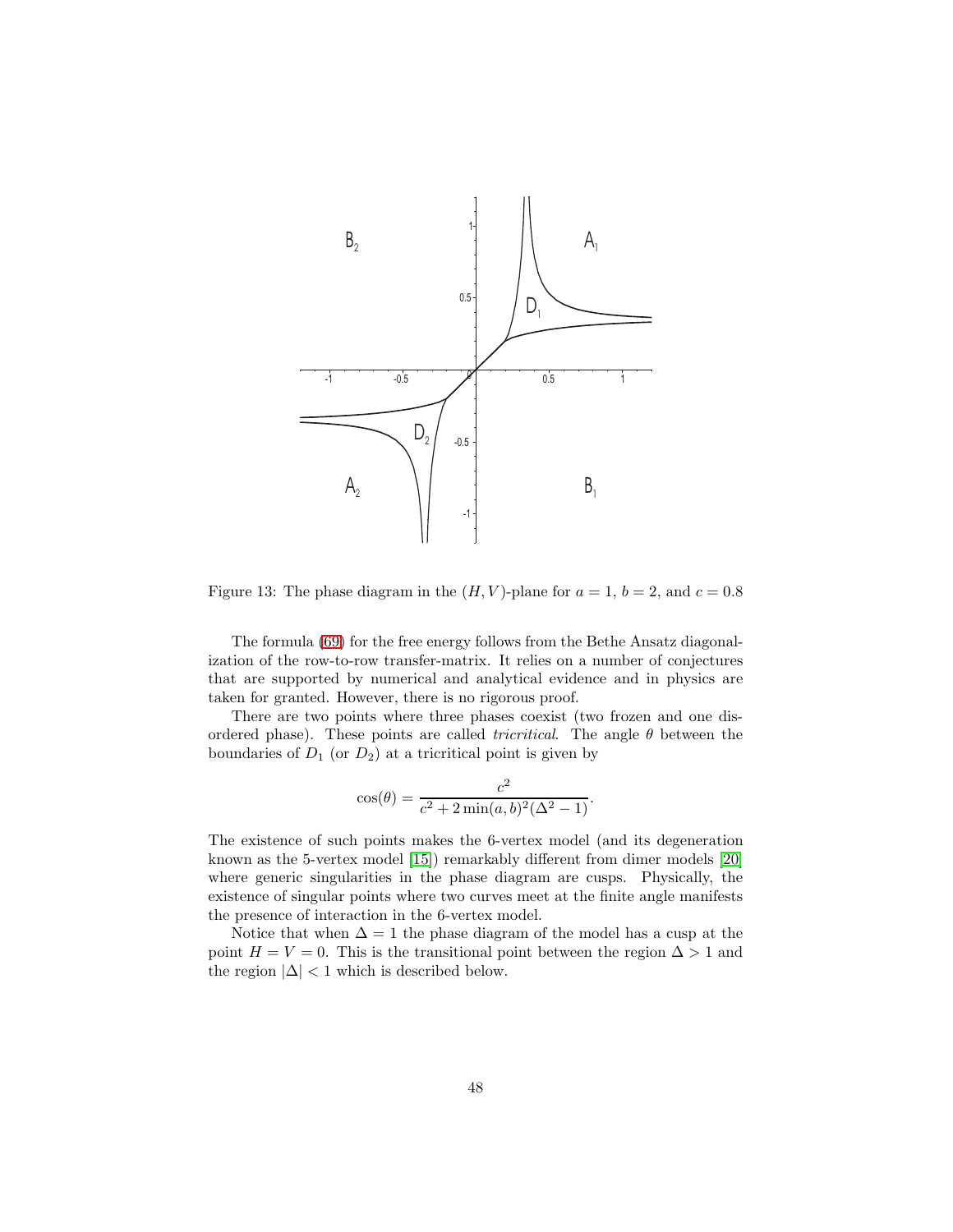

<span id="page-48-0"></span>Figure 14: The phase diagram in the  $(H, V)$ -plane for  $a = 1, b = 2$ , and  $c = 2$ 

# 9.2 The phase diagram  $|\Delta| < 1$

In this case, the Boltzmann weights have a convenient parametrization by trigonometric functions. When  $1 \geq \Delta \geq 1$ 

$$
a = r\sin(\lambda - \gamma), b = r\sin(\lambda), c = r\sin(\gamma),
$$

where  $0 \le \gamma \le \pi/2$ ,  $\gamma \le \lambda \le \pi$ , and  $\Delta = \cos \gamma$ . When  $0 \geq \Delta \geq -1$ 

$$
a = r\sin(\gamma - \lambda), b = r\sin(\lambda), c = r\sin(\gamma),
$$

where  $0 \leq \gamma \leq \pi/2$ ,  $\pi - \gamma \leq \lambda \leq \pi$ , and  $\Delta = -\cos \gamma$ .

The phase diagram of the 6-vertex model with  $|\Delta|$  < 1 is shown on Fig. [14.](#page-48-0) The phases  $A_i, B_i$  are frozen and identical to the frozen phases for  $\Delta > 1$ . The phase  $D$  is disordered. For magnetic fields  $(H, V)$  the Gibbs measure is translationally invariant with the slope  $(h, v) = \left(\frac{\partial f(H, V)}{\partial H}, \frac{\partial f(H, V)}{\partial V}\right)$ .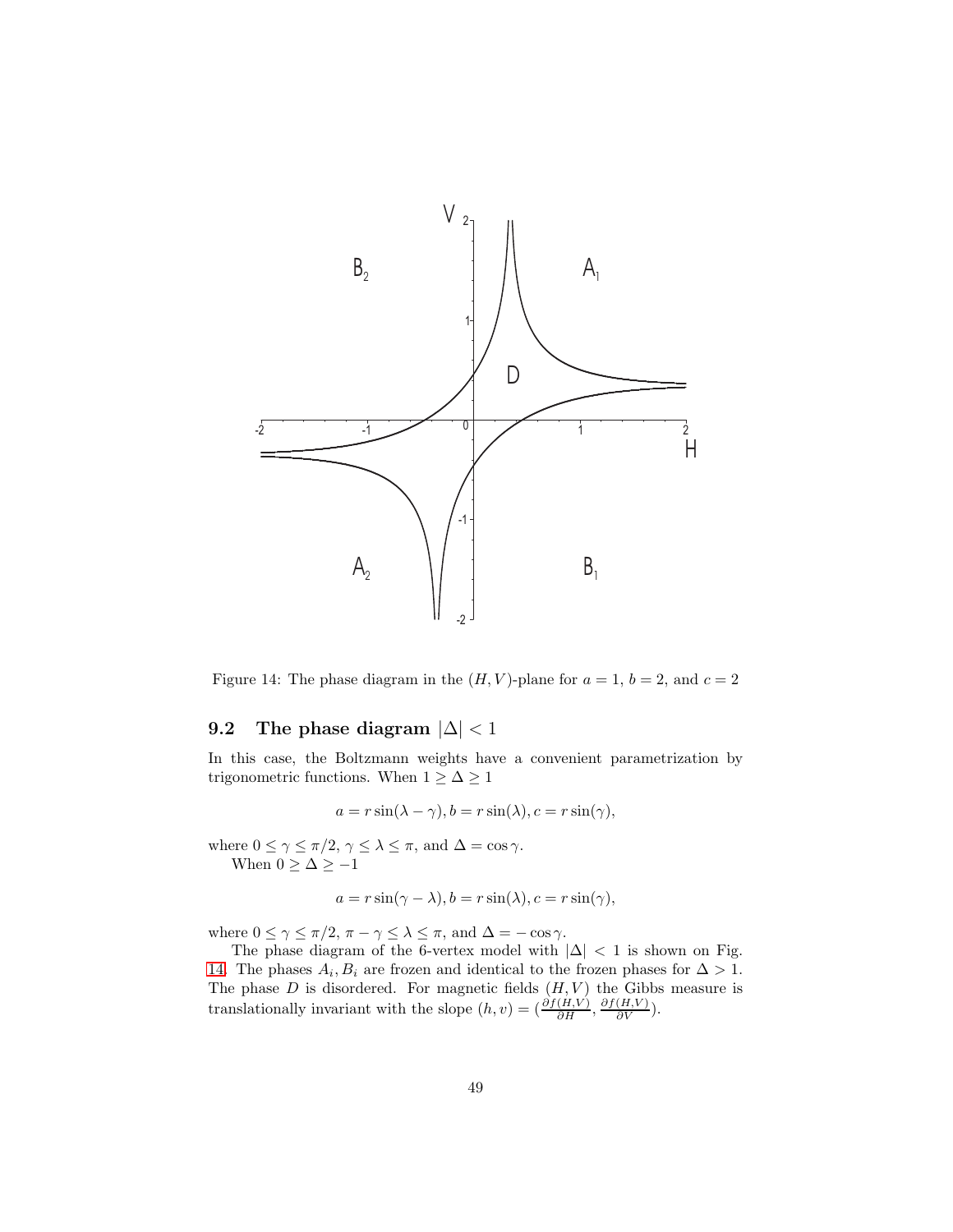The frozen phases can be described by the following inequalities:

<span id="page-49-1"></span>

| $A_1$ -region: | $(e^{2H} - b/a)(e^{2V} - b/a) \ge (c/a)^2$ ,   | $e^{2H} > b/a$ ,      |
|----------------|------------------------------------------------|-----------------------|
| $A_2$ -region: | $(e^{-2H} - b/a)(e^{-2V} - b/a) \ge (c/a)^2$ , | $e^{-2H} > b/a,$      |
| $B_1$ -region: | $(e^{2H} - a/b)(e^{-2V} - a/b) \ge (c/b)^2$ ,  | $e^{2H} > a/b$ , (71) |
| $B_2$ -region: | $(e^{-2H} - a/b)(e^{2V} - a/b) \ge (c/b)^2$ ,  | $e^{-2H} > a/b.$      |

The free energy function in the frozen regions is still given by the formulae [\(69\)](#page-45-1). The first derivatives of the free energy are continuous at the boundary of frozen phases, The second derivative is continuous in the tangent direction at the boundary of frozen phases and is singular in the normal direction.

It is smooth in the disordered region where it is given by [\(69\)](#page-46-1) which, as in case  $\Delta > 1$  involves a solution to the integral equation [\(70\)](#page-46-2). The contour of integration in [\(70\)](#page-46-2) is closed for zero magnetic fields and, therefore, the equation [\(70\)](#page-46-2) can be solved explicitly by the Fourier transformation [\[3\]](#page-70-0) .

The 6-vertex Gibbs measure with zero magnetic fields converges in the thermodynamic limit to the superposition of translationally invariant Gibbs measures with the slope  $(1/2, 1/2)$ . There are two such measures. They correspond to the double degeneracy of the largest eigenvalue of the row-to-row transfermatrix [\[3\]](#page-70-0).

There is a very interesting relationship between the 6-vertex model in zero magnetic fields and the highest weight representation theory of the corresponding quantum affine algebra. The double degeneracy of the Gibbs measure with the slope  $(1/2, 1/2)$  corresponds to the fact that there are two integrable irreducible representations of  $sl_2$  at level one. Correlation functions in this case can be computed using q-vertex operators [\[17\]](#page-71-2). For latest developments see [\[7\]](#page-71-3).

#### 9.3 The phase diagram  $\Delta < -1$

#### 9.3.1 The phase diagram

The Boltzmann weights for these values of  $\Delta$  can be conveniently parameterized as

<span id="page-49-0"></span>
$$
a = r \sinh(\eta - \lambda), b = r \sinh(\lambda), c = r \sinh(\eta),
$$
\n(72)

where  $0 < \lambda < \eta$  and  $\Delta = -\cosh \eta$ .

The Gibbs measure in thermodynamic limit depends on the value of mag-netic fields. The phase diagram in this case is shown on Fig. [15](#page-50-0) for  $b/a > 1$ . In the parameterization [\(72\)](#page-49-0) this correspond to  $0 < \lambda < \eta/2$ . When  $\eta/2 < \lambda < \eta$ the 4-tentacled "amoeba" is tilted in the opposite direction as on Fig. [12.](#page-46-0)

When  $(H, V)$  is in one of the  $A_i, B_i$  regions in the phase diagram the Gibbs measure is supported on the corresponding frozen configuration, see Fig. [11.](#page-45-0)

The boundary between ordered phases  $A_i, B_i$  and the disordered phase D is given by inequalities [\(71\)](#page-49-1). The free energy in these regions is linear in electric fields and is given by [\(69\)](#page-45-1).

If  $(H, V)$  is in the region D, the Gibbs measure is the translationally invariant measure with the polarization  $(h, v)$  determined by  $(54)$ . The free energy in this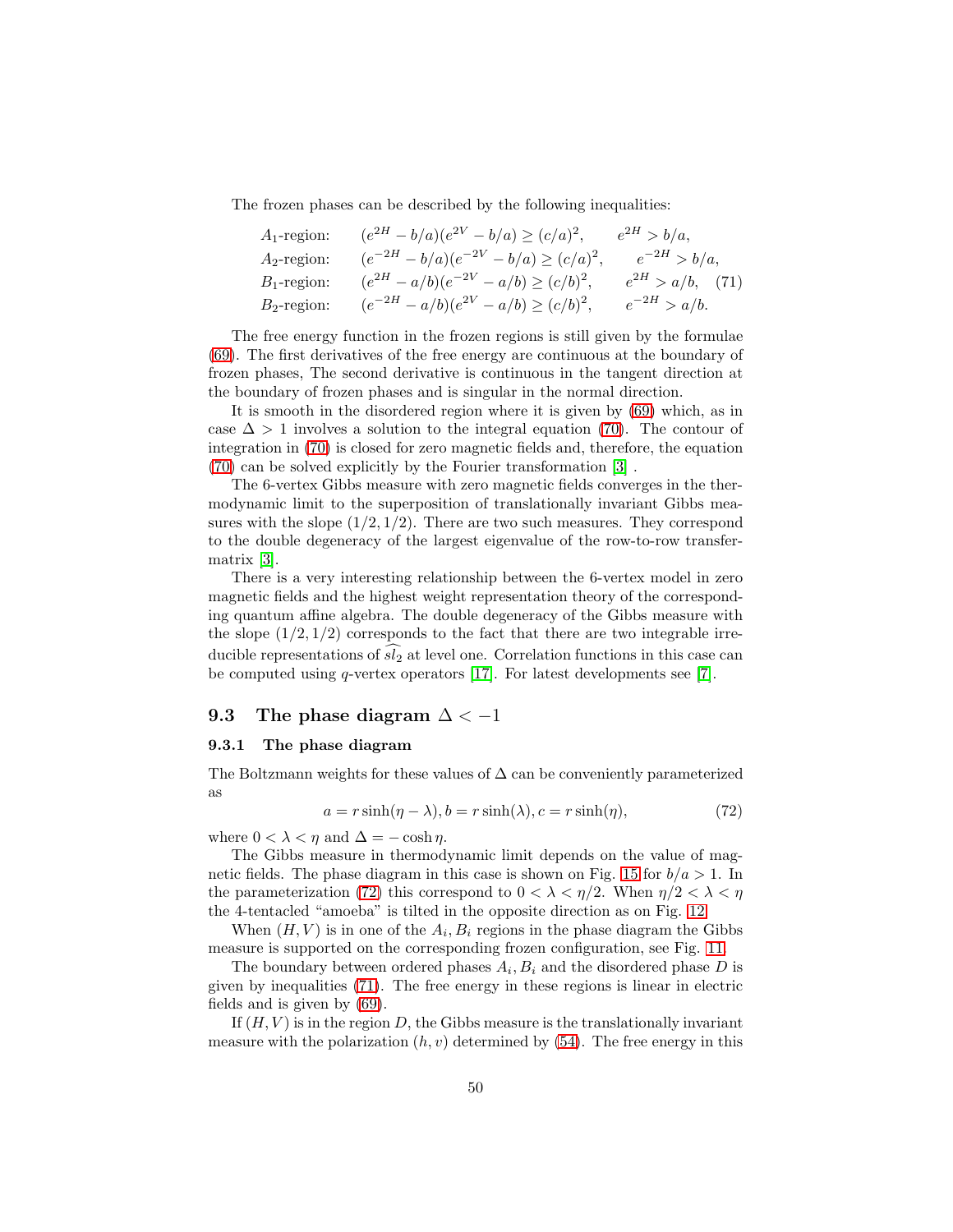

<span id="page-50-0"></span>Figure 15: The phase diagram in the  $(H, V)$ -plane for  $a = 1$ ,  $b = 2$ , and  $c = 6$ 

case is determined by the solution to the linear integral equation [\(70\)](#page-46-2) and is given by the formula [\(69\)](#page-46-1).

If  $(H, V)$  is in the region A, the Gibbs measure is the superposition of two Gibbs measures with the polyarization (1/2, 1/2). In the limit  $\Delta \to -\infty$  these two measures degenerate to two measures supported on configurations  $C_1, C_2$ , respectively, shown on Fig. [16.](#page-51-0) For a finite  $\Delta$  the support of these measures consists of configurations which differ from  $C_1$  and  $C_2$  in finitely many places on the lattice.

Remark 4. Any two configurations lying in the support of each of these Gibbs measures can be obtained from  $C_1$  or  $C_2$  via flipping the path at a vertex "up" or "down" as it is shown on Fig. [17](#page-52-0) finitely many times. It is also clear that it takes infinitely many flips to go from  $C_1$  to  $C_2$ .

#### 9.3.2 The antiferromagnetic region

The 6-vertex model in the phase A is disordered and is also noncritical. Here the non-criticality means that the local correlation function  $\langle \sigma_{e_i} \sigma_{e_j} \rangle$  decays as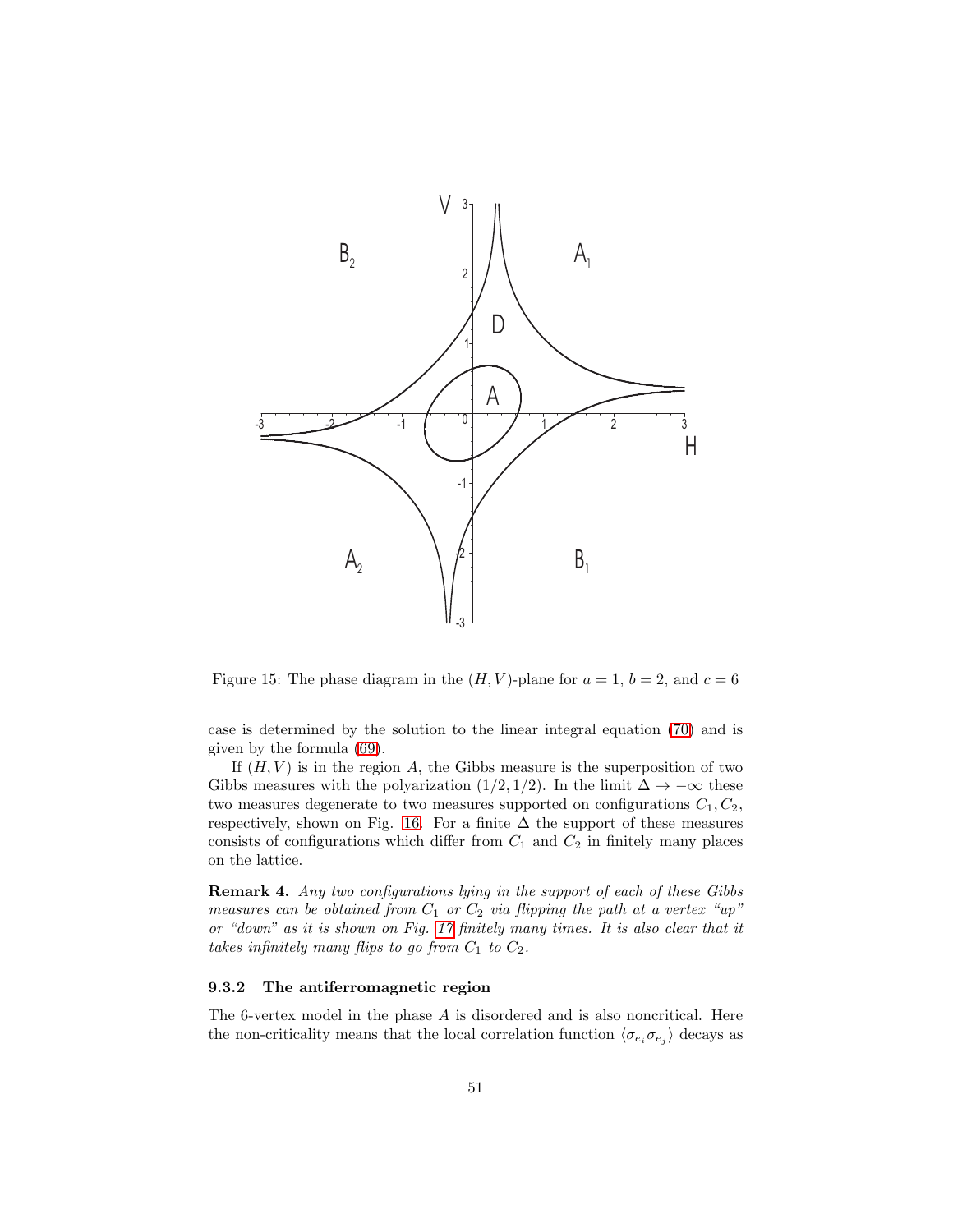$exp(-\alpha d(e_i, e_j))$  with some positive  $\alpha$  as the distance  $d(e_i, e_j)$  between  $e_i$  and  $e_i$  increases to infinity.

The free energy in the A-region can be explicitly computed by solving the equation [\(70\)](#page-46-2). In this case the largest eigenvalue will correspond to  $n = N/2$ , the contour of integration in [\(70\)](#page-46-2) is closed, and the equation can be solved by the Fourier transform. [2](#page-51-1) .

The boundary between the antiferromagnetic region A and the disordered region  $D$  can be derived similarly to the boundaries of the ferromagnetic regions  $A_i$  and  $B_i$  by analyzing next to the largest eigenvalue of the row-to-row transfermatrix. This computation was done in [\[37\]](#page-73-2), [\[24\]](#page-72-1). The result is a simple closed curve, which can be described parameterically as

$$
H(s) = \Xi(s), \qquad V(s) = \Xi(\eta - \theta_0 + s),
$$

where

$$
\Xi(\varphi) = \cosh^{-1}\left(\frac{1}{\mathrm{dn}(\frac{K}{\pi}\varphi|1-\nu)}\right),
$$
  

$$
|s| \le 2\eta,
$$

and

$$
e^{\theta_0} = \frac{1 + \max(b/a, a/b)e^{\eta}}{\max(b/a, a/b) + e^{\eta}}.
$$

The parameter  $\nu$  is defined by the equation  $\eta K(\nu) = \pi K'(\nu)$ , where

$$
K(\nu) = \int_0^{\pi/2} (1 - \nu \sin^2(\theta))^{-1/2} d\theta \qquad K'(\nu) = \int_0^{\pi/2} (1 - (1 - \nu) \sin^2(\theta))^{-1/2} d\theta.
$$

The curve is invariant with respect to the reflections  $(H, V) \rightarrow (-H, -V)$ and  $(H, V) \to (V, H)$  since the function  $\Xi$  satisfies the identities

$$
\Xi(\varphi) = -\Xi(-\varphi), \qquad \Xi(\eta - \varphi) = \Xi(\eta + \varphi).
$$

<span id="page-51-1"></span> ${\rm ^2}$  Strictly speaking this is a conjecture supported by the numerical evidence



<span id="page-51-0"></span>Figure 16: The configurations  $C_1$  and  $C_2$ .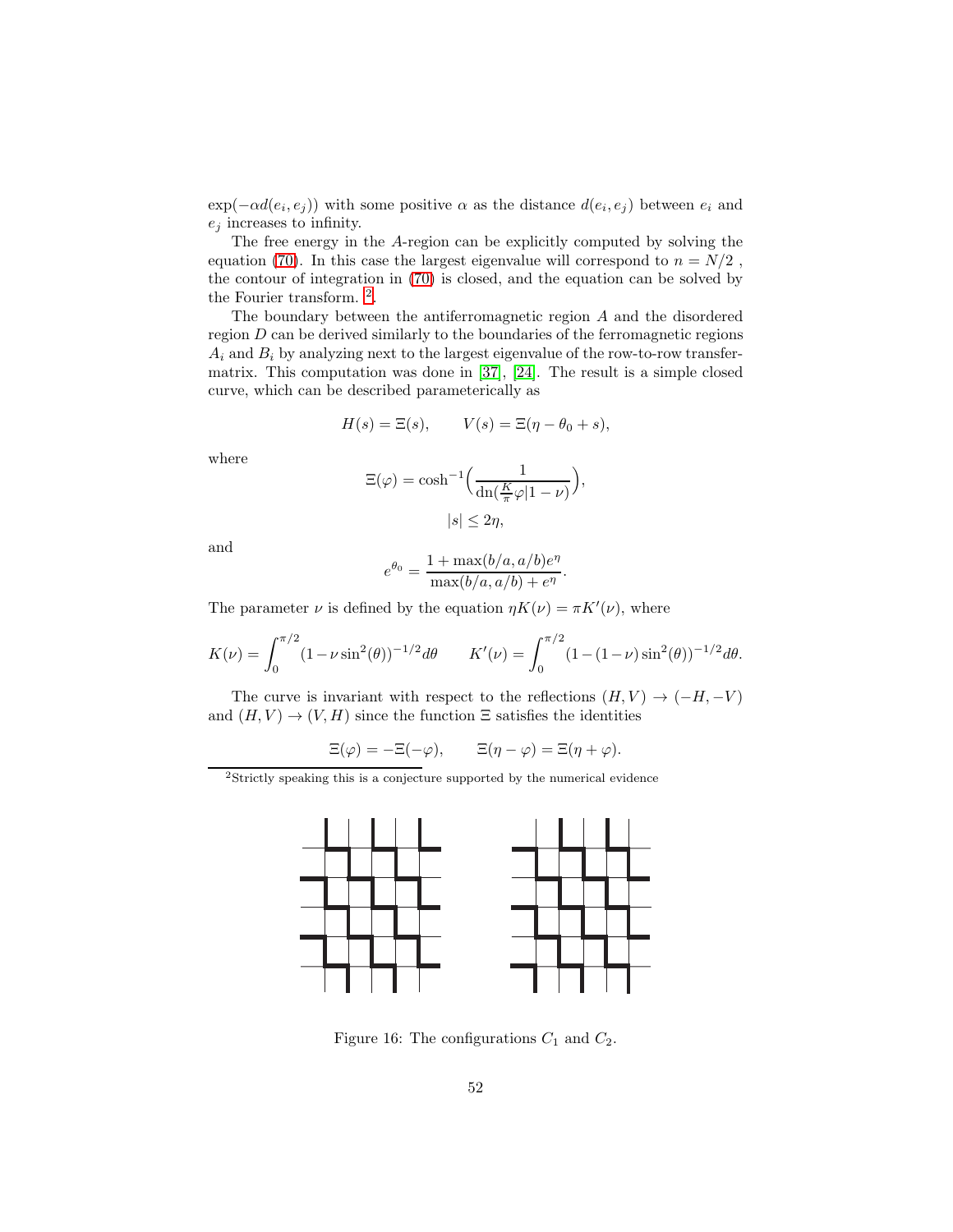

<span id="page-52-0"></span>Figure 17: The elementary up and down fluctuations in the antiferromagnetic phase.

This function is also  $4\eta$ -periodic:  $\Xi(4\eta + \varphi) = \Xi(\varphi)$ .

As it was shown in [\[29\]](#page-72-2) this curve is algebraic in  $e^H$  and  $e^V$  and can be written as

$$
\left( (1 - \nu \cosh^2 V_0) \cosh^2 H + \sinh^2 V_0 - (1 - \nu) \cosh V_0 \cosh H \cosh V \right)^2 =
$$
  

$$
(1 - \nu \cosh^2 V_0) \sinh^2 V_0 \cosh^2 V \sinh^2 H (1 - \nu \cosh^2 H),
$$
 (73)

where  $V_0$  is the positive value of V on the curve when  $H = 0$ . Notice that  $\nu$ depends on the Boltzmann weights  $a, b, c$  only through  $\eta$ .

# 10 Some asymptotics of the free energy

# 10.1 The scaling near the boundary of the  $D$ -region

Assume that  $\vec{H}_0 = (H_0, V_0)$  is a regular point at the boundary between the disordered region and and the  $A_1$  -region, see Fig[.14.](#page-48-0) Recall that this boundary is the curve defined by the equation

$$
g(H, V) = 0
$$

where

<span id="page-52-1"></span>
$$
g(H, V) = \ln(b/a + \frac{c^2/a^2}{e^{2H} - b/a}) - 2V.
$$
 (74)

Denote the normal vector to the boundary of the D-region at  $\vec{H}_0$  by  $\vec{n}$  and the tangent vector pointing inside of the region  $D$  by  $\vec{\tau}$ .

We will study the asymptotic of the free energy along the curves  $\vec{H}(r, s, t) =$  $\vec{H}_0 + r^2 s \vec{n} + r t \vec{\tau}$ , as  $r \to 0$ . It is clear that  $\vec{H}(r, s, t)$  is in the D-region if  $s \ge 0$ .

**Theorem 2.** Let  $\vec{H}(r, s, t)$  be defined as above. The asymptotic of the free energy of the 6-vertex model in the limit  $r \to 0$  is given by

<span id="page-52-2"></span>
$$
f(\vec{H}(r,s,t)) = f_{lin}(\vec{H}(r,s,t)) + \eta(s,t)r^3 + O(r^5),
$$
\n(75)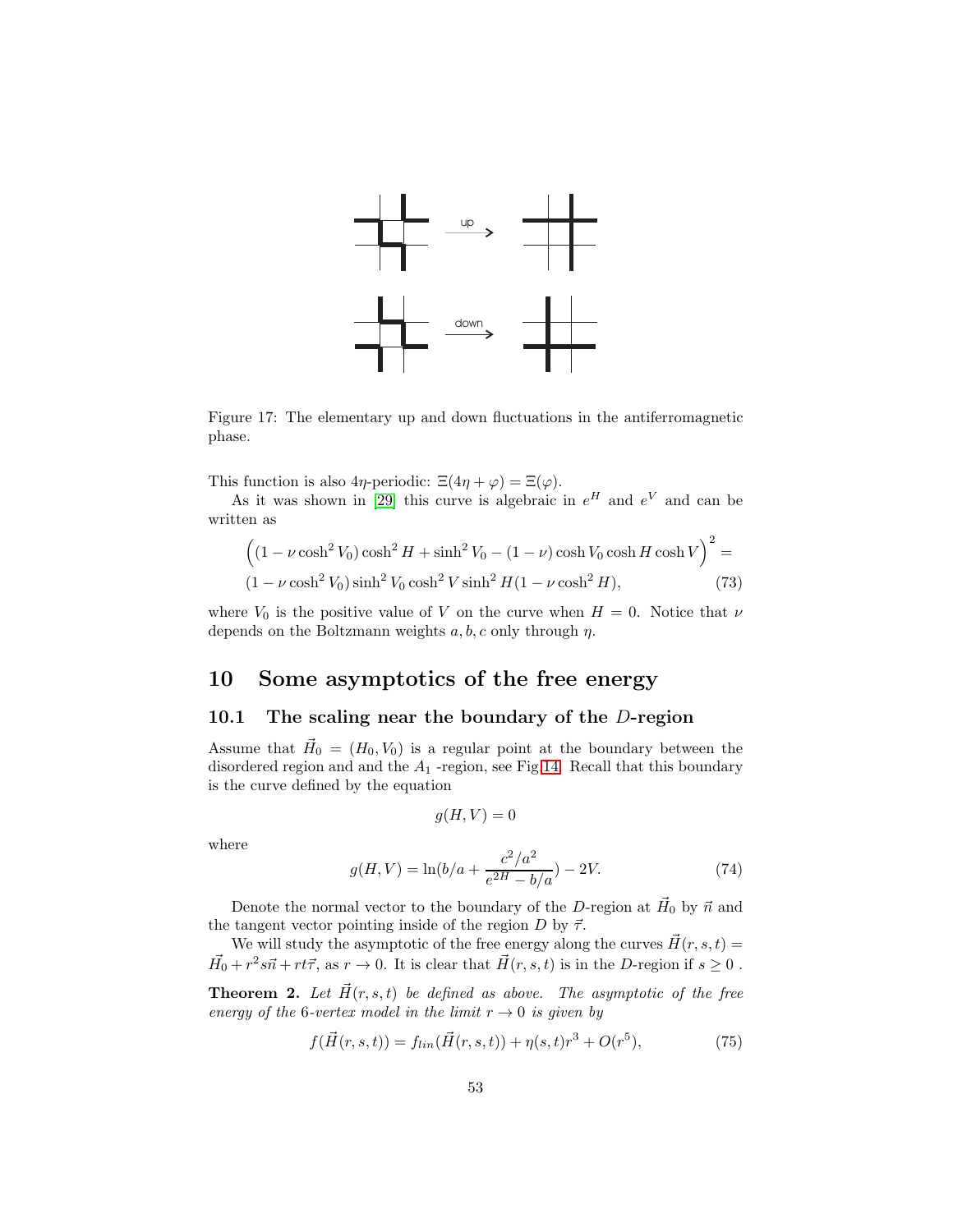where  $f_{lin}(H, V) = -\ln(a) - H - V$  and

$$
\eta(s,t) = -\kappa \left(\theta s + t^2\right)^{3/2}.\tag{76}
$$

Here the constants  $\kappa$  and  $\theta$  depend on the Boltzmann weights of the model and on  $(H_0, V_0)$  and are given by

$$
\kappa = \frac{16}{3\pi} \partial_H^2 g(H_0, V_0)
$$

and

$$
\theta = \frac{4 + (\partial_{H}g(H_0, V_0))^{2}}{2\partial_{H}^{2}g(H_0, V_0)},
$$

where  $g(H, V)$  is defined in [\(74\)](#page-52-1).

Moreover,  $\partial_H^2 g(H_0, V_0) > 0$  and, therefore,  $\theta > 0$ .

We refer the reader to [\[29\]](#page-72-2) for the details. This behavior is universal in a sense that the exponent 3/2 is the same for all points at the boundary.

# 10.2 The scaling in the tentacle

Here, to be specific we assume that  $a > b$ . The theorem below describes the asymptotic of the free energy function when  $H \to +\infty$  and

$$
\frac{1}{2}\ln(b/a) - \frac{c^2}{2ab}e^{-2H} \le V \le \frac{1}{2}\ln(b/a) + \frac{c^2}{2ab}e^{-2H}, \qquad H \longrightarrow \infty.
$$
 (77)

These values of  $(H, V)$  describe points inside the right "tentacle" on the Fig. [12.](#page-46-0)

Let us parameterize these values of  $V$  as

$$
V = \frac{1}{2} \ln(b/a) + \beta \frac{c^2}{2ab} e^{-2H},
$$

where  $\beta \in [-1, 1]$ .

**Theorem 3.** When  $H \to \infty$  and  $\beta \in [-1, 1]$  the asymptotic of the free energy is given by the following formula:

$$
f(H, V) = -\frac{1}{2}\ln(ab) - H - \frac{c^2}{2ab}e^{-2H}(\beta + \frac{2}{\pi}\sqrt{1-\beta^2} - \frac{2}{\pi}\beta \arccos(\beta)) + O(e^{-4H}),
$$

The proof is given in [\[29\]](#page-72-2).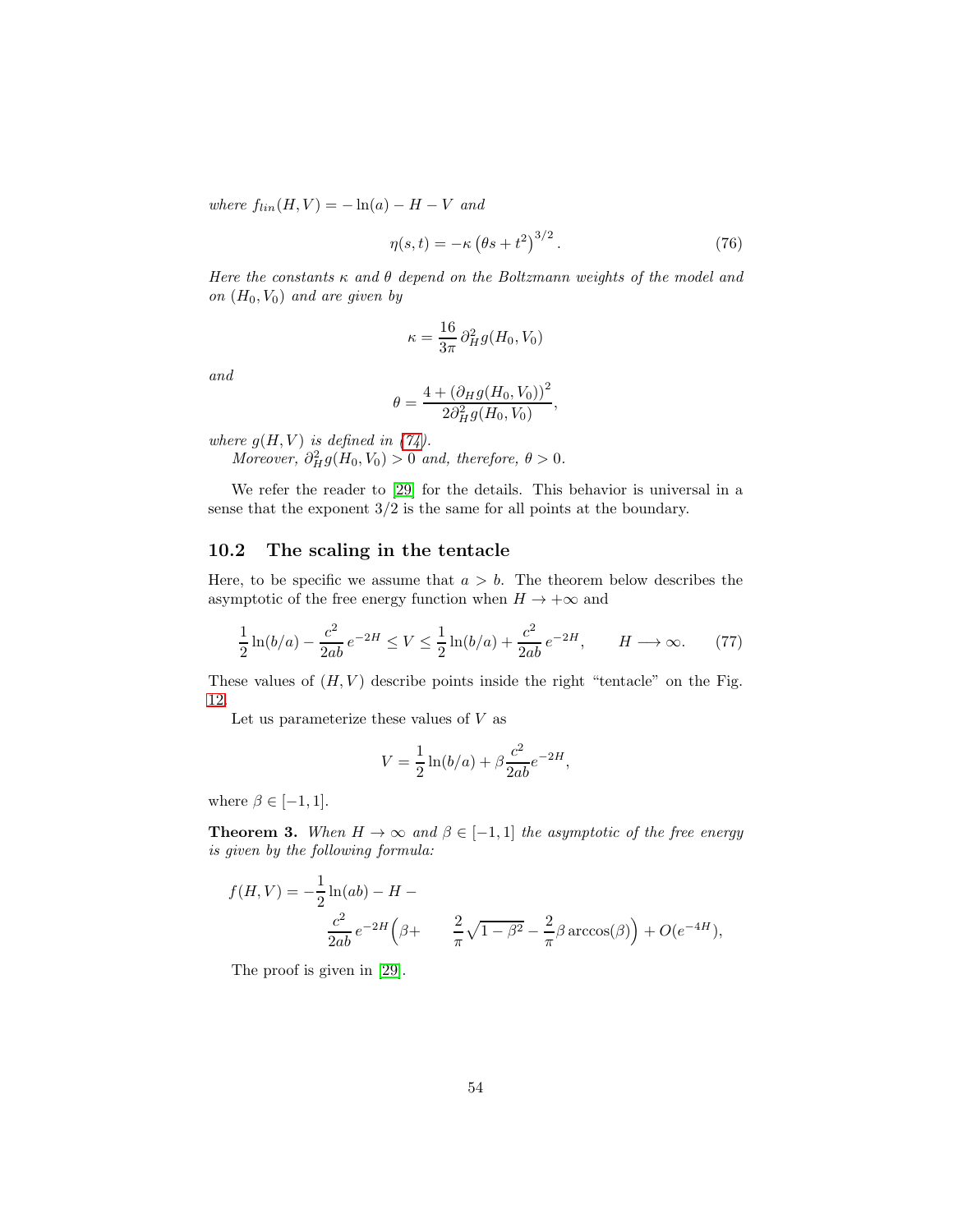# 10.3 The 5-vertex limit

The 5-vertex model can be obtained as the limit of the 6-vertex model when  $\Delta \rightarrow \infty$ . Magnetic fields in this limit behave as follows:

•  $a > b + c$ . In the parametrization [\(66\)](#page-44-0) after changing variables  $H = \frac{\eta}{2} + l$ , and  $V = -\frac{\eta}{2} + m$  take the limit  $\eta \to \infty$  keeping  $\lambda$  fixed. The weights will converge (up to a common factor) to:

$$
a_1: a_2: b_1: b_2: c_1: c_2 \to e^{\lambda + l + m}: e^{\lambda - l - m}: (e^{\lambda} - e^{-\lambda})e^{l - m}: 0: 1: 1
$$

•  $a+c < b$ . In the parametrization [\(67\)](#page-44-1) after changing variables  $H = \frac{\eta}{2} + l$ , and  $V = \frac{\eta}{2} + m$  take the limit  $\eta \to \infty$  keeping  $\xi = \lambda - \eta$  fixed. The weights will converge (up to a common factor) to:

$$
a_1: a_2: b_1: b_2: c_1: c_2 \rightarrow (e^{\xi} - e^{-\xi})e^{l+m}: 0: e^{\xi + l - m}: e^{\xi - l + m}: 1: 1
$$

The two limits are related by inverting horizontal arrows. From now on we will focus on the 5-vertex model obtained by the limit from the 6-vertex one when  $a > b + c$ .

The phase diagram of the 5-vertex model is easier then the one for the 6-vertex model but still sufficiently interesting. Perhaps the most interesting feature is that the existence of the tricritical point in the phase diagram.

We will use the parameter

$$
\gamma = e^{-2\lambda}
$$

Notice that  $\gamma < 1$ .

The frozen regions on the phase diagram of the 5-vertex model, denoted on Fig. [18](#page-55-0) as  $A_1$ ,  $A_2$ , and  $B_1$ , can be described by the following inequalities:

A<sub>1</sub>-region: 
$$
m \ge -l
$$
,  $l \le 0$ ,  
\n $e^{2m} \ge 1 - \gamma(1 - e^{-2l})$ ,  $l > 1$ ;  
\nA<sub>2</sub>-region:  $m \le -l$ ,  $l \le 0$ , (78)  
\n $e^{2m} \le 1 - \frac{1}{\gamma}(1 - e^{-2l})$ ,  $l > 1$ ;  
\nB<sub>1</sub>-region:  $(e^{2l} - \frac{1}{1 - \gamma})(e^{-2m} - \frac{1}{1 - \gamma}) \ge \frac{\gamma}{(1 - \gamma)^2}$ ,  $e^{2l} > \frac{1}{1 - \gamma}$ ;

As it follows from results [\[15\]](#page-71-1) the limit from the 6-vertex model to the 5 vertex model commutes with the thermodynamical limit and for the free energy of the 5-vertex model we can use the formula

$$
f_5(l,m) = \lim_{\eta \to +\infty} (f(\eta/2 + l, -\eta/2 + m) - f(\eta/2, -\eta/2)),\tag{79}
$$

where  $f(H, V)$  is the free energy of the 6-vertex model.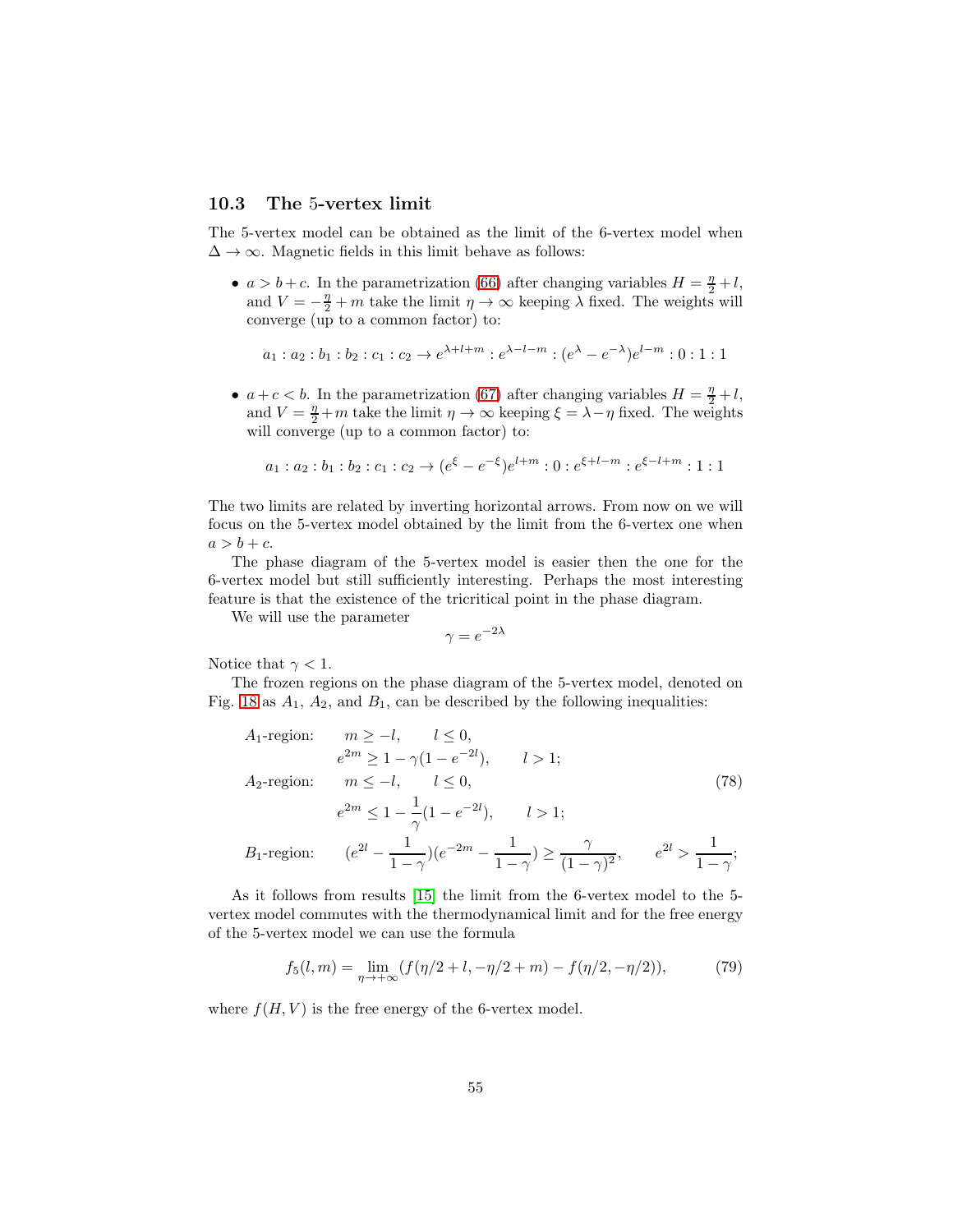

<span id="page-55-0"></span>Figure 18: The phase diagram of the 5-vertex model with  $\gamma = 1/4$  ( $\beta = e^{-2h}$ ).

# 10.4 The asymptotic of the free energy near the tricritical point in the 5-vertex model

The disordered region  $D$  near the tricritical point forms a corner

$$
-\frac{1}{\gamma}l + O(l^2) \le m \le -\gamma l + O(l^2), \qquad h \to 0 + .
$$

The angle  $\theta$  between the boundaries of the disordered region at this point is given by

$$
\cos(\theta) = \frac{2\gamma}{1 + \gamma^2}.
$$

One can argue that the finiteness of the angle  $\theta$  manifests the presence of interaction in the model. In comparison, translation invariant dimer models most likely can only have cusps as such singularities.

Let  $\gamma \leq k \leq \frac{1}{\gamma}$  and

$$
m=-kl,
$$

As it was shown in [\[6\]](#page-71-4) for  $m = -l$  and in [\[29\]](#page-72-2) for  $m = -kl$  with  $\gamma \leq k \leq \frac{1}{\gamma}$  the asymptotic of the free energy as  $l \to +0$  is given by

$$
f(l, -kl) = c_1(k, \gamma)l + c_2(k, \gamma)l^{5/3} + O(l^{7/3}).
$$
\n(80)

where

$$
c_1(k,\gamma) = \frac{1}{1-\gamma} \left( -(1+k)(1+\gamma) + 4\sqrt{k\gamma} \right),
$$
 (81)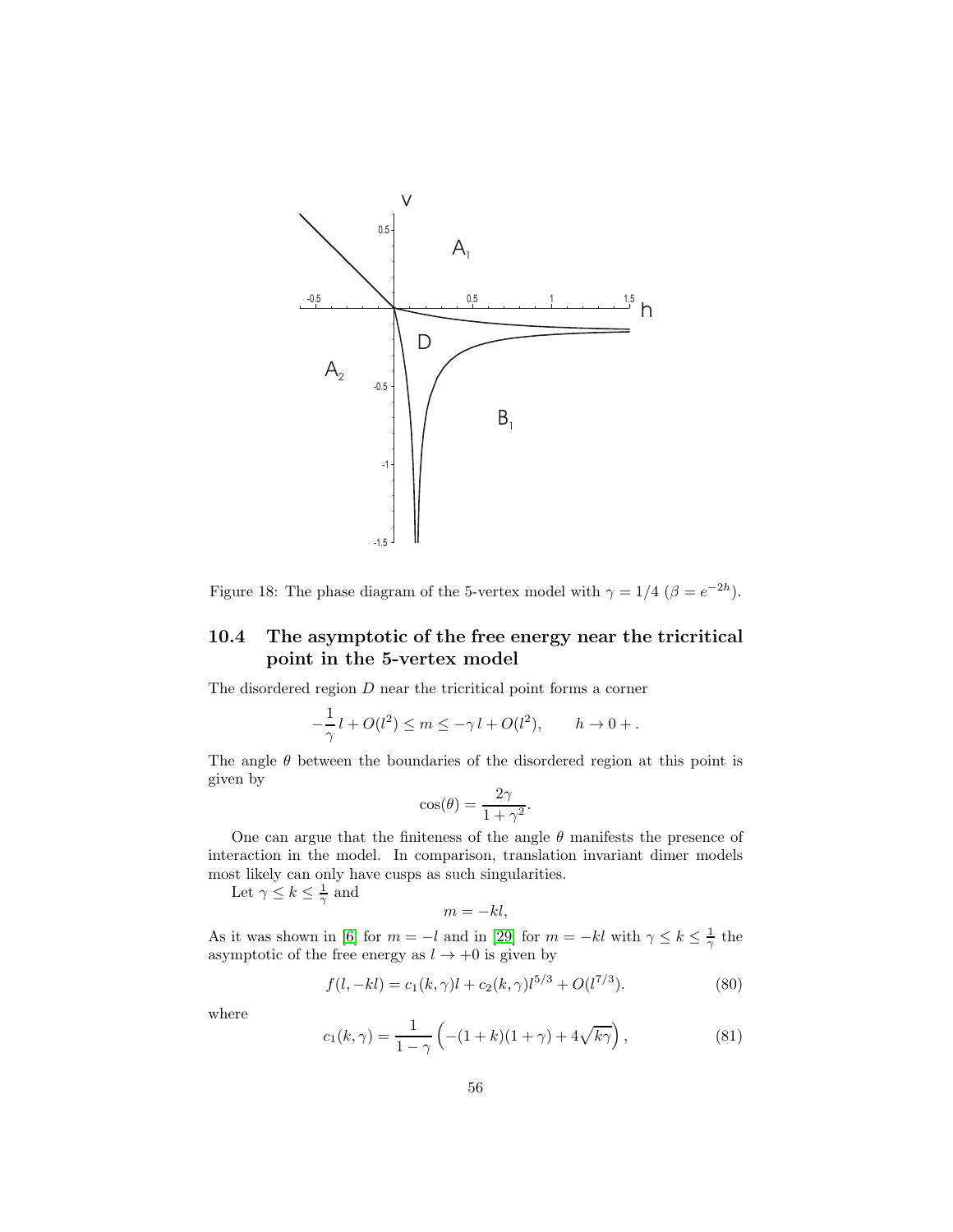and

$$
c_2(k,\gamma) = (6\pi)^{2/3} \frac{2\gamma^{5/6} (1-\gamma) k^{3/2} (\sqrt{k} - 1/\sqrt{\gamma})^{4/3}}{5(\sqrt{k} - \sqrt{\gamma})^{4/3}}.
$$
 (82)

The scaling along any ray inside the corner near the tricritical point in the 6-vertex model differ from this only by in coefficients. The exponent  $h^{5/3}$  is the same.

# 10.5 The limit  $\Delta \rightarrow -1^-$

If  $\Delta = -1$ , the region A consists of one point located at the origin.

It is easy to find the asymptotic of the function  $\Xi(\varphi)$  when  $\eta \to 0^+$ , or  $\Delta \to -1-$ . In this limit  $K' \to \pi/2$ ,  $K \to \frac{\pi^2}{2\eta}$  $\frac{\pi^2}{2\eta}$ . Using the asymptotic  $\frac{1}{\text{dn}(u|1-m)} \sim$  $1 + \frac{1}{2}(1 - m)\sin^2(u)$  when  $m \to 1$ -, and  $\cosh^{-1}(x) \sim \pm \sqrt{2(x - 1)}$ , when  $x \to 1+$ , we have

$$
\theta_0 = \frac{|b - a|\eta}{a + b}.
$$

and [\[24\]](#page-72-1):

$$
\Xi(\varphi) \sim 4e^{-\frac{\pi^2}{2\eta}}\sin(\frac{\pi}{2\eta}\varphi).
$$

The gap in the spectrum of elementary excitations vanishes in this limit at the same rate as  $\Xi(\varphi)$ . At the lattice distances of order  $e^{\frac{\pi^2}{2\eta}}$  the theory has a scaling limit and become the relativistic  $SU(2)$  chiral Thirring model. Correlation function of vertical and horizontal edges in the 6-vertex model become correlation functions of the currents in the Thirring model.

### 10.6 The convexity of the free energy

The following identity holds in the region  $D$  [\[4\]](#page-70-1),[\[26\]](#page-72-3):

$$
f_{H,H}f_{V,V} - f_{H,V}^2 = \left(\frac{2}{\pi g}\right)^2.
$$
 (83)

Here  $g = \frac{1}{2D_0^2}$ . The constant  $D_0$  does not vanish in the D-region including its boundary. It is determined by the solution to the integral equation for the density  $\rho(z)$ .

Directly from the definition of the free energy we have

$$
f_{H,H} = \lim_{N,M \to \infty} \frac{\langle (n(L) - n(R))^{2} \rangle}{NM},
$$

where  $n(L)$  and  $n(R)$  are the number of arrows pointing to the left and the number of arrows pointing to the right, respectively.

Therefore, the matrix  $\partial_i \partial_j f$  of second derivatives with respect to H and V is positive definite.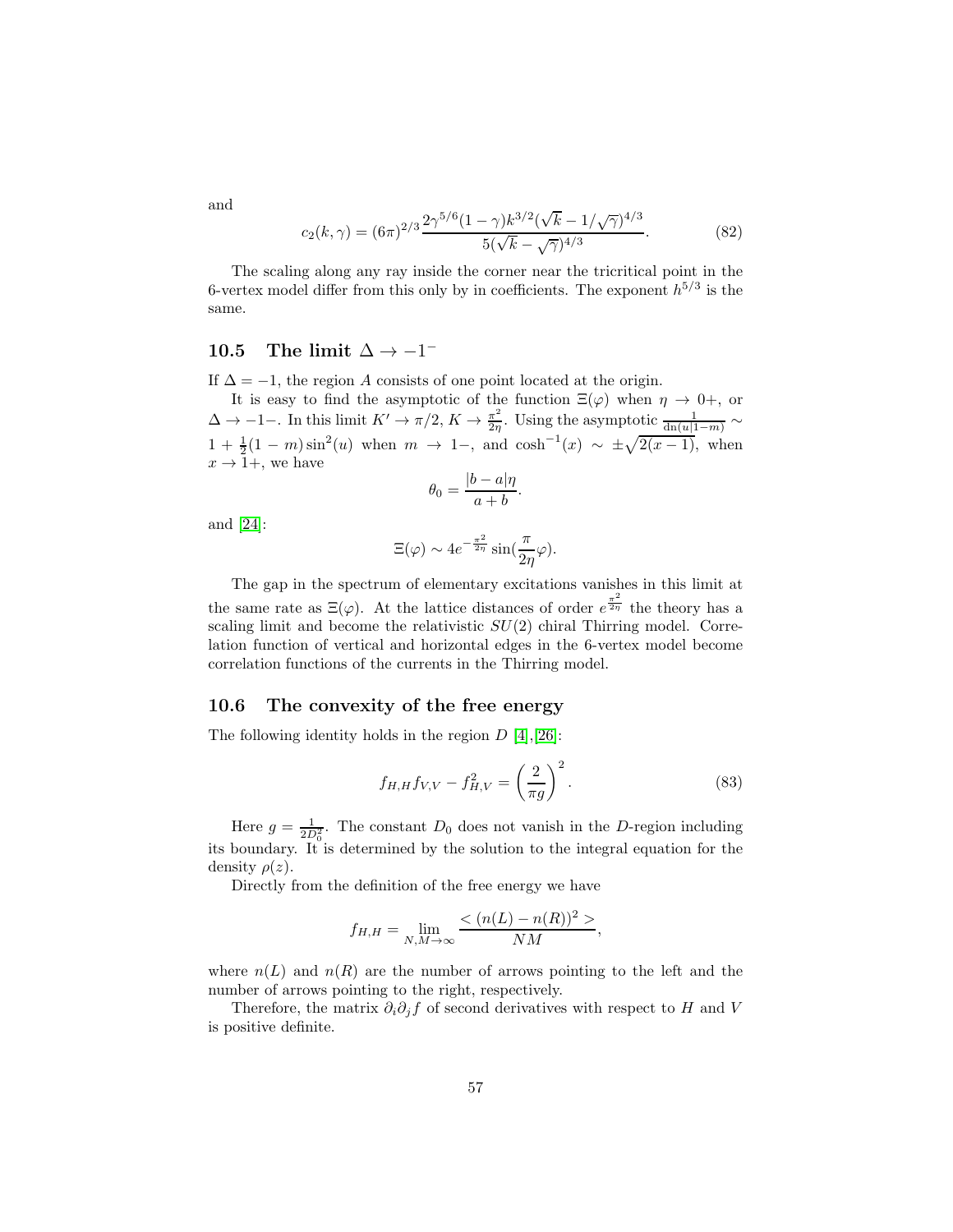As it follows from the asymptotical behavior of the free energy near the boundary of the D-phase, despite the fact that the Hessian is nonzero and finite at the boundary of the interface, the second derivative of the free energy in the transversal direction at a generic point of the interface develops a singularity.

# 11 The Legendre Transform of the Free Energy

The Legendre transform of the free energy

$$
\sup_{H,V}\Bigl(xH+yV+f(H,V)\Bigr)
$$

as a function of  $(x, y)$  is defined for  $-1 \le x, y \le 1$ .

The variables  $x$  and  $y$  are known as polarizations and are related to the slope of the Gibbs measure as  $x = 2h - 1$  and  $y = 2v - 1$ . We will write the Legendre transform of the free energy as a function of  $(h, v)$ 

$$
\sigma(h, v) = \sup_{H, V} \Big( (2h - 1)H + (2v - 1)V + f(H, V) \Big). \tag{84}
$$

 $\sigma(h, v)$  is defined on  $0 \leq h, v \leq 1$ .

For the periodic boundary conditions the surface tension function has the following symmetries:

$$
\sigma(x,y) = \sigma(y,x) = \sigma(-x,-y) = \sigma(-y,-x).
$$

The last two equalities follow from the fact that if all arrows are reversed,  $\sigma$  is the same, but the signs of x and y are changed. It follows that  $\sigma_h(h, v) = \sigma_v(v, h)$ and  $\sigma_v(h, v) = \sigma_h(v, h)$ .

The function  $f(H, V)$  is linear in the domains that correspond to conic and corner singularities of  $\sigma$ . Outside of these domains (in the disordered domain  $D)$  we have

<span id="page-57-0"></span>
$$
\nabla \sigma \circ \nabla f = \mathrm{id}_D, \ \nabla f \circ \nabla \sigma = \mathrm{id}_{\nabla f(D)}.
$$
 (85)

Here the gradient of a function as a mapping  $\mathbb{R}^2 \to \mathbb{R}^2$ .

When the 6-vertex model is formulated in terms of the height function, the Legendre transform of the free energy can be regarded as a surface tension. The surface in this terminology is the graph of of the height function.

#### 11.1

Now let us describe some analytical properties of the function  $\sigma(h, v)$  is obtained as the Legendre transform of the free energy. The Legendre transform maps the regions where the free energy is linear with the slope  $(\pm 1, \pm 1)$  to the corners of the unit square  $\mathcal{D} = \{(h, v) | 0 \leq h \leq 1, 0 \leq v \leq 1\}$ . For example, the region  $A_1$  is mapped to the corner  $h = 1$  and  $v = 1$  and the region  $B_1$  is mapped to the corner  $h = 1$  and  $v = 0$ . The Legendre transform maps the tentacles of the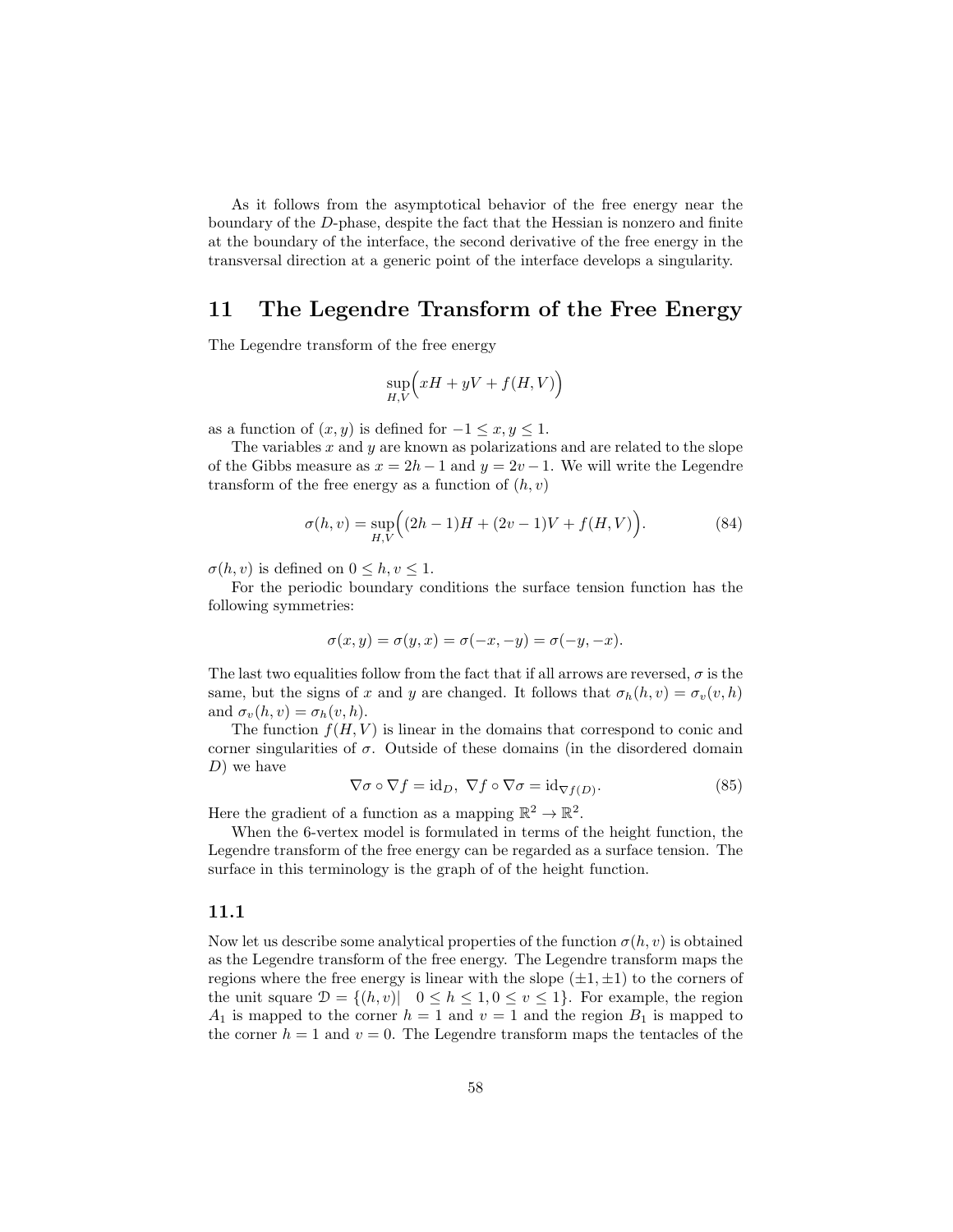disordered region to the regions adjacent to the boundary of the unit square. For example, the tentacle between  $A_1$  and  $B_1$  frozen regions is mapped into a neighborhood of  $h = 1$  boundary of  $D$ , i.e.  $h \to 1$  and  $0 < v < 1$ .

Applying the Legendre transform to asymptotics of the free energy in the tentacle between  $A_1$  and  $B_1$  frozen regions we get

$$
H(h, v) = -\frac{1}{2} \ln \left( \frac{\pi ab}{c^2} \frac{1-h}{\sin \pi (1-v)} \right), \qquad V(h, v) = \frac{1}{2} \ln (b/a) + \frac{\pi}{2} (1-h) \cot(\pi (1-v)),
$$

and

<span id="page-58-0"></span>
$$
\sigma(h, v) = (1 - h) \ln \left( \frac{\pi a b}{c^2} \frac{1 - h}{\sin(\pi(1 - v))} \right) - (1 - h) + v \ln(b/a) - \ln(b), \quad (86)
$$

Here  $h \to 1-$  and  $0 < v < 1$ . From [\(86\)](#page-58-0) we see that  $\sigma(1, v) = v \ln(b/a) - \ln(b)$ . i.e.  $\sigma$  is linear on the boundary  $h = 1$  of D. Therefore, its asymptotics near the boundary  $h = 1$  is given by

$$
\sigma(h, v) = v \ln(b/a) - \ln(b) + (1 - h) \ln(1 - h) + O(1 - h),
$$

as  $h \to 1-$  and  $0 < v < 1$ . We note that this expansion is valid when  $(1$  $h)/\sin(\pi(1-v)) \ll 1.$ 

Similarly, considering other tentacles of the region  $D$ , we conclude that the surface tension function is linear on the boundary of D.

# 11.2

Next let us find the asymptotics of  $\sigma$  at the corners of  $\mathcal D$  in the case when all points of the interfaces between frozen and disordered regions are regular, i.e. when  $\Delta$  < 1. We use the asymptotics of the free energy near the interface between  $A_1$  and D regions [\(75\)](#page-52-2).

First let us fix the point  $(H_0, V_0)$  on the interface and the scaling factor r in [\(75\)](#page-52-2). Then from the Legendre transform we get

$$
1 - h = -\frac{3}{4}r \frac{\kappa(\theta s + t^2)^{1/2}}{(\partial_H g)^2 + 4} (\theta \partial_H g + 4rt)
$$

and

$$
1 - v = -\frac{3}{2} r \frac{\kappa (\theta s + t^2)^{1/2}}{(\partial_H g)^2 + 4} (-\theta + r \partial_H gt).
$$

It follows that

$$
\frac{1-h}{1-v} = \frac{\theta \partial_H g + 4rt}{2(-\theta + rt \partial_H g)}
$$

In the vicinity of the boundary  $r \to 0$  and, hence,

<span id="page-58-1"></span>
$$
\frac{1-h}{1-v} = -\frac{\partial_H g}{2} = \frac{1-b/a \ e^{-2V_0}}{1-b/a \ e^{-2H_0}}
$$
\n(87)

.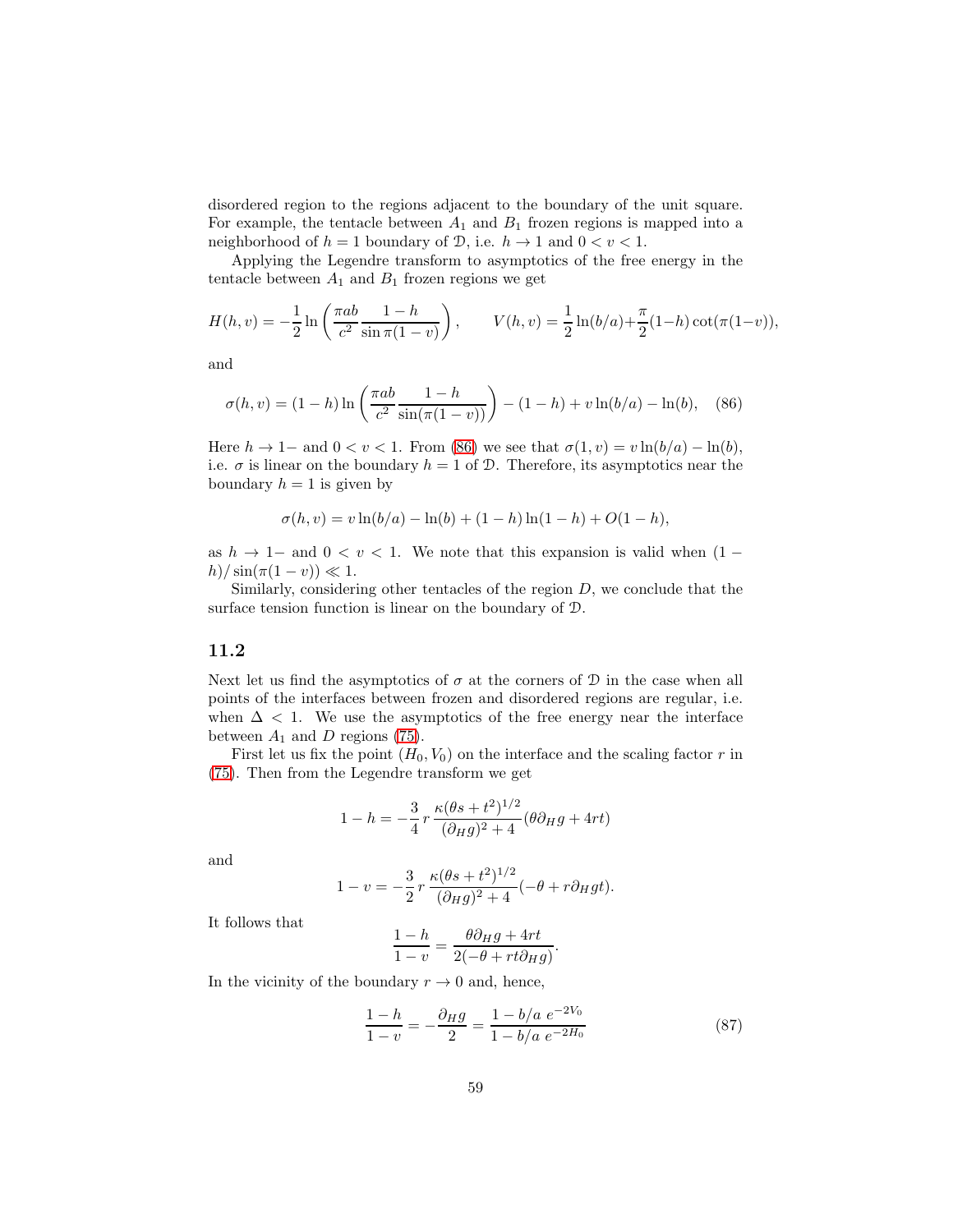as  $h, v \rightarrow 1$ . Thus, under the Legendre transform, the slope of the line which approaches the corner  $h = v = 1$  depends on the boundary point on the interface between the frozen and disordered regions.

It follows that the first terms of the asymptotics of  $\sigma$  at the corner  $h = v = 1$ are given by

$$
\sigma(h, v) = -\ln a - 2(1 - h)H_0(h, v) - 2(1 - v)V_0(h, v),
$$

where  $H_0(h, v)$  and  $V_0(h, v)$  can be found from [\(87\)](#page-58-1) and  $g(H_0, V_0) = 0$ .

When  $|\Delta|$  < 1 the function  $\sigma$  is strictly convex and smooth for all  $0 < h, v <$ 1. It develops conical singularities near the boundary.

When  $\Delta < -1$ , in addition to the singularities on the boundary,  $\sigma$  has a conical singularity at the point  $(1/2, 1/2)$ . It corresponds to the "central flat part" of the free energy  $f$ , see Fig. [15.](#page-50-0)

When  $\Delta > 1$  the function  $\sigma$  has corner singularities along the boundary as in the other cases. In addition to this, it has a corner singularity along the diagonal  $v = h$  if  $a > b$  and  $v = 1 - h$  if  $a < b$ . We refer the reader to [\[6\]](#page-71-4) for further details on singularities of  $\sigma$  in the case when  $\Delta > 1$ .

When  $\Delta = -1$  function  $\sigma$  has a corner singularity at  $((1/2, 1/2))$ .

# 12 The limit shape phenomenon

#### 12.1 The Height Function for the 6-vertex model

Consider the square grid  $L_{\epsilon} \subset \mathbb{R}^2$  with the step  $\epsilon$ . Let  $D \subset \mathbb{R}^2$  be a domain in  $\mathbb{R}^2$ . Denote by  $D_{\epsilon}$  a domain in the square lattice which corresponds to the intersection  $D \cap L_{\epsilon}$ , assuming that the intersection is generic, i.e. the boundary of D does not intersect vertices of  $L_{\epsilon}$ .

Faces of  $D_{\epsilon}$  which do not intersect the boundary  $\partial D$  of D are called *inner* faces. Faces of  $D_{\epsilon}$  which intersect the boundary of D are called boundary faces.

A height function h is an integer-valued function on the faces of  $D_{\epsilon}$  of the grid  $L<sub>N</sub>$  (including the outer faces) which is

- non-decreasing when going up or to the right,
- if  $f_1$  and  $f_2$  are neighboring faces then  $h(f_1) h(f_2) = -1, 0, 1$ .

Boundary value of the height function is its restriction to the outer faces. Given a function  $h^{(0)}$  on the set of boundary faces denote  $\mathcal{H}(h^{(0)})$  the space of all height functions with the boundary value  $h^{(0)}$ . Choose a marked face  $f_0$  at the boundary. A height function is normalized at this face if  $h(f_0) = 0$ .

Proposition 2. There is a bijection between the states of the 6-vertex model with fixed boundary conditions, and height functions with corresponding boundary values normalized at  $f_0$ .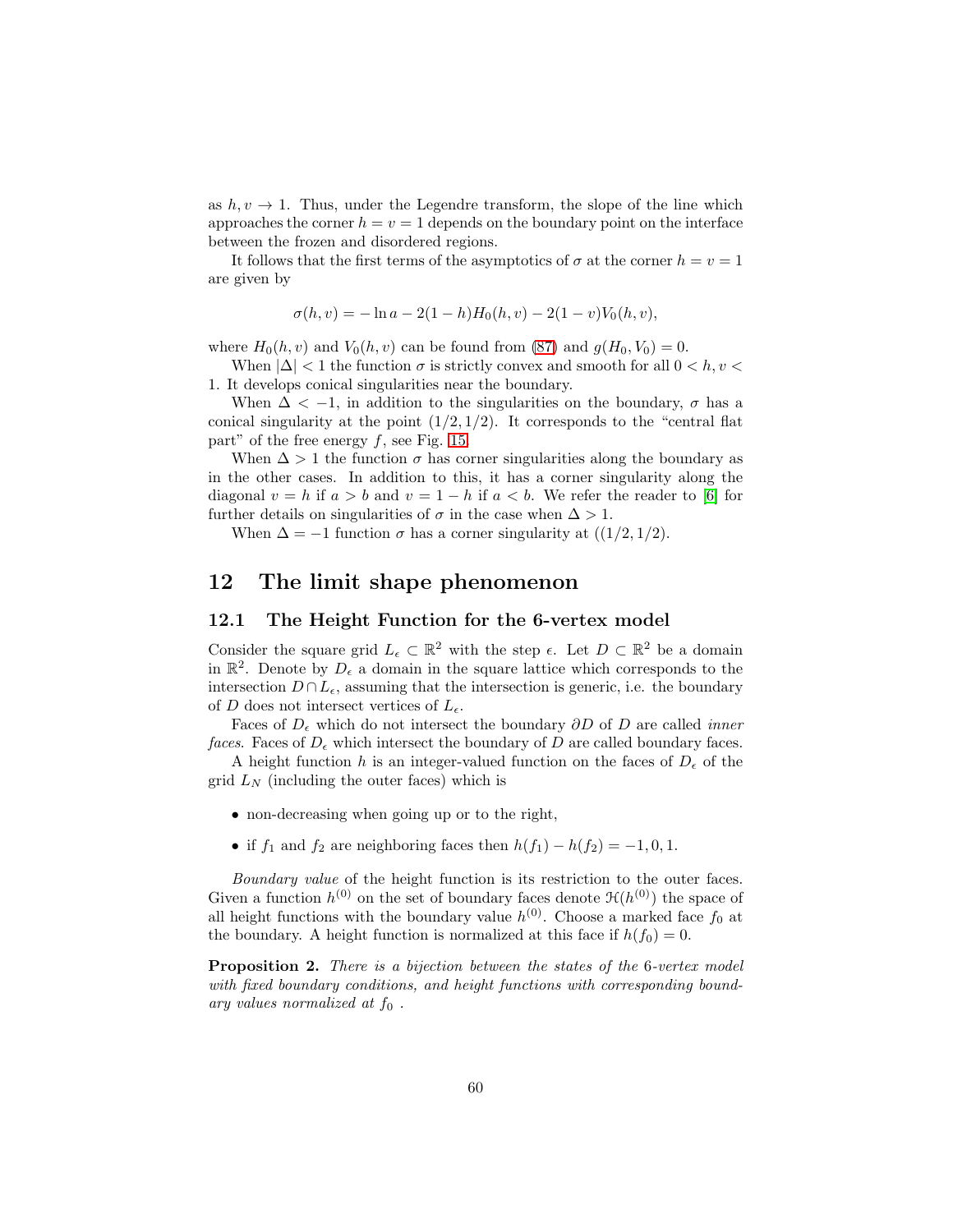| 0              |   | $\mathbf{2}$   | 3          | 4              | 5              |
|----------------|---|----------------|------------|----------------|----------------|
| $\mathbf 0$    |   | $\overline{2}$ | 3          | 4              | 4              |
| $\overline{0}$ |   | $\overline{2}$ | $\sqrt{2}$ | 3              | 3              |
| $\overline{0}$ | 0 |                |            | $\overline{2}$ | $\overline{2}$ |
| $\overline{0}$ | 0 |                |            |                |                |
| $\overline{0}$ | 0 | 0              | 0          | 0              | 0              |

<span id="page-60-0"></span>Figure 19: The values of the height function for the configuration of paths given on Fig. [5.](#page-29-0)

Proof. Indeed, given a height function consider its "level curves," i.e. paths on  $D_{\epsilon}$ , where the height function changes its value by 1, see Fig. [19.](#page-60-0) Clearly this defines a state for the 6-vertex model on  $D_{\epsilon}$  with the boundary conditions determined by the boundary values of the height function.

On the other hand, given a state in the 6-vertex model, consider the corresponding configuration of paths. That there is a unique height function whose level curves are these paths and which satisfies the condition  $h = 0$  at  $f_0$ .

It is clear that this correspondence is a bijection.

There is a natural partial order on the set of height functions with given boundary values. One function is bigger than the other,  $h_1 \leq h_2$ , if it is entirely above the other, i.e. if  $h_1(x) \leq h_2(x)$  for all x in the domain. There exist the minimum  $h_{\min}$  and the maximum  $h_{\max}$  height functions such that  $h_{\min} \leq$  $h \leq h_{\text{max}}$  for all height functions h. for DW boundary conditions maximal and minimal height functions ar shown on Fig. [20.](#page-61-0)

The characteristic function of an edge is related to the hight function as

$$
\sigma_e = h(f_e^+) - h(f_e^-) \tag{88}
$$

 $\Box$ 

where faces  $f_e^{\pm}$  are adjacent to  $e, f_e^{\pm}$  is to the right of e for the vertical edge and on the top for the horizontal one. The face  $f_e^-$  is on the left for the vertical edge and below e for the horizontal edge.

Thus, we can consider the 6-vertex model on a domain as a theory of fluctuating discrete surfaces constrained between  $h_{\min}$  and  $h_{\max}$ . Each surface occurs with probability given by the Boltzmann weights of the 6-vertex model.

The height function does not exist when the region i snot simply-connected or when a square lattice is on a surface with non-trivial fundamental group. One can draw analogy between states of the 6-vertex model and 1-forms. States on a domain with trivial fundamental group can be regarded as exact forms  $\omega = dh$ where  $h$  is a height function.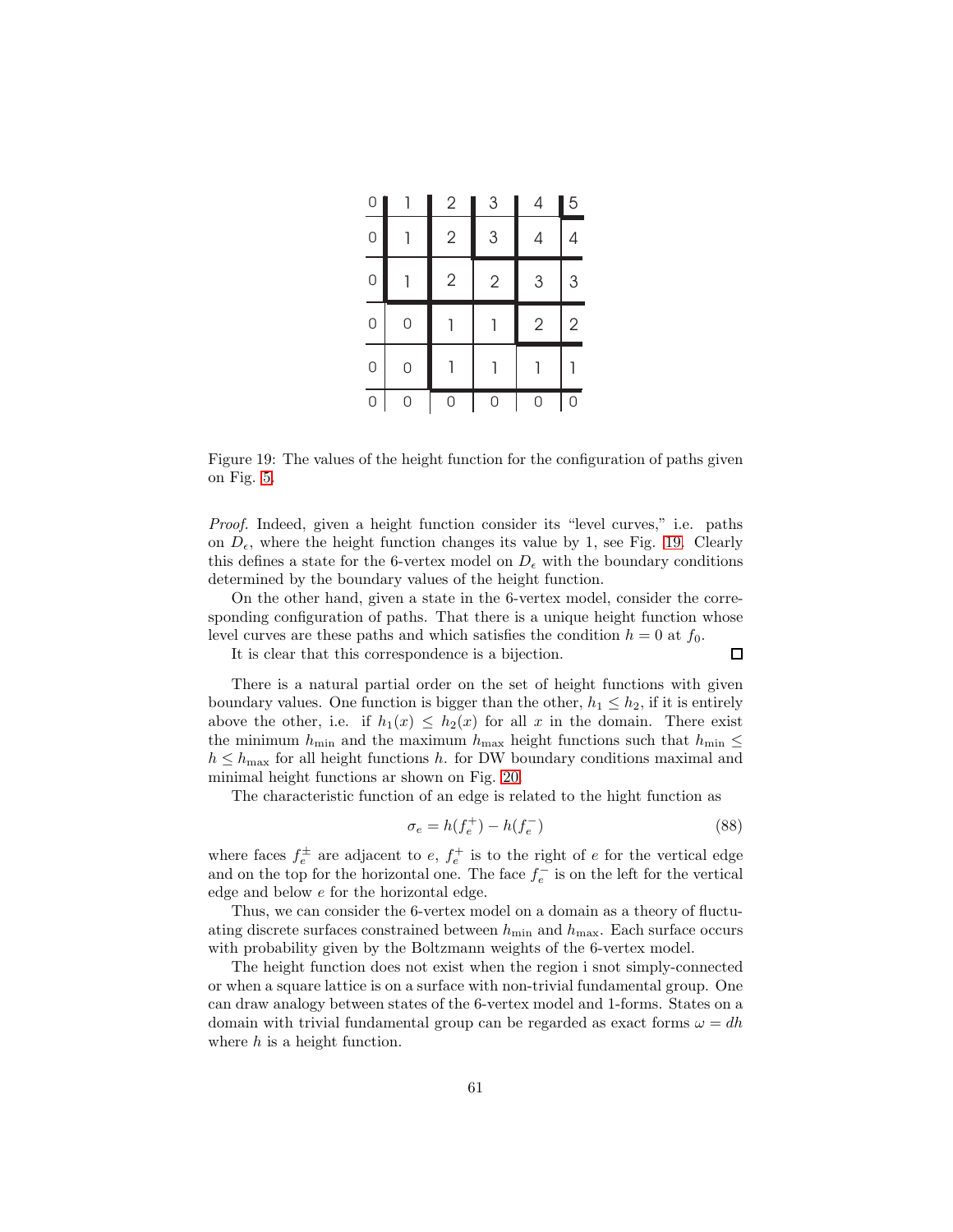# 12.2 Stabilizing Fixed Boundary Conditions

Recall that the height function is a monotonic integer-valued function on the faces of the grid, which satisfies the Lipschitz condition (it changes at most by 1 on any two adjacent faces).

The normalized height function is a piecewise constant function on  $D_{\epsilon}$  with the value

$$
h^{\text{norm}}(x, y) = \epsilon \, h_{\epsilon}(n, m).
$$

where  $h_{\epsilon}(n,m)$  is a height function on  $D_{\epsilon}$ .

Normalized height functions on the boundary of  $D$  satisfy the inequality

$$
|h(x,y) - h(x',y')| \le |x - x'| + |y - y'|.
$$

As for non-normalized height functions there is a natural partial ordering on the set of all normalized height functions with given boundary values:  $h_1 \geq h_2$ if  $h_1(x) \ge h_2(x)$  for all  $x \in D$ . We define the operations

$$
h_1 \vee h_2 = \min_{x \in D} (h_1(x), h_2(x)), \qquad h_1 \wedge h_2 = \max_{x \in D} (h_1(x), h_2(x)).
$$

It is clear that

$$
h_1 \vee h_2 \le h_1, h_2 \le h_1 \wedge h_2
$$

It is also clear that in this partial ordering there is a unique minimal and maximal height functions, which we denote by  $h^{min}$  and  $h^{max}$ , respectively.

The boundary value of the height function defines a piecewise constant function on boundary faces of  $D_{\epsilon}$ . Consider a sequence of domains  $D_{\epsilon}$  with  $\epsilon \to 0$ . Stabilizing fixed boundary conditions for height functions is a sequence  $\{h^{(\epsilon)}\}$ of functions on boundary faces of  $D_{\epsilon}$  such that  $h^{(\epsilon)} \to h^{(0)}$  where  $h^{(0)}$  is a continuous function of ∂D.

It is clear that in the limit  $\epsilon \to 0$  we have at least two characteristic scales. At the *macroscopical* scale we can "see" the region  $D \subset \mathbb{R}^2$ . Normalized height functions in the limit  $\epsilon \to 0$  will be functions on D. As we will see in the next



<span id="page-61-0"></span>Figure 20: The minimum and maximum height functions for the DW boundary conditions.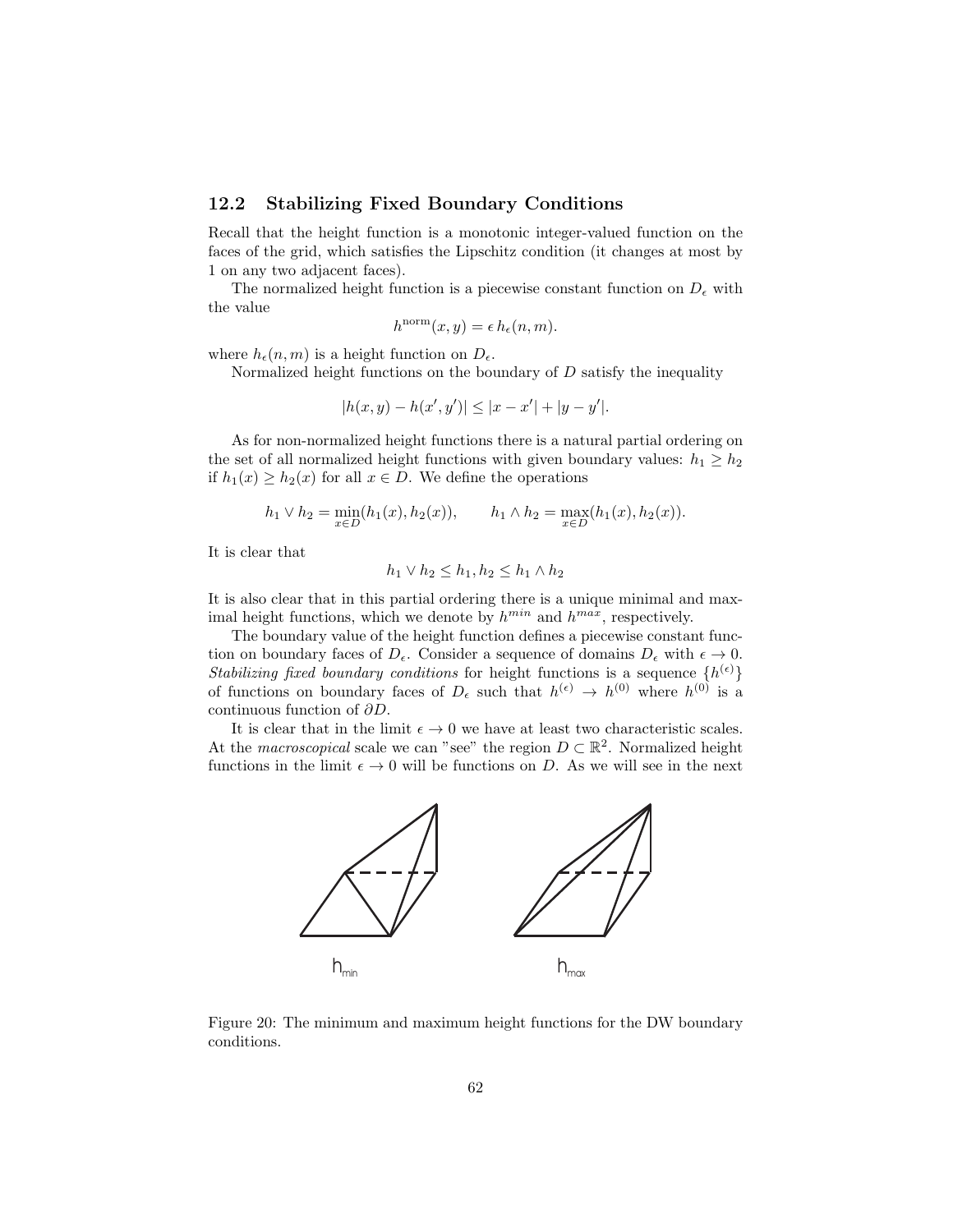section, the height function in the 6-vertex model develops deterministic limit shape  $h_0(x, y)$  at this scale. It is reflected in the structure of local correlation functions. Let  $e_i$  be edges with coordinates  $(n_i, m_i) = (\frac{x_i}{\epsilon}, \frac{y_i}{\epsilon})$ . When  $\epsilon \to 0$ and  $(x_i, y_i)$  are fixed

$$
\langle \sigma_{e_1} \dots \sigma_{e_k} \rangle = \partial_{i_1} h_0(x_1, y_1) \dots \partial_{i_k} h_0(x_k, y_k) + O(e^{-\frac{c}{\epsilon}})
$$

The randomness remain at the smaller scale, and in particular at the lattice, microscopical, scale. If coordinates of edges  $e_i$  are  $(n_i, m_i) = (\frac{x}{\epsilon} + \Delta n_i, \frac{y}{\epsilon} + \Delta m_i)$ we expect that in the limit  $\epsilon \to 0$  correlation functions have the limit

$$
\langle \sigma_{e_1} \dots \sigma_{e_k} \rangle \to \sigma_{e_1} \dots \sigma_{e_k} \rangle_{(\partial_x h_0(x,y), \partial_y h_0(x,y))}
$$

where the correlation function at the right side is taken with respect to the translation invariant Gibbs nmeasure with the average polarization  $(\partial_x h_0(x, y), \partial_y h_0(x, y))$ . The correlator in the r.h.s. depends on the polarization and on  $\Delta n_i-\Delta n_j$ ,  $\Delta m_i \Delta m_i$ , i.e. it is translation invariant.

# 12.3 The Variational Principle

#### 12.3.1

Here we will outline the derivation of the variational problem which determines the limit shape of the height function.

First, consider the sequence of rectangular domain of size M, M when  $N, M \rightarrow$  $\infty$  such that  $a = N/M$  is finite and the boundary values of the height function stabilize to the function  $\phi(x, y) = hy + vx, x \in [0, a], y \in [0, 1]$ . The partition function of such system has the asymptotic

<span id="page-62-0"></span>
$$
Z_{N,M} \propto \exp(NM\sigma(h,v))\tag{89}
$$

where  $\sigma(h, v)$  is the Legendre transform of the free energy for the torus.

For a domain  $D_{\epsilon}$ , choose a subdivision of it into a collection of small rectangles. Taking into account [\(89\)](#page-62-0), the partition function of the 6-vertex model with zero electric fields and stabilizing boundary conditions can be written as

$$
Z_{D_{\epsilon}} \simeq \sum_{h} e^{|D_{\epsilon}| \sum_{i} \sigma(\Delta h_{x_i}, \Delta h_{y_i}) \Delta_{x_i} \Delta_{y_i}}
$$

When  $\epsilon \to 0$  the size of  $|D_{\epsilon}|$  the region is increasing and the the leading contribution to the sum comes from the height function which minimizes the functional

$$
I(h) = \int_D \sigma(\nabla h) d^2x
$$

One can introduce the extra weight  $q^{vol(h)}$  to the partition function of the 6-vertex model. It corresponds to inhomogeneous electric fields [\[29\]](#page-72-2). If  $\epsilon \to 0$ and  $q = \exp(-\lambda \epsilon)$  the leading contribution to the partition function comes from the height function which minimizes the functional

$$
I_{\lambda}(h) = \int_{D} \sigma(\nabla h(x))d^{2}x + \lambda \int_{D} h(x)d^{2}x
$$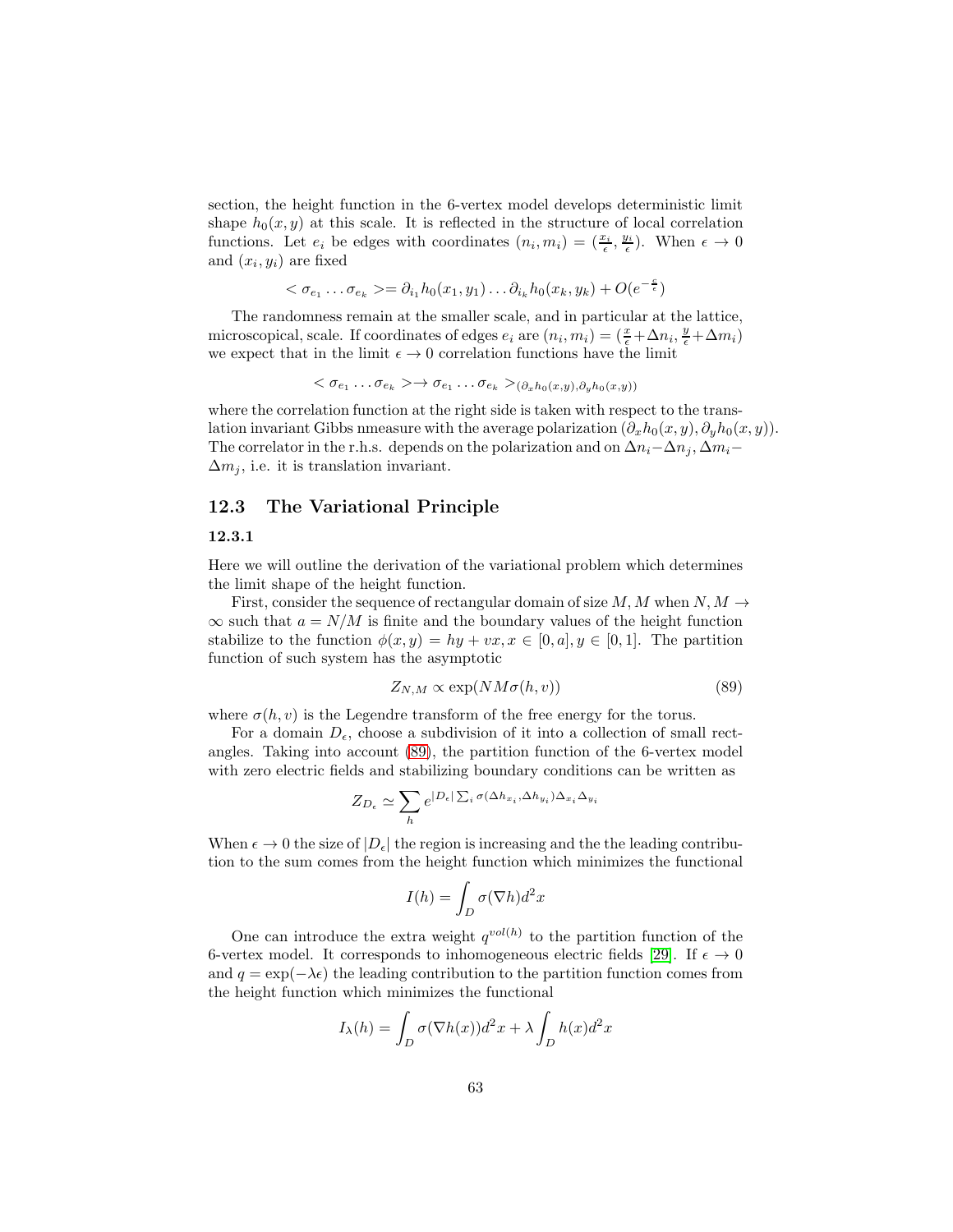#### 12.3.2 The variational principle

Thus, in order to find the limit shape in the thermodynamical limit of the 6-vertex model on a disc with Dirichlet boundary conditions  $\varphi_0$ , we should minimize the functional

<span id="page-63-0"></span>
$$
I_{\lambda}[\varphi] = \int_{D} \sigma(\nabla \varphi) d^{2}x + \lambda \int_{D} \varphi d^{2}x, \qquad (90)
$$

on the space  $L(D, \varphi_0)$  of functions satisfying the Lipshitz condition

$$
|\varphi(x, y) - \varphi(x', y')| \le |x - x'| + |y - y'|
$$

and the boundary conditions monotonically increasing in  $x$  and  $y$  directions

$$
\varphi|_{\partial D}=\varphi_0.
$$

Since  $\sigma$  is convex, the minimizer is unique when it exists. Thus, we should expect that the variational problem [\(90\)](#page-63-0) has a unique solution.

The large deviation principle applied to this situation should result in the convergence in probability, as  $\epsilon \to 0$  of random normalized height functions  $h(x, y)$  to the minimizer of [\(90\)](#page-63-0).

#### 12.3.3

If the vector  $\nabla h(x, y)$  is not a singular point of  $\sigma$ , the minimizer h satisfies the Euler-Lagrange equation in a neighborhood of  $(x, y)$ 

$$
\operatorname{div}(\nabla \sigma \circ \nabla h) = \lambda. \tag{91}
$$

We can also rewrite this equation in the form

$$
\nabla \sigma(\nabla h(x, y)) = \frac{\lambda}{2} (x, y) + (-g_y(x, y), g_x(x, y)), \qquad (92)
$$

where g is an unknown function such that  $g_{xy}(x, y) = g_{yx}(x, y)$ . It is determined by the boundary conditions for  $h$ .

Applying [\(85\)](#page-57-0), it follows that

<span id="page-63-1"></span>
$$
\nabla h(x,y) = \nabla f\left(\frac{\lambda}{2}x - g_y(x,y), \frac{\lambda}{2}y + g_x(x,y)\right).
$$
 (93)

From the definition of the slope, see [\(54\)](#page-35-1), it follows that  $|f_H| \leq 1$  and  $|f_V| \leq 1$ . Thus, if the minimizer h is differentiable at  $(x, y)$ , it satisfies the constrains  $|h_x| \leq 1$  and  $|h_y| \leq 1$ . It is given that  $h_x, h_y \geq 0$ , hence,  $0 \leq h_x \leq 1$ and  $0 \leq h_y \leq 1$ .

In particular, one can choose  $g(x, y) = 0$ . In this case the function [\(93\)](#page-63-1) is the minimizer of the rate functional  $I_{\lambda}[h]$  with very special boundary conditions. For infinite region D (and finite  $\lambda$ ) this height function reproduces the free energy as a function of electric fields.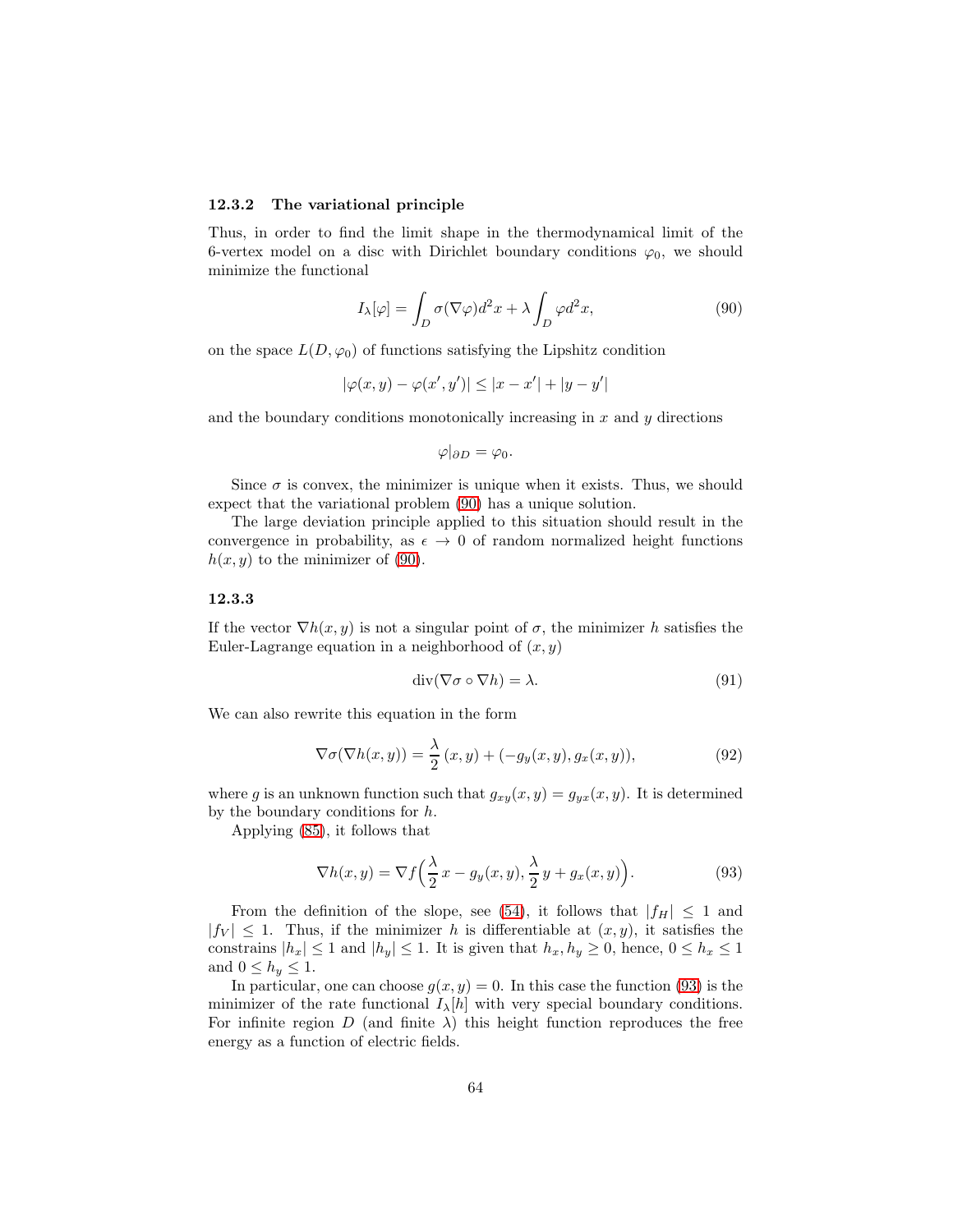The limit shape height function is a real analytic function almost everywhere. One of the corollaries of [\(93\)](#page-63-1) is that curves on which it is not analytic ( interfaces of the limit shape) are images of boundaries between different phases in the phase diagram of  $f(H, V)$ . The ferroelectric and antiferroelectric regions, where f is linear, correspond to the regions where  $h$  is linear.

From [\(93\)](#page-63-1) and the asymptotic of free energy near boundaries between different phases, we can make some general conclusions about the the structure of limit shapes.

First conclusion is that near regular pieces of boundary between regions where the height function is real analytic it behaves as  $h(x, y) - h(x_0, y_0) \simeq d^{3/2}$ where d is the distance from  $(x, y)$  to the closest point  $(x_0, y_0)$  at the boundary.

Second obvious conclusion is that if  $(x, y)$  is inside the corner singularity in the boundary between smooth parts, the height function behaves near the corner as  $h(x, y) - h(x_0, y_0) \simeq d^{5/3}$  where d is the distance from  $(x, y)$  to the corner, and  $(x_0, y_0)$  are coordinates of the corner.

### 12.4 Limit shapes for inhomogeneous models

So far the analysis of limit shapes was done in the homogeneous 6-vertex model. The variational problem determining limit shapes involves the free energy as the function of the polarization. The extension of the analysis outlined above to an inhomogeneous periodically weighted case is straightforward. The variational principle is the same same but the function  $\sigma$  is determined from the Bethe ansatz for the inhomogeneous model. It is again the Legendre transform of the free energy as a function of electric fields.

The computation of the free energy from the large  $N$  asymptotic of Bethe ansatz equations is similar and based on similar conjecture about the accumulation of solutions to Bethe equations on a curve. In the free fermionic case it is illustrated in section [8.](#page-37-1) If the size of the fundamental domain is  $k \times m$  one should expect  $2(k + m)$  cusps in the boundary between ordered and disordered regions.

### 12.5 Higher spin 6-vertex model

The weights in the 6-vertex model can be identified with matrix elements of the R-matrix of  $U_q(sl_2)$  in the tensor product of two 2-dimensional representations of this algebra. We denoted such matrix  $R^{(1,1)}(z)$ .

In a similar fashion one can consider matrix elements of  $R^{(l_1, l_2)}(z)$  as weights of the higher spin generalization of the 6-vertex model. We will call it higher spin 6-vertex model.

A state in such models is an assignment of a weight of the irreducible representation  $V^{(l_1)}$  to every horizontal edge, and of a weight of the irreducible representation of  $V^{(l_2)}$  to every vertical edge.

Natural local observables in such model are sums of products of spin func-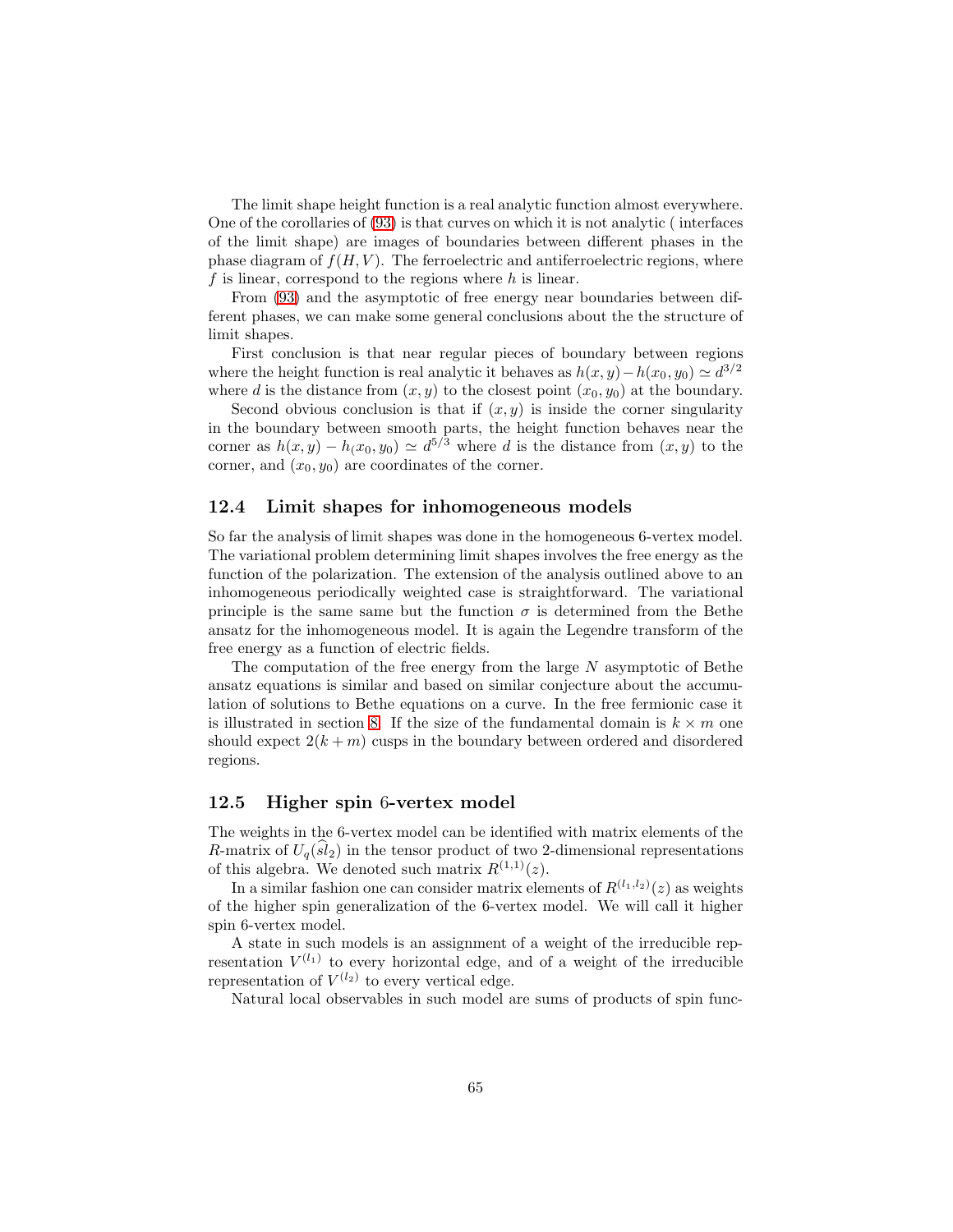tions of an edge:

 $s_e(S)$  = the weight s assigned to e in the state S,

Spin variables define the height function locally as

$$
s_e = h(f_e^+) - h(f_e^-)
$$

where  $f_e^{\pm}$  are faces adjacent to e. When the domain has trivial fundamental group the local height function extends to a global one. Otherwise one should the region into simply-connected pieces.

The height function has the property

$$
|h(n, m) - h(n', m')| \le l_1 |n - n'| + l_2 |m - m'|,
$$

Given a sequence of domains  $D_{\epsilon}$  with  $\epsilon \to 0$  one should expect that the normalized height function  $\epsilon h(\epsilon n, \epsilon m)$  develops the limit shape  $h_0(x, y)$  which minimizes the functional

$$
I^{(l_1,l_2)}[h] = \int_D \sigma^{(l_1,l_2)}(\nabla h) d^2x
$$

subset to the Dirichlet boundary conditions and the constraint

$$
|h(x,y) - h(x',y')| \le l_1|x - x'| + l_2|y - y'|,
$$

The properties of such model and of its free energy as function of electric fields is an interesting problem which need further research.

# 13 Semiclassical limits

### 13.1 The semiclassical limits in Bethe states

The spectrum of quantum spin chains described in section [4](#page-20-0) in terms of Bethe equations has a natural limit when  $m_i = R_i/h$ ,  $q = e^h$ , and  $h \to 0$  with fixed  $R_i$ . In this limit the quantum spin chain with the quantum monodromy matrix [\(35\)](#page-20-1) becomes the classical spin chain with the monodromy matrix [\(11\)](#page-8-0).

Semiclassical eigenvectors of quantum transfer-matrices correspond to solutions to Bethe equations which accumulate along contours representing branch cuts on the spectral curve of  $T(z)$ , see [\[31\]](#page-72-4) and for more recent results [\[36\]](#page-73-3).

# 13.2 The semiclassical limits in the higher spin 6-vertex model

Relatively little known about the semiclassical limit of the higher spin 6-vertex model. This is the limit when  $l_1 = R_i/h$ , and  $h \to 0$ . Here, depending on the values of  $\Delta$ ,  $h = \eta$  or  $h = \gamma$ .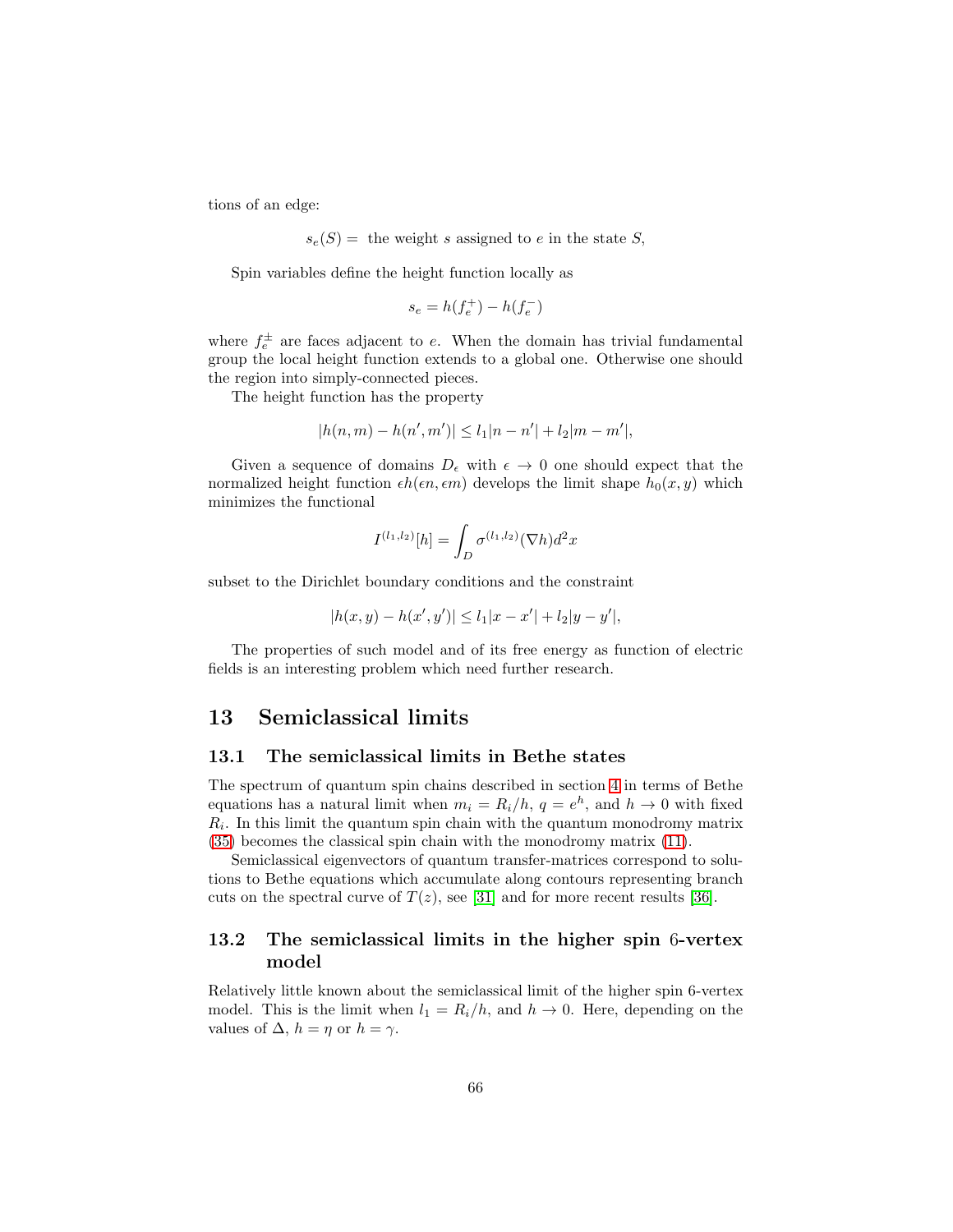The first problem is to find the asymptotic of the conjugation action of the R-matrix in this limit. The mapping

$$
x \to R^{(l_1, l_2)}(u) x R^{(l_1, l_2)}(u)^{-1}
$$

is an automorphism of  $End(V^{(l_1)} \otimes V^{(l_2)})$  which as  $h \to 0$  becomes the Poisson automorphism  $\rho^{(R_1,R_2)}(u)$  of the Poisson algebra of functions on  $S^{(R_1)} \otimes S^{(R_2)}$ .

When  $\Delta = 1$  this automorphism was computed in [\[35\]](#page-73-4). It is easy to extend this results for  $\Delta \neq 1$ . For constant R-matrices see [\[30\]](#page-72-5).

Next problem is to find the semiclassical asymptotic for the R-matrix considered as an "evolution operators". For this one should choose two Lagrangian submanifolds in  $S^{(R_1)} \otimes S^{(R_2)}$ , one corresponding to the initial data and the other corresponding to the target data. Points in these manifolds parameterize corresponding semiclassical states. Then matrix elements of the R-matrix should have the asymptotic

$$
R^{(l_1,l_2)}(u)(\sigma_1,\sigma_2) = const \exp \frac{S^{(R_1,R_2)}(\sigma_1,\sigma_2)}{h} \sqrt{H(\sigma_1,\sigma_2)} (1 + O(h))
$$

where S is the generating function for the mapping  $\rho$  and H is the Hessian of S. This asymptotical behavior of the R-matrix defines the semiclassical limit of the partition function and needs further investigation.

# 13.3 The large N limit in spin- $1/2$  spin chain as a semiclassical limit

### 13.3.1

Local spin operators in a spin- $1/2$  spin chain of length N are

$$
S_n^a = 1 \otimes \ldots \sigma_n^a \otimes \cdots \otimes 1, \quad n = 1, \ldots, N
$$

They commute as

$$
[S_n^a, S_m^b] = i \sum_c \epsilon_{abc} \delta_{nm} S_n^c
$$

As  $N \to \infty$  the operators  $S_n^a$  converge to local continuous classical spin variables

$$
S_n^a \to S^a(\frac{n}{N})
$$

where  $S<sup>a</sup>(x)$  are local functionals on the classical phase space of the continuum spin system. The commutation relations become the relations between Poisson brackets:

$$
\{S^a(x), S^b(y)\} = \delta(x - y) \sum_c f_c^{ab} S^c(x)
$$

where  $S<sup>a</sup>(x)$  are continuous local classical spin variables. This combination of classical and continuous limit looks more convincing in terms of observables

$$
S_N^a[f] = \frac{1}{N} \sum_{n=1}^{N} f(\frac{n}{N}) S_n^a,
$$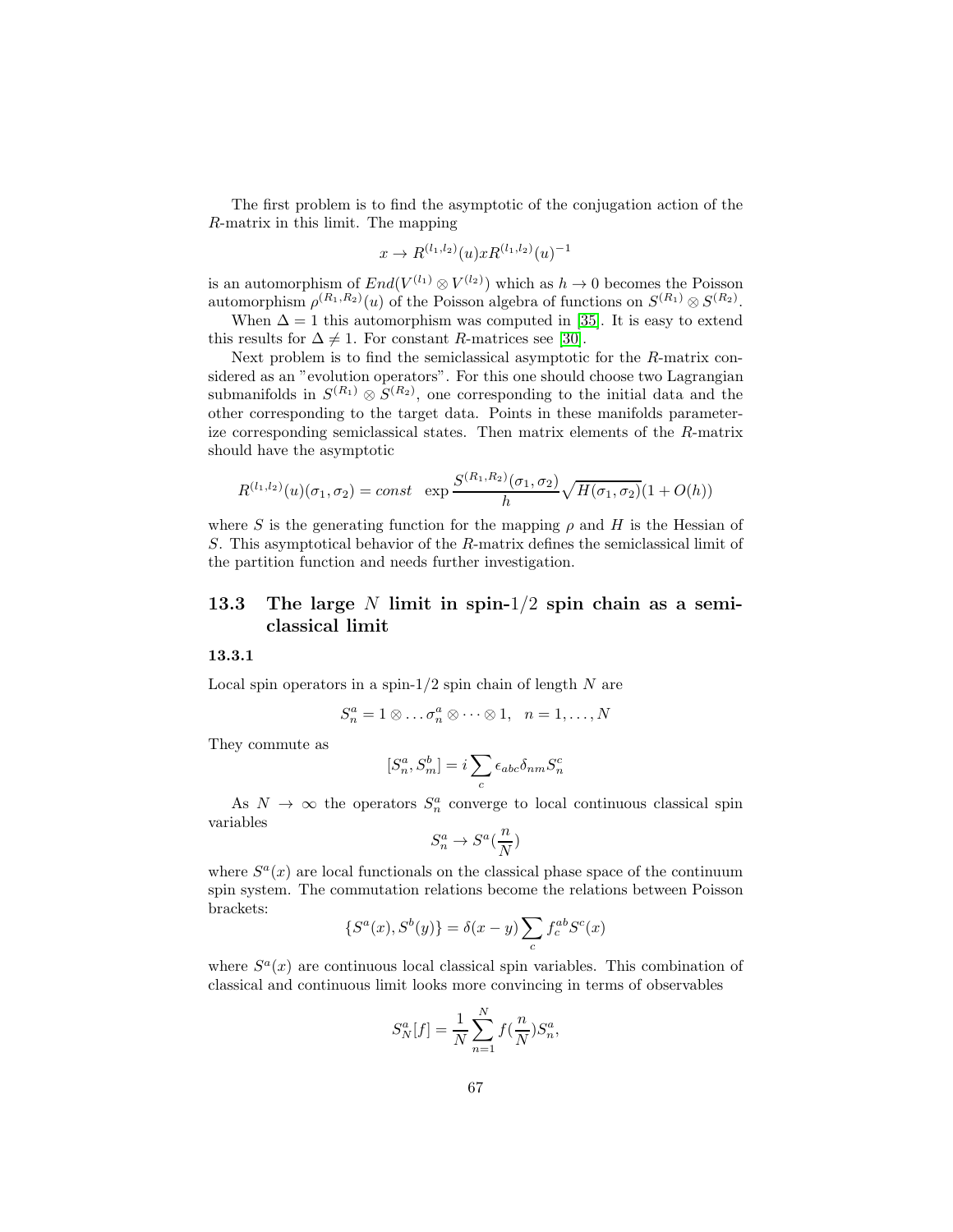As  $N \to \infty$ , such operators becomes  $S^a[f] = \int_0^1 f(x)S^a(x)dx$  and the commutation relation

$$
[S_N^a[f], S_N^b[g]] = \frac{i}{N} \sum_c \epsilon_{abc} S_N^c[fg]
$$

becomes

$$
\{S^a[f], S^b[g]\} = \sum_c \epsilon_{abc} S^c[fg]
$$

Here we used the asymptotic of commutators in the semiclassical limit:  $[a, b] =$  $ih{a,b} + \dots$  and the fact that  $\frac{1}{N}$  plays the role of the Plank constant.

#### 13.3.2

Consider the limit  $N \to \infty$  of the row-to-row transfer-matrix in the 6-vertex model. Assume that at the same time  $\Delta \to 1$  such that  $\Delta = 1 + \frac{\kappa^2}{2N^2} + \dots$  To be specific consider the case when  $\Delta > 1$ , so that  $\kappa = N\eta$  is finite and real.

We can write the transfer-matrix of the 6-vertex model as

$$
t(u) = (\sinh(u))^N tr(T_N(u)),
$$

where  $T_N(u)$  is the solution to the difference equation

$$
T_{n+1}(u) = \frac{R_n(u)}{\sinh(u)} T_n(u)
$$

with the initial condition  $T_0(u) = 1$ . Here  $R(u)$  is the R-matrix of the 6-vertx model. For small  $\eta$  we have:

$$
\frac{R_n(u)}{\sinh(u)}=1+\eta(\frac{1}{2}\coth(u)\sigma^3\sigma_n^3+\frac{\sigma^+\sigma_n^-+\sigma^-\sigma_n^+}{\sinh(u)})+O(\eta^2)
$$

Taking this into account we conclude that as  $N \to \infty$ ,  $T_n(u) \to T(u|x)$  where  $T(u|x)$  is the solution to

$$
\frac{\partial T(u|x)}{\partial x} = \left(\frac{1}{2}\coth(u)\sigma^3 S^3(x) + \frac{\sigma^+ S^-(x) + \sigma^- S^+(x)}{\sinh(u)}\right) T(u|x)
$$

with the initial condition  $T(u|0) = 1$ . Here  $\sigma^z$  is the same as in [\(32\)](#page-18-0),  $\sigma^{\pm} =$  $\frac{1}{2}(\sigma^x \pm i\sigma^y)$ , and  $S^{\pm} = \frac{1}{2}(S^1 \pm iS^2)$ 

The row-to-row transfer-matrix of the 6-vertex model have the following asymptotic in this limit:

<span id="page-67-0"></span>
$$
t(u) \to (\sinh(u))^N \tau(u) \tag{94}
$$

where  $\tau(u) = tr(T(u|1))$ .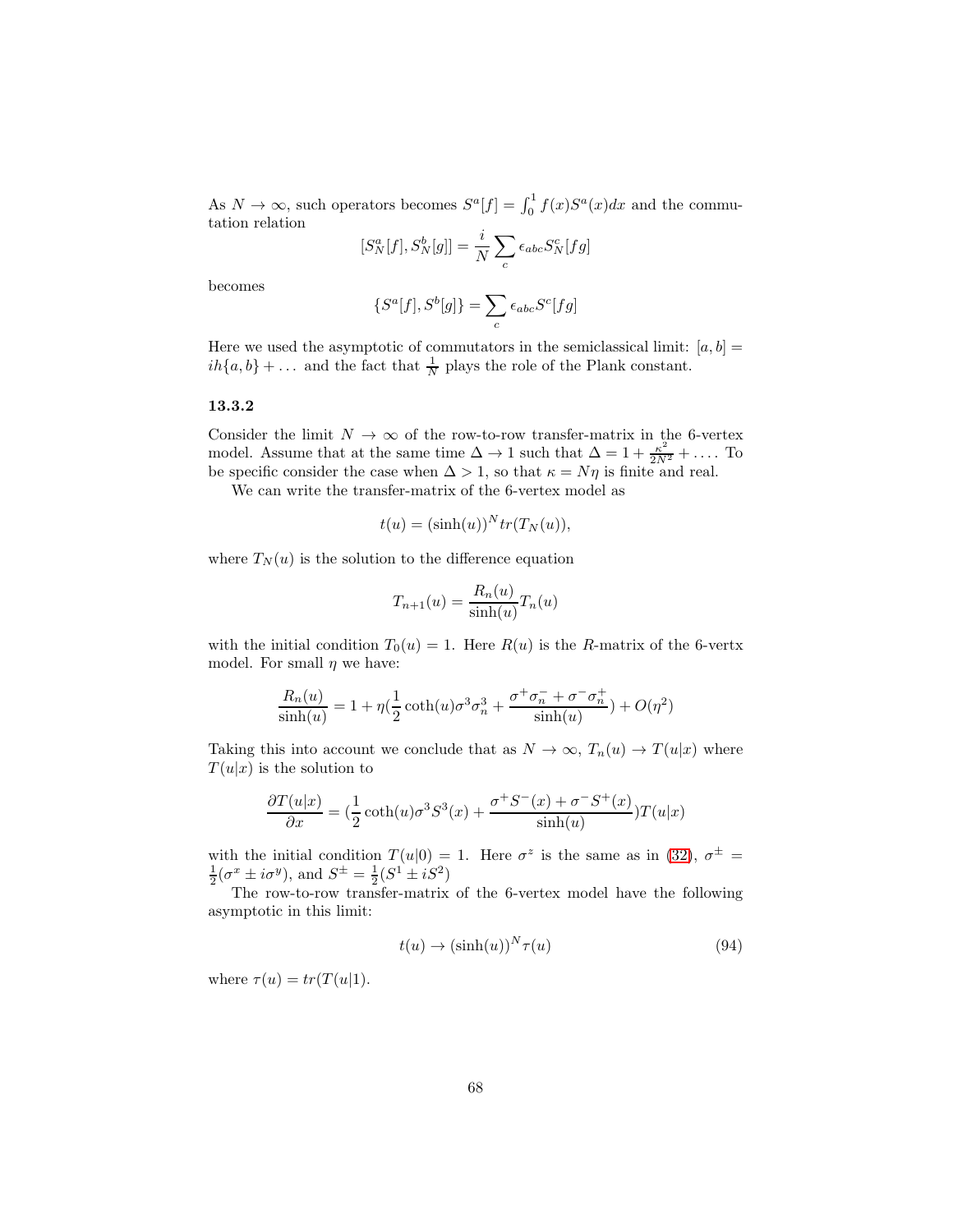### 13.3.3

Now let us study the evolution of local spin operators in this limit.

Consider the partition function of the 6-vertex model on a cylinder as a liner operator

$$
Z_{M,N}^{(C)} = t(u)^M
$$

acting in  $\mathbb{C}^{2\otimes N}$ . Consider the row-to-row transfer-matrix as the evolution operator by one step and  $Z_{M,N}^{(C)}$  as the evolution operator by M steps. In the Heisenberg picture, local spin operators evolve as:

<span id="page-68-0"></span>
$$
S_{n,m+1}^a = t(u)S_{n,m}^a t(u)^{-1}
$$
\n(95)

In the continuum semiclassical limit  $N \to \infty$  the transfer-matrix becomes a functional [\(94\)](#page-67-0) on the phase space of continuous classical spins. The equation [\(95\)](#page-68-0) can be written as

$$
S_{n,m+1}^a - S_{n,m}^a = [t(u), S_{n,m}^a]t(u)^{-1}
$$

As  $N \to \infty$  and  $x = n/N$  and  $t = m/N$  are fixed, this equation become the evolution equation for continuum spins:

$$
\frac{\partial S^a(x,t)}{\partial t} = \{H(u), S^a(x,t)\}
$$

where  $H(u) = \log t(u)$ .

The evolution with respect to the partition function on a cylinder of height M

$$
S^a_{n,m+M} = Z^{(C)}_{M,N} S^a_{n,m} Z^{(C)}_{M,N}^{\; -1}
$$

becomes the evolution in time  $T = M/N$ :  $S^a(x,t) \mapsto S^a(x,t+T)$ .

If we choose a Lagrangian submanifold in the phase space of continuous spin system corresponding to the initial and target data (say, a version of initial and target q-coordinates), the asymptotic of the partition function should be of the form

$$
Z_{N,M}^{(C)}(\sigma_1, \sigma_2) = const e^{-NS_T(\sigma_1, \sigma_2)} \sqrt{Hess(\sigma_1, \sigma_2)} (1 + O(1/N))
$$

where  $S_T$  is the Hamilton-Jacobi action for the Hamiltonian  $H(u)$ ,  $Hess(\sigma, \tau)$ is the Hessian of  $S_T$ , and in the left side we have the matrix element of  $Z_{N,N}^{(C)}$  $_{N,M}$ between semiclassical states corresponding to  $\sigma_1$  and to  $\sigma_2$ .

The Bethe equations and the spectrum of the Heisenberg Hamiltonian in this limit was studied in [\[12\]](#page-71-5)[\[9\]](#page-71-6).

# 14 The free fermionic point and dimer models

Decorate the square grid inserting a box with two faces to each vertex, as it is shown on Fig. [22.](#page-70-2) Recall that a dimer configuration on a graph is a perfect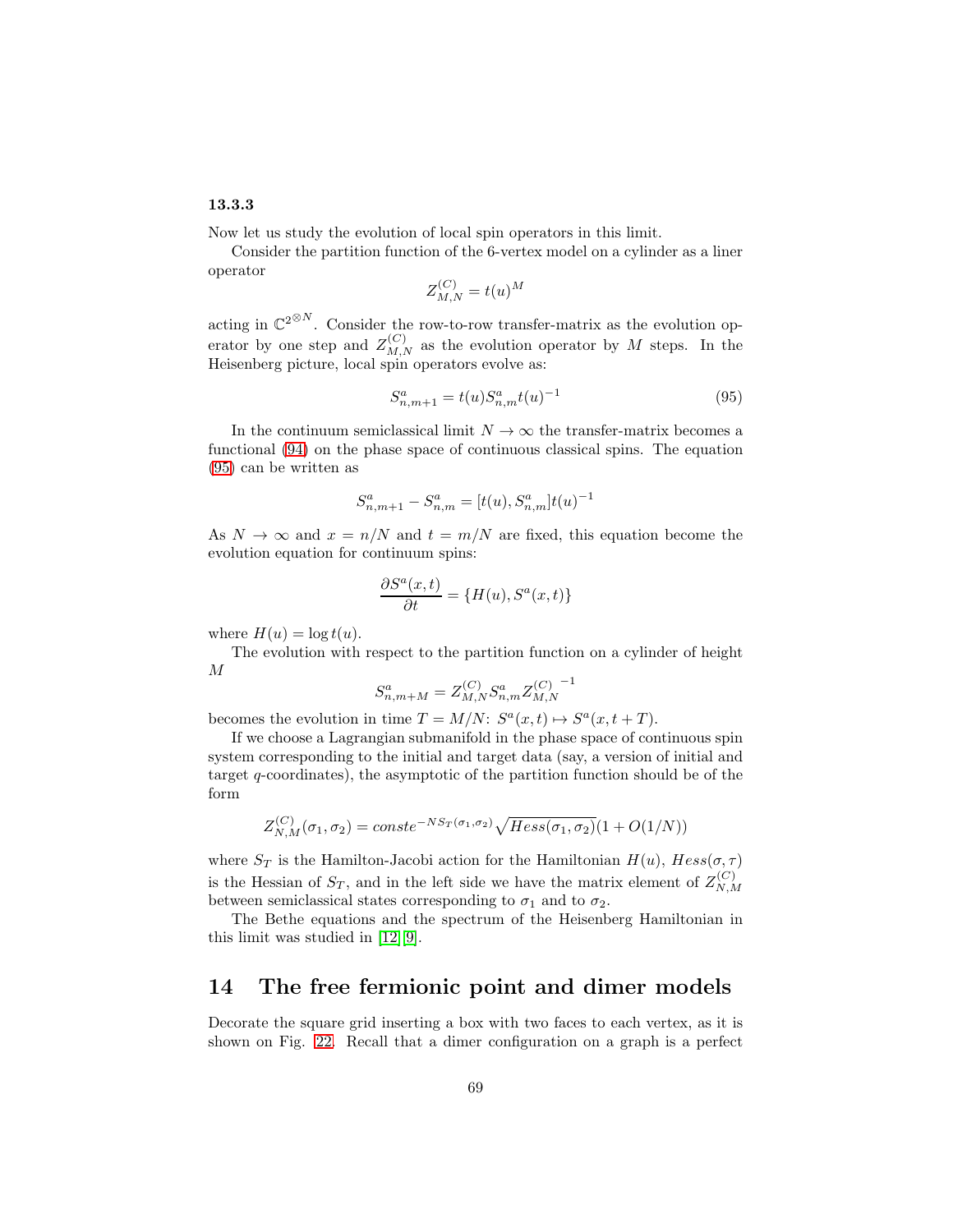

<span id="page-69-0"></span>Figure 21: Projection of dimer configurations on  $G_{nm}^{(0)}$  onto the different types of vertices at the  $(n, m)$ -vertex.

matching on a set of vertices connected by edges. In other words, it is a collection of "occupied edges" (by dimers) such that two occupied edges never meet, and any vertex in an endpoint to an occupied edge.

Dimer configurations on the decorated square grid project to 6-vertex configurations on a square grid as it is shown on Fig. [21.](#page-69-0)

It is easy to check that any edge weight system on the decorated lattice projects to 6-vertex weights at the free fermionic point, when  $a^2 + b^2 - c^2 = 0$ at every vertex. Recall that edge weights is a mapping  $w : Edges \rightarrow \mathbb{R}_{\geq 0}$ . The weight of a dimer configuration is

$$
W(D) = \prod_{e \in D} w(e)
$$

The statement above means

$$
\sum_{D \in \pi^{-1}(S)} W(D) = \prod_v w_v(S)
$$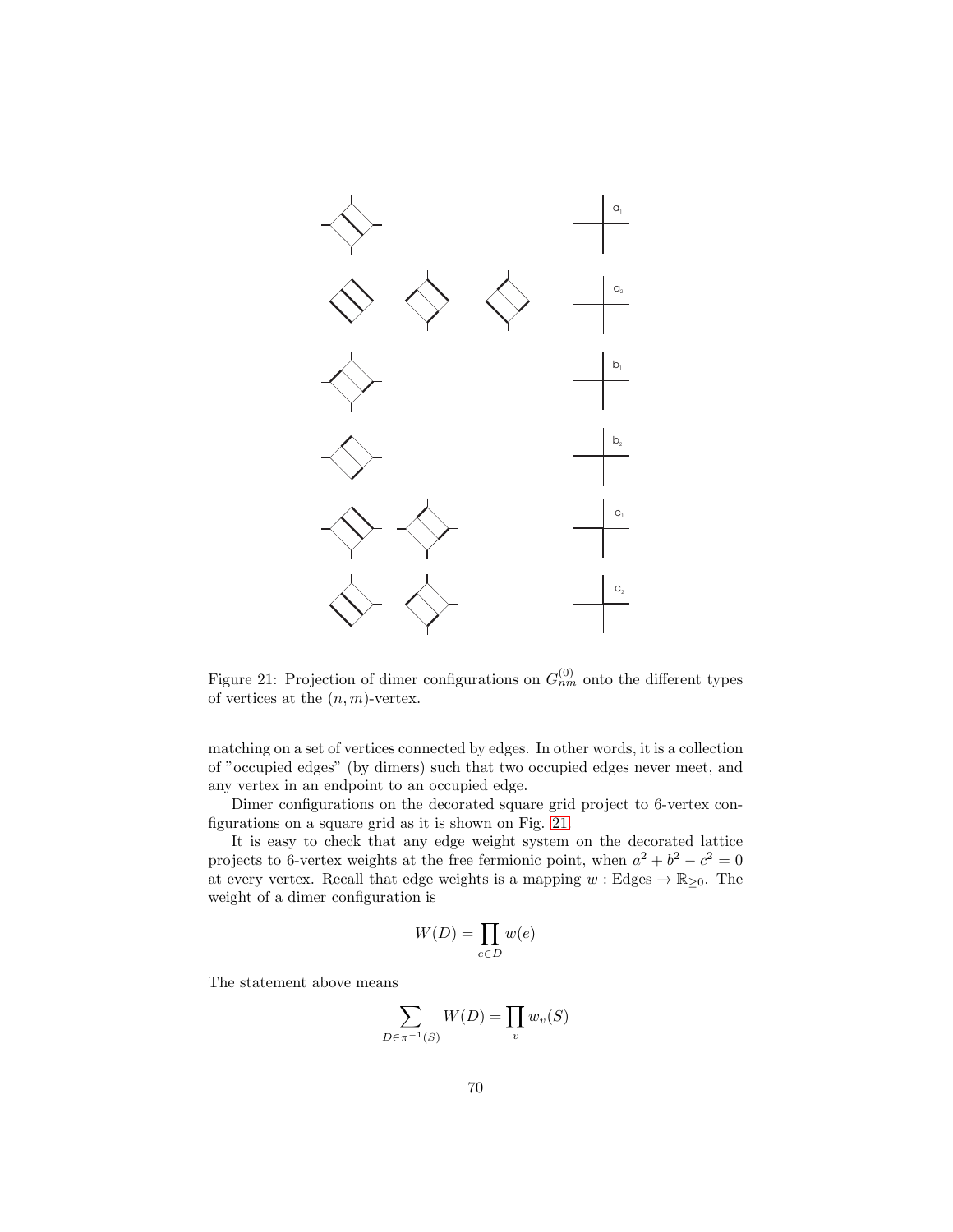

<span id="page-70-2"></span>Figure 22: Reference dimer configuration on  $G_{nm}^{(0)}$ .

where S is a 6-vertex configuration on the square grid,  $\pi$  is the projection from dimer configurations on the decorated square grid to the 6-vertex configurations, and the 6-vertex weights  $w_v$  are given by an explicit formula. The weights  $w_v$ satisfy the free fermionic condition.

A pair of dimer configurations  $D, D_0$  on bipartite graphs define the height function. This height function agrees with the height function of the 6-vertex model:

$$
h_S(f) = h_{D,D_0}(f)
$$

where  $S$  is a 6-vertex state on the square lattice, and  $h_S$  is the corresponding height function,  $D \in \pi^{-1}(S)$ ,  $D_0$  is shown on Fig. [22,](#page-70-2) and f is the face of the decorated lattice which projects to a face of the square grid.

# References

- [1] Allison, David; Reshetikhin, Nicolai Numerical study of the 6-vertex model with domain wall boundary conditions. Ann. Inst. Fourier (Grenoble) 55 (2005), no. 6, 1847–1869.
- [2] V. I. Arnold. Mathematical Methods of Classical Mechanics, Second Edition. Springer, 1989.
- <span id="page-70-0"></span>[3] R.J. Baxter, Exactly Solved Models in Statistical Mechanics, Academic Press, San Diego, 1982.
- <span id="page-70-1"></span>[4] Bogolyubov, N. M.; Izergin, A. G.; Reshetikhin, N. Yu. Finite-size effects and critical indices of 1D quantum models. JETP Lett. 44 (1986), no. 9, 521–523 (1987); translated from Pisma Zh. ksper. Teoret. Fiz. 44(1986), no. 9, 405–407.
- [5] Bazhanov, V. V.; Reshetikhin, N. Restricted solid-on-solid models connected with simply laced algebras and conformal field theory. J. Phys. A 23 (1990), no. 9, 1477–1492.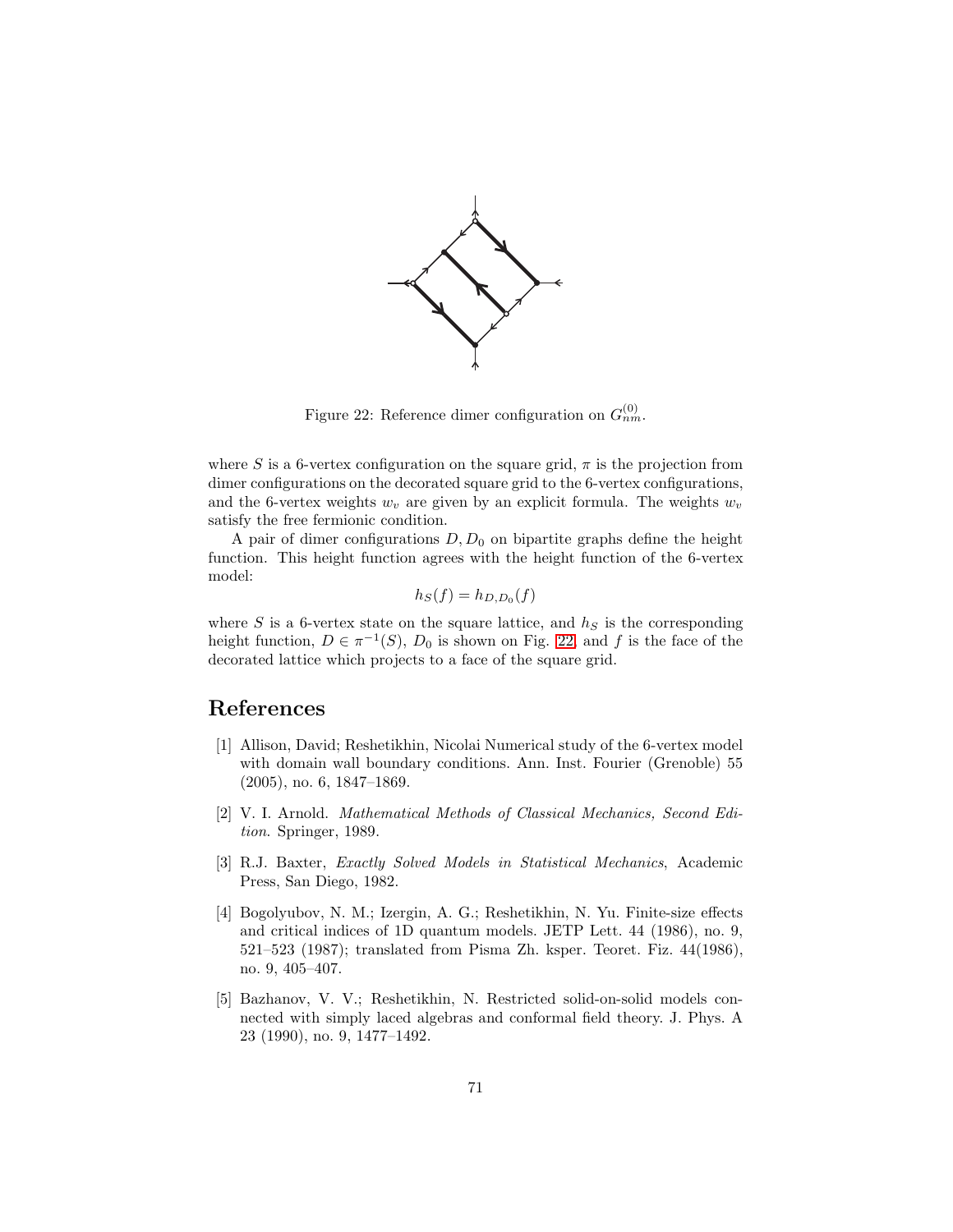- <span id="page-71-4"></span><span id="page-71-3"></span>[6] D.J. Bukman and J.D. Shore, The Conical Point in the Ferroelectric Six-Vertex Model, J. Stat. Phys. 78, 1277–1309, 1995.
- [7] M.Jimbo, T.Miwa, F.Smirnov, Hidden Grassmann Structure in the XXZ Model III: Introducing Matsubara direction, [arXiv:0811.0439.](http://arxiv.org/abs/0811.0439)
- <span id="page-71-6"></span>[8] V.Chari and A.Pressley, A guide to quantum groups Cambridge University Press, 1994.
- [9] T. Bodineau, B. Derrida, V. Lecomte, F. van Wijland Long range correlations and phase transition in non-equilibrium diffusive systems, [arXiv:0807.2394](http://arxiv.org/abs/0807.2394)
- <span id="page-71-0"></span>[10] de Vega, H.J., and Destri C., Unified approach to thermodynamic Bethe Anstaz and finite size corrections for lattice models and field theories. Nucl. Phys. B438, 413-454 (1995).
- [11] V. G. Drinfeld. Quantum groups. In Proc. Intern. Congress of Math. (Berkeley 1986), pages 798–820. AMS, 1987.
- <span id="page-71-5"></span>[12] Nikolay Gromov, Vladimir Kazakov, Double Scaling and Finite Size Corrections in  $sl(2)$  Spin Chain, Nucl. Phys. B736 (2006) 199-224.
- [13] Skljanin, E. K.; Tahtadjan, L. A.; Faddeev, L. D. Quantum inverse problem method. I. (Russian) Teoret. Mat. Fiz. 40 (1979), no. 2, 194–220.
- [14] Tahtadjan, L. A.; Faddeev, L. D. The quantum method for the inverse problem and the XYZ Heisenberg model. (Russian) Uspekhi Mat. Nauk 34 (1979), no. 5(209), 13–63, 256.
- <span id="page-71-1"></span>[15] H.Y. Huang, F.Y. Wu, H. Kunz, D. Kim, Interacting Dimers on the Honeycomb Lattice: an Exact Solution of the Five-Vertex Model, Physica A 228, 1–32, 1996.
- [16] V. Korepin and P. Zinn-Justin, Thermodynamic Limit of the Six-Vertex Model with Domain Wall Boundary Conditions, J. Phys. A, 33, 7053– 7066, 2000; Inhomogeneous Six-Vertex Model with Domain Wall Boundary Conditions and Bethe Ansatz, J. Math. Phys. 43, 3261–3267, 2002.
- <span id="page-71-2"></span>[17] M. Jimbo and T. Miwa, Algebraic Analysis of Solvable Lattice Models, CBMS Regional Conference Series in Math. 85, 1993.
- [18] Kerov, S. V.; Kirillov, A. N.; Reshetikhin, N. Yu. Combinatorics, the Bethe ansatz and representations of the symmetric group. (Russian) Zap. Nauchn. Sem. Leningrad. Otdel. Mat. Inst. Steklov. (LOMI) 155 (1986), Differentsialnaya Geometriya, Gruppy Li i Mekh. VIII, 50–64, 193; translation in J. Soviet Math. 41 (1988), no. 2, 916–924.
- [19] V.E. Korepin, N.M. Bogolyubov, and A.G. Izergin, Quantum Inverse Scattering Method and Correlation Functions, Cambridge University Press, 1993.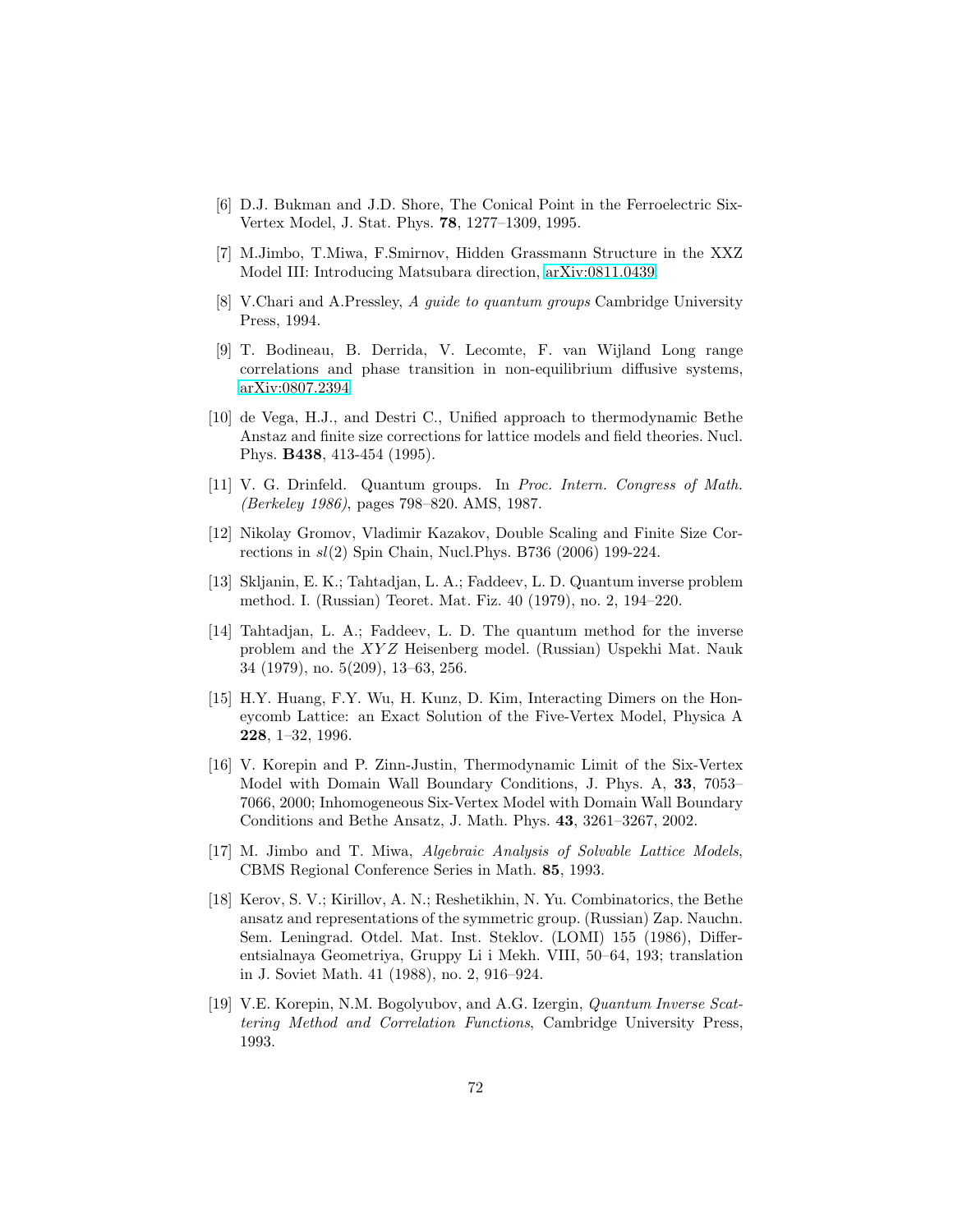- [20] R. Kenyon, A. Okounkov, and S. Sheffield, Dimers and Amoebae, [math-ph/0311005.](http://arxiv.org/abs/math-ph/0311005)
- <span id="page-72-1"></span>[21] Korogodski, Leonid I.; Soibelman, Yan S. Algebras of functions on quantum groups. Part I. Mathematical Surveys and Monographs, 56. American Mathematical Society, Providence, RI, 1998.
- [22] Kulish, P. P.; Reshetikhin, N. Yu.; Sklyanin, E. K. Yang-Baxter equations and representation theory. I. Lett. Math. Phys. 5 (1981), no. 5, 393–403.
- [23] E. Lieb, Phys. Rev. 162, 162, 1967; E.H. Lieb, Phys. Rev. Lett. 18, 1046, 1967; 19, 108, 1967.
- [24] E.H. Lieb and F.Y. Wu, Two Dimensional Ferroelectric Models, in Phase Transitions and Critical Phenomena, Vol. 1, ed. by C.Domb and M.S. Green, 321, Academic Press, London, 1972.
- [25] B. Nienhuis, H.J. Hilhorst, and H.W. Bloete, Triangular SOS modles and cubic-crystal shapes, J. Phys. A: Math. Gen., 17, (1984), 3559-3581.
- [26] J.D. Noh and D. Kim, Finite-Size Scaling and the Toroidal Partition Function of the Critical Asymmetric Six-Vertex Model, [cond-mat/9511001.](http://arxiv.org/abs/cond-mat/9511001)
- [27] I. M. Nolden, The Asymmetric Six-Vertex Model, J. Statist. Phys. 67, 155, 1992; Ph.D. thesis, University of Utrecht, 1990.
- [28] K. Palamarchuk, Ph.D. thesis, Berkeley, 2007.
- [29] K. Palamarchuk, and N. Reshetikhin, The 6 vertex model with fixed boundary conditions, [http://pos.sissa.it/archive/conferences/038/012/Solvay-012.pdf.](http://pos.sissa.it/archive/conferences/038/012/Solvay-012.pdf)
- [30] Reshetikhin, N. Quasitriangularity of quantum groups at roots of 1. Comm. Math. Phys. 170 (1995), no. 1, 79–99.
- [31] Reshetikhin, N. Yu.; Smirnov, F. A. Quantum Floquet functions. (Russian) Questions in quantum field theory and statistical physics, 4. Zap. Nauchn. Sem. Leningrad. Otdel. Mat. Inst. Steklov. (LOMI) 131 (1983), 128–141.
- <span id="page-72-2"></span>[32] Reshetikhin, Nicolai; Yakimov, Milen Deformation quantization of Lagrangian fiber bundles. Confrence Mosh Flato 1999, Vol. II (Dijon), 263– 287, Math. Phys. Stud., 22, Kluwer Acad. Publ., Dordrecht, 2000.
- <span id="page-72-0"></span>[33] A.Reiman, M.Semenov-Tian-Shanskii, Group theoretical methods in Integrable systems. in: Integrable systems VII (V.Arnold and S. Novikov, eds.)Encyclopaedia of Math Sciences v.16 Springer 1994
- [34] Skljanin, E. K. The method of the inverse scattering problem and the quantum nonlinear Schrdinger equation. (Russian) Dokl. Akad. Nauk SSSR 244 (1979), no. 6, 1337–1341.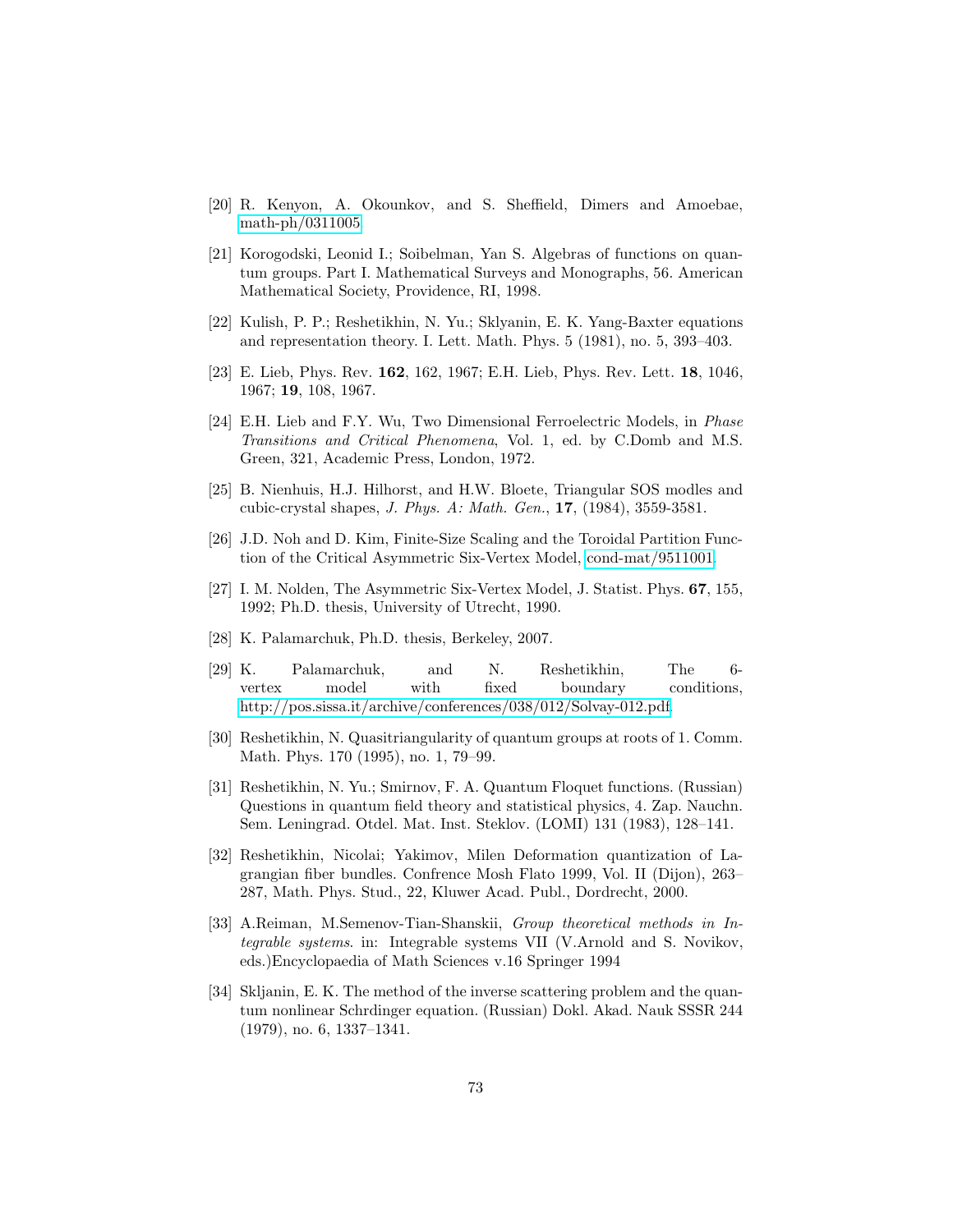- [35] Sklyanin, E. K. Classical limits of SU(2)-invariant solutions of the Yang-Baxter equation. (Russian) Translated in J. Soviet Math. 40 (1988), no. 1, 93–107. Differential geometry, Lie groups and mechanics. VII. Zap. Nauchn. Sem. Leningrad. Otdel. Mat. Inst. Steklov. (LOMI) 146 (1985), 119–136, 203, 206–207.
- [36] Smirnov, F. A. Quasi-classical study of form factors in finite volume. L. D. Faddeev's Seminar on Mathematical Physics, 283–307, Amer. Math. Soc. Transl. Ser. 2, 201, Amer. Math. Soc., Providence, RI, 2000.
- [37] B. Sutherland, C.N. Yang, and C.P. Yang, Exact Solution of a Model of Two-Dimensional Ferroelectrics in an Arbitrary External Electric Field, Phys. Rev. Letters 19, 588, 1967.
- <span id="page-73-0"></span>[38] Yakimov, Milen Symplectic leaves of complex reductive Poisson-Lie groups. Duke Math. J. 112 (2002), no. 3, 453–509.
- [39] C.N.Yang and C.P.Yang Thermodynamics of a one-dimensional system of bosons with repulsive delta-function interactions, J. Math. Phys., 10 (1967) 1115-1122
- [40] Al. Zamolodchikov, Thermodynamic Bethe anstz in relativistic models: Scaling 3-state-Potts and Lee-Yang models. Nucl. Phys, B342, 695-720 (1990).

# A Symplectic and Poisson manifolds

#### A.1

Recall that an even dimensional manifold equipped with a closed non-degenerate 2-form is called symplectic.

Let  $(\mathcal{M}, \omega)$  be a 2*n*-dimensional symplectic manifold. In local coordinates:

$$
\omega = \sum_{ij=1}^{2n} \omega_{ij} dx^i \wedge dx^j, \ \ \det(\omega) \neq 0, \ \ \ d\omega = \sum_{k=1}^{2n} \sum_{ij=1}^{2n} \frac{\partial \omega_{ij}}{\partial x^k} dx^i \wedge dx^j = 0,
$$

The last identity is equivalent to the Jacobi identity for the bracket

$$
\{f,g\} = \sum_{ij=1}^{2n} (\omega^{-1})^{ij} \frac{\partial f}{\partial x^i} \frac{\partial g}{\partial x^j}
$$

#### A.2

A smooth manifold M with bi-vector field p (a section of the bundle  $\wedge^2 TM$ ) such that the bracket between two smooth functions

$$
\{f,g\} = p(df \wedge dg)
$$

satisfies the Jacobi identity is called a Poisson manifold. I local coordinates  $x^1, \ldots, x^n, p(x) = \sum_i i, j = 1^n p^{ij}(x) \frac{\partial}{\partial x^i} \wedge \frac{\partial}{\partial x^i}.$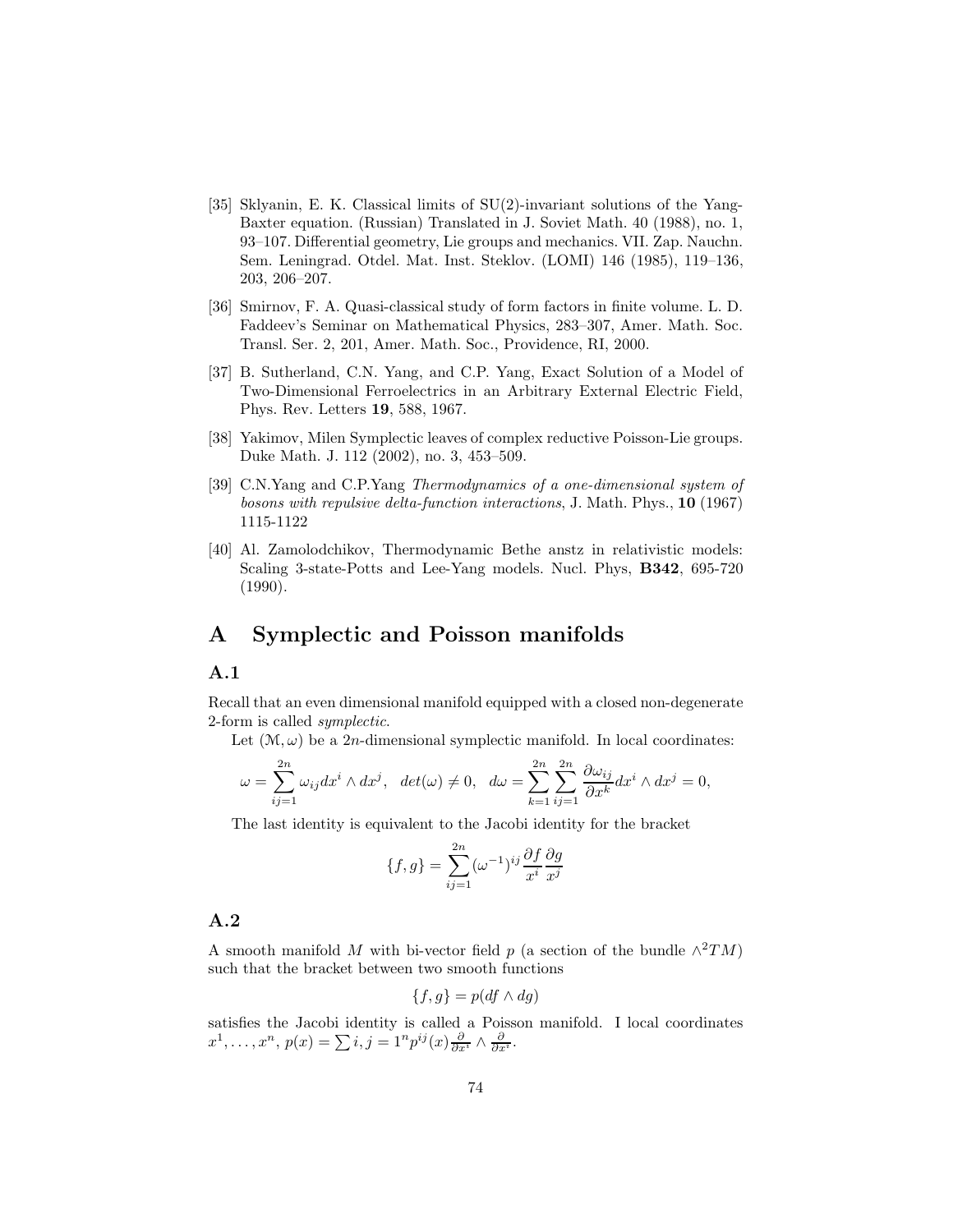A Poisson tensor on a smooth manifold M defines a subspace mapping  $p$ :  $T^*M \to TM$ . The image is a system of subspaces  $p(T^*M) \subset TM$  which is a distribution on  $M$ . Leaves of this distribution are spanned by curves which are flow lines of piece-wise Hamiltonian vector fields. They are smooth submanifolds. Symplectic leaves of the Poisson manifold M are leaves of this distribution.

Well know examples of symplectic leaves are co-adjoint orbits in the dual space to a Lie algebra.

# B Classical integrable systems and their quantization

#### B.1 Integrable systems in Hamiltonian mechanics

The notion of integrability is most natural in the Hamiltonian formulation of classical mechanics. For details see [\[2\]](#page-70-0) [\[33\]](#page-72-0).

In Hamiltonian formalism of classical mechanics the dynamics is taking place on the phase space and equations of motion are of the first order. When it is a system of particles moving on a manifold M, local coordinates are positions and momenta of particles. Globally, the phase space in this case is the cotangent bundle to the manifold  $M$ , see for example [\[2\]](#page-70-0).

Hamiltonian formulation of spinning tops or other systems with more complicated constraints involves more complicated phase spaces. In all cases a phase space has a structure of a structure of a symplectic manifold, that is it comes together with a non-degenerate closed 2-form on it.

Any symplectic manifold (and so any phase space of a Hamiltonian system admits local coordinates (Darboux coordinates) in which the 2-form has the form

$$
\omega = \sum_{i=1}^{n} dp_i \wedge dq^i
$$

These coordinates can be interpreted as momenta and positions, though in case of spinning tops this interpretation does not have a lot of physical meaning but Darboux coordinates is a convenient mathematical tool.

The dynamics in a Hamiltonian system is determined by the energy function H. The trajectories of such system in local Darboux coordinates are solutions to differential equations:

$$
\frac{dq^i}{dt} = \frac{\partial H}{\partial p_i}, \quad \frac{dp_i}{dt} = -\frac{\partial H}{\partial q^i}
$$

Geometrically, trajectories are flow lines of the Hamiltonian vector field  $v_H =$  $\omega^{-1}(dH) \in \Gamma(\wedge^2 TM)$  where  $\omega^{-1} : TM \to T^*M$  is the bundle isomorphism induced by the symplectic form  $\omega$ .

Let  $M$  be a 2N-dimensional symplectic manifold.

#### A.3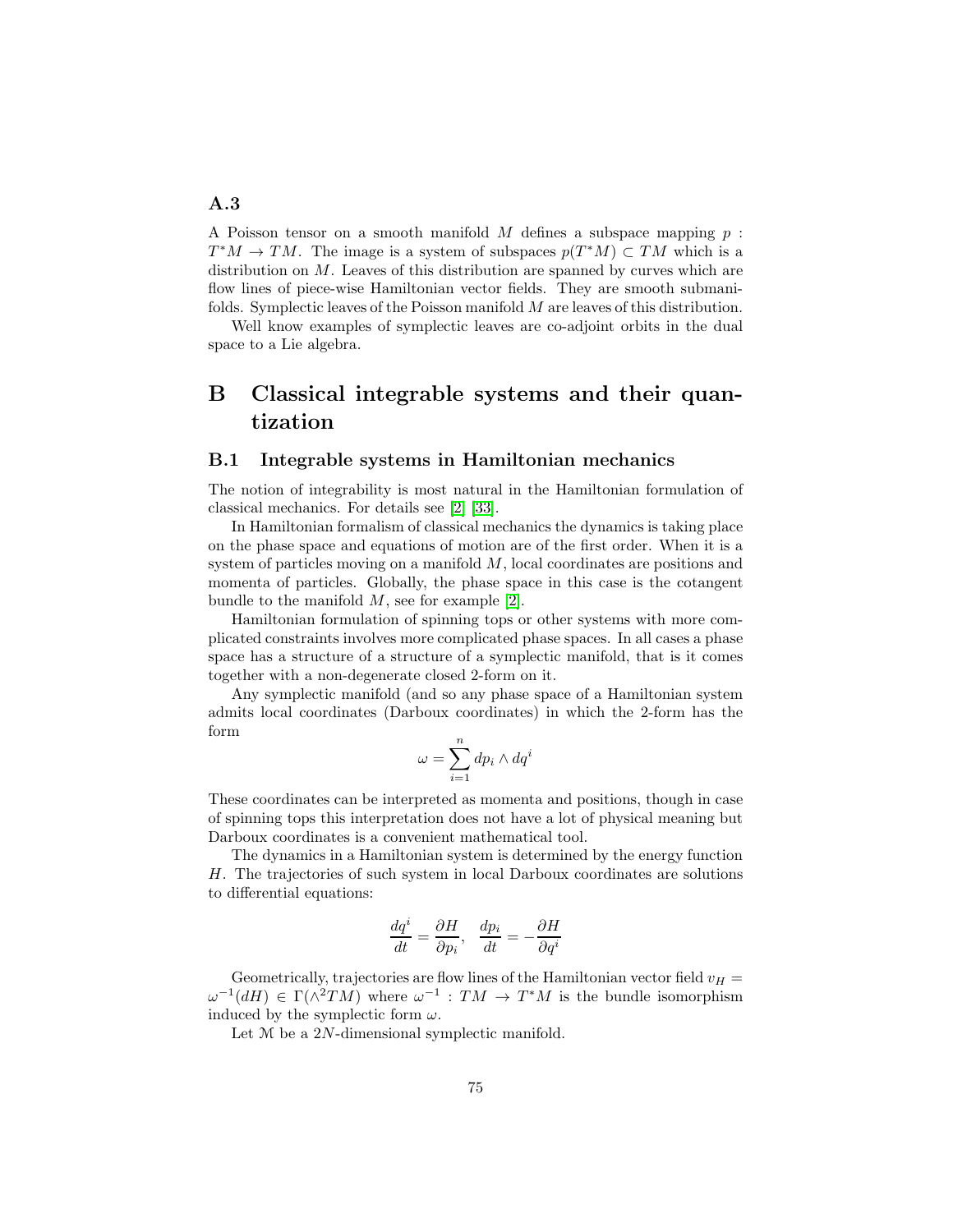**Definition 1.** An integrable system on  $M$  is a collection of  $N$  independent functions on M which commute with respect to the Poisson bracket.

Recall that

• The "level surfaces"

$$
\mathcal{M}(c_1,\ldots,c_n) = \{x \in \mathcal{M}, I_i(x) = c_i\}
$$
\n(96)

are invariant with respect to the flow of any Hamiltonian  $H = F(I_1, \ldots, I_N)$ .

- For every such Hamiltonian and every level surface  $\mathcal{M}(c_1, \ldots, c_n)$  there exists an affine coordinate system  $(p_1, \ldots, p_n)$  in which the Hamiltonian flow generated by  $H$  is linear:  $p_i$  =constant.
- The coordinate system  $(p_1, \ldots, p_n)$  on  $\mathcal{M}(c_1, \ldots, c_n)$  can be completed to a canonical coordinate system  $(p_i, q_j)$  in every sufficiently small neighborhood of  $\mathcal{M}(c_1, \ldots, c_n)$ . These coordinates are called action-angle variables and in some cases these coordinates are global.

## C Poisson Lie groups

## C.1 Poisson Lie groups

A Lie group G is called a Poisson Lie group if

 $\bullet$  G has a Poisson structure, i. e. it is given together with the Poisson tensor  $p \in \Gamma(\wedge^2 TG)$ , in local coordinates  $p(x) = p^{ij}(x) \frac{\partial}{\partial x^i} \wedge \frac{\partial}{\partial x^j} \in \wedge^2 T_x G$ . This tensor the Poisson bracket on smooth functions on G (Lie bracket satisfying the Leibnitz rule with respect to the point-wise multiplication)

$$
\{f, g\}(x) = \sum_{ij} p^{ij}(x) \frac{\partial f}{\partial x^i} \frac{\partial g}{\partial x^j}(x)
$$

• The Poisson structure is compatible with the group multiplication. This means that the multiplication mapping  $G \times G \to G$  bring the Poisson tensor on  $G \times G$  to the Poisson tensor on  $G$ , or:

$$
\sum_{ij} p^{ij}(xy) \frac{\partial f}{\partial z^i} \frac{\partial g}{\partial z^j}(z)|_{z=xy} = \sum_{ij} p^{ij}(x) \frac{\partial f}{\partial x^i} \frac{\partial g}{\partial x^j}(xy) + \sum_{ij} p^{ij}(y) \frac{\partial f}{\partial y^i} \frac{\partial g}{\partial y^j}(xy)
$$

for any pair of functions  $f, g$ .

For more details on Poisson Lie groups and for numerous examples see [\[11\]](#page-71-0)[\[8\]](#page-71-1)[\[21\]](#page-72-1).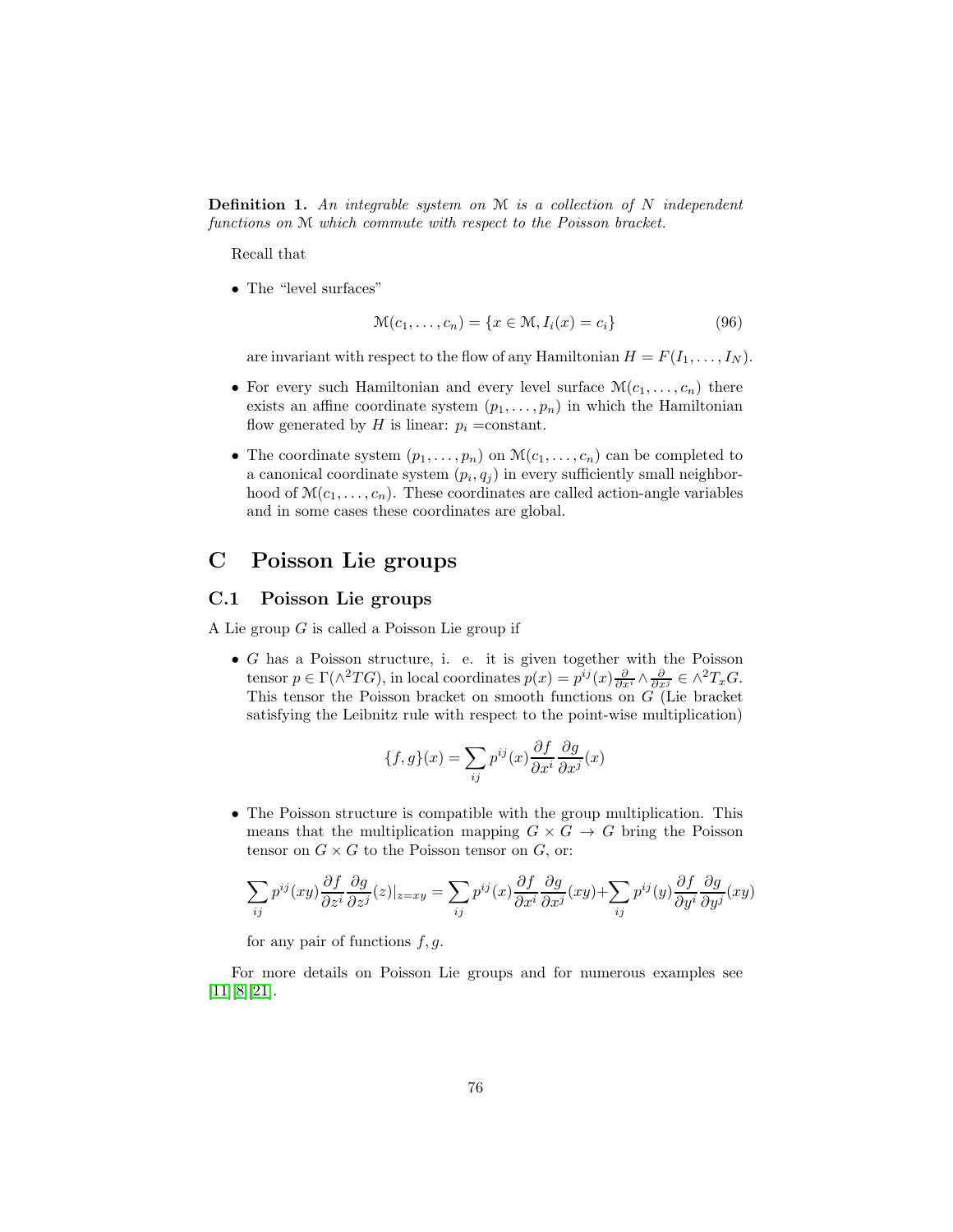### C.2 Factorizable Poisson Lie groups and classical r-matrices

The class of Poisson Lie groups relevant to integrable systems has so-called rmatrix Poisson brackets. Let g be a Lie algebra corresponding to the Lie group G. A classical r-matrix for G is an element  $r \in \mathfrak{g} \otimes \mathfrak{g}$  satisfying the bilinear identity

<span id="page-76-0"></span>
$$
[r_{12}, r_{13}] + [r_{12}, r_{23}] + [r_{13}, r_{23}] = 0 \tag{97}
$$

The Poisson tensor

$$
p(x) = r - Ad_x(r) \in \mathfrak{g} \wedge \mathfrak{g}
$$

defines a Poisson Lie structure on G if r satisfies [\(97\)](#page-76-0) and  $r+\sigma(r)$  is an invariant tensor.

Two remarks: we identified  $T_xGwithT_eG = \mathfrak{g}$  using left translations on G;  $Ad_x$  is the diagonal adjoint action of G on  $\mathfrak{g} \wedge \mathfrak{g}$ ,  $u \wedge v \rightarrow x u x^{-1} \otimes x v x^{-1}$  when G is a matrix Lie algebra.

Let  $\pi^V : G \to GL(V)$  and  $\pi^W : G \to GL(W)$  be two (finite-dimensional) representations of G and let  $\pi_{ij}^V$ ,  $\pi_{ab}^W$  be matrix elements of G in a linear basis:  $\pi_{ij}^V : g \in G \to \pi_{ij}^V(g) \in \mathbb{C}$ . The *r*-matrix Poisson brackets between two such functions are:

$$
\{\pi_1^V, \pi_2^W\} = [(\pi^V \otimes \pi^W)(r), \pi_1^V, \pi_2^W]
$$

Taking trace in this formula we see that characters of finite dimensional representations form a Poisson commutative algebra on G. Restricting this subalgebra to a symplectic leaf of G we will obtain an integrable system if the number of independent functions among  $\chi_{\lambda}$  after this restriction is equal to half of the dimension of the symplectic leaf.

the principal advantage of this approach is that it gives an algebraic way to construct classical r-matrices through the double construction of Lie bi-algebras.

In then next section we will see how r-matrices with spectral parameter appear naturally from Lie bi-algebras on loop algebras.

#### C.3 Basic example  $G = LSL<sub>2</sub>$

Our basic example is an infinite dimensional Poisson Lie group  $LGL_2$  of mappings  $S^1 = \{z \in \mathbb{C} \mid |z| = 1\} \rightarrow GL_2$  which are holomorphic inside the unit disc.

The Lie algebra  $Lgl_2$  (we consider maps which are Laurent polynomials in t) of the Lie group  $LGL_2$  has a linear basis  $e_{ij}[n]$  with  $e_{ij}[n](z) = e_{ij}t^{-n-1}$ . It also has an invariant scalar product  $(x[n], y[m]) = \delta_{n,m}$ . The following element of the completed tensor product  $Lgl_2 \otimes Lgl_2$ 

<span id="page-76-1"></span>
$$
r = \sum_{i \ge j; i, i = 1,2} e_{ij}[0] \otimes e_{ji}[0] + \sum_{i,j = 1,2; n \in \mathbb{Z}, n \ge 1} e_{ij}[n] \otimes e_{ji}[-n] \tag{98}
$$

satisfies the classical Yang-Baxter equation [\(97\)](#page-76-0). We will not explain here why, but this follows from the Drinfeld's double construction for Lie bialgebras.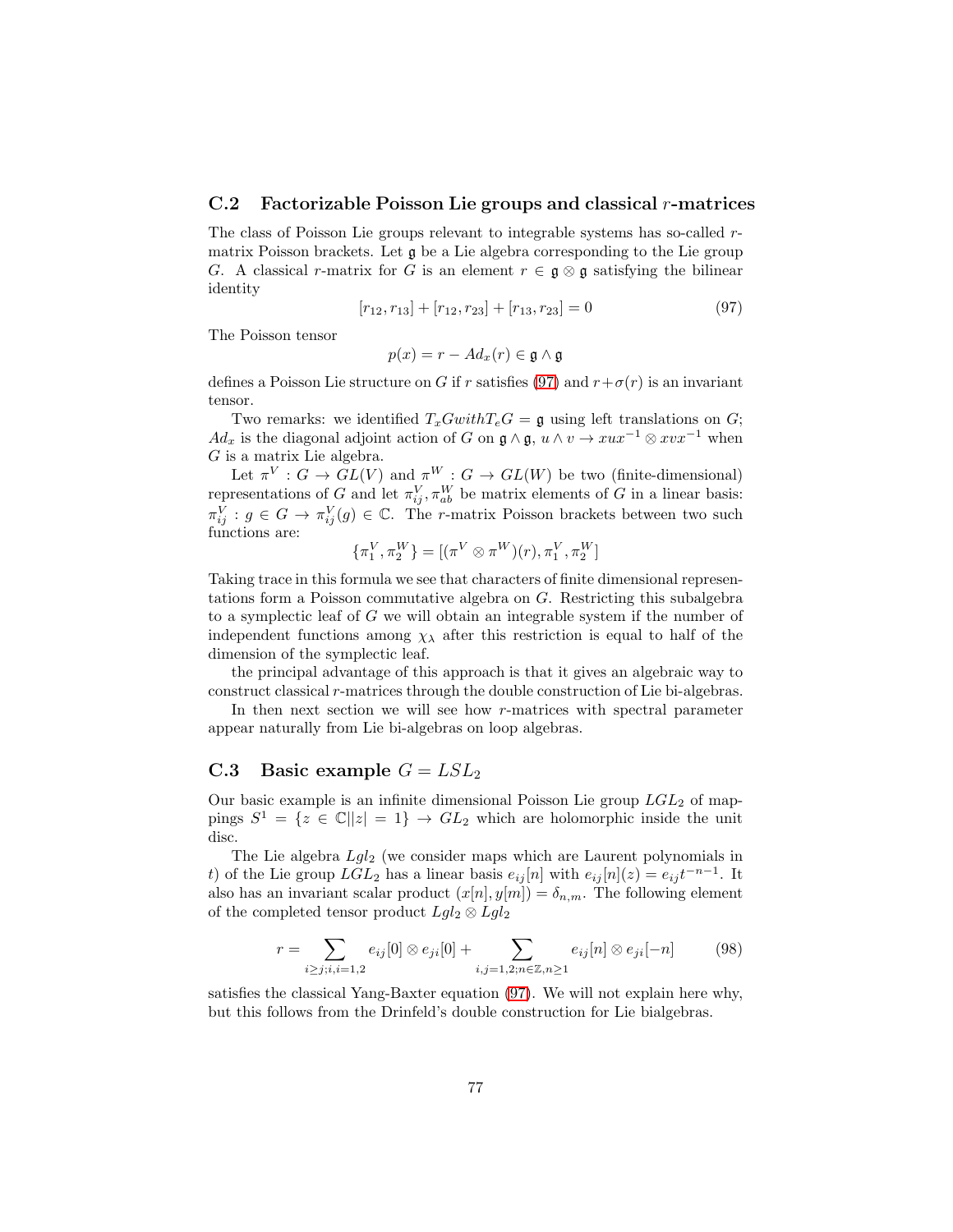Let  $\pi^V : GL_2 \to GL(V)$  be a representation of  $GL_2$  and  $a \in \mathbb{C}^{\vee}$  be a nonzero complex number. The evaluation representation  $\pi_{V,a}$  of  $Lgl_2$  acts in V as

$$
\pi_{V,a^2}(x[n]) = \pi^V(x)a^{-2n-2}
$$

where *a* is a non-zero complex number.

Evaluating the element [\(98\)](#page-76-1) in  $\pi_{V,a} \otimes \pi_{V,b}$  where V is the two dimensional representation we get

$$
\pi_{V,a} \otimes \pi_{V,b}(r) = r(a/b) + f(a/b)1
$$

where  $f(z)$  is a scalar function and

$$
r(z) = \frac{z + z^{-1}}{z - z^{-1}} \sigma^z \otimes \sigma^z + \frac{2}{z - z^{-1}} (\sigma^+ \otimes \sigma^- + \sigma^- \otimes \sigma^+) \tag{99}
$$

Here  $\sigma^z = e_{11} - e_{22}$ ,  $\sigma^+ = e_{12}$ , and  $\sigma^- = e_{21}$  are Pauli matrices. The Yang-Baxter equation for  $r$  implies

$$
[r_{12}(z), r_{13}(zw)] + [r_{12}(z), r_{23}(w)] + [r_{13}(zw), r_{23}(w)] = 0
$$

The Poisson bracket between coordinate functions  $g_{ij}(z)$  are

$$
\{g_1(z), g_2(w)\} = [r(z/w), g_1(z)g_2(w)] \tag{100}
$$

One of the important properties of such Poisson brackets is that characters of finite dimensional representations define families of Poisson commuting functions on  $LG_2$ :

$$
t_V(z) = tr_V(\pi^V(g(x)), \{t_V(z), t_W(w)\} = 0
$$

The coefficients of these functions will produce Poison commuting integrals of motions for integrable systems, when restricted to symplectic leaves of  $LGL<sub>2</sub>$ .

#### C.4 Symplectic leaves

It is a well know, classical fact, which can be traced back to works of Lie, that symplectic leaves of the Poisson manifold which is the dual space to a Lie algebra are co-adjoint orbits. Similarly, symplectic leaves of a Poisson Lie group G are orbits of the dressing action of the dual Poison Lie group on G.

The structure of symplectic leaves of Poisson Lie groups is well known for finite dimensional simple Lie algebras, see [\[21\]](#page-72-1)[\[38\]](#page-73-0). For the construction of integrable spin chains related to  $SL<sub>2</sub>$  we will need only some special symplectic leaves of  $LGL_2$ . These symplectic leaves are symplectic leaves of finite dimensional Poisson submanifolds of polynomial maps of given degree.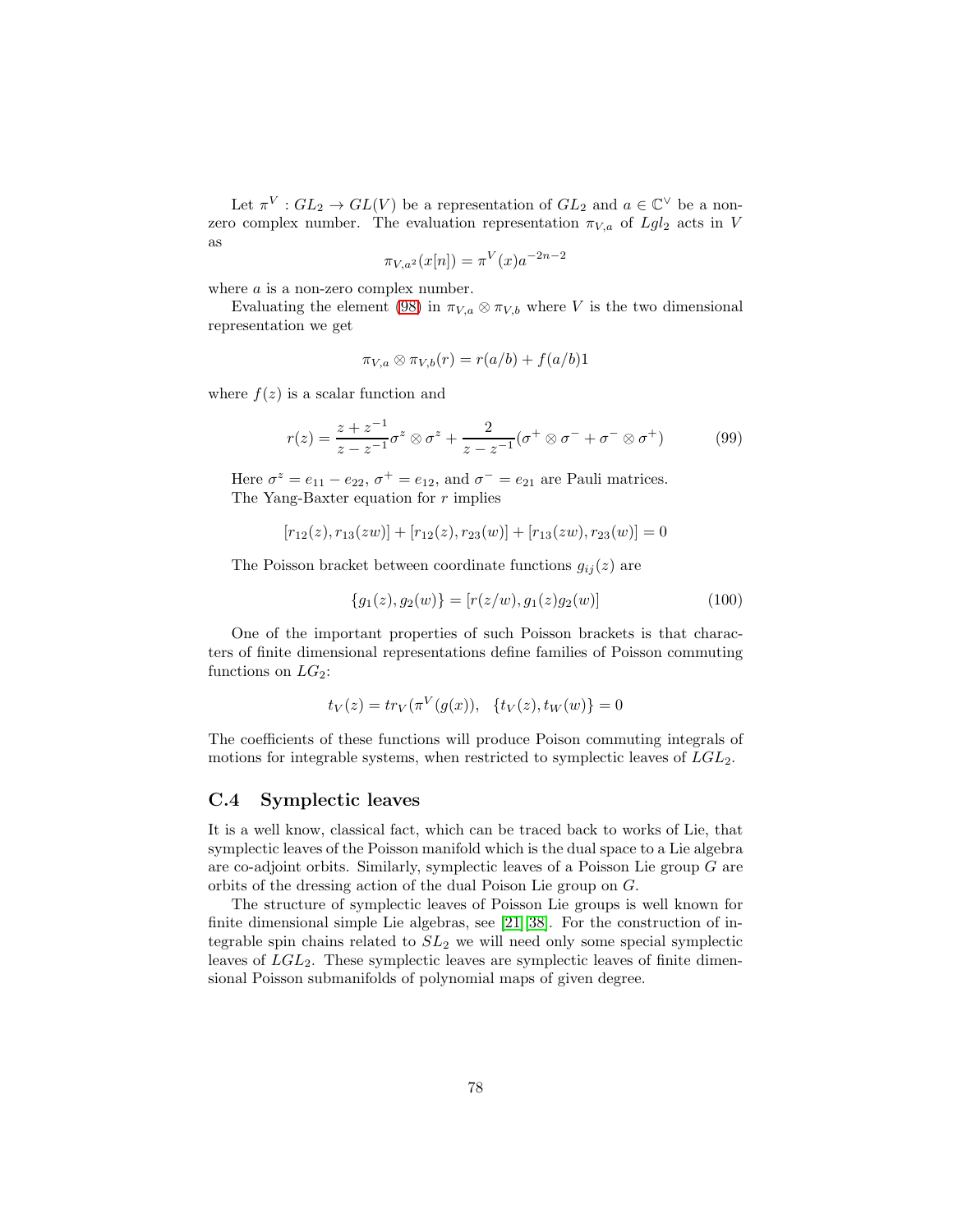## D Quantization

### D.1 Quantization

This section is a brief outline of the quantization of Hamiltonian systems. There is also a very important point of view of a path integral quantization. We will not discuss it here.

#### D.1.1 Quantized algebra of observables

Let  $M$  be a symplectic manifold, which is the phase space of our mechanical system. We want to describe possible quantum mechanical systems which reproduce our system in the classical limit. This procedure is called quantization.

Let A be a Poisson algebra over  $\mathbb C$  i.e. it is a complex vector space with a commutative multiplication ab and with the Lie bracket  $\{a, b\}$  such that  ${a, bc} = b{a, c} + {a, b}c$ . Let  $X \subset \mathbb{C}$  is a neighborhood of  $0 \in \mathbb{C}$ .

Definition 2. A deformation quantization of A is a family of associative algebras  $A_h$ , parameterized by  $h \in X$  together with two families of linear maps  $\phi_h : A_h \to A$  and  $\psi_h : A \to A_h$  such that

- $\lim_{h\to 0} \phi_h \circ \psi_h \to id_A$ ,
- $\lim_{h\to 0} \phi_h(\psi_h(a)\psi_h(b)) = ab,$
- $\lim_{h\to 0} \frac{\phi_h(\psi_h(a)\psi_h(b)-\psi_h(a)\psi_h(b))}{ih} = \{a, b\},\$

Denote by  $C(M)$  the classical algebra of observables, i.e. the algebra of real valued functions on the phase space. If  $M$  is  $T^*N$ , this will be the algebra of functions on M which are polynomial in the cotangent direction and smooth on N. If M is an affine algebraic, manifold,  $C(M)$  will be algebra of polynomial functions. If M is a smooth manifold it is  $C^{\infty}M$ , etc.. The space  $C(M)$  has a natural structure of a Poisson algebra with the point-wise multiplication and the Poisson bracket determined by the symplectic form on M.

Denote its complexification by  $C(M)_{\mathbb{C}}$ . The real subalgebra  $C(M) \subset C(M)_{\mathbb{C}}$ is the set of fixed points of complex conjugation, i.e. real valued functions. Denote complex conjugation by  $\sigma$ , i. e.  $\sigma(f)(x) = f(x)$ .

Deformation quantizations which are relevant to quantum mechanics are real deformation quantizations:

**Definition 3.** A real deformation quantization of  $C(M)$  is a pair  $(A_h, \sigma_h, h \in$  $X \subset \mathbb{R}$ ) where  $A_h$  is a deformation quantization (as above) of  $C(M)_{\mathbb{C}}$ , h is a real deformation parameter, and  $\sigma_h$  is a  $\mathbb{C}$ -anti-linear anti-involution of  $A_h$ , i.e.

$$
\sigma_h^2 = 1, \quad \sigma_h(ab) = \sigma_h(b)\sigma_h(a), \quad \sigma_h(sa) = \bar{s}\sigma_h(a),
$$

The the subspace  $C(M)_h \subset A_h$  of fixed points of  $\sigma_h$  is called the space of quantum observables. Linear maps  $\phi_h$  and  $\psi_h$  from the definition f  $A_h$  should satisfy extra condition

$$
\lim_{h \to 0} \phi_h \circ \sigma_h \circ \psi_h = \sigma
$$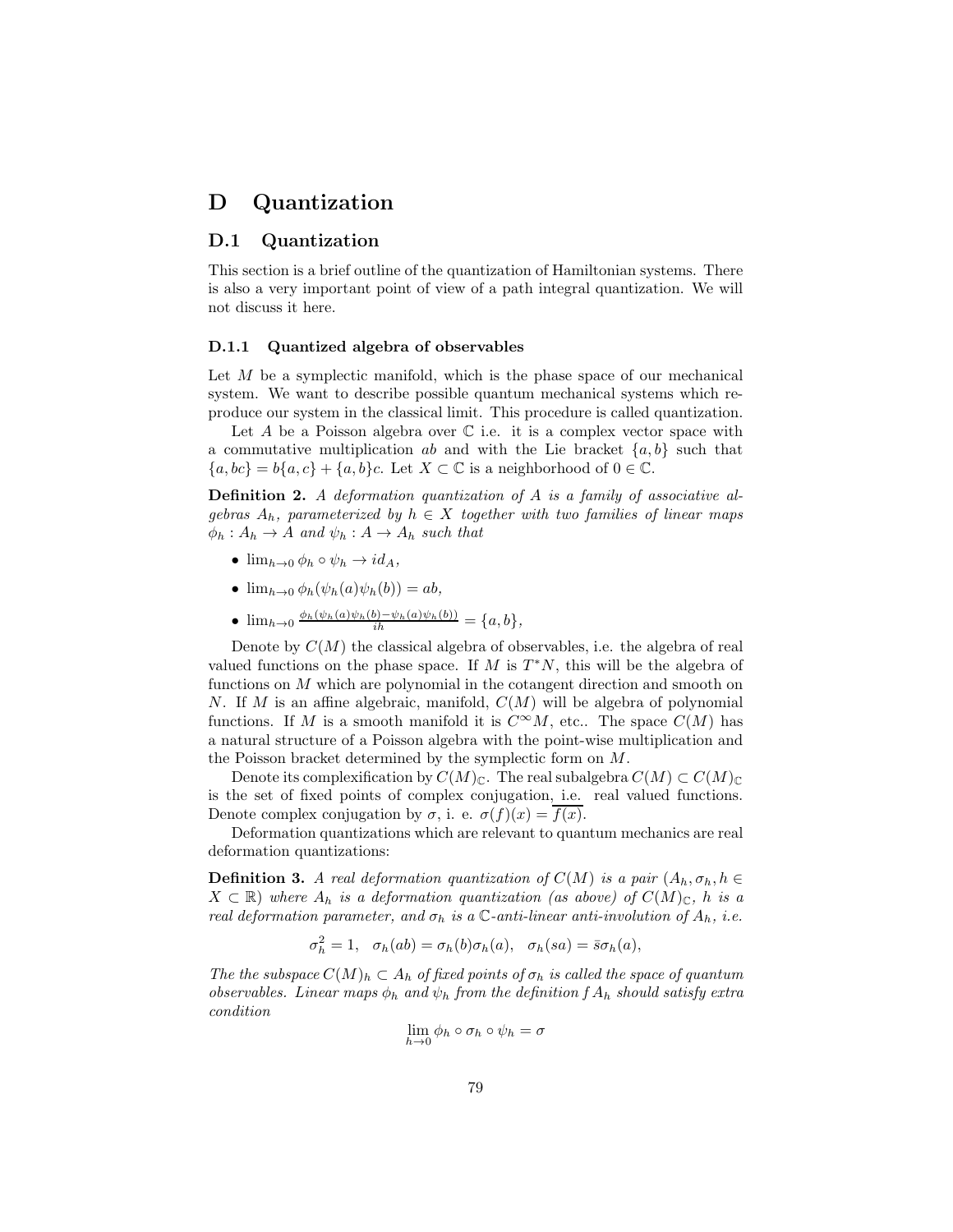The space of fixed points of  $\sigma_h$  is called the *space of quantum observables*. Notice that the multiplication does not preserve this space. However, it is closed with respect to operations  $AB+BA$  and  $i(AB-BA)$ . Such structures are called Jordan algebras.

Of course these definition still need a clarification. The vector space  $C(M)$ is infinite dimensional and we have to specify in which topology our linear isomorphism is continuous and in which sense we should take limits. The way how to handle this is either dictated by the nature of a specific problem, so we will discuss it later in relation to integrable spin chains which is the main subject here.

## D.2 Examples of family deformations

#### D.2.1

Take  $M = \mathbb{R}^2$ ,  $A = Pol_{\mathbb{C}}(\mathbb{R}^2) = \mathbb{C}[p,q]$  with the standard symplectic form  $dp \wedge dq$  giving the bracket  $\{p, q\} = 1$  (this determines the bracket). We have a natural monomial basis  $p^n q^m$  on A. Define

$$
A_h = \langle p, q | pq - qp = h \rangle
$$

It is clear that this is a family of associative algebras. To identify this family with a deformation quantization of A we should find  $\phi_h$  and  $\psi_h$ . For this choose monomial bases  $p^n q^m$  in  $A_h$  and  $A$ . Define linear maps  $\phi_h$  and  $\psi_h$  as linear isomorphisms  $A_h \simeq A$  identifying the monomial bases. It is clear that this choice makes  $A_h$  into a defromation quantization of A.

#### D.2.2

Let  $\mathfrak g$  be a Lie algebra, and consider  $Pol(\mathfrak g^*) = \mathbb C[\mathfrak g]$ . If  $\{e_i\}$  is a basis for  $\mathfrak g$ , then we can think of the  $e_i$  as coordinate functions  $x_i$  on  $\mathfrak{g}^*$ . A theorem of Kostant,  $\{f, g\}(x) = \langle x, [df(x), dg(x)] \rangle, \{x_i, x_j\} = \sum_k c_{ij}^k x_k$ .  $Pol(\mathfrak{g}^*)$  then gets a Poisson bracket.

We can get a deformation quantization

$$
A_h = \langle x_1, \dots, x_n | x_i x_j - x_j x_i = h \sum_k c_{ij}^k x_k \rangle
$$

Note that  $A_h \cong U\mathfrak{g}$  for any  $h \neq 0$  (you just have to rescale the x's by h). On the other hand, Choosing the monomial basis  $x_1^{a_1} \cdots x_n^{a_n}$  in  $\mathbb{C}[x_1,\ldots,x_n]$  and the PBW basis in  $A_h$ . Identifying them, we get  $A_h \cong \mathbb{C}[x_1, \ldots, x_n]$ , which is how the PBW theorem is usually formulated.

$$
U\mathfrak{g}\cong Pol(\mathfrak{g}^*)\cong S(\mathfrak{g})
$$

We get a linear isomorphism  $\phi_h: A_h \cong A$ . It is easy to check that this is a deformation quantization.